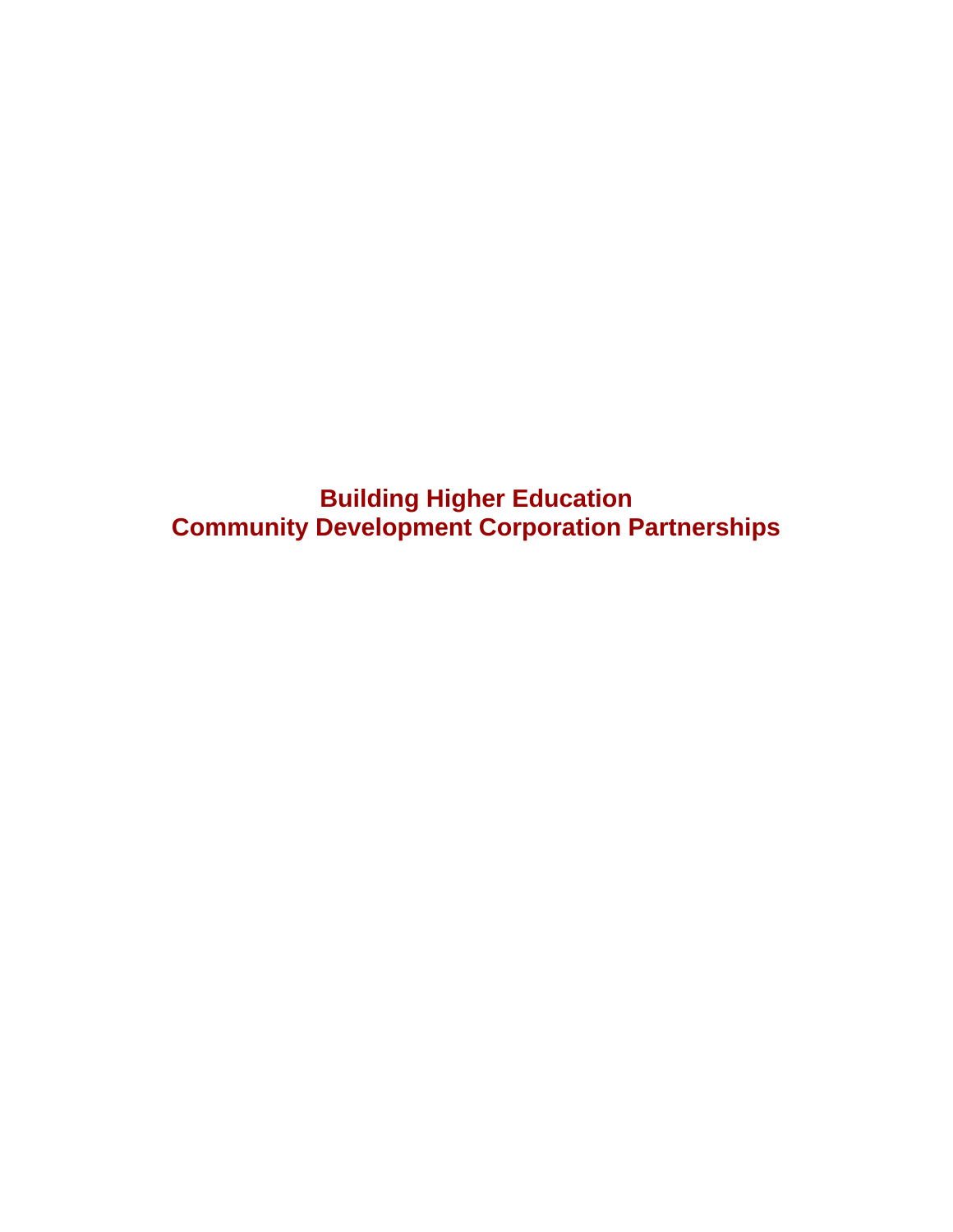# **TABLE OF CONTENTS**

Acknowledgments

**Introduction** 

Community Development and CDCs

Partnership Lessons

Role of Colleges and Universities in Creating New Community Development Corporations

Role of Colleges and Universities in Supporting and Strengthening Community Development **Corporations** 

Rebuilding Neighborhoods: Higher Education-CDC Partnerships for Affordable Housing and Commercial Real Estate Development

Rebuilding Economies: Higher Education-CDC Partnerships for Community Economic **Development** 

**Conclusion** 

Appendix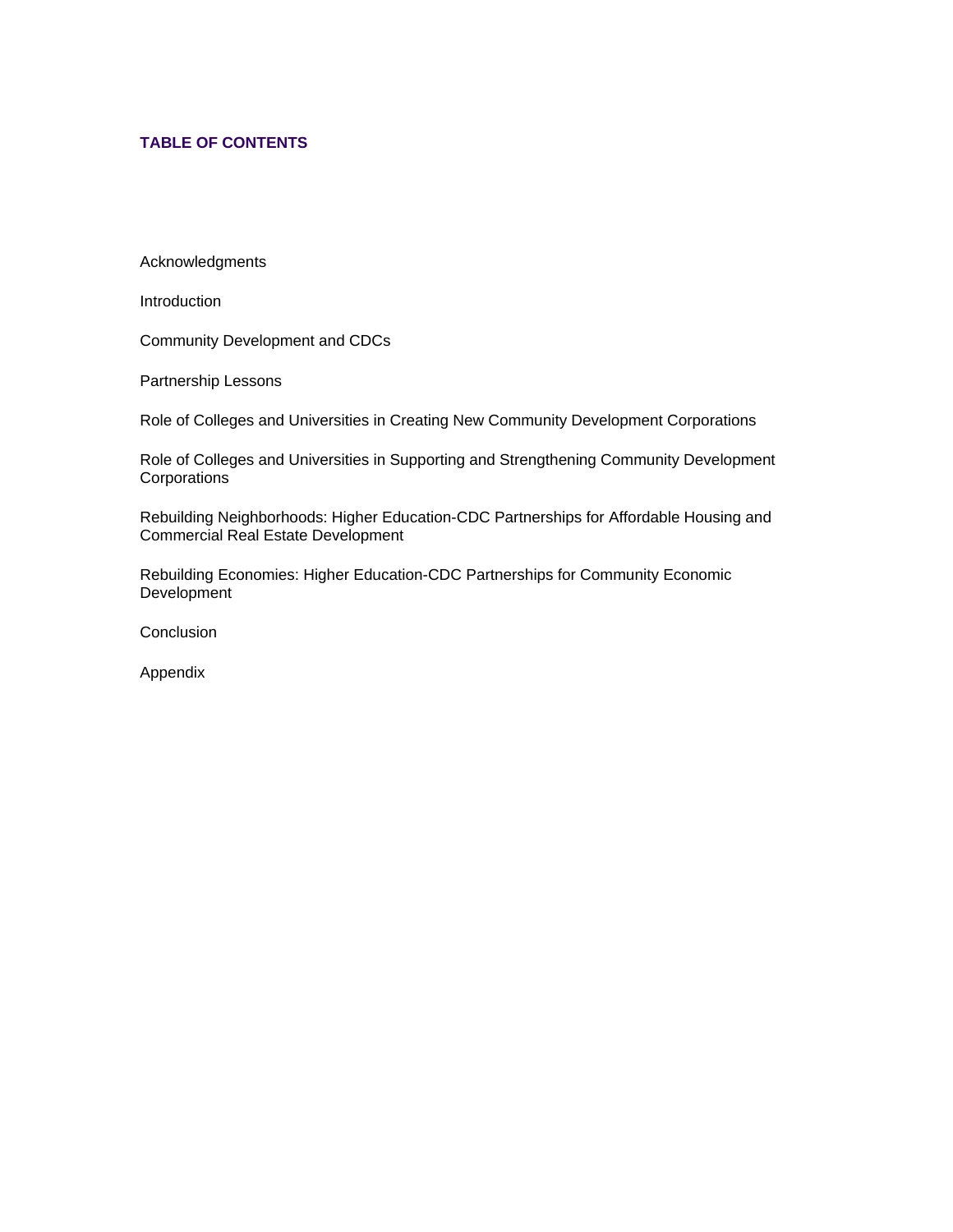# **Acknowledgments**

This handbook was developed by Seedco, a subcontractor to Aspen Systems Corporation under its contract with the U.S. Department of Housing and Urban Development's Office of University Partnerships. Seedco is a private, nonprofit organization that provides technical and financial assistance to community-based organizations and local anchor institutions, including institutions of higher education and health care, that are working in partnership to revitalize low-asset communities. The principal authors of this handbook are Nancy Nye, a community development consultant, and Richard Schramm, a faculty member at Goddard College, and the University of Vermont. From Seedco, President Thomas V. Seessel and Bab Freiberg, Vice President of Program Operations, provided helpful comments and suggestions; Program Officers Lisa Gomez and James Waters assisted with research.

The authors gratefully acknowledge the assistance of many university Community Outreach Partnership Centers and Joint Community Development programs that shared information on their activities. The authors would especially like to acknowledge Pat Rumer at Portland State University, Jack Foley at Clark University, Lauren Budding at Yale University, and Maria Simao at Trinity College. John Hartung at the Office of University Partnerships provided helpful comments on an earlier draft. The authors sincerely appreciate the willingness of many community development corporation executives to share their experiences working in partnership with colleges and universities.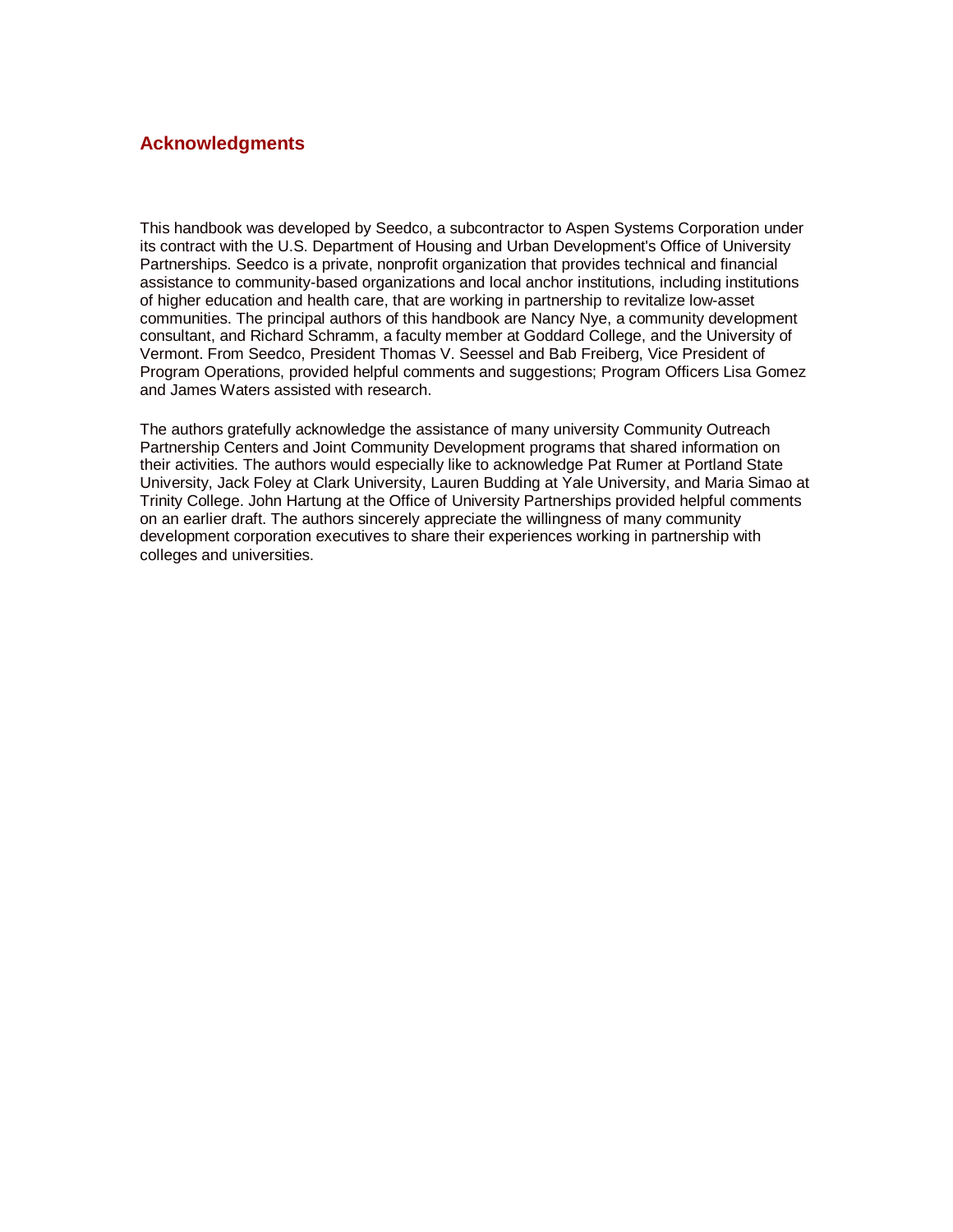# **Introduction**

Many institutions of higher education are located in neighborhoods that have inadequate housing, high rates of unemployment and poverty, and growing levels of crime, drugs, and other social maladies. As more of these problems have reached their doorsteps, colleges and universities have increased their efforts to revitalize their surrounding neighborhoods. U.S. Department of Housing and Urban Development (HUD) Secretary Andrew Cuomo spoke of the need for universities to address urban conditions:

Very often universities are the greatest assets in their area. But for too long they have been isolated from the surrounding community. We are looking at how you open the gates of the university to literally bring in the community.<sup>1</sup>

Beneath neighborhood troubles and struggles are valuable human, social, and physical assets that need to be recognized and developed as an essential strategy for community renewal. One form of these valuable resources is community-based organizations that have been created by neighborhood residents to plan and carry out a variety of development activities designed to improve housing, increase employment and income, combat crime and other social problems, and empower residents. These organizations, which often are collectively called community development corporations (CDCs), number in the thousands around the country and have played a key role in the restoration and development of many economically disadvantaged communities. While this handbook uses the term CDC to connote those organizations that are assisted by higher education institutions, the concepts apply equally to community-based groups not affiliated with higher education institutions that are working to improve neighborhoods.

Colleges and universities are joining forces with CDCs to turn their neighborhoods around, combining informational, political, and economic resources and connections with local knowledge, support, and organizing and development skills.

Neighborhood concerns have grown at a time when many community organizations and higher education institutions face tighter budgets. Each has fewer resources to improve their environments. In a period of scarce resources, partnerships and collaborations are essential to mobilize and stretch their means for neighborhood change.

The growing number of alliances between institutions of higher education and CDCs stems, in part, from the push of the economic and social realities that these different organizations face and the increased awareness of the mutual benefits provided by such relationships.

Successful partnerships can mean increased resources and economy in the use of existing resources. But the benefits of partnerships can go well beyond matters of efficiency to better serving the missions of both community and educational organizations.

## **Purpose of the Handbook**

Since 1994, the process of forming higher education-community development partnerships has been facilitated by support from HUD's Office of University Partnerships (OUP) through its Community Outreach Partnership Centers (COPC) and Joint Community Development (JCD) programs. Between 1994 and 1997, these two programs have provided more than \$40 million to more than 70 colleges and universities in support of their outreach and collaborative work for community development.<sup>2</sup>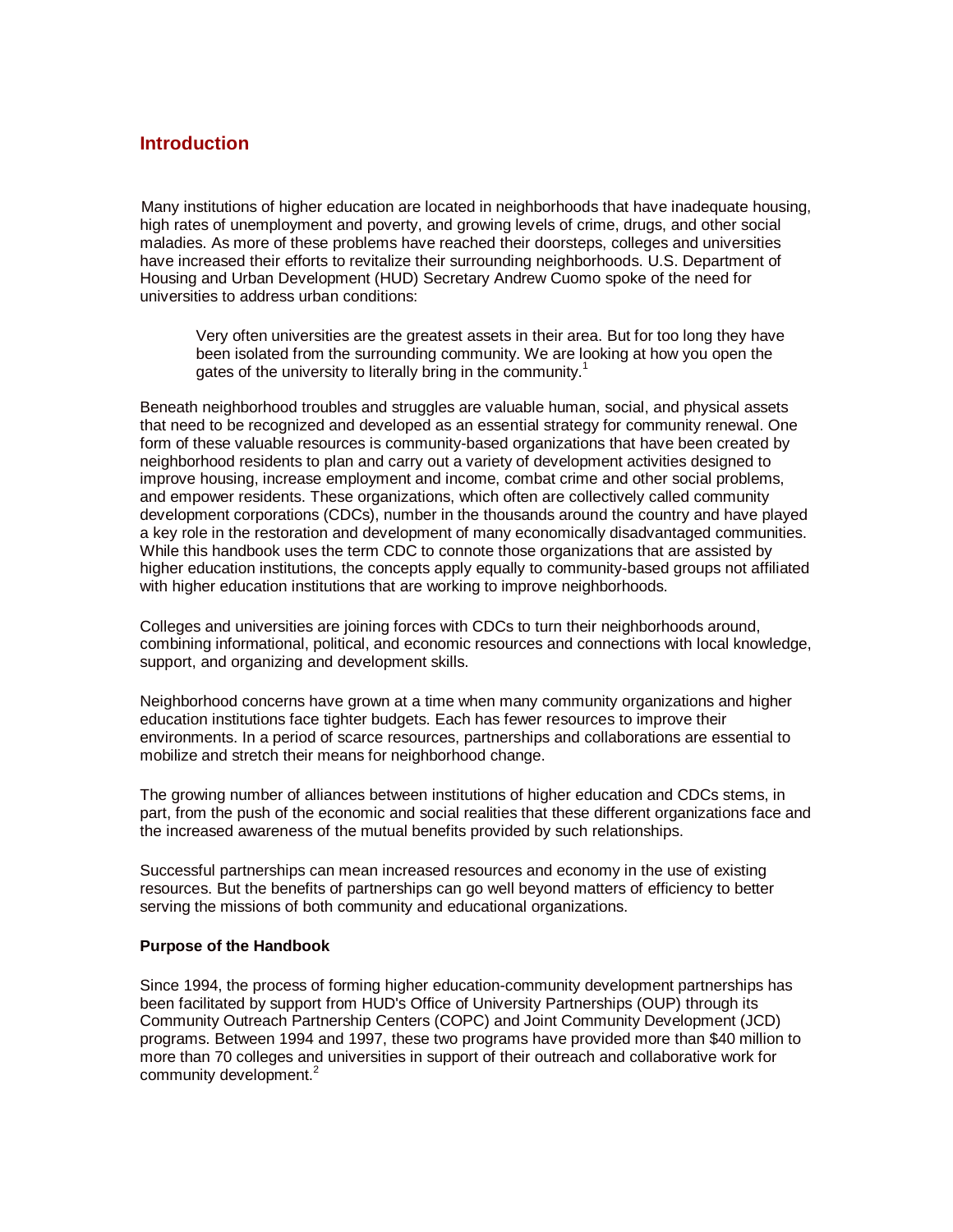The community outreach efforts of institutions of higher education involve a wide range of partnerships with nonprofit, for-profit, and governmental agencies—public schools, social service agencies, business associations, public housing authorities, neighborhood crime watches, and hospitals—to pursue a variety of goals from better public education to improved community health and safety to securing homes for the homeless. $3$ 

This handbook documents COPC and JCD initiatives to build partnerships with CDCs to more effectively plan and carry out projects to improve the neighborhoods they share. It draws primarily on the experience of the COPCs, JCDs, and other higher education and community initiatives. The handbook:

- Describes the ways in which colleges and universities have partnered or collaborated with CDCs to do community development, providing numerous examples.
- Suggests other areas and methods of collaborating for more effective community development.
- Draws lessons from this experience about building strong partnerships and collaborating on successful development projects.
- Serves as a guide for higher education institutions considering entering or expanding collaborative relations with CDCs.

Of these many important collaborations, this handbook focuses on higher education partnerships with CDCs designed to strengthen the human, organizational, economic, and physical capacity of the neighborhood and its residents. It highlights partnerships that strengthen the capacity of individuals to achieve economic self-sufficiency by securing better employment; of organizations to grow and provide better services and more opportunities for community building; of the neighborhood to provide more affordable housing; and of the physical infrastructure to offer more recreation, better transportation, and more opportunities for community building.

## **Information and Organization**

Information for this handbook came from a variety of sources. First, in 1997 a survey of 58 colleges and universities participating in HUD's COPC or JCD programs from 1994-96 identified those colleges and universities that were working with CDCs. Information on a total of 32 schools, of which 18 completed surveys, was collected. Based on this information, at least 21 schools that work with CDCs were identified. In addition, 10 CDCs were interviewed in person or by phone. Site visits to Clark University, Trinity College, Yale University, and Portland State University provided opportunities to gather more detailed information on different types of partnerships and projects.

Second, information came directly from OUP, including access to COPC/JCD files, publications of case studies and current practices in community partnerships, and personal feedback. Third, information came from university Internet Web sites and conference papers and articles, especially from the journal Metropolitan Universities and from Starting a CDC: A Handbook for Historically Black Colleges and Universities.

This handbook has seven principal sections. The first section defines and discusses community development and CDCs. The second section identifies the nature and complexities of higher education—community development partnerships and the lessons learned from these partnerships. The third section considers the role and experience of colleges and universities in creating new CDCs. The fourth section identifies ways in which universities can support and strengthen new or existing CDCs. The fifth section discusses university-CDC partnerships for affordable housing, commercial real estate, and other forms of physical development in neighborhoods. The sixth section examines the role of higher education institutions for working with CDCs in community economic development, focusing on ways to work together to increase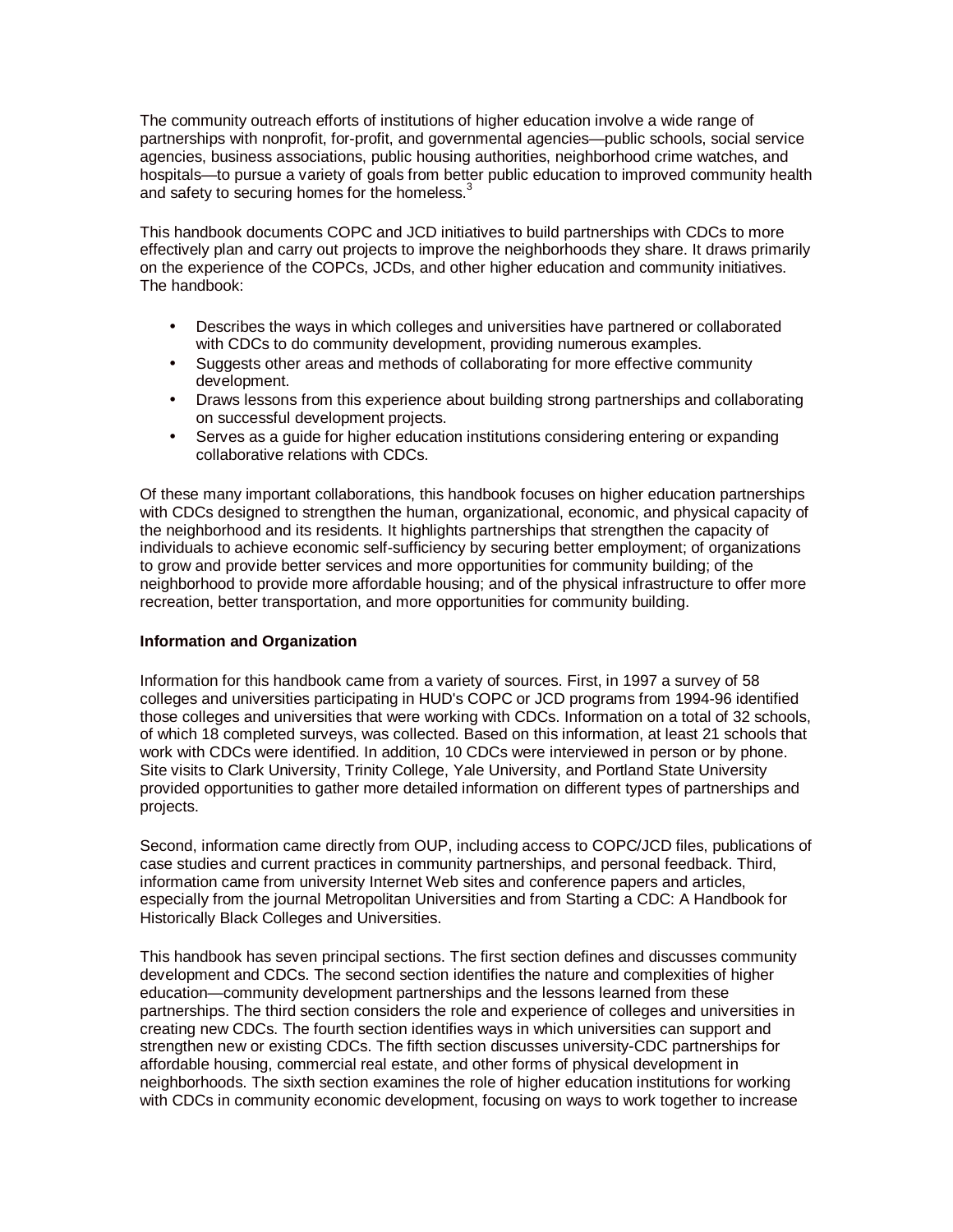employment of residents in sustainable jobs that pay family-supporting wages. The final section presents conclusions. The appendix provides definitions, an explanation of the procedures involved in incorporating a CDC, and a list of board responsibilities.

Although this handbook focuses on the community development roles of institutions of higher education, much of the information is relevant to other large institutions, such as healthcare systems, whose considerable economic, intellectual, and community leadership resources can aid community-based development.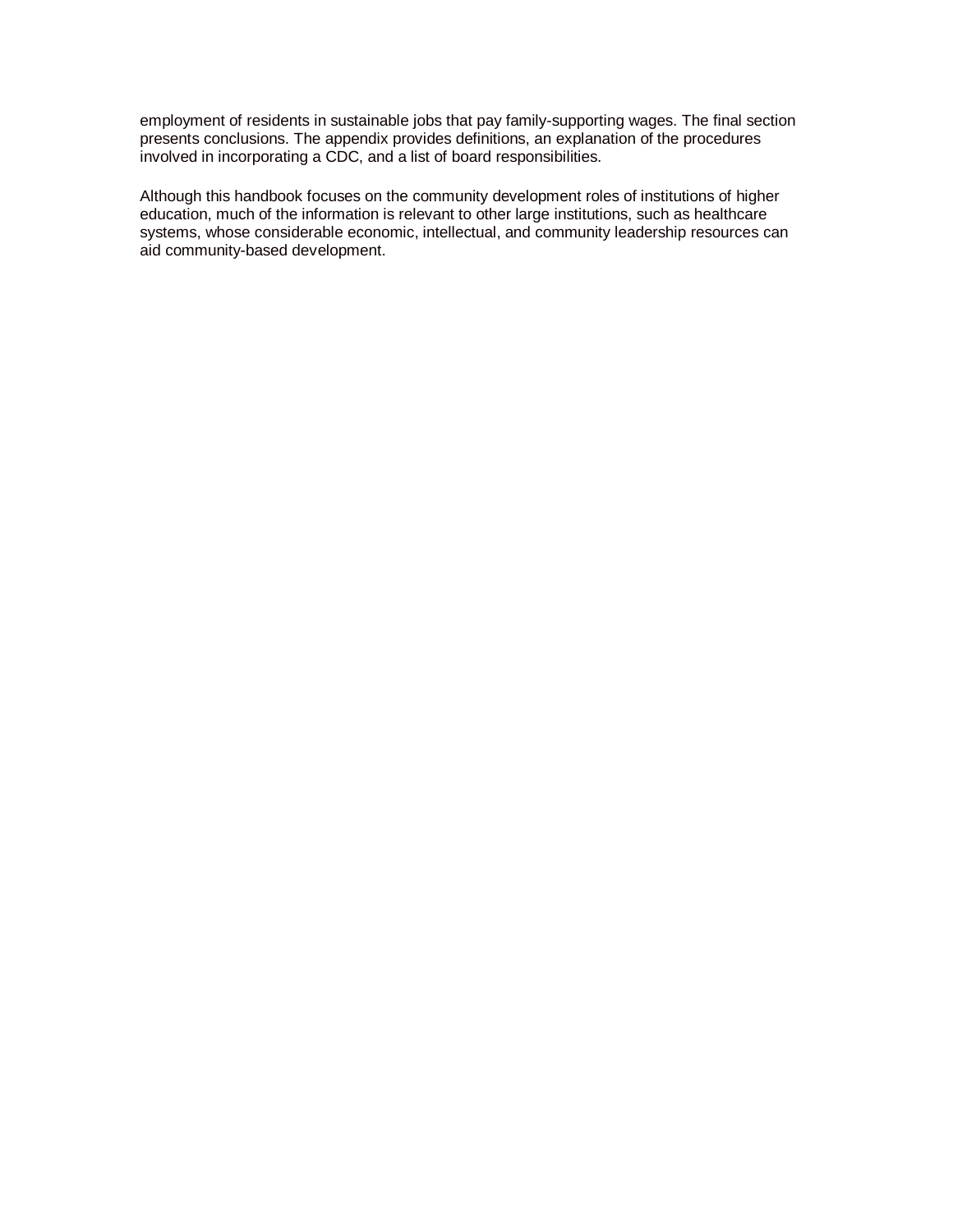# **Community Development and CDCs**

In general, community development is a process of improving low- and moderate-income neighborhoods for the benefit of, and under the direction of, the residents of that neighborhood. This process strives to be sustainable, socially just, and comprehensive, encompassing a variety of activities such as neighborhood planning, affordable housing, commercial and real estate development, physical revitalization, industrial development, employment and training, job creation, education, leadership development, and community building.

The community development process is characterized by concerns about capacity, community, and control:

*Capacity.* Community development organizations seek to develop the human, economic, organizational, physical, and environmental capacity or assets of a neighborhood. This capacity includes individual skills, knowledge, health, and well-being; the ability of businesses to produce and share needed goods and services; the strength of community social and civic organizations that serve residents; and the condition of the housing, infrastructure, and built and natural environments of a neighborhood.

**Community.** Community includes an existing network of personal and institutional connections and relationships by which residents develop relationships, a common sense of identification, and support of and from others in their neighborhood.

*Control.* The community development process is planned, designed, implemented, and evaluated by residents, either directly or through their participation in development organizations that are accountable to them.

## **Community Development Corporations**

The CDC is a critical player in the community development process. CDCs and similar organizations are:

- Place-based, nonprofit organizations that bring together concerned citizens, businesses, and government, as well as other institutions to direct improvement in a geographically defined low- and moderate-income neighborhood or other area for the benefit of the residents.
- Community-controlled through resident membership in the organization or on the governing board, which emphasizes self-help and promotes self-reliance, offering residents opportunities to exercise greater control over the local economy and to improve the quality of life in their neighborhood.
- Holistic entities that recognize the comprehensive nature of community development and engage in interrelated activities, such as neighborhood planning, physical development and revitalization, community economic development, leadership development, and community building.

CDC activities help to channel investment into neighborhoods in which traditional development financing has been severely limited and to link neighborhood residents with employment opportunities outside the neighborhood. CDC programs emphasize self-help and promote selfreliance by offering their constituents opportunities to exercise greater control over the economy and improve the quality of life in the neighborhood. Community development organizations that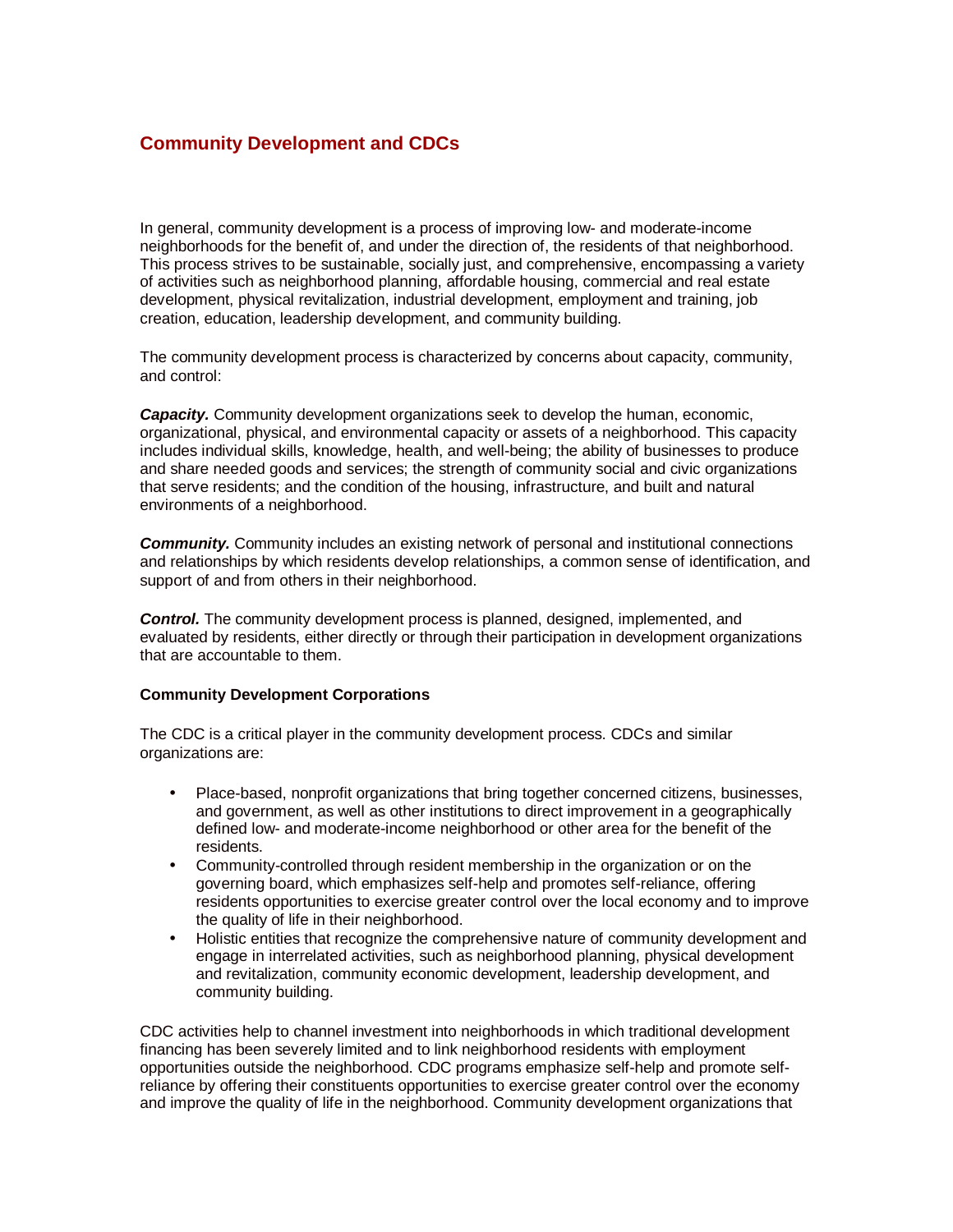have these characteristics and engage in the following types of activities, whether called CDCs or not, have grown in importance in this country since their formal introduction in the 1960s. CDCs undertake a wide range of activities, such as:

- Initiation and review of neighborhood planning
- Rehabilitation and construction of affordable housing
- Renovation and development of commercial and industrial properties
- Assistance to small businesses, local entrepreneurs, and microbusinesses
- Creation and retention of jobs
- Job training and job referrals for area residents
- Neighborhood beautification and enhancement of amenities
- Educational and recreational programs for youth
- Community arts and cultural events
- Advocacy for improved services and public and private investment
- Leadership development

Housing development and job creation are the most typical and visible CDC activities. Many CDCs are engaged in the rehabilitation and construction of affordable housing to enable low- and moderate-income residents to own their own homes or to find safe, decent places to rent. Such residential development can reverse neighborhood decline and stabilize local property values. CDCs also undertake commercial and industrial real estate development to encourage reinvestment in low- and moderate-income areas and to provide facilities for job-generating enterprises. To ensure that local residents benefit from reinvestment efforts, CDCs may offer assistance to local businesses and entrepreneurs and/or provide job training.

CDC work goes beyond bricks and mortar to develop human capacity in poor neighborhoods. By increasing people's skills and know-how through leadership development, CDCs help their neighborhoods become vital and better able to respond to challenges. They also work to create a stronger sense of community identity and inclusion through a variety of social and educational programs that they may offer directly to residents or broker services of other organizations.

The structure of each CDC may be uniquely adapted to local circumstances. Nevertheless, CDCs share common principles:

- Comprehensive visions for community renewal by enlisting the support of other organizations and institutions in collective solutions
- A focus on building and investing in a community's assets-both physical and human
- Empowerment of neighborhood residents by developing their skills and leadership and by offering opportunities for participation in community self-determination
- An emphasis on self-help

# **The CDC Track Record<sup>4</sup>**

By 1995 more than 2,000 CDCs were operating in the United States. The data show that 95 percent of cities with more than 100,000 population have one or more CDCs, and CDCs operate in smaller cities and rural areas as well. Due to a number of factors, there is considerable variation in the number and capacity of CDCs by location. For example, "Boston and Chicago are well- known for their strong neighborhoods and active CDCs; more common are cities like New Orleans and Detroit where community-based development has only recently begun to take hold."<sup>5</sup>

Most CDCs (90 percent) engage in the development of affordable housing. From 1960 to 1990, CDCs produced an estimated 14 percent of all federally subsidized housing units (excluding public housing). By 1993 CDCs had produced a total of 400,000 units. $^6$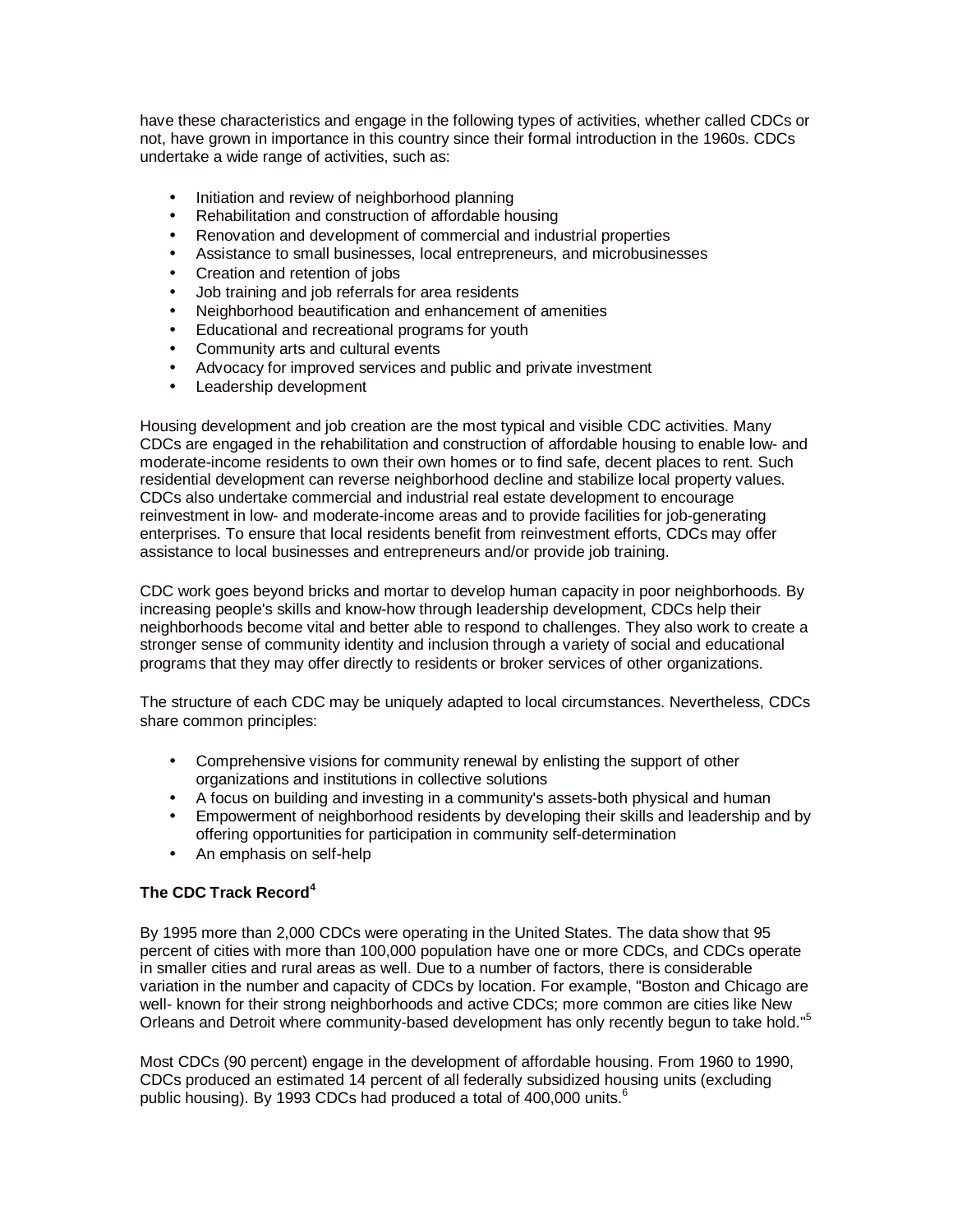CDCs also engage in community improvement and community-building activities. Two-thirds of them do some advocacy and organizing; more than 60 percent provide some types of human services; 18 percent are involved in commercial and industrial real estate development; and 23 percent provide small-business lending or engage in other business development and support activities.<sup>7</sup>

An institutional support system is evolving for CDCs. Specific groups assisting any individual CDC may vary substantially in number and in the level and type of support they provide. At the local level, this support most often comes from local government, other community nonprofits, community foundations, and major institutions such as universities, hospitals, and corporations. In several cities, collaboratives exist that bring together local foundations, financial institutions, corporations, and local government to build CDC capacity more systematically and provide it operating support, training, and technical assistance.<sup>8</sup> State government agencies for community, economic, and human development also provide support to CDCs, as do Federal agencies such as HUD, U.S. Health and Human Services' (HHS') Office of Community Services, U.S. Department of Agriculture (USDA), and others.

National nonprofit intermediary organizations, including the Neighborhood Reinvestment Corporation, Local Initiatives Support Corporation, the Enterprise Foundation,<sup>9</sup> and Seedco play key roles in the CDC support system. These organizations have helped raise public awareness about CDCs, enabled CDCs to tap greater levels of corporate and philanthropic support, and influenced public policy to increase the involvement of CDCs in neighborhood development.

CDCs are important vehicles for neighborhood development and as such are obvious partners for institutions of higher education that seek to participate in the revitalization of their communities. Likewise, institutions of higher education offer unique resources that can enhance the capacity and potential of CDCs to undertake the daunting challenges of rebuilding distressed neighborhoods. The following section describes some of the lessons of successful university-CDC partnerships.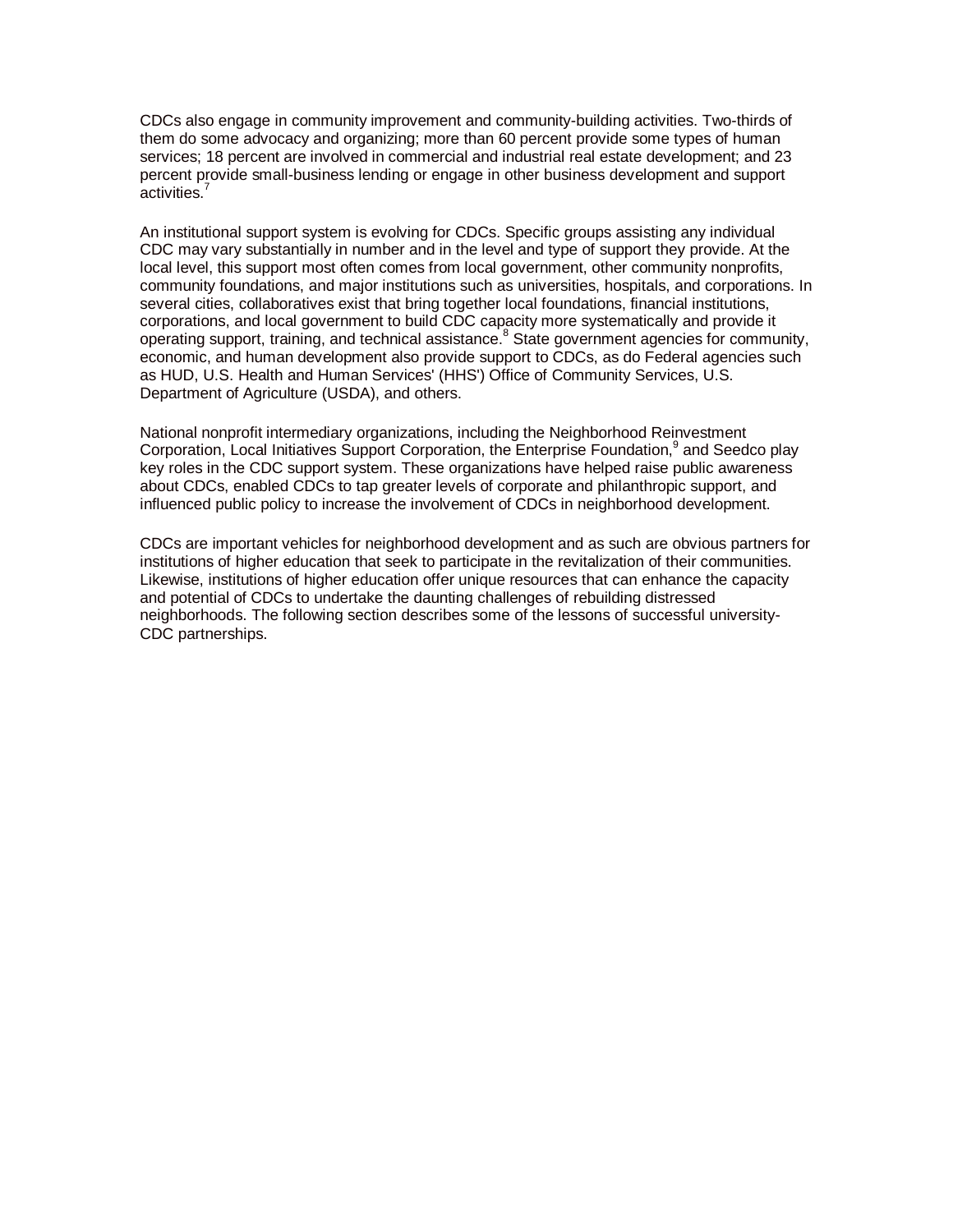# **Partnership Lessons**

CDCs seek to build networks of neighborhood stakeholders and to develop partnerships to affect positive change. Partnerships between CDCs and colleges and universities are one type of partnership-one that is growing in importance. This section presents the benefits of higher education-CDC partnerships and, from the characteristics of successful partnerships, describes some of the lessons of these experiences, primarily in COPC/JCD sites.

## **What Is a Successful Partnership?**

Successful higher education-CDC partnerships make important contributions to community development, meet the organizational needs of all partners in the process, and promote institutional change.10

**Successful partnerships provide positive community outcomes**-be they improved health, education, housing, infrastructure, or incomes of local residents-with the particular outcomes depending on the purpose of the partnership. Many community outcomes sought by higher education-CDC partnerships are discussed in later sections of this manual.

**Successful partnerships provide positive organizational returns to all partners** in addition to receiving direct benefits from improvements in the larger community. These organizational benefits include strengthened financial, human, and organizational capacity of community groups and educational institutions and support for goals other than community development, such as enhanced education and research in participating colleges or universities.

Finally, **successful partnerships change and strengthen the partnership** itself, increasing the capacity for the parties to work together effectively in the future with greater trust and mutual respect among partners and more sharing of resources and project ownership.

# **Benefits of Partnership**

Why be in a partnership? What do partnerships provide to the participants? While the benefits gained by each partner vary, the types of assistance can be described in general as information; **human, physical, and financial resources; and political support, influence, and protection.**

*Information.* Information is seen, especially by higher education personnel, as the principal benefit to CDCs from their partnerships with universities. Pete Saunders of DePaul University's Egan Urban Center suggests that a university outreach center's research is the most valuable tool it can offer a CDC. Feasibility studies and other applied research, which a CDC often lacks the capacity to generate, can provide crucial support for a commun-ity's recommendations and add validity to community economic development initiatives.

The information provided can meet a variety of specific needs of CDCs. For example, Cleveland State/Case Western University's COPC's Phil Star writes that CDCs "often have great ideas but need information on best practices, model programs, or data for prop-osals" and that "[CDC] staff and the organizations are often called upon to take on new challenges and need training and assistance with organizational development," so that developing training programs and identifying people who have special expertise can also be a very important contribution of universities. Victor Rubin of the University of California at Berkeley (Bay Area COPC) adds that "CDCs are taking a greater interest in community planning and revitalization, not just project development, and therefore need many of the types of skills the university can assist with."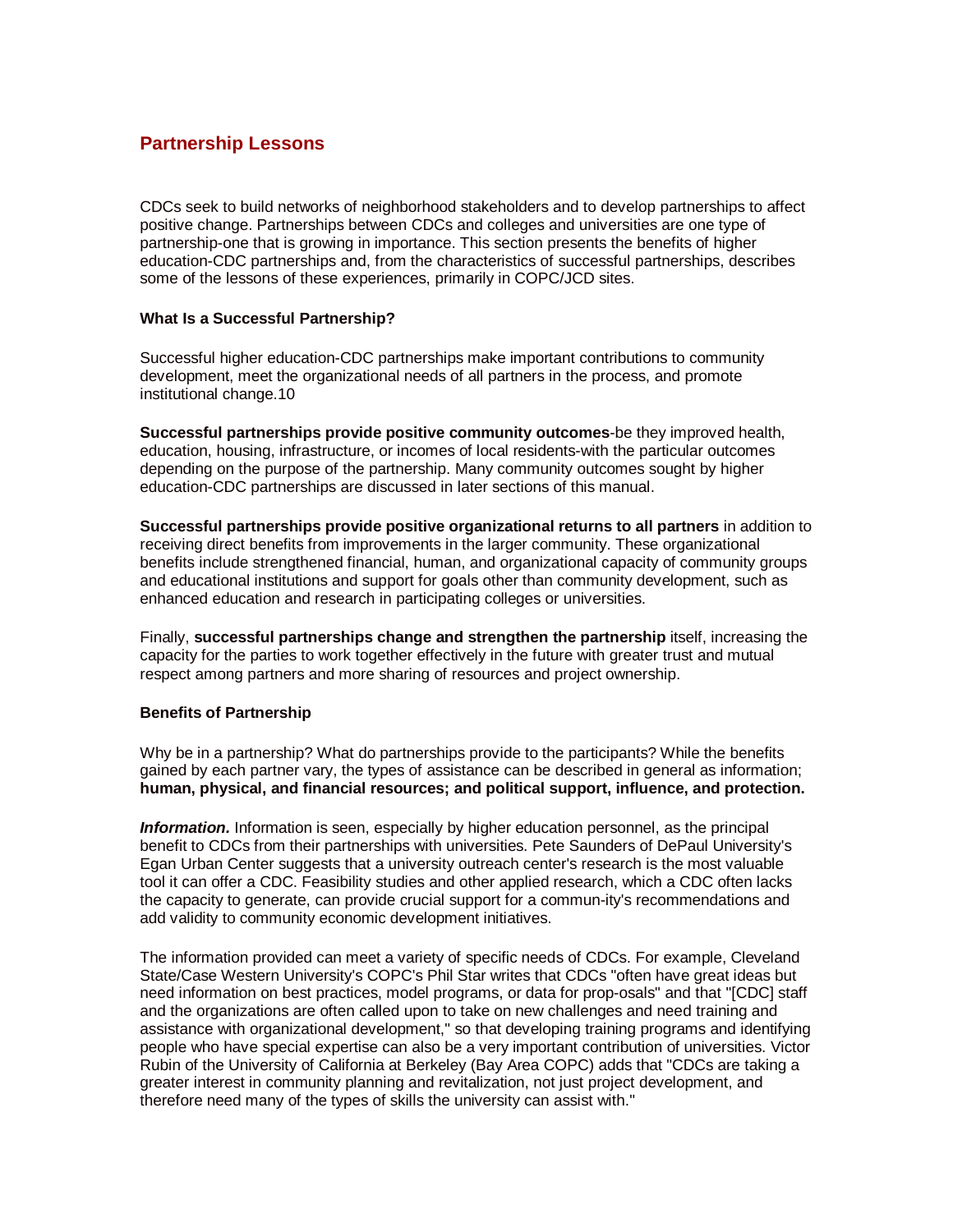Besides providing specific kinds of information, universities can raise new possibilities or encourage new ways of framing issues for CDCs. For example, Denise Fairchild, of the Los Angeles Trade Technical College COPC, points out that colleges and universities have the ability to broaden the thinking and area of work/ involvement of CDCs...to help diversify CDC portfolios beyond housing and real estate to other essential community building and economic development activities. "Colleges and universities can bring new information, skills, financial resources and opportunities to CDCs," says Fairchild.

Not only are the research results important to CDCs, but so is the knowledge of the research process itself, according to Philip Nyden and his coauthors of *Building Community: Social Science in Action.* They write, "For the community, [CDC participation with universities in research] builds new understandings and control over the policy research process.... Community leaders not only gain new knowledge about specific issues, but they come to understand the research pro-cess more clearly. They understand what they can do for themselves and how to establish relationships with university researchers as partners rather than controllers of research and knowledge. This has a democratizing effect on the production of new knowledge inside and outside the university."11

The informational gains flowing the other way, from CDCs and the community to colleges and universities, can also be substantial. Collaboration is a great educational medium. It gets all participants to immerse themselves in a world full of new alliances and competing interest groups, to gain fresh perspectives and develop a broader view of society. University faculty find this and the practical use made of their research both personally and professionally rewarding. As Nyden and his co-authors write, "We all want to see that our life's work has an impact on the world around us. In collaborative projects, university faculty are not only producing a new generation of researchers and practitioners who understand the advantages of collaboration, but are helping communities to build a capacity to control their own destiny."12

*Resources.* The provision of human, physical, and financial resources is another important benefit of CDC partnerships with institutions of higher education. This results largely from the provision of personnel directly (for example, individuals from one partner helping as staff or board members of the other) or indirectly (providing the funding to employ more staff) and the provision of grants, loans, and other financial resources. The transfer of physical resources such as land or facilities is possible although much less common in university-CDC partnerships.

CDCs reported substantial benefits from the financial and human resources made available through university-CDC partnerships. For example, Roger White, vice president for the Titusville Development Corporation, said of the help the CDC received from the University of Alabama at Birmingham COPC that "university support has enabled the CDC to address issues that the CDC had identified but had not had funding to implement, for example, school and health issues. The university provided the resources to accomplish these projects."

Resources-especially the human assistance- flow both ways. Colleges and universities gain from community development partnerships when the neighborhood comes into the university as well as when faculty, staff, and students go out into the neighborhood. Community residents and CDC staff and board members contribute as classroom speakers, as panel participants, as student and faculty mentors, and as members of advisory committees or joint task forces. For example, David Walker (Near West Side CDC) reports, "As part of the funding we have representatives from the university on our loan committee for housing funds and on our economic development committee. We also have community representatives on the university steering committee for the Great Cities program."

*Influence.* Finally there is the use of the college or community organization's political power, influence, or protection. Sheila Perkins, executive director of West Humbolt Park Development Council in Chicago, described an example of direct influence that aided her organization: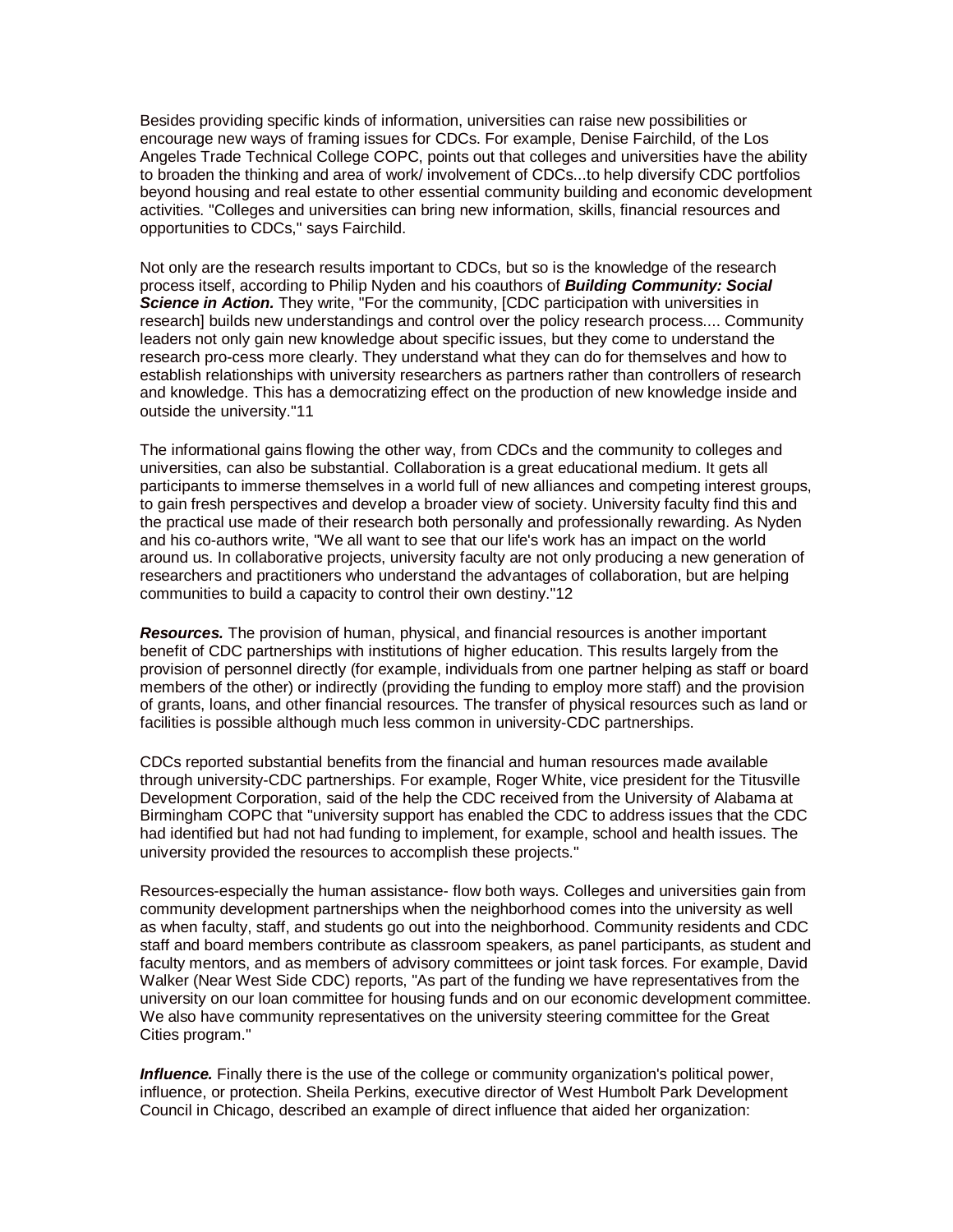We set up a partners advisory committee with the bank and DePaul University. We said that partnership includes money but it goes beyond money. We want you to help us to improve the credibility/visibility and access of the CDC. Help us to get in to see the Commissioner of Planning. They did; the top level folks helped set up a meeting with the Commissioner, which allowed us to clear the name of the organization (the city was linking us with an unsavory group) and led to the city's sanctioning our land-use plan for the area and designating us as an urban development area and a tax incentive financing district.

There are other ways the university's role in the larger community can help CDCs. For example, Star points out that "some problems are larger than an individual organization. Universities can be a neutral place to bring groups together and can assist in program development that addresses a community issue affecting many neighborhoods or using technology to increase productivity." Fairchild adds that "colleges may be ideally suited for arranging cross-sector collaborations," bringing together government and nonprofit and for-profit organizations. And Walker discusses how the university can be used to lend credibility to the CDC. "Although we are not using the university for technical assistance, it looks good when we collaborate with the university and it helps us to get funding from other sources. It shows that we can get along with others, and I hate to say it, but it legitimizes the CDC efforts since CDCs are perceived by others to need help," he says.

Again, the political influence and credibility flow both ways. Larry Bell, the executive director of the West Philadelphia Partnership, describing the working relationship of his CDC with the University of Pennsylvania COPC, says, "The partnership is a two-way street. It is hard for them to go to the community directly. We're a buffer, we bring other resources and players to the table and we are the one that enables the university to work with others in the community." Connections to community organizations can help give credibility to the university in its dealings with foundations and local government, and community support may be critical when the university seeks changes, for example, in zoning or building regulations.

## **Characteristics of Successful Partnerships**

While the exchange of information, resources, and influence can benefit all participants in a partnership and contribute to successful joint community development projects, these organizational benefits and community outcomes are not at all automatic. They require a particular kind of partnership-**one where all partners share a common vision and approach to community development** and collaborative efforts and have developed healthy working relationships, clarity about mutual interests and roles, and the commitment and organization needed to work together effectively long term.

This vision of a successful partnership has many elements or principles. Drawing on lessons from successful COPC/JCD partnerships13 and from the experience of others involved in community development collaboratives,14 successful long-term higher education-CDC partnerships include:

- A shared underlying philosophy of community development.
- A process of collaboration that embodies this shared philosophy of community development.
- A working relationship among partners that over- comes power, cultural, racial, class, and economic differences.
- Recognition and satisfaction of the mutual inter- ests of all partners.
- Balancing of advocacy, organizing, and political roles of partners.
- Institutional commitment and leadership involve- ment of all partners.
- Appropriate organization to best achieve the purposes of the partnership.
- Long-term and patient relationships that have institutional continuity.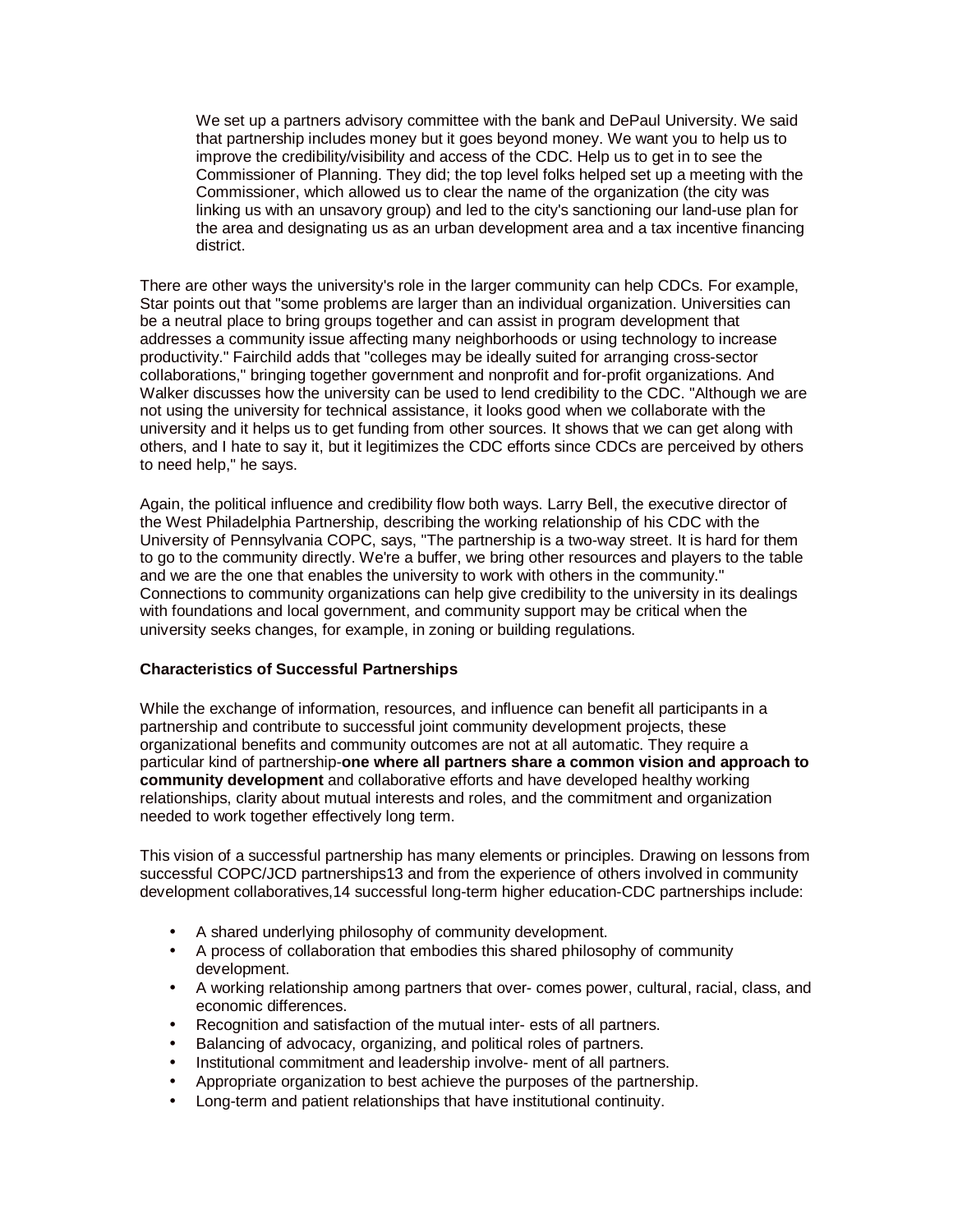The following describes each of these lessons in more detail.

### **A Shared Underlying Philosophy of Community Development**

Higher education partnerships with CDCs aim to enhance the quality of life of the residents in a specific neighborhood or other geographic area. Consequently, partnership success requires that both partners share essentially the same philosophy of the nature of community development. That philosophy defines broadly what they are trying to achieve together for that community and the principles of how they will work together in pursuit of those outcomes. An essential principle is that communities exercise self-determination for planning their futures.

Institutions collaborating with CDCs need to understand how these organizations define community development and be prepared to engage with them in developing a shared view of development goals and pro-cess. Even if the partnership only encompasses a single project, the planning, design, implementation, and eval-uation of that project needs to be done in a way that supports the larger vision and process of community development.

Steve Teasdale, executive director of Main South CDC in Worcester, Massachusetts, puts it this way: "An essential step in any partnership is to establish a dialogue that includes broad community participation. This dialogue should establish what the shared goals and vision for the community are. It is vital that the univer-sity approach this dialogue from the perspective that the university is part of the community rather than the community."

It is clear that Clark University has embraced this approach to its partnership and shares a vision of community development with its partners. Speaking for the university, Jack Foley says, "It has to be a neighborhood-based strategy, from the bottom up as opposed to the top down. I think that we've seen in the past that top-down strategies have not worked. This is really coming from the community and the community is Clark, our neighbors, and the business people along here. If it really comes from, and is supported by, the community, then it more likely will have support from the business community and the government community."

An example of where the college or university and CDC visions of community development can merge is in the interpretation given to the idea of "community service learning." A university that shares the CDC view of community development, stressing the development of local capacity and valuing the community's say in the process, would work with the CDC to determine what types of student learning activities would be most con-sistent with those goals. Rather than assuming that the provision of any services to the community would be seen as beneficial and seeing the community principally as a laboratory to enhance the education of students, this university would pay more attention to the nature of the services provided, how they were agreed to, whom they benefited, and whether or not they contributed to the overall development of capacity or assets in the community.

If the educational institution and a CDC oper- ate with a shared philosophy of community development, it is much more likely that the partnership they fashion together will be successful. This vision should shape all elements of the partnership.

### **An Approach to Collaboration That Reflects a Shared Philosophy**

A characteristic of successful partnerships is a collabo-rative process that is consistent with their shared philo-sophy of community development. The most common feature of this understanding is what it says about the relationship between the partners (and their constituencies). This is a particularly important understanding to have worked out when there are significant power or resource differences between the parties, as commonly found in institution of higher education-CDC partnerships. It also is a test of the commitment of partners to their shared vision of community development goals and process.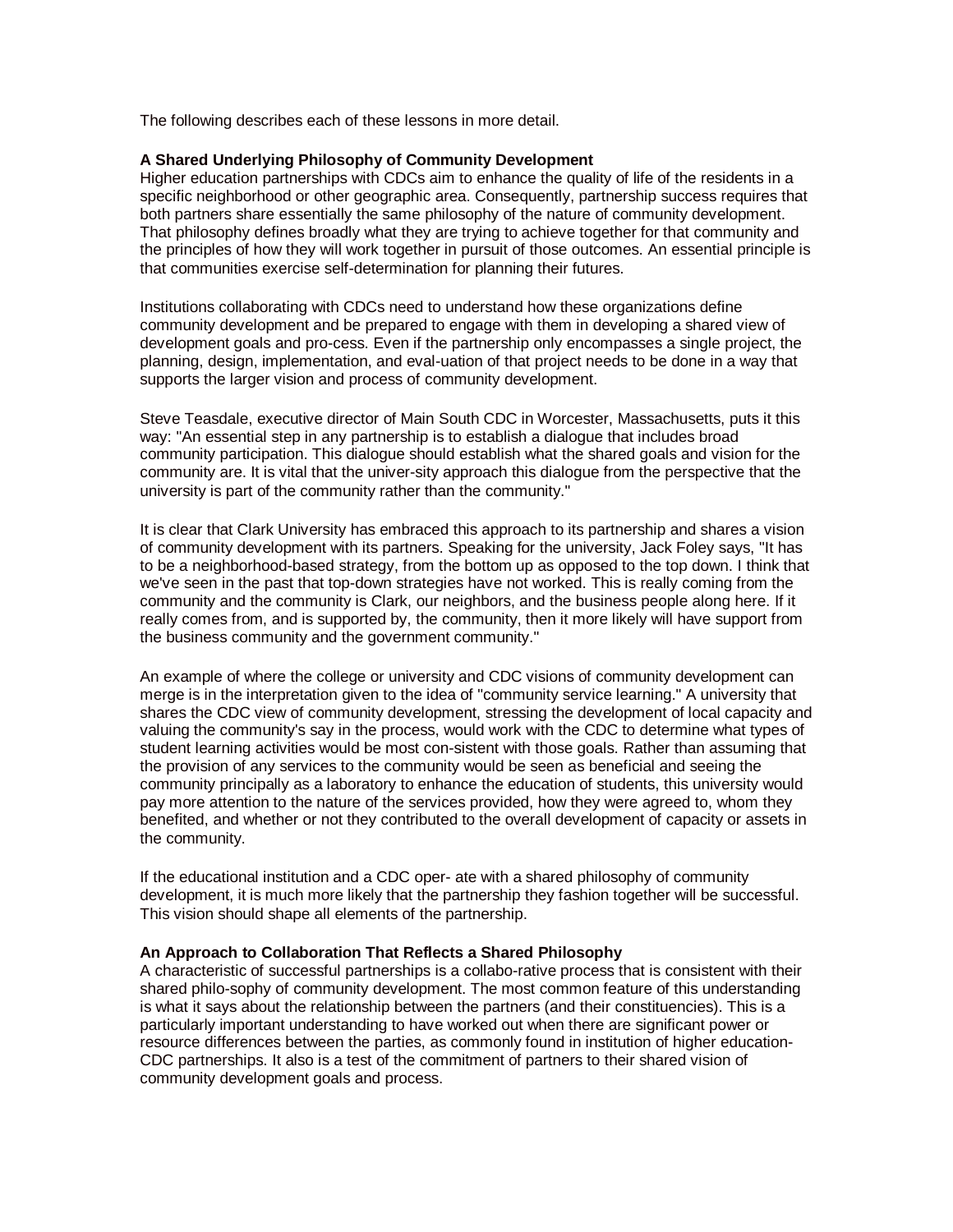*Forms of Partnerships.* The relationship between higher education institutions and CDCs may take many forms but experience shows that only some forms will be successful over the long term. To illustrate what forms these partnerships have taken and their potential for long-term success consider the following spectrum of relationships:

First, there is what might be called, in the starkest terms, a paternalistic/theory testing relationship in which the university poses both the questions and the tentative answers, and then uses the community as a laboratory to test its theories. The university may use the community principally to educate its students-to help them learn about the real world.

That community people might find this relationship exploitative should not be surprising. As Walker put it when offering advice to other CDCs considering working with universities, "Don't let the university use the community as a microscope for study. It is not fair to the community or to the students. [It is a bad lesson] to identify problems but not work to correct those problems." Perkins puts it another way, "The university attitude is only that they can come in and fix it. They don't understand the community issues or problems." Or, in different words, Sheila Shanklin, board member of the Greater Dwight Development Corporation (GDDC) in New Haven suggests that "the university feels it knows what's best for us, but the community may see it differently. We need to ask how many of them live in our community."

Second, there is the professional/expertise model of partnership, in which the community as well as the university can pose the questions, but the university provides the answers and sees itself as the principal source of the knowledge needed to answer questions. This model obviously can be helpful to community people under certain circumstances, but it still has a one- way, traditional teacher-student tone to it that is not a satisfactory basis for a long-term relationship.

A more community-oriented version of the professional/expertise model is the university as your resource model. Under this approach the university still has the answers but sees itself as subservient to the community's needs, available to help as needed but not to set the agenda. While community organizations may see educational institutions in this role as an improvement, this approach may lack the acknowledgment of mutuality of interests needed for a successful long-term relationship.

Finally, there is the empowerment or capacity- building model. This model emphasizes the building of the power and capacity of local community organizations and residents to formulate and carry out their own planning, research, and implementation. College and university personnel work alongside, gaining as well from the collaboration (building their capacity to work with and learn from the community).15

*Success of the Empowerment or Capacity- Building Approach.* Lessons from partnerships, from both the higher education and CDC perspective, support the empowerment/capacity building approach as the most effective and most likely to succeed in the long run. Michael Casto of the Ohio State University COPC stresses the need to "listen more carefully to residents; not assume they want or need our expertise." Linda Lorimer, who oversees Yale University's Office of New Haven Affairs, argues for the development of true partnerships with the community-not the university's doing things for (rather than with) the community or just passively providing technical assistance. Shanklin underscores this point, "I don't want the university telling me what works or doesn't; I want to work together with the university to find out."

Besides working with and listening to community organizations, this approach assumes considerable community control over the process. For example, Saunders notes that "We have learned that the community should guide us through this process and that the university must be responsive and flexible to community needs. Antagonism can develop if it appears the university is providing too much direction in the community." Larry Keating at the Georgia Tech-Georgia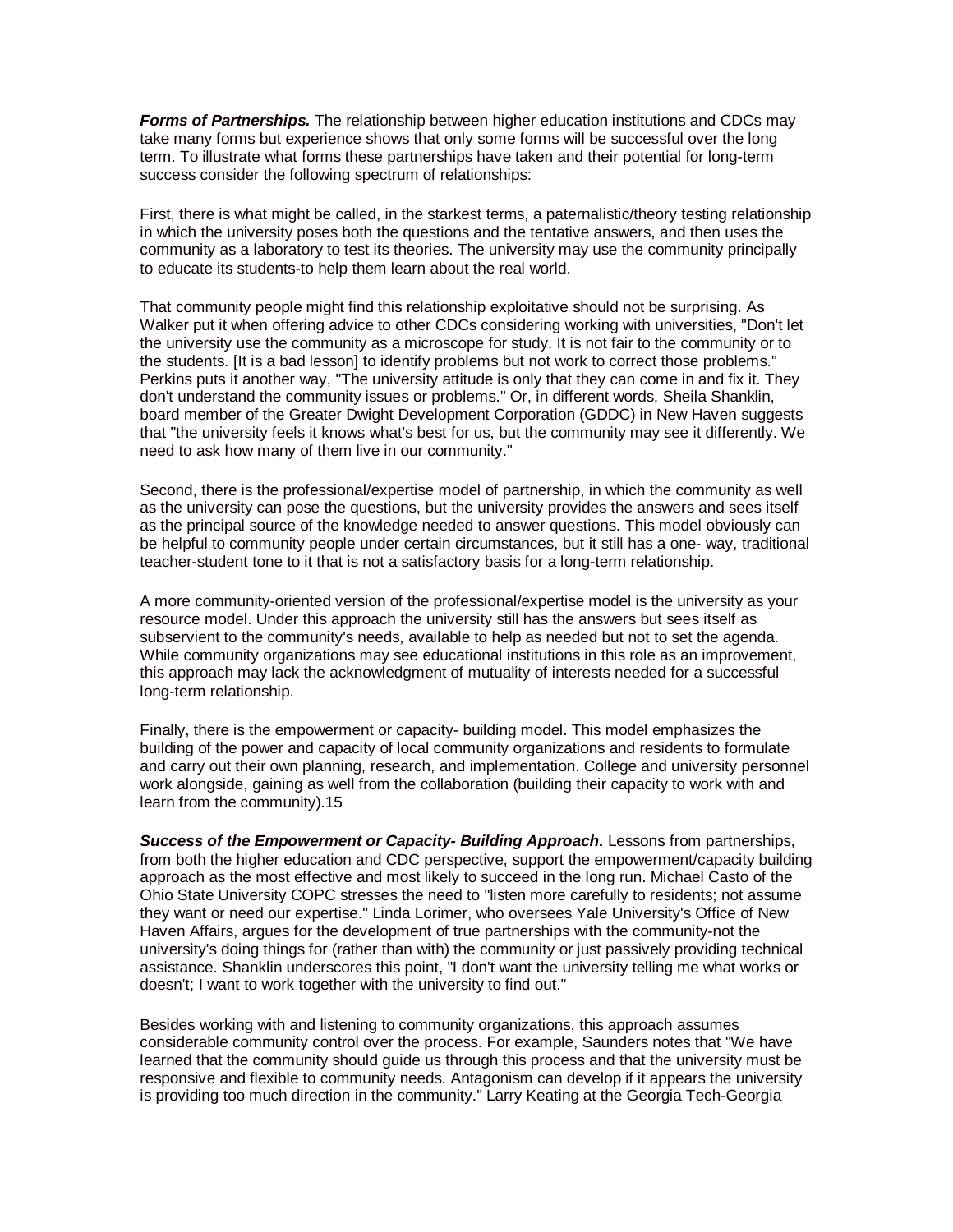State University Community Design Center of Atlanta COPC refers to this approach as one that emphasizes "indigenous self-determination."

Ken Reardon, of the University of Illinois at Urbana Champaign COPC, in describing the University's experience working in East St. Louis, makes the case for the empowerment model even more forcefully. He writes that the empowerment model is an "alternative to the 'professional-expert' model of community consultation, which frequently restricts resident involvement to an advise-and-consent role late in the planning process-the 'empowerment' model of community planning and design...integrates the values and practices of participatory action research, direct action organizing, and education for critical consciousness into each step of the planning process to build the research, planning, and development capacity of local organizations."16

Reardon describes how the faculty "ceased treating local residents as mere research 'objects' by involving them as co-investigators, coplanners and codesigners at each step of the research process...and looked for opportunities to work with local residents in implementing the suggestions and recommendations emerging from the planning process."

While successful partnerships can be developed around the professional-expertise model, these are most likely to be project specific and short term; successful, longer term, and more comprehensive partnerships require a shared understanding and commitment to the empowerment/capacity building framework for collaboration.

## **A Working Relationship That Overcomes Power, Cultural, Racial, Class, and Economic Differences**

Successful higher education-community development partnerships overcome what may be extremely formi-dable obstacles to working together.

Representatives from higher education institutions and their surrounding neighborhoods often come from two different worlds and two different cultures, classically the town and gown. Each may have different perceptions of themselves, different attitudes toward the locality and each other, and embody differences in power, race, class, formal education, and other characteristics that make understanding one another even more difficult.17

There also may be a pattern or history of a university's indifference to, or even a negative impact on, its neighboring community that hinders effective working relationships. Lorimer refers to "generations of suspiciousness" that need to be recognized in the development of genuine partnerships.

Perkins describes these differences clearly: "When the university was getting ready to enter the community it had a preconceived notion that the community knows nothing and they know it all...the whole academic attitude. There was this whole white population converging on a Black community. And it used demeaning names for its programs, like 'urban plunge.' In my opinion, there need to be stronger links to the community.... The community has traditionally not been part of the university. It is the blending of two cultures and two populations that never mix."

The size, resource, and power differences among partnerships also impact their working relationship. Community partners worry about this difference, as Linda Townsend-Maier, board chair of GDDC in New Haven, noted: "When you are a small group working with a big organization you think has its own agenda, it's like dealing with a giant. You may be intimidated but you have to stick to your convictions."

Reardon provides additional information on the obstacles universities face in working with the community. He reports the results of interviews of community leaders in East St. Louis who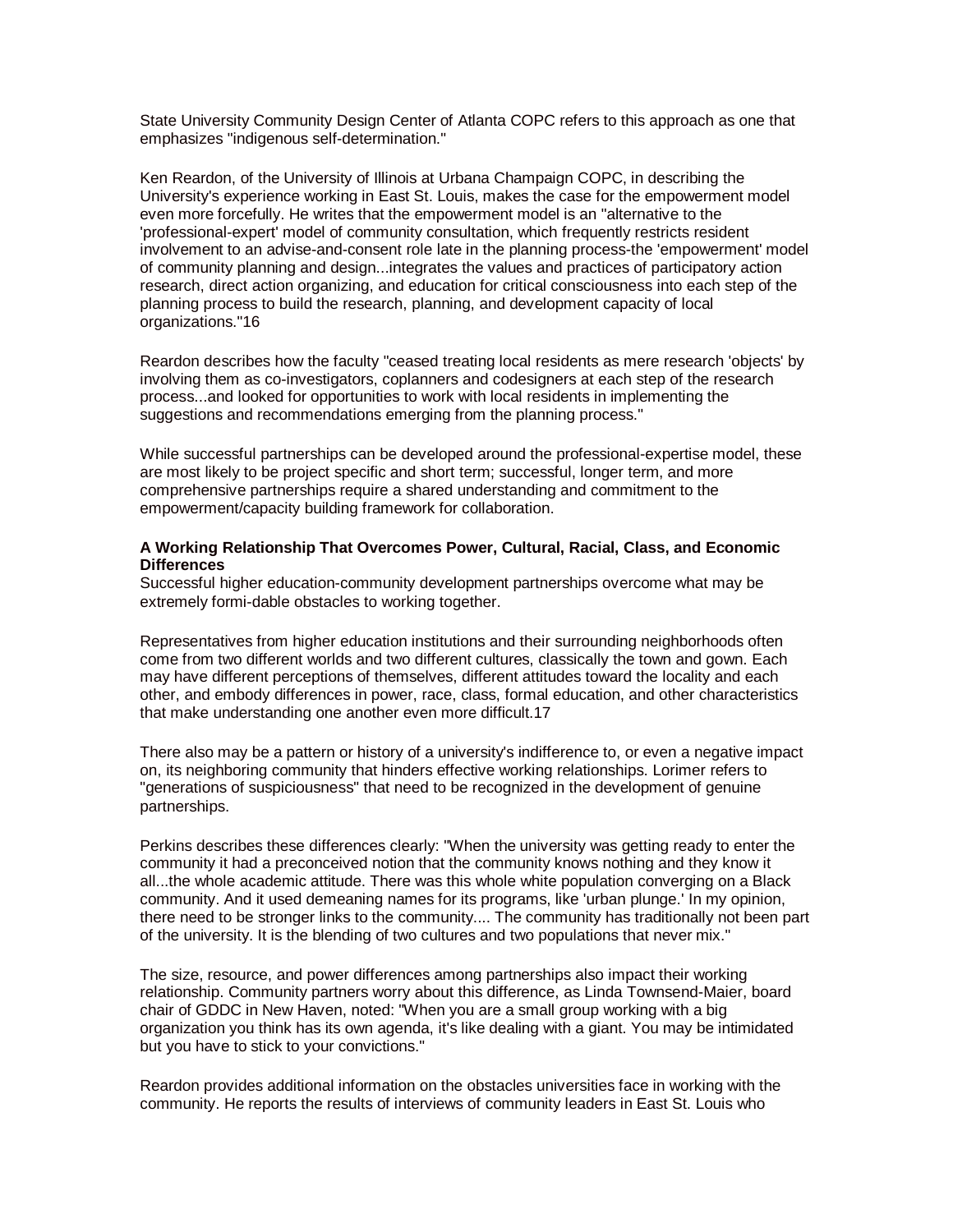characterized university-based planners and designers as carpetbaggers. He widely criticized the quality and relevance of their past studies, challenged the methods used by consultants that often ignored much of the knowledge of local residents, and questioned the university's commitment to help implement recommendations.18

Bridging these two worlds and building respectful long-term working relationships may be a very demanding task. Here are some steps some partnerships have taken.

*Two-Way Education.* Perkins offers one approach. "They [university people] need to be trained how to work with the community...[and] they need to train the people they work with [in the university]." This education needs to go the other way as well, training the community how to use the university more effectively.

The Trinity Center for Neighborhoods (TCN) includes staff with direct experience in the nearby neighborhoods and expertise in community organizing and leadership development. These staff offer a class for students doing internships with neighborhood organizations. The class provides students with basic knowledge about community organizations and principles of community organizing, assistance in defining and carrying out the internships, and regular opportunities for interns to meet together to share and reflect on their experiences.

"New Haven 101" is a lecture/discussion class offered at Yale University that is taken by both students and community people, has discussion sections organized by the neighborhood, and involves student projects that are related to neighborhood or city needs. Several community people indicated they would like to see a parallel class, "Yale 101."

*Sensitive Bridge People.* Effective higher education-CDC partnerships require special individuals and mechanisms to bridge the two worlds. Hunter College established multidisciplinary teams to do this work. They found individuals who could help bridge the university and the community, especially people who have worked in both settings. Others argue for the use of "a community organizer to find out what people in the communities are interested in and how this might match the interest and expertise of interested academics-this is a kind of matchmaker role."19

College staff, acting as sensitive intermedia- ries between the college and the community, facilitate meetings of Trinity College faculty and community groups working out applied research topics, and help resolve issues of timing and relevance. As Trinity's Maria Simao, director of TCN, puts it, "There's often a big gap between what the faculty feels is interesting and what the community feels is useful." TCN staff, along with two faculty research coordinators with community experience, strive to bridge this gap.

*Two-Way Communication and Effective Responses.* When universities do not listen to the neighborhood, local leaders lose interest in the university partnership and withdraw. Pat Rumer of the Portland State Univer-sity COPC noted that it is important to elicit a sense of mutual ownership of partnership initiatives by seeking feedback from the community and by providing services that respond to those suggestions. These feedback processes need to be made into systems. For example, the experiences of Policy Research Action Group (PRAG) in Chicago and Neighborhood Planning for Community Revitalization (NPCR) in the Twin Cities in developing a process for identifying and meeting community needs for research suggest that systems can be put in place to create a continuing two-way flow of information.

*Fairness and Clarity Around Resource Sharing.* When there is a perception that the community and university are competing for the same scarce resources or that the university is not applying partnership funds to community-identified needs, the gap between higher education and the CDC widens. A number of CDCs expressed frustration that they are asked to provide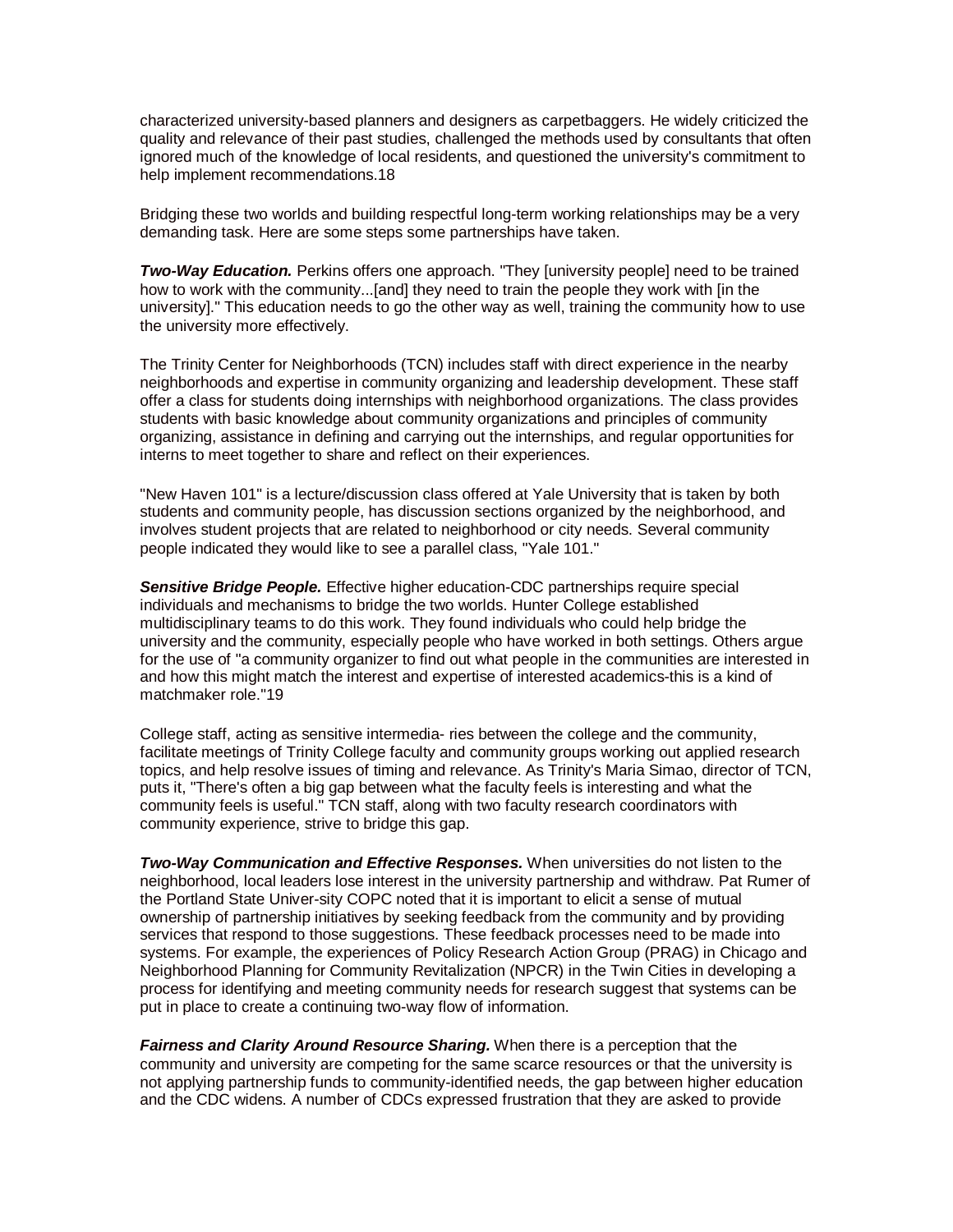support to universities seeking grants for community partnerships but often do not see the resulting funds reaching the neighborhoods. Diane Meisenhelter of the Sabin CDC in Portland, Oregon, suggested that universities typically want to use grant funds to support what they are already doing rather than tailor their services to what community representatives advise.

*Keeping One's Distance.* Too close an association between a CDC and a university can be perceived as a problem if it undermines the credibility of the CDC as an independent voice for the residents. The experience of GDDC in New Haven illustrates this issue, as Townsend-Maier reported, "Working with Yale you can become a victim of their reputation. Others assume that Yale is initiating everything (even though they only have two seats on the board). We have demonstrated our independence by getting our attorney to change the Dwight Fund from an independent fund to a subsidiary of the CDC. We also are working on our own supermarket project, entirely free of Yale funding. When the city was determining who got Community Development Block Grant (CDBG) funds, they initially left GDDC out, treating us like the "Yale CDC," thinking that Yale would continue to provide us with funds. We organized neighborhood residents and went to the city and straightened them out. We got the CDBG money."

*Experience Working Together.* According to Guerrero and Wiewel, long-term comprehensive partnerships contain forces that enhance their success. They write, "The development of multiple projects and multiple points of contact increases the chances of success and also enables the partnership to withstand slowdowns or setbacks on particular projects."20

### **Recognition and Satisfaction of Mutual Interests**

An essential ingredient in successful partnerships is the recognition that both parties need to benefit from working together. This means that the interest of different parties and what each party brings to the partnership need to be clear, acknowledged, and valued by the partnership. As Perkins puts it, "When the partnership is formed the parties should be clear about what they need out of the arrangement. If they need credit, then they should be clear and we'll help them get it appropriately. We both need to get credit; we need it and they need it."

Martin Adams of the University of Illinois at Chicago COPC highlights this ingredient of successful partnerships when he writes "our relationship with Near West Side CDC has been handled in a very business-like fashion, with the two entities focused on their own specific agendas and interacting on common areas where the two agendas coincide. There have been some testy moments and also some very pleasant and cooperative moments."

The assurance of mutual benefits often requires carefully crafted agreements. For example, Rubin stresses the need for clear and shared agreements with the community. When he describes the relationship of the universities involved in the San Francisco Bay Area COPC with their local CDCs, he emphasizes the development of "work agreements between the university, CDC, and the student for each individual project; workplans and timelines among partners on joint organizational projects; [and] subcontracts for distribution of HUD grant resources."

Not only should the mutual interests be clear and acknowledged, but areas where interests are in conflict need to be known as well. The partners may have some interests that conflict or may not be served by this particular collaboration, yet still be able to work together where they have mutual interests. According to Guerrero and Wiewel, discussing their partnership, "staff felt that institutional disagreement in one area did not preclude cooperation in another."21

### **A Balance of Advocacy, Organizing, and Political Roles**

An empowerment relationship between higher education and community development organizations can be built on a fuller sharing of knowledge and closer working together in the planning process. It also can, as Reardon suggests, involve faculty and students in an advocacy or community organizing role. He writes, "Faculty were also acutely aware of the power which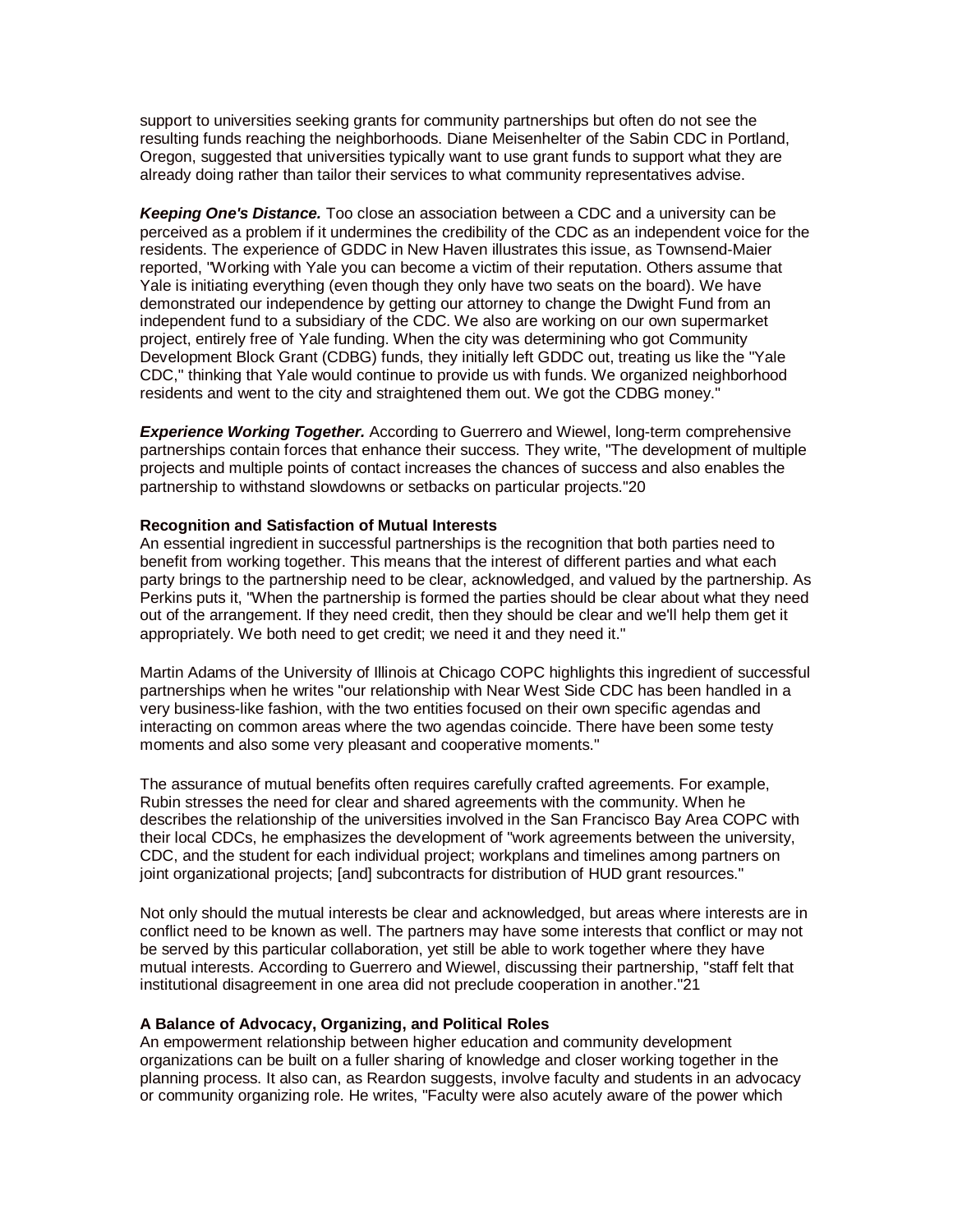[city and county political organizations] wielded in the community...and decided to use...research activities...to build the membership base of the neighborhood organizations with which they were working...[help] identify potential new leaders... [and] develop the[ir] leadership skills.

Jerry Lieberman, Director of the Florida COPC at the University of South Florida, argues that universities must engage in outreach through advocacy by incorporating community revitalization into their core mission. He notes that "universities that agree to an advocacy mission must be clear that the objective is to facilitate the productive interaction between the CBO [communitybased organization] and other resources that exist or could be available to residents served by the CBO." He calls for defining community outreach for universities to include activities to build the capacity of CDCs.22

An alternative to direct university involvement in political activity is suggested by Keating, who argues for "a nearly continuous subdivision of responsibilities which reserved political action and advocacy to neighborhood leadership and technical assistance and analysis to the academic/community-based Community Design Center of Atlanta."23

This ability to separate analysis and its effects on politics, however, is not easy. Simao described how a Trinity-sponsored research paper on the business climate in New Britain, Connecticut, that listed racism as a factor deterring other businesses from coming to the area, was met with severe criticism from some business quarters (some aimed at the college). After the study's release, there were large demonstrations by minority organizations, and eventually, the creation of a new Puerto Rican organization and the emergence of several Puerto Rican candidates who ran for city office. Pressures brought on the college, however, were muted by the veracity of the study and its methods, and by the fact that the neighborhood client who commissioned the study, not the college, was the organization that actively promoted its findings.

#### **Institutional Commitment and Leadership- Involvement of All Partners**

Successful community development partnerships involve a clear commitment from the leadership of both the university and CDC partners and the active participation of all the key players-faculty, administration, CDC staff and board, students-needed for this particular partnership. This level of commitment requires that higher education institutions recognize that the benefits of such partnerships to their research, educational, and service goals are so substantial that community involvement and development becomes part of their missions. CDCs also need to recognize how their missions are enhanced by serious support and involvement of educational and other institutions.

Often the success of a partnership stems from the personal commitment of a key university official, faculty member, or CDC leader. The president of Clark University, Richard Traina, not only has moved into the neighborhood but often hosts neighborhood crime watches, for example. White reports that:

What made the [University of Alabama at Birmingham] interested in working with the CDC? The former president, Dr. McCallum, took a personal interest; he was personally involved in neighborhood meetings and in community and social events. His instruction to others in the university was critical for the degree of involvement required. Only if it came from the top would it be possible to get a big university activated, and no one but the president can get people across departments to work together with the community. Bell commented on what worked best in their partnership with the University of Pennsylvania and

what advice he had for other CDCs working with universities:

I've been here for 3 years, but I have seen that leadership makes a big difference and that has changed with the current president. Before, it was not as good although the president before that was more available. I now have direct lines of access to the president and the executive vice president-that is the number one issue.... Get the top level brought in; otherwise you are not a priority. Make sure it is a two-sided relationship.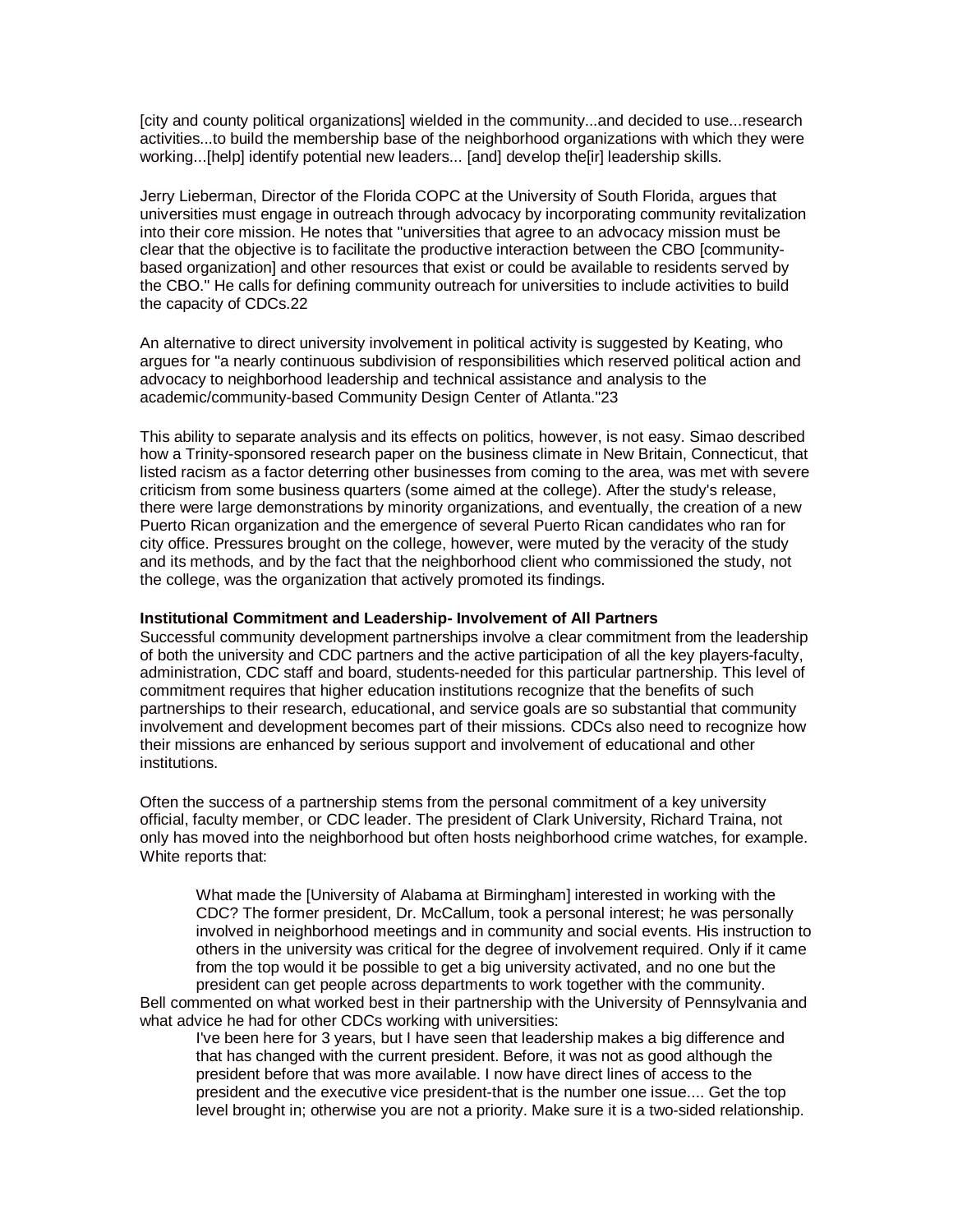Having a key faculty member or members who are motivated and committed to the community is also very important to successful partnerships. They make the links to the courses, design field studies, conduct research, inspire students, and offer training that is relevant and sensitive to community needs. Faculty leadership was essential, for example, for the original concept and sustaining of the East St. Louis Action Research Project by the University of Illinois at Urbana-Champaign.

The commitment of individuals alone, regardless of their level in the organization, is not enough. University support for community development has to be real and comprehensive and go beyond the values and commit-ment of individuals. To work effectively in community development partnerships, universities need to create and implement mission statements, educational policies, organizational structures, and reward systems that support faculty, staff, and student involvement in interdisciplinary applied research and community service.

This commitment to community development needs to be embodied in the educational mission of the university. For example, Judith Ramaley, past president of Portland State University (PSU) in Oregon, worked to build a university commitment to community development directly into the curriculum. PSU instituted a community-based curriculum with an educational program that requires all students to spend time working in the community as part of their education.

This commitment also needs to shape, for example, faculty, staff, and student reward systems. Without a clear priority for community service and applied research in the guidelines that are used in tenure and promotion decisions, nontenured faculty would be ill-advised to stray from their conventional classroom teaching and research for publication in academic journals. Similarly, students, with a variety of demands on their time, might not get involved with local community organizations unless it is part of the college's educational requirements and supported with appropriate faculty teaching and research incentives.

Tim Barnekov, director of the Center for Com-munity Development at the University of Delaware, writes about their Professional Career Model which has encouraged and supported faculty and staff involvement in a wide range of community educational, service, and research activities:

- It applies to all of our degree programs.
- t provides a mechanism to reward professionals who are helping to integrate research, service, and graduate education-the professional staff has the largest responsibility for maintaining continuity in our outreach work.
- Professionals with a secondary faculty appointment play a major role in our academic program both in formal teaching and supervising graduate research.
- Everyone is on an 11-month contract, including tenure line faculty-this type of contract reflects participation on applied research and service projects.
- The promotion and tenure guidelines for faculty reward participation in public service, even mak-ing it possible to reach full professor with public service as the area of distinction.
- The applied research and service centers provide platforms that encourage and support faculty, staff, and students working on projects in the community.
- Our budgetary system, called a clearinghouse account, allows us great flexibility in our use of resources and creates advantages with regard to our ability to leverage a variety of external sources of support.

Barnekov concludes that "these mechanisms, which we have developed over the past 30 years, have enabled us to integrate [applied] research and [com-munity and professional] service into the educational mission of the university perhaps more than any other university unit in the country."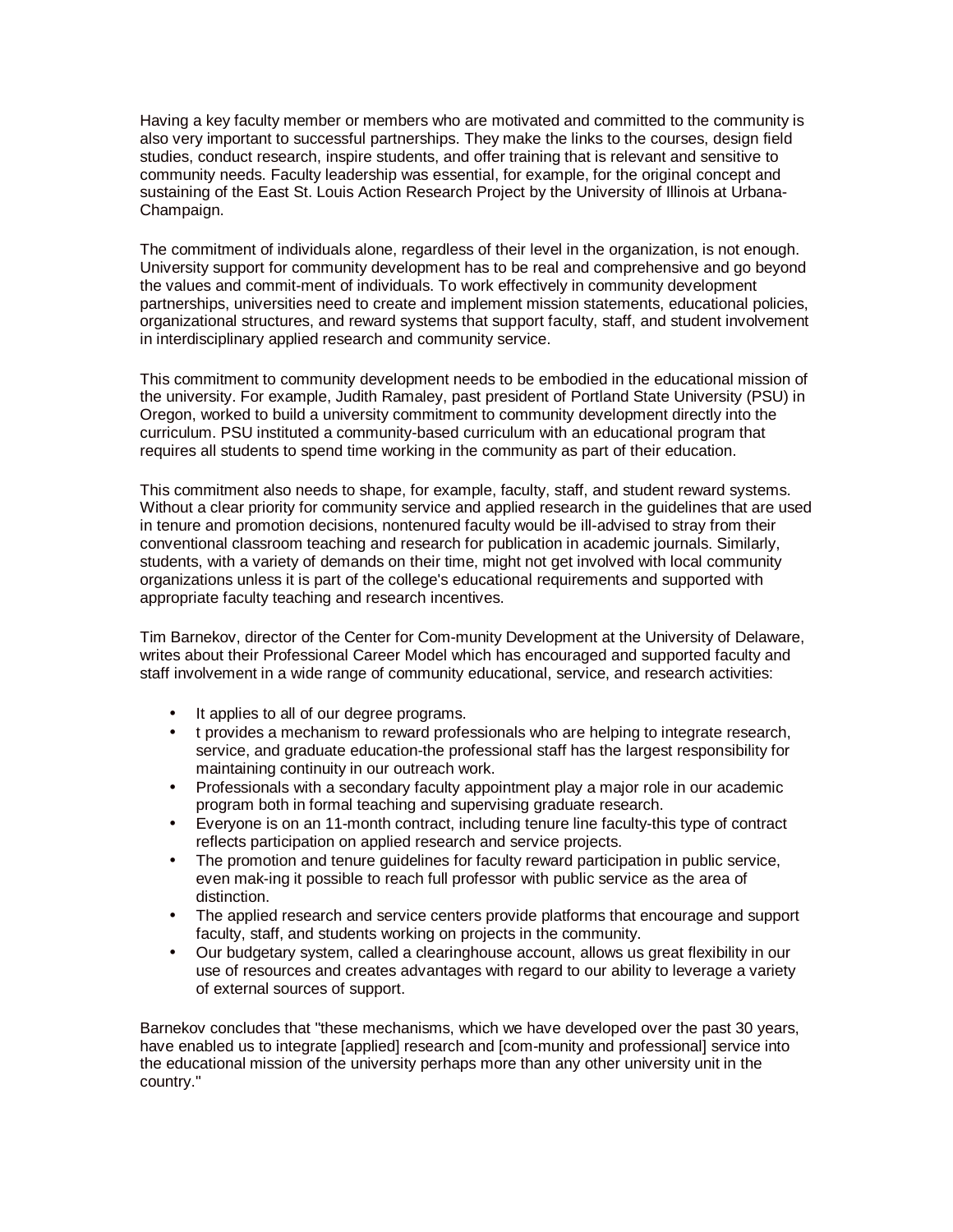These changes in educational goals and reward systems reinforce one another. For example, the Univer-sity of Massachusetts at Lowell gives faculty members release time to develop courses in which student teams respond to community requests for assistance through partnerships with community organizations.

To institutionalize higher education-community partnerships, leadership for university community outreach needs to be translated into a commitment to community development that pervades the entire university-its people, goals, structures, process, and culture. For example, Brian Maddox, program administrator for Main South CDC in Worcester, Massachusetts, comments on the transformation he has observed at Clark University: "I remember Clark as a kid living in the neighborhood, feeling that I was not wanted on campus. Now the campus feels much more open and welcoming to neighborhood people." Of his current work with the University, Maddox says, "I have contact with many departments on campus-the president's office, accounting, the athletic department, food services, faculty working with interns-and everyone seems to know of our CDC and our program with Clark, and they all are very helpful."

### **Appropriate Organization to Achieve the Purposes of the Partnership**

Higher education-CDC partnerships are effective when they are designed carefully to fulfill the purpose of the specific partnership. This means, for example, including all of the stakeholders who are key to achieving that purpose, encompassing an interdisciplinary approach where that is essential, providing partners with political protection if that is an issue, and having a clear shared understanding of how policies will be established and decisions will be made. To the extent possible, the way a partnership is organized should be consistent with the other principles of successful partnerships.

When organizing a partnership, members need to consider some important realities. First, it is hard to picture a CDC with 10 staff members and a half-million dollar budget in a true partnership with a State univer-sity that has hundreds or thousands of staff and students, and a multimillion dollar budget. Given the substantial size and resource differences between institutions of higher education and CDCs, how the university orga- nizes itself for its community partnership is an important question. Organizing in such a way that one or more parts of the college or university are working with one or more CDCs, with all parties bringing important financial, human, and/or political resources to the table, may be one way to balance some of these scale and resource differences.

A second difficulty in structuring higher education-CDC partnerships stems from the fact that most colleges and universities are currently organized along departmental lines reflecting academic disciplines like economics, sociology, psychology, and biology. This way of organizing may often run counter to the interdisciplinary nature of the problems faced in communities that require the integration of a wide range of tools, knowledge, and perspectives for their solution. It helps when universities have professional schools like business, law, planning, and architecture, but these too are often separate and not in touch with one another.

CDCs are not immune to this problem, as often their small staffs have experience and expertise in only one aspect of community development (like affordable housing) when the problems they may face require comprehensive solutions involving community organizing, social services, physical and housing development, employment training, and job creation.

Organizing to encompass these varying dimensions may require the development or utilization of an interdisciplinary program or center, the expansion of CDC capacity to fill in gaps, and/or the involvement of other organizations to bring needed skills and resources to the partnership.

Finally, the scope, complexity, and/or resource needs of particular partnerships may vary so that more narrow-purpose collaborations may be able to use existing higher education organizational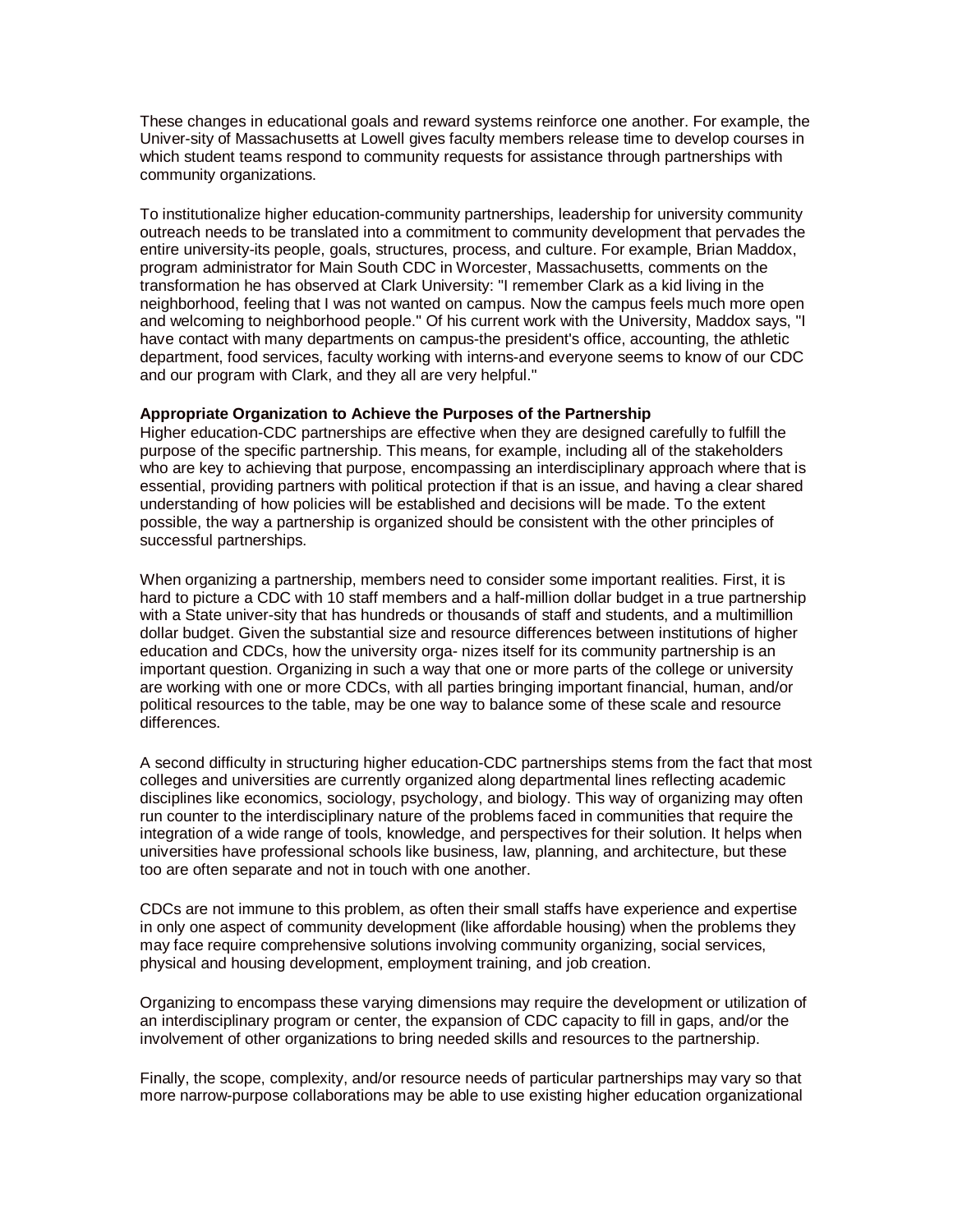structures while more comprehensive partnerships may require that more complex structures be developed.

Information from COPC/JCD colleges, universities, and others24 suggests that there are at least five principal ways universities organize to work with CDCs on community development:

- Centralized at the senior level.
- Decentralized to the department level.
- Within interdisciplinary centers or schools.
- In a separate nonprofit organization.
- In collaboratives with other colleges/universities.

The collaborative form can be used with any of the other ways of organizing.

*Centralized at the Senior Level.* When the top university administration takes the leadership and strongly supports community involvement and the allocation of university resources, the president's office may be the appropriate coordinator of community service and development efforts, working with the relevant academic departments or centers and community groups as needed. Such an approach is the most likely method to infuse a commitment to community development throughout the college or university. Examples of this approach include commitments at the following universities.

At Clark University, the president's office is the focal point for university planning and programs for neighborhood development. The Main South CDC works directly with the president's office on development initiatives.

Yale University has brought together a variety of economic development, education and human development, and neighborhood activities into one place, the Office of New Haven Affairs, under the guidance of the vice president/secretary of the university. This office oversees and coordinates the New Haven Initiative with incentives for employee homeownership in New Haven, university purchasing from local suppliers, Yale real estate and housing investment and operations in New Haven, linkages of campus construction to local hiring and apprenticeships, matching alumni skills to local needs, experiments with targeting of regular hiring, and neighborhood programs with CDCs.

*Decentralized to the Department Level.* When top-level leadership and support do not exist, it may be more strategic for departmental or center activities to keep out of sight, taking advantage of university services and avoiding university overhead and other charges as much as possible. Organizing for community development partnerships at the department level may be appropriate if the purpose of the partnership is single-purposed, department personnel have a strong interest in community development, and/or the department is interdisciplinary.

As an example, the Management and Community Development Institute (MCDI) at Tufts University, which trains community development practitioners, began in the Urban and Environmental Policy Department and survived for several years through volunteered faculty time, free use of some department services, and creative accounting to avoid the overhead contributions the university normally expects from its programs. As it grew in size and financial strength, MCDI moved to the University's Lincoln Filene Center where it fit well with the center's interdisciplinary adult education and community development programs and with its budget-ing and fund raising systems. MCDI is now in its 15th year and provides training to about 500 community development practitioners and supporters annually.

*Within Interdisciplinary Centers or Schools.* This approach is appropriate if the scale and complexity of the community development partnership commitment goes beyond what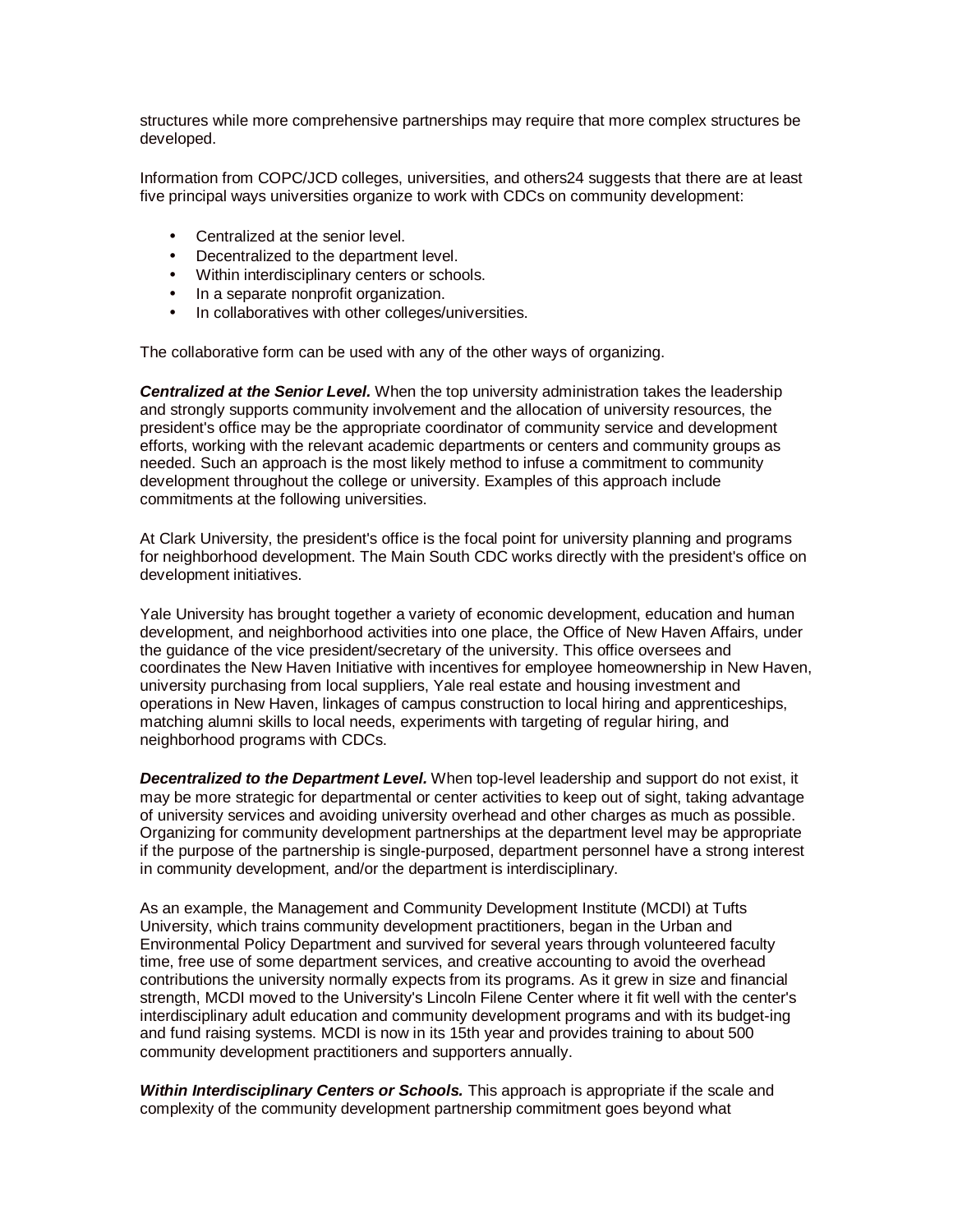departments can handle. In a large university, it may also be a suitable way to implement a senior level of commitment to the partnership. Here are some examples of the use of interdisciplinary centers.

The University of Alabama at Birmingham COPC links three of its campus research centers (Civitan International Research Center, Center for Urban Affairs, and Center for Health Promotion and Disease Prevention) and collaborates with Lawson State College and Miles College, the Titusville Neighborhood Association, and the Titusville Development Corporation, as part of a 10 year partnership with the adjacent neighborhood of Titusville, known as Titusville 2000.

Pratt Institute operates its COPC through its Center for Community and Environmental Development, the Pratt Planning and Architectural Collaborative, and the Graduate Center for Planning and the Environment. This partnership is an integrated program of participatory comprehensive planning with four New York City communities that includes direct technical assistance, training and capacity building, research, and information dissemination aimed at solving specific problems in these communities. Community advisory committees, made up of representatives of community organizations, have been set up in each of the partner communities, building on the strength and momentum of existing civic structures and neighborhood planning efforts wherever possible.

*Separate Nonprofit Organization.* Another organizational model for partnerships that is effective is to have university and community residents jointly control a separate nonprofit organization.

An example that illustrates this approach is the Community Design Center of Atlanta (CDCA). Keating discusses how this separate nonprofit organization is a channel for community development activities that keeps some distance between the university and community groups.25 The CDCA was founded in 1977 by Georgia Institute of Technology faculty and students in the graduate program in city planning to provide technical assistance to low-income neighborhoods and nonprofit CDCs-in neighborhood planning, community organization and development, real estate, architectural design and cost, and related matters-and to do policy research. The 11-person board consists of a 6-seat majority of representatives of low-income community groups. The remaining five seats are shared by the institute, the city of Atlanta, local chapters of planning and architectural professional organizations, and the regional director of the Community Services Administration.

The rationale for this arms-length approach, according to Keating, was that a communitycontrolled institution had greater potential for building acceptance and trust in low-income communities and would be less likely to be seen as an intruder. The result has been that "over time, the CDCA's relative autonomy from both Georgia Tech's and the city of Atlanta's administrative direction has enhanced the agency's capacity to develop mutually respectful relations with low-income neighborhood and community groups."

*Collaboratives With Other Colleges and Universities.* This form of organization can be used with any of the organizational forms described above to extend or supplement their higher education-CDC partnerships. These broader collaborations can take various forms.

Trinity College conducts many of its community development activities through a collaborative started in 1977, the Southside Institutions Neighborhood Alliance (SINA), which includes Trinity College, Hartford Hospital, and the Institute for Living. SINA coordinates efforts of its members to target hiring and purchasing and to plan and implement infrastructure development projects. SINA works closely with the Trinity Center for Neighborhoods and Hartford Areas Rally Together, a community organization started in 1975 that represents neighborhoods in South Hartford where Trinity College is located.26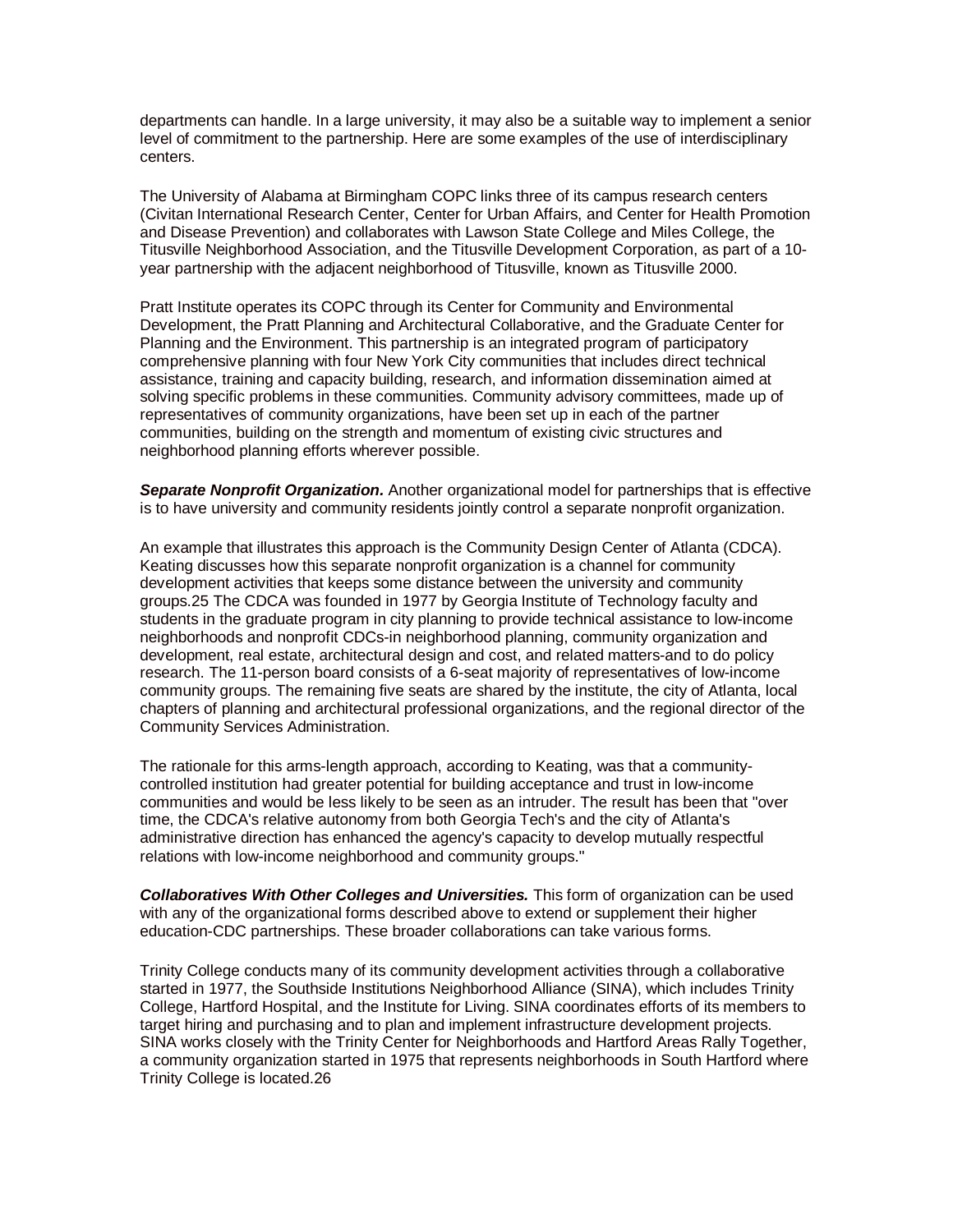PRAG is a collaborative partnership among four universities (Loyola University Chicago, University of Illinois at Chicago, DePaul University, and Chicago State University) and more than 20 community organizations. PRAG consists of Chicago-based academics and com-munity activists who have been building a collaborative research network to better link research and grassroots activism. PRAG is coordinated by the Loyola University Center for Urban Research and Learning, which serves as PRAG's fiscal agent. PRAG matches researchers with CBOs, develops research apprenticeships within CBOs, encourages undergraduate and graduate students to consider career options in community-based research, funds grassroots policy research projects identified and developed by community organizations, and disseminates research results to policymakers and community activists. All funded research activity must be community-based and funded activities must involve a collaborative process. Researchers and CBOs must work together to identify issues, research methodologies, analyze data, write reports, and develop action plans.

Another collaborative example is the NPCR program in the Twin Cities that provides applied research assistance to neighborhood organizations, usually in the form of a graduate or undergraduate student research assistant for a specified number of hours.27 Faculty-directed research is available for policy questions of concern across neighborhoods. NPCR is a simple concept: Provide sorely needed research assistance to neighborhood organizations through the abundant academic resources available in the Twin Cities. NPCR benefits from being coordinated by the Center for Urban and Regional Affairs at the University of Minnesota because of its experience with community work and its favorable reputation among community activists. NPCR draws not only on interdisciplinary but also on interinstitutional exchange through a consortium of eight colleges and universities, the Minneapolis Neighborhood Revitalization Program, and Minneapolis community representatives.

## **Long-Term and Patient Relationships That Have Institutional Continuity**

Most successful partnerships take a long time to develop, moving from smaller to larger projects, from a few activities to many, and from distant to more trusting and cooperative forms with time. Casto stresses the need "to develop trust and communication between the university and the community, and between factions in the community. It's a long, slow process. And you need to keep your own house in order."

Several of the COPC/JCD partnerships are extensions of longer term relationships between the univer-sity and the community. Examples of longer term higher education-community collaborations include the partnerships between the University of Alabama at Birmingham and Titusville 2000; Clark University and Main South CDC; Georgia Tech and Peoplestown Revitalization Corporation in Atlanta; and University of Pennsylvania and the West Philadelphia Partnership.

This longer term relationship is critical to developing the "collaborative attitude" and "multiple linkages and synergy" that Guerrero and Wiewel feel are critical to making "success happen."28 For them, the partners have to be willing to employ a cooperative and collabo-rative strategy together, even though they may be using more confrontational tactics on other fronts, and they have to move their work together to a place where they are engaged in, as quoted before, the "development of multiple projects and multiple points of contact [which] increases the chances of success and also enables the partnership to withstand slowdowns or setbacks on particular projects."

## **Developing a Successful Collaboration**

Developing a successful higher education-CDC partnership requires attention to each of the principles or elements discussed above and taking the actions needed to put them all in place over time. They are not steps to partnership, but rather, interrelated elements that all need to be part of a partnership effort. They are also not all the elements of success but those most reported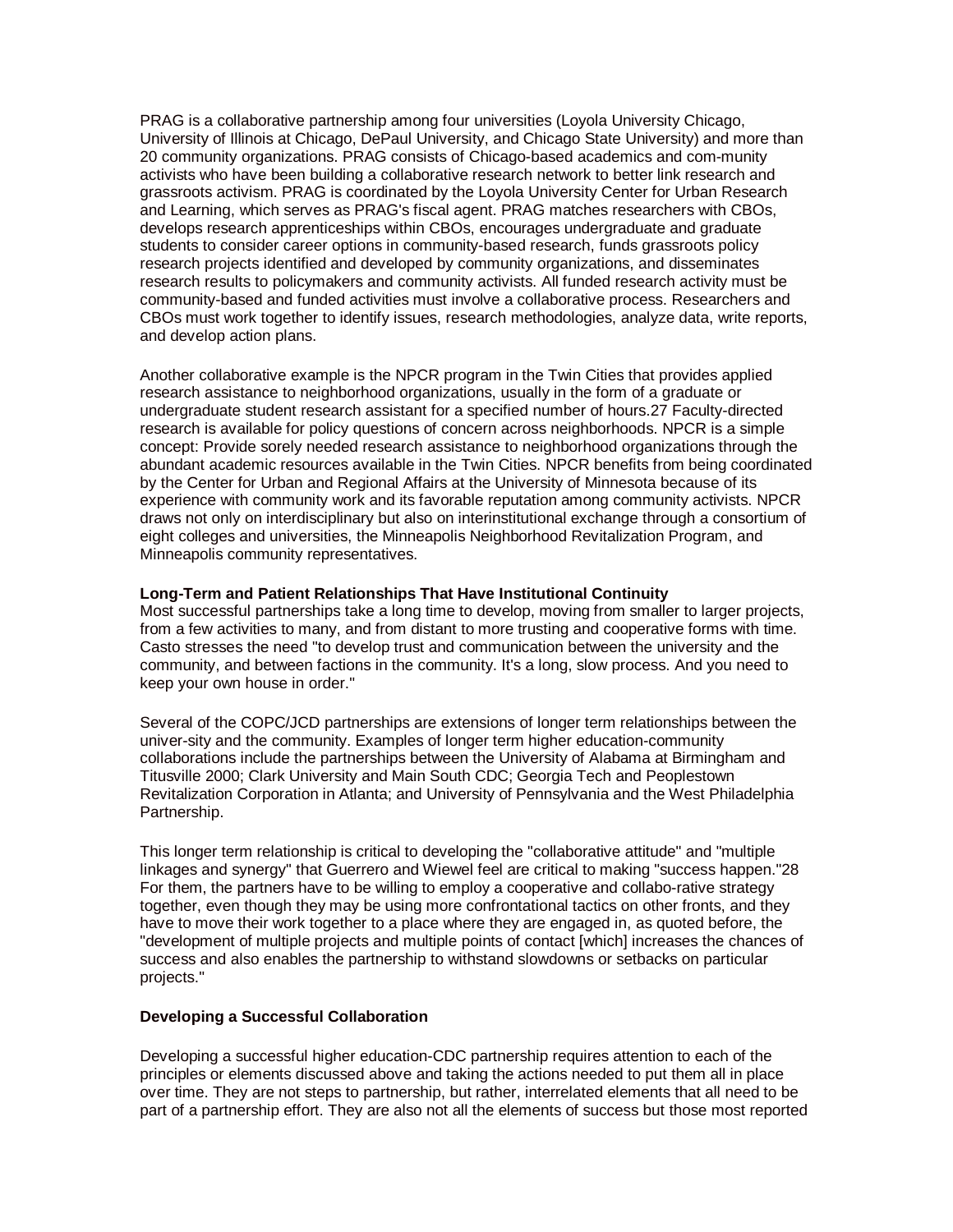by COPCs. Other critical elements may arise as these forms of partnership are organized and implemented.

Obstacles to university-CDC partnerships were addressed above and require ongoing education, effort, and change on the part of all parties to establish trust in the relationship. In this process, it is essential that individuals on both sides of the partnership understand each others' motivations and limitations, and that their understanding inform the education occurring both within the university and in the community.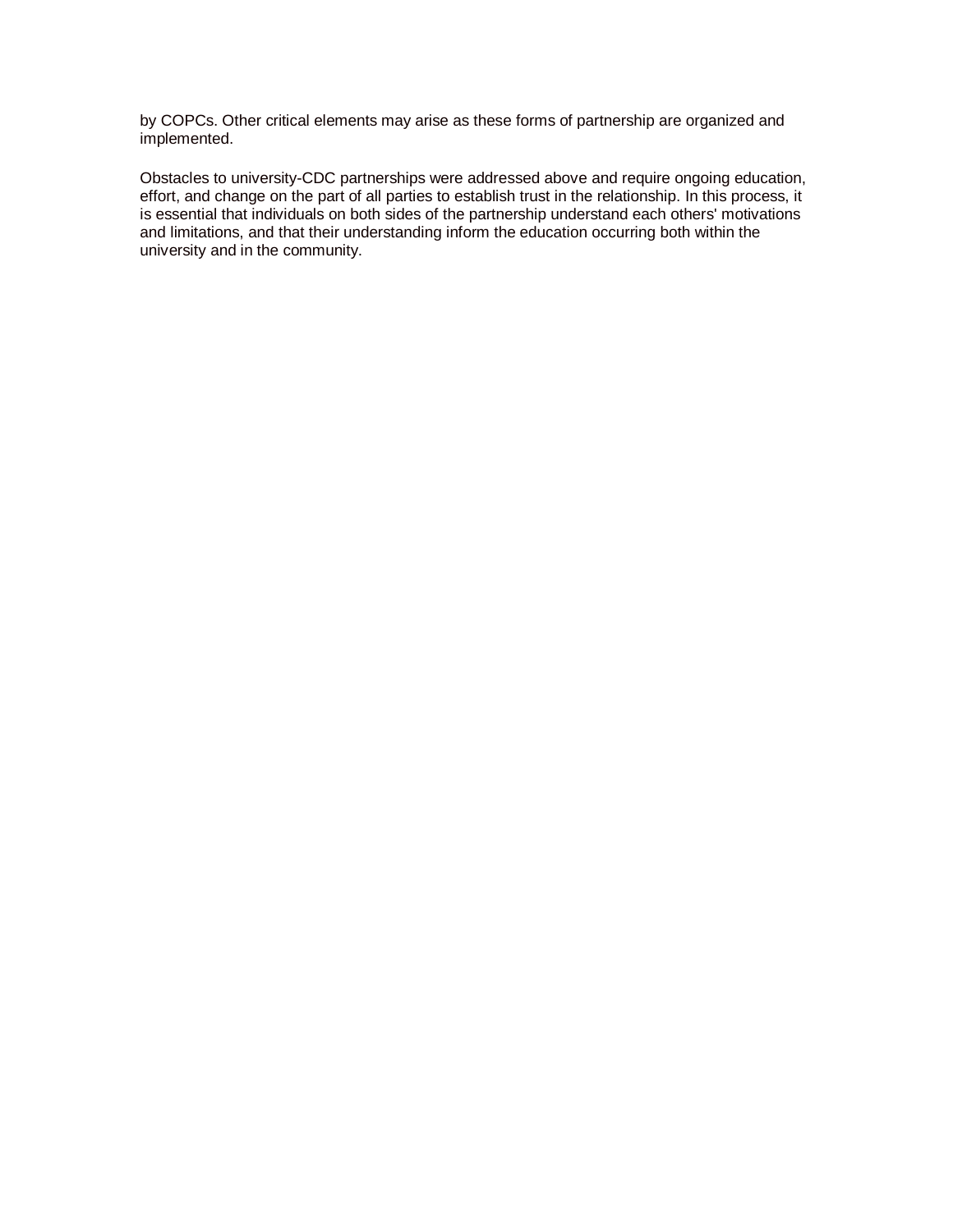# **Role of Colleges and Universities in Creating New Community Development Corporations**

Many institutions of higher education active in community outreach and renewal have sought out CDCs as partners in their activities and supported CDCs to accomplish their goals for the neighborhood. However, some communities have no organization or mechanism for ensuring resident involvement in economic and physical redevelopment. In some places, existing social service agencies or neighborhood associations may have an interest in community development but do not have the capacity or geographic scope to undertake comprehensive development activities. In these cases, institutions concerned with community revitalization have assisted in the formation of new CDCs.

This section describes a process for creating new CDCs. It draws on a Seedco handbook developed specifically for Historically Black Colleges and Universities (HBCUs), although its content is applicable to all higher education institutions.<sup>29</sup> More than 24 HBCUs in three States and the District of Columbia have worked with Seedco and community residents to create or strengthen CDCs in their surrounding neighborhoods. With support from Seedco since 1990 and HUD since 1994, many of these HBCUs helped to organize CDCs where there were no CDCs. The process of establishing a CDC can be a time-consuming and demanding organizing effort that cannot be undertaken effectively without the active participation and agreement of community residents. Universities can play effective roles in supporting and facilitating the organizing process and providing technical support and advice in the formative stages.

A CDC organizing effort involves identifying neighborhood leaders who have the trust and confidence of local residents, determining the key issues of concern in the neighborhood, and showing how a CDC could be an effective response. Extensive outreach to the neighborhood through informal consultations, discussions, and community meetings is needed to generate ideas and enthusiasm. An inclusive community process is needed to articulate a vision for the neighborhood and a mission for the CDC. CDCs express a comprehensive vision of a vital neighborhood—not to pursue it all themselves, but to coordinate and complement the activities of other institutions to achieve a better quality of life for area residents.

Universities can support this effort in many ways: by providing leadership and vision and technical assistance in organizational development; by offering meeting space and office support; by paying for materials and graphics; by identifying outside speakers; by convening the relevant players; and by involving students in knocking on doors to talk to community residents and organization members.

# **The Process for Organizing a CDC**

People organize a CDC to respond to problems in the community that they want to change. Sometimes CDCs are formed in response to a crisis. The energy to start a CDC comes from a shared sense by community residents that change is needed and that it is possible to do something about neighborhood problems. CDCs have broad and long-term goals to reverse decades of decline and improve the local economy. Some of the issues that stimulate the formation of a CDC can include:

Deterioration of housing. Illegal dumping or environmental pollution in the neighborhood. Lack of public services in the neighborhood or inequitable access to city services. Redlining (the unwillingness of local banks to make loans in the neighborhood). Loss of neighborhood stores and shopping areas. Relocation of streets or highways and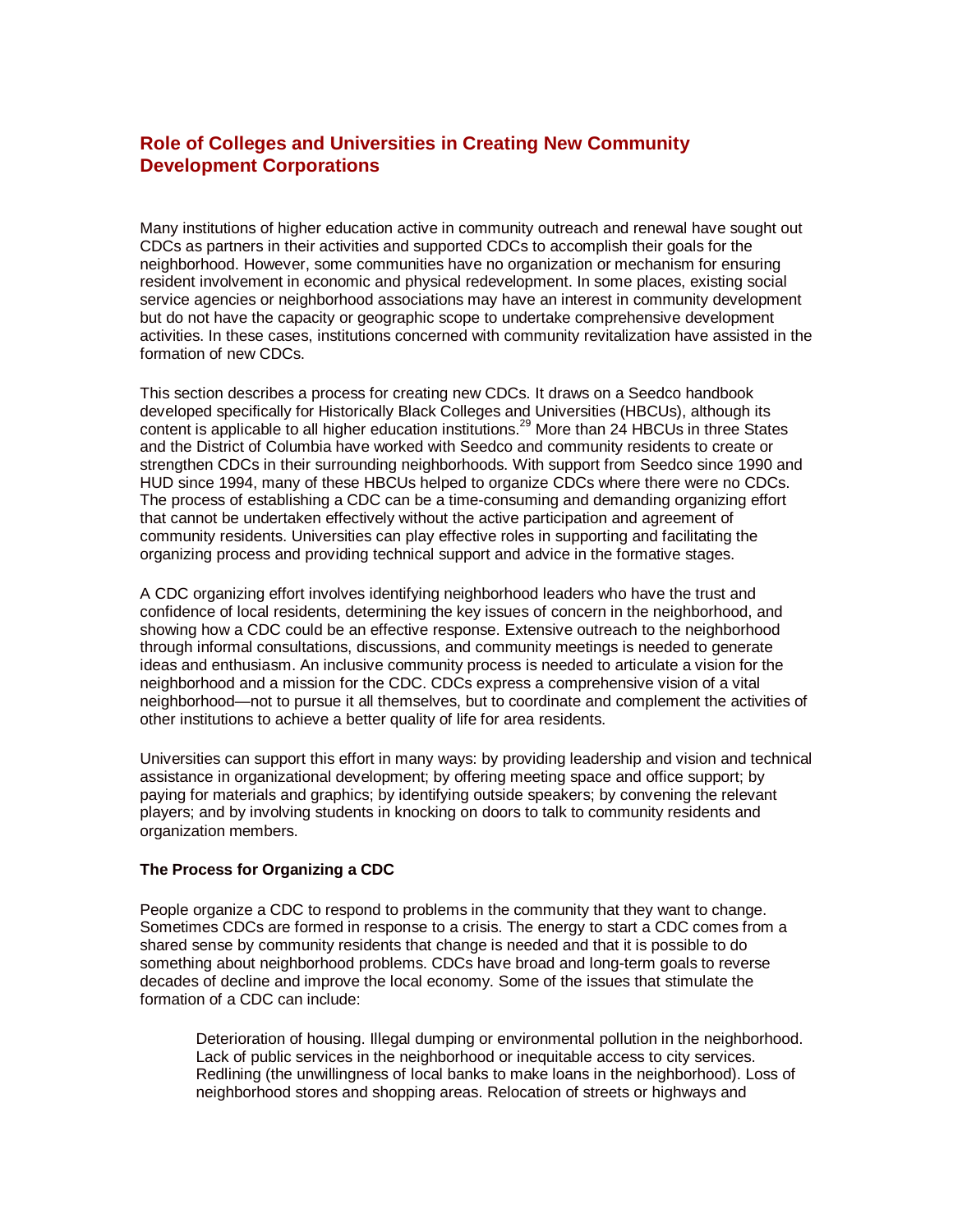displacement of residents. Lack of jobs and high unemployment of neighborhood residents. Lack of opportunities for neighborhood children. Increased crime. Although the conditions may have existed for some time, raising neighborhood awareness of the problems and finding people willing to work on solutions is an important first step in organizing a CDC.

GDDC was established to rebuild the social and physical fabric of its neighborhood in New Haven. Yale staff report, "A group of residents and property owners and institutions mobilized in response to illegal dumping and drug selling. They came to feel that they needed an incorporated arm to pursue physical and economic development in the neighborhood." GDDC evolved from a group of resident leaders with assistance and participation by the Yale University COPC, the Hospital of St. Raphael, People's Bank, and other local institutions.

However, the organizing process must be flexible and adapt to local situations and conditions. Some parts of the organizing process go on simultaneously and repeatedly. Community outreach is a continual activity of a CDC and does not come to an end with the first meetings designed to introduce the CDC idea. Collecting information about the neighborhood continues over time. The suggested process for organizing a CDC (described in the next paragraph) is intended to illustrate the activities that are required to assemble the people, organizations, information, and energy needed to establish a CDC.

### **Form a CDC Planning Committee**

If an institution of higher education decides to undertake the creation of a CDC, it needs to find people in the community to involve in an initial organizing or planning committee. Often, the institution may team up with a local social service agency that has recognized the need for change but does not have the capacity for development activities.

For example, the University of Delaware COPC has been active in assisting other communitybased nonprofit organizations to develop CDCs. Raheemah Jabbar-Bey, coordinator of training in community-based development, reports that "Delaware is operating at a first-generation level in the field of community-based economic development. The community organizations that have incorporated as CDCs are few in number throughout the State. Community- and neighborhoodbased organizations that CDCs often grow out of exist in strong numbers: self-help organizations; nonprofit community centers; neighborhood planning councils; civic associations and councils; religious-based institutions; and nonprofit housing developers."

Higher education institutions interested in developing a new community organization must seek out local residents who are authentic community leaders in the neighborhood and who have the trust and confidence of other residents. An initial CDC planning committee should also bring in key stakeholders from the city government, business leaders, bankers, churches, and other institutions in the community who are interested in neighborhood renewal. The revitalization of the community takes energy and support from all these players to accomplish, and it is essential to have them at the table from the start of shaping the CDC.

The CDC planning committee does not have to be large, but its members should be people interested in improving the economic development of the area and able to represent diverse interests in the community and contribute a range of skills and perspectives. The educational institution can be the catalyst that starts the process, provides information on what a CDC is, and facilitates the committee's work. That spark is needed, but it is the combined effort and energy of many people that brings a CDC to life.

At the University of South Florida, Florida COPC has helped to create new CDCs in neighborhoods where there were no organizations focused on the economic and physical revitalization of the community. In Winter Haven, Florida, COPC helped bring together three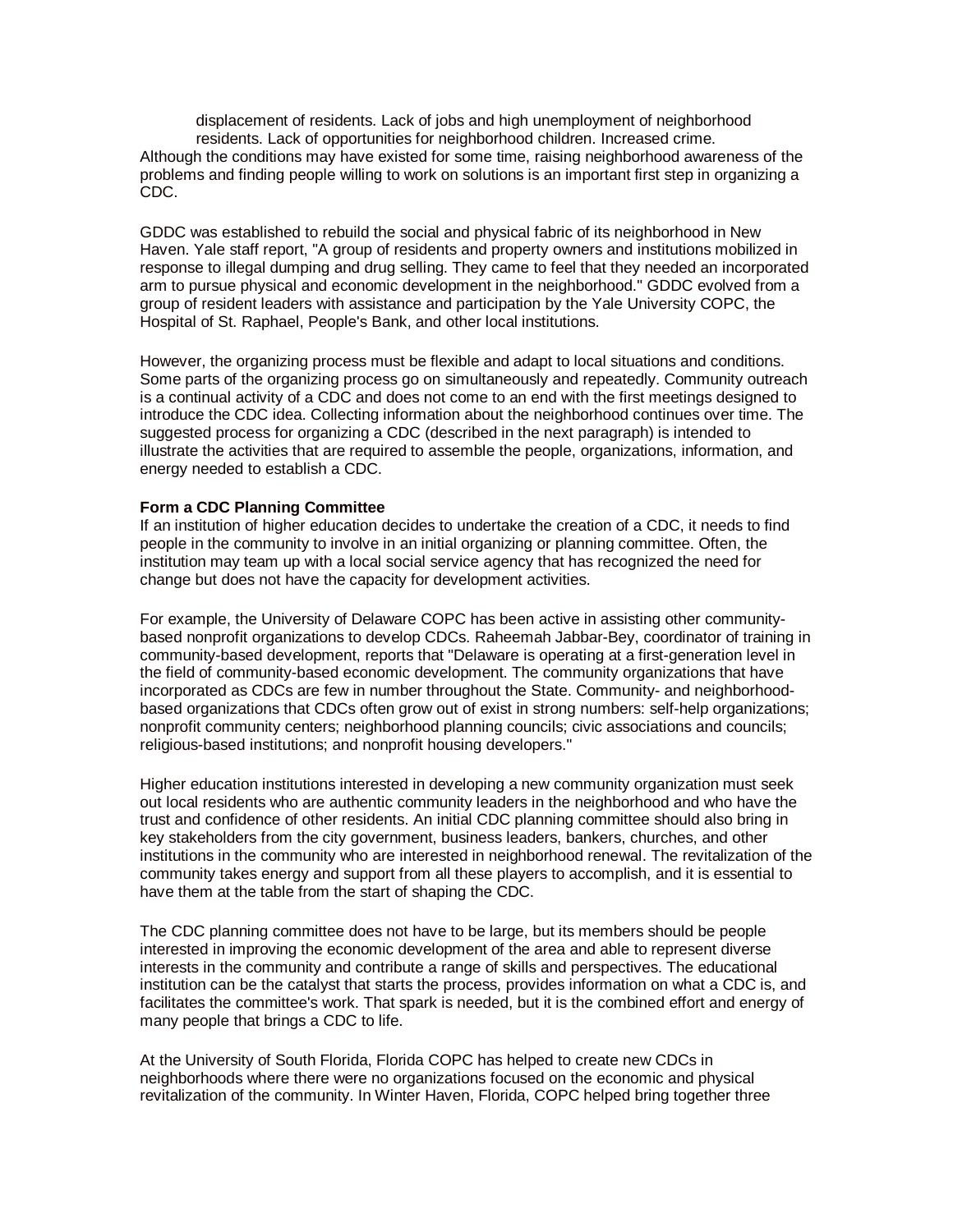existing community-based social service organizations in the Florence Villa neighborhood. Florida COPC assisted the three groups with the formation of Florence Villa CDC. By collaborating, the groups plan "to maximize opportunities that raise the economic, educational, cultural, and health index of the Florence Villa community." They were joined in this effort by Winter Haven Hospital/Mid Florida Medical Services, Polk Community College, and the Polk County school board. The South Florida COPC supported the salary of a community facilitator who performed much of the leg work necessary to create the new organization, facilitated discussions among the three groups, invited nationally recognized experts in CDCs to meet with the participants, brought in the [Tampa] Bay Area Legal Services to help with the incorporation, and paid the cost of filing the incorporation papers.

### **Community Outreach and Meetings**

Early on, the neighbors must be consulted to find out about the issues of concern to area residents that a new CDC might address. Community outreach fosters a sense of inclusion, participation, and ownership in the new organization. It helps to build community spirit and identification with the neighborhood and the development effort. Outreach is an ongoing activity of the CDC and is not limited to the initial community meetings.

Open meetings in the neighborhood are an opportunity to introduce the idea of a CDC to residents, determine the extent of support, and identify other people who may be able to participate in the effort. Meetings should be well publicized in advance with the date, time, place, and purpose of the meeting clearly stated. The intent to organize a CDC and the importance of resident participation in the organization should be stressed. Publicity should include a variety of media, including posters, newspaper notices, public service radio announcements, and phone calls. Announcements at local churches and civic and social clubs can help to stimulate interest and increase turnout for the meetings. The number of meetings held will depend on the size of the community, the number of residents, and the variety of interests present.

The university can help in this process by having appropriate faculty or students survey community organizations in the area to identify potential partners and invite these agencies to planning meetings. Some have found working with established tenant councils in public housing developments, with local parents' groups, and with local churches to be effective ways to generate interest and attendance at CDC community meetings.

Some of the ways a CDC planning committee can reach out to the neighborhood were noted by James R. Grace, Jr., executive director of the East Winston CDC in Winston-Salem, North Carolina, a CDC that has worked with Winston-Salem State University:

We recruited teenagers to distribute flyers, called personally on neighbors, and spoke to church groups to gain community support and participation. Do it every day until you find two or three people—it will often be an elderly man or woman—who care about the neighborhood, who are respected, and who will be listened to when they speak. The public meeting agenda should include dynamic speakers to present the idea of a CDC. Audiovisual materials (neighborhood maps, slides, etc.) help to make a more effective presentation. Representatives from other CDCs in the region could be invited to describe what their organizations have done. The committee should explain what a CDC is, what they have done so far, some possible projects the CDC might pursue, and future plans for organizing the CDC. The agenda should include time for questions from the audience and opportunities for people to indicate how they might be involved.

The university and the CDC planning committee should be prepared for questions and controversy at the meetings and should be flexible in their plans. At first, the committee may find that community residents are skeptical of what can be done, suspicious of the university or the CDC's intentions, and may distrust efforts to change. Residents may need time to think about the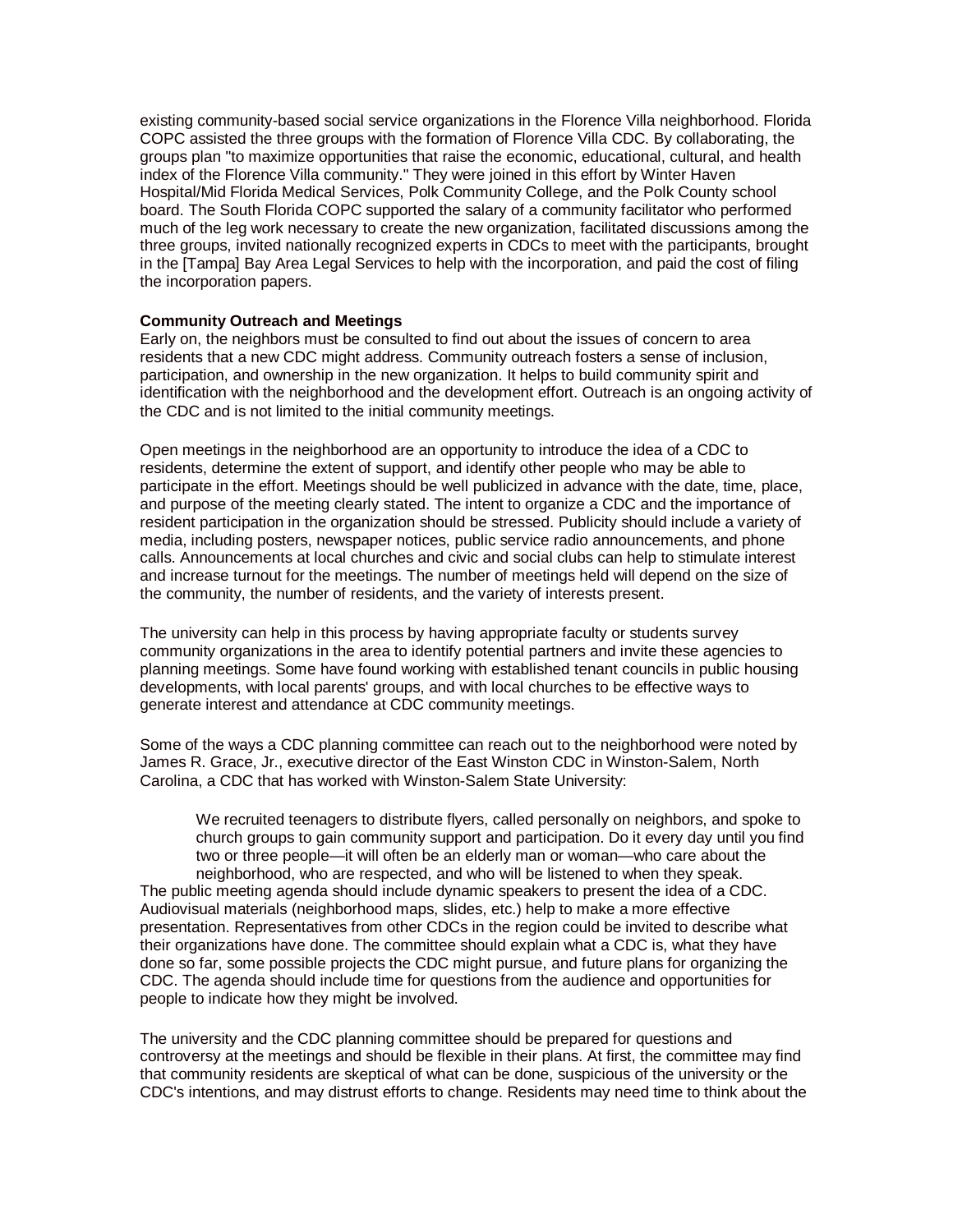possibilities for the neighborhood and hear more about what the university expects and what a CDC could do before they offer their support.

### **Analyze Community Assets and Opportunities**

A critical task of the CDC planning committee is to collect information on the neighborhood and find out what resources might be available from outside the community. The committee should scan the local environment and ask:

What other organizations already exist and what do they provide? Are there city or State sources of technical assistance to help start a CDC? How have other CDCs formed in the region, and what have they accomplished? Is financial support available for a new nonprofit organization?

In consultation with neighborhood residents, local business people, and others knowledgeable about the community, the CDC committee needs to analyze the strengths and weaknesses of the neighborhood and identify the priorities for development. These priorities will help it to define an initial plan.

The process of data collection includes both formal and informal sources of information. The informal channels are essential to understand neighborhood issues, what factors are limiting the development of the neighborhood, and how a CDC could respond. Committee members need to talk to neighborhood organizations, business people, local bankers, and the real authorities on the neighborhood—the residents themselves. Breakfast or luncheon meetings may be held with specific groups of people to get their views on the neighborhood as well as going door-to-door to speak with residents. Community surveys are another way to solicit resident interest and participation. In all these ways, universities can be helpful to the CDC planning by supplying faculty and students to help with collecting information on the neighborhood and region. For example, university students have conducted and tabulated neighborhood surveys under faculty direction for a CDC.

The CDC committee can also analyze information available from a variety of sources. University researchers and students can help compile relevant data and use tools like geographic information systems (GIS) to plot data on demographic neighborhood maps. Information is available from U.S. census data on neighborhood residents—income, employment, family size, education—and on the condition of the housing stock. Local planning agencies may have data on the patterns of property ownership, the condition of commercial facilities, the numbers and types of local businesses, their health, and prospects. The city community development department may have this data available by neighborhood and may have other local information useful to the CDC planning group. Data reported from the Federal Home Mortgage Disclosure Act on the rates of mortgage lending in the area and local banks' reports of their Community Reinvestment Act compliance and investments in the neighborhood are valuable sources.

Identifying other institutions and organizations in the community to determine what they do and how they could be enlisted to help in the neighborhood's revitalization is also important. This process is called asset mapping.

Although many define the information-gathering step as a needs assessment, a more effective strategy is to look for the community's strengths on which to build for the future. John McKnight and John Kretzmann at Northwestern University introduced the asset-mapping approach. They have argued persuasively that community development should be based on a capacity-oriented analysis rather than on the needs or deficits of a community. Kretzman and McKnight have developed a helpful guide to assist in this process. They write:

All the historic evidence indicates that significant community development takes place only when local community people are committed to investing themselves and their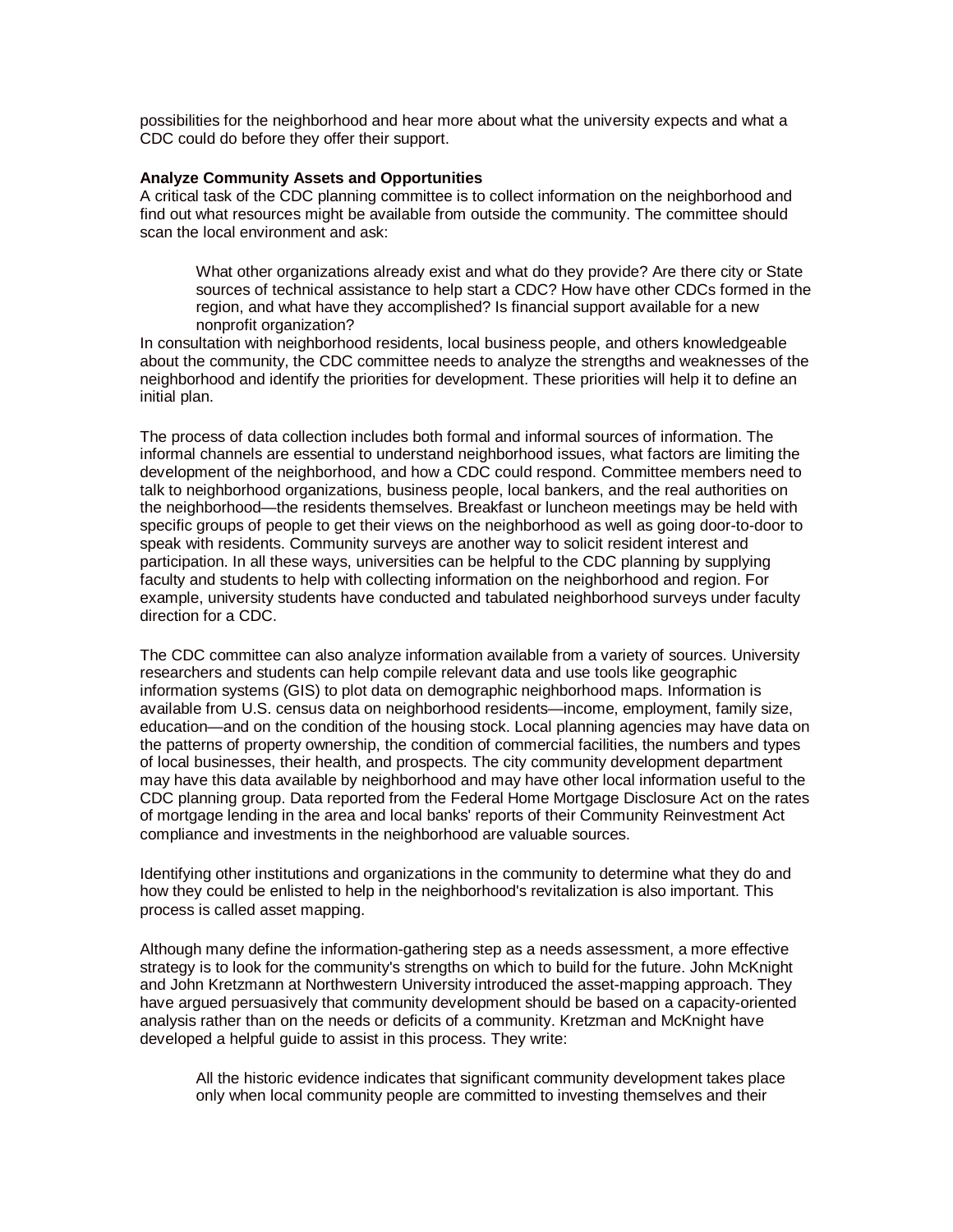resources in the effort... Creative neighborhood leaders across the country have begun to recognize the hard truth and have shifted their practices accordingly. They are discovering that wherever there are effective community development efforts, those are based on an understanding, or map, of the community's assets, capacities and abilities... The key to neighborhood regeneration, then, is to locate all of the available local assets, to begin connecting them with one another in ways that multiply their power and effectiveness, and to begin harnessing those local institutions that are not yet available for local development purposes.<sup>30</sup>

A college or university is one of the most valuable assets in a neighborhood. Its active presence will help to draw in other institutions and resources to work for the benefit of the community. From its analysis of the neighborhood, the CDC planning committee can recommend the specific purposes of a CDC, plan other ways to reach out to the neighborhood, define the geographic area that the CDC should serve, and identify potential projects.

The community asset approach to organizing is endorsed by Jabbar-Bey. She writes that learning about and sharing information with community—public and private entities—and using the assetbased model for evaluating community needs "has uncovered talented people and organizations who had been characterized and treated as deficient, clients, recipients of social and human services, unemployed, and poor rather than as concerned citizens, community workers, homeowners, entrepreneurs, technical and professional employees, responsible parents, and youth organizers."

The process of analyzing the community's assets is also an opportunity to develop a shared perception of the community's potential. At Johnson C. Smith University in Charlotte, North Carolina, the initial CDC organizing effort was called Project Catalyst. Convened by the university president, Project Catalyst brought together the chamber of commerce, city officials, real estate agents, home builders, bankers, and local neighborhood association presidents to define a common vision for Charlotte's northwest area. The results of Project Catalyst included the formation of the Northwest Corridor CDC, creation of a small business incubator on the campus, and a redesigned streetscape on the major thoroughfare with new infrastructure investment from the city.

#### **Develop a Vision for the Neighborhood and the CDC's Mission**

From the community meetings and outreach in the neighborhood, the CDC committee may identify additional people to serve with them. With more information about the community's assets and opportunities and a clear understanding of residents' concerns and priorities, the expanded committee should work to develop a vision for the neighborhood and define the mission of the CDC.

The mission statement helps to guide the CDC over the long run and sets forth the broad purposes of the organization. The broadest goal is the revitalization and promotion of the community's economic development. More specific goals or strategies for achieving the mission, like developing affordable housing or creating jobs, will be determined as the CDC develops specific plans.

The Visitation Valley Jobs, Education, and Training Center's mission is to do job training and economic development for its area. It was started with help from the Bay Area COPC at San Francisco State University. There was no comparable organization in this geographic area that has faced changing demographics, economic problems, and opportunities as a result of demolition and rebuilding of public housing. The university worked with various community social service agencies and the city office of community development, the Mayor's Office on Children, Youth and Families, and others to establish the new CDC.

#### **Design the CDC's Governance and Membership Structure**

To increase the participation and involvement of residents, many CDCs are designed as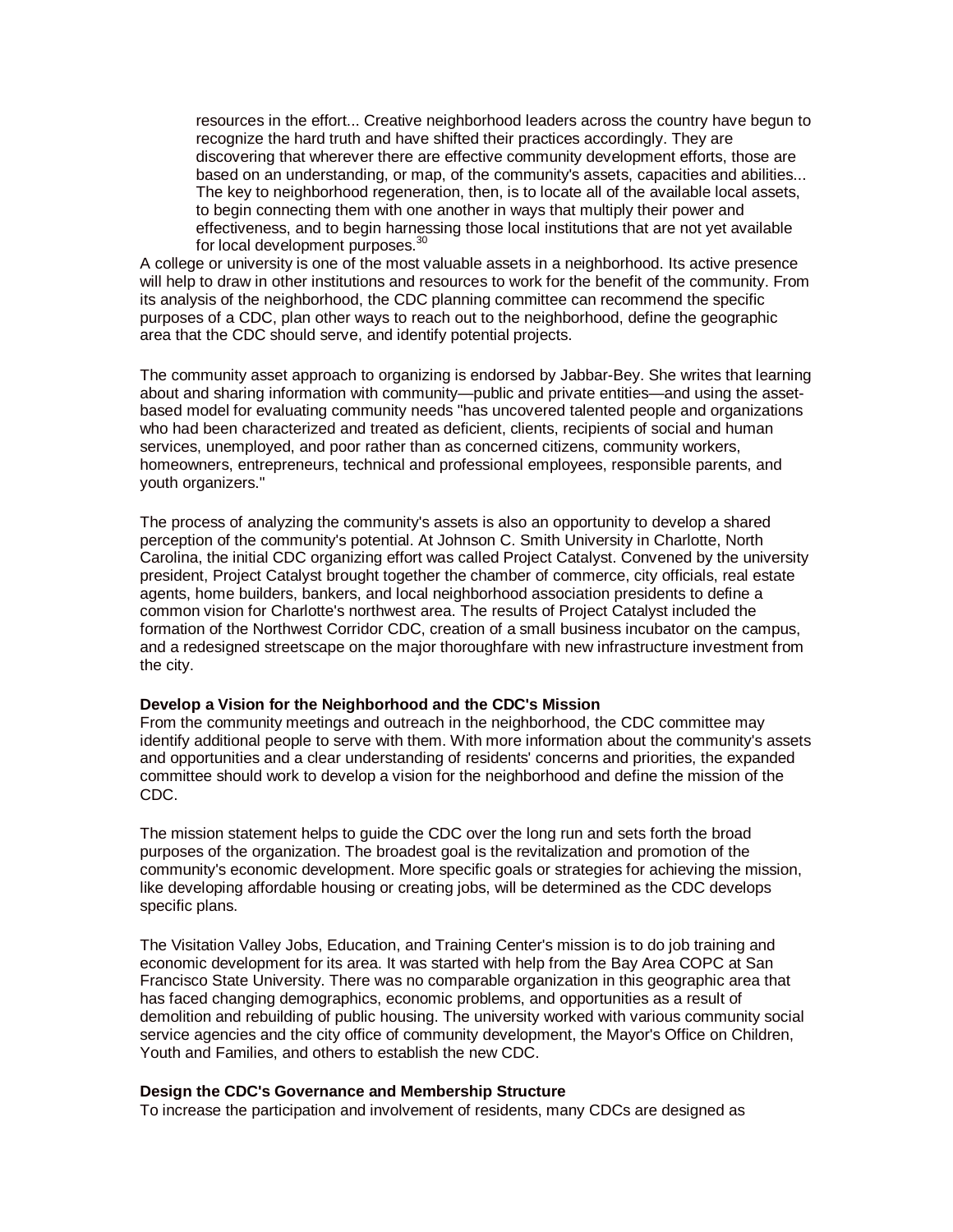democratic membership organizations with CDC membership open to all adults residing or doing business in the CDC area. In these CDCs, the membership elects a majority of the board of directors. Often, in addition to elected members, the board includes seats for representatives of public officials and specific organizations or institutions in the community. In some CDCs, neighborhood associations and block clubs comprise the CDC's membership and designated representatives of those organizations serving on the CDC board.

Open membership helps to make the CDC a truly community-owned organization. Participation in board elections allows the community to select the CDC governance and increases the CDC's accountability to the community.

In some CDCs, the board is composed of the entire CDC membership, and it self-selects its successors. In these cases, it is vital that the CDC board have broad-based representation from many parts of the community and that it provide mechanisms for accountability to the community. Especially with new CDCs instigated by a university, it is important to create a structure that ensures community control of the CDC and avoids the perception that the organization is merely an extension of the institution.

## **Identify Specific Opportunities for the CDC to Initiate Action**

From its start, it is important for the CDC to identify specific project opportunities to give its organizing process some urgency and make its purpose clear. Early projects should be manageable in scope and should produce visible accomplishments to demonstrate that the organization can produce for the benefit of the community.

In the formative stages, CDCs often conduct visible volunteer activities that involve neighborhood residents, including neighborhood cleanups, block parties or neighborhood festivals, renovating playgrounds, or planting and landscaping public areas. CDCs may have local children design posters and pictures of what they would like their neighborhood to look like. CDCs also develop visual displays with area maps that identify problem spots or development opportunities and offer schematic plans for streetscapes, housing development, or other potential development projects for comment by neighborhood residents.

## **Start Up the CDC Organization**

When the initial CDC organizing has led to a mission and plan for the CDC, it is time to establish the CDC formally. This phase of startup and building the capacity of the organization involves several activities:

Legal incorporation. Designing the governance structure and recruiting board members. Securing funding for the organization. Hiring staff. Setting up management systems. Developing strategic planning for the CDC. Celebrating and publicizing the CDC. University faculty and staff can be very helpful in advising and guiding the new organization through the steps required to establish the CDC. (See the appendix for more information on incorporation and board development.)

An example is the WinStanley/Industry Park Neighborhood Organization in East St. Louis, Illinois. The University of Illinois at Urbana Champaign COPC, through the East St. Louis Action Research Project, assisted the residents of the WinStanley/Industry Park neighborhood to establish a CDC and receive legal and tax-exempt status. With university assistance, the CDC has secured Federal HOME funds for housing improvements and funding for small business development and credit counseling programs.

## **Incorporate the CDC**

After the CDC's purpose and mission are defined and the community accepts the concept, the organization must be formally incorporated. CDCs are nonprofit, tax-exempt corporations. To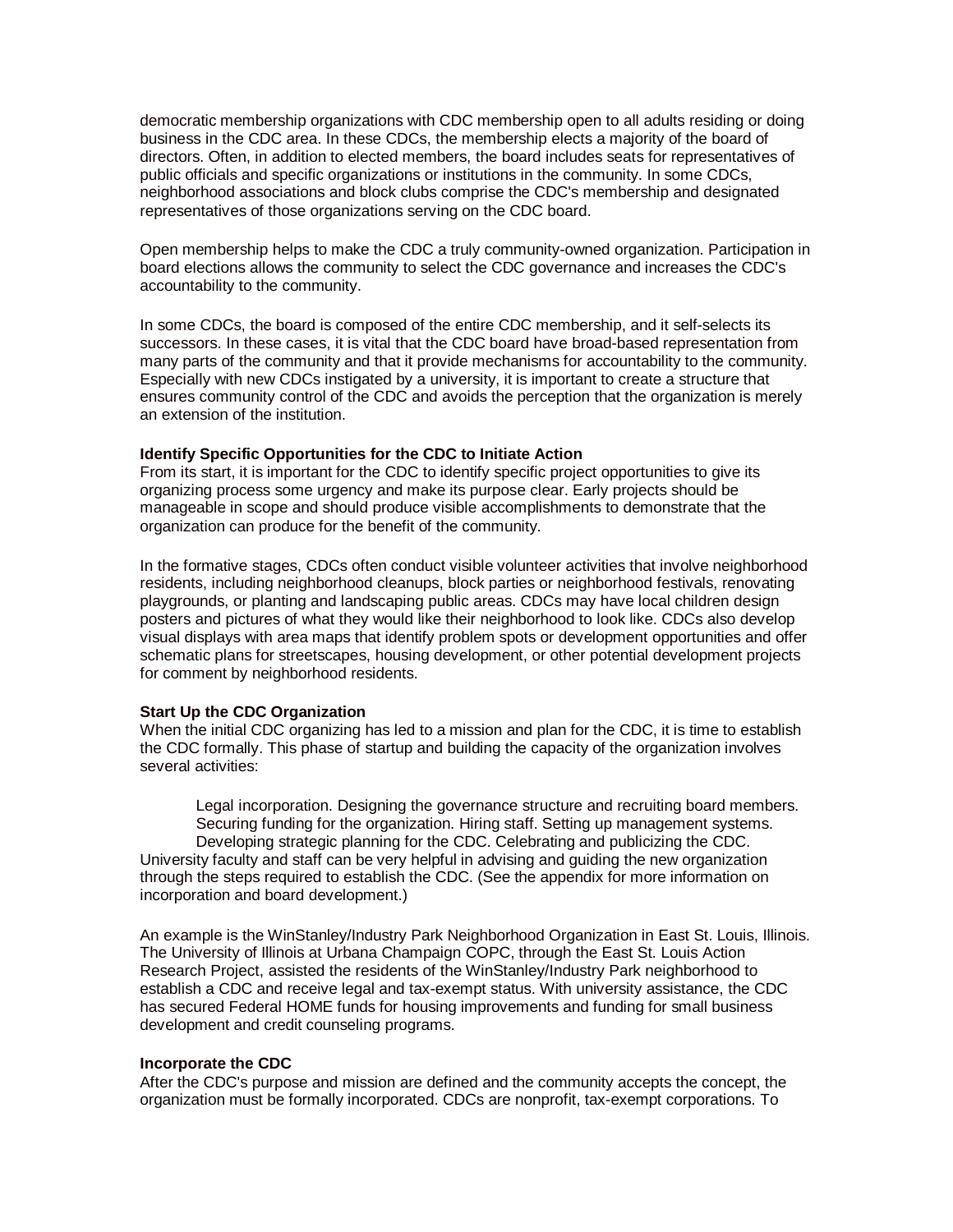achieve that status requires the preparation of the corporation's basic legal documents and filing for tax-exempt status. In this process, the CDC needs to seek legal counsel for guidance. The sponsoring college or university may be able to help by extending the services of its corporate counsel, legal faculty, or alumni to help or by identifying appropriate legal assistance in the community. For some definitions and criteria for incorporation, see the appendix. The basic legal documents of the CDC include the articles of incorporation and bylaws. These must be filed with the State secretary's office.

Yale Law School worked with the leaders of GDDC to handle the incorporation, development of bylaws, and organizational structure. Yale provided technical assistance, student and faculty time to serve as staff in the early phases of the CDC, and secured funding for staff. Yale has two seats on the CDC board of directors and pays for half time of the assistant secretary for urban policy development and a full-time staff coordinator out of JCD funds. Students from the professional school neighborhood clinic and law school clinic provide technical assistance to the CDC on specific projects.

### **Recruit and Elect CDC Board Members**

Recruiting board members for the CDC is a critical and ongoing process. The CDC needs to find people who share its vision for the neighborhood, offer leadership, and are willing to invest their time and effort in the organization.

The CDC's bylaws will define the composition of the board of directors who govern the organization. The board is responsible for overseeing CDC management and setting policy for the organization. The board provides leadership and visibility to the organization and is important to establishing its credibility. Board members also can assist the CDC by providing knowledge of and access to public and private funding sources.

CDCs generally seek to include wide representation of local constituencies and stakeholders on the board. Some CDCs will specify representation from certain sectors or groups for the board. These include representation from the college or university, active neighborhood associations, banking institutions, local government agencies, and other institutions in the area. The board may also want to include an attorney, accountant, or people with other specific skills. Some of the people sought for the board of directors include:

University : President, financial officer, development officer, and faculty members.

Neighborhood : Clergy, neighborhood association presidents, small business persons, other resident leaders, and activists.

Government : City community development director and housing officer.

Business : Banker(s), real estate developer, accountant, and local merchants.

The board must have methods for ongoing accountability to the community by: including representatives of community associations, civic groups, churches, or social groups; and having regular means of communication with neighborhood residents on the CDC's activities.

CDC directors should serve a specific term. Terms are usually staggered so that not more than one-third of the member's terms would expire in any year. As an ongoing effort, the CDC needs to identify and recruit new candidates for the board as directors' terms expire or directors resign. Training for board members should be offered regularly to acquaint members with the duties and responsibilities of the role. Especially for community residents who may not have previous experience serving on boards of directors, it is valuable to provide board development training.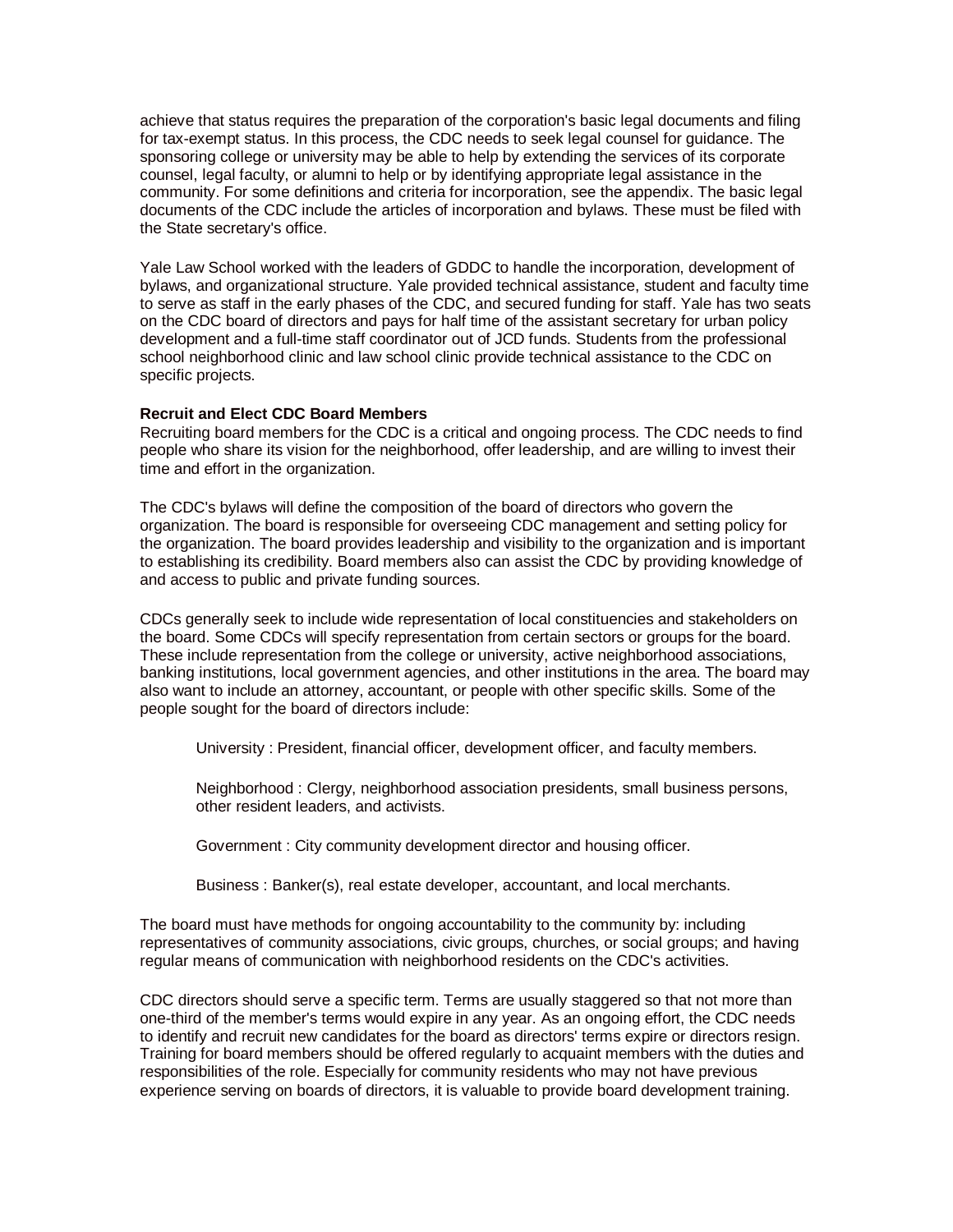## **Fund Raising**

The initial success of the CDC may depend on its ability to secure funds to pay for staff, administration, and projects. The relationship with the institution of higher education is especially important in the CDC's early fund raising, since the higher education institution may provide some of the initial in-kind support through the donation of services and equipment, space, and/or supplies. The college or university may also help the CDC identify sources of funding and itself be eligible for funding earmarked for CDCs. The CDC must develop its own capacity for putting its plans and vision on paper and selling the ideas to funders. Fund raising is an ongoing task that requires skills in writing, public speaking, and effective networking.

Most CDCs have to piece together operating funds from a variety of sources to cover their expenses. CDCs may also be able to get donations of services or equipment as tax-deductible donations from corporations.

*Community Fund Raising.* Before going to sources outside the neighborhood to ask for help in its rebuilding, it is wise to ask the community itself for its support. Community fund raising can include a variety of activities, such as raffles, service auctions, concerts, and bazaars. Raising funds from the community is a way of demonstrating to outside funders that the CDC has local support. The in-kind support from the college or university shows an important commitment of community fund raising. Other community fund-raising events can also be an opportunity to increase neighborhood awareness of the CDC.

*Foundations.* Private philanthropy has been one of the most crucial sources of support for community development efforts. Large national foundations, such as the Ford Foundation, have long supported innovative initiatives to rebuild low-income urban neighborhoods. Generally, they fund intermediaries that in turn provide financial and technical support to CDCs. There are also hundreds of small foundations throughout the country that contribute to CDCs directly.

Tapping foundation funding requires research and understanding the specific interests and procedures of individual foundations. In this area also, the university development office may be helpful by advising the CDC on grant writing and suggesting appropriate foundations to research. The higher education institution may also provide training and technical assistance on proposal writing and grantsmanship. If there is a regional association of grantmakers (RAG) in the State or metropolitan area, it can be a helpful source of information on foundation funding. A RAG branch may have a library of foundation information, help identify local foundations, sponsor "meet the funders" events, and offer nonprofits training in grant writing. Community foundations—those serving a specific geographic area—whose area includes the CDC neighborhood may also be a potential source of funding.

*Corporate Contributions.* CDCs often receive financial support from corporations and financial institutions with an interest in the neighborhood or community revitalization. Corporations may have their own corporate foundation from which they make contributions to nonprofit organizations, or they may have an annual giving budget. Different businesses have different methods for deciding on donations. The CDC must ask the appropriate corporate office for the company's requirements, procedures, and grantmaking schedule.

*Government Funding.* The largest source of funding for community development organizations and their projects is typically public money from Federal, State, or local sources. Many CDCs receive operating funds through contracts with city or county governments that direct Federal Community Development Block Grant funds to CBOs and HOME administrative funding to Community Housing Development Organizations.

CDCs need to stay up to date on Federal, State, and local funding programs. City and State community development offices may be able to provide information on available public funding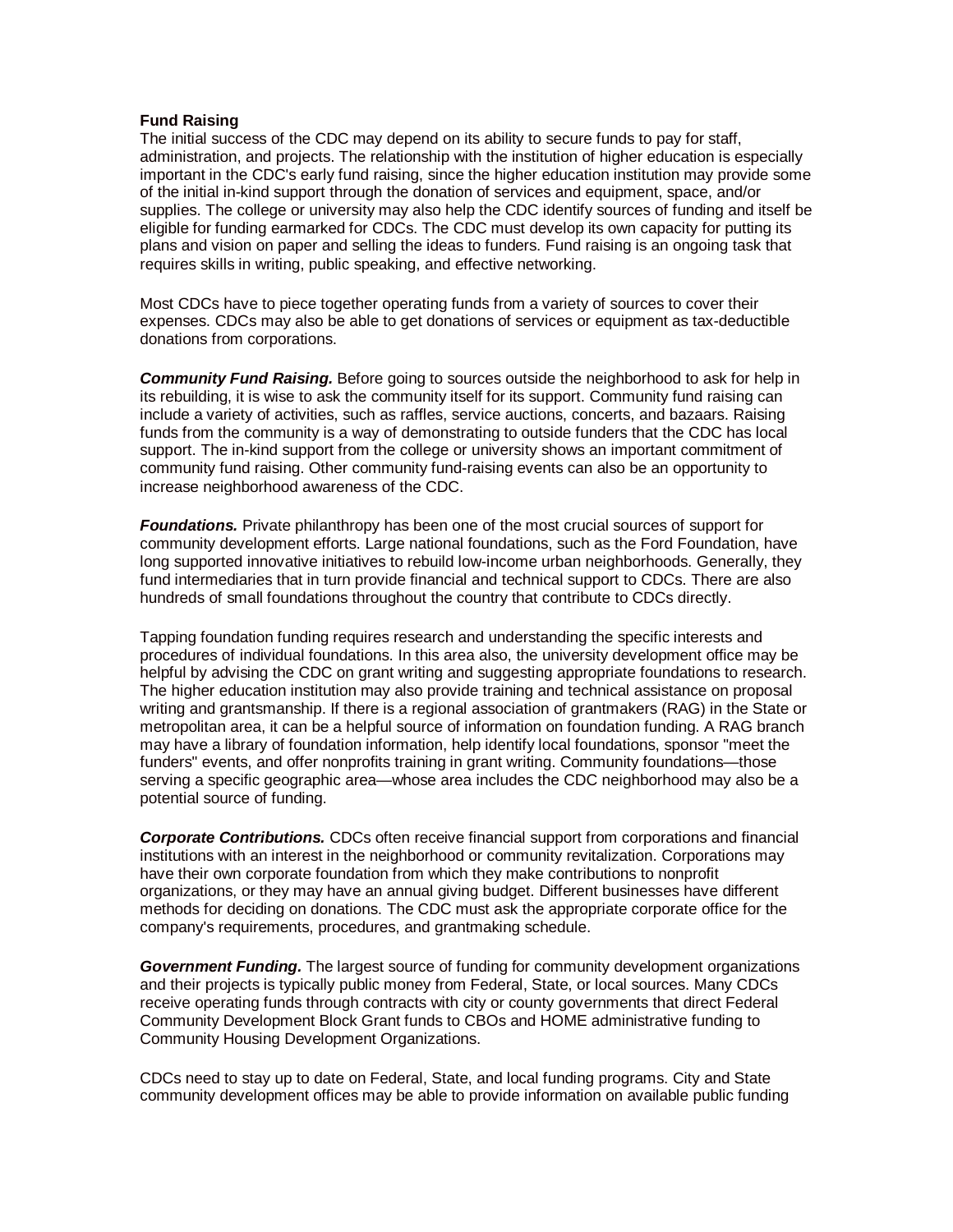sources. It is also important for CDCs to network with other CDCs and national community development organizations to keep abreast of the availability and requirements for public funds.

## **CDC Organizational Development**

Institutions of higher education can assist in a number of organizational tasks needed to establish the new CDC once the community vision and mission are defined: providing training for the board of directors; providing in-kind support of offices and equipment; developing job descriptions and hiring staff; dedicating faculty and student time for staff assistance; and providing advice and technical support for the organization's financial management systems, strategic planning, and public relations. Institutions of higher education can also furnish seed funding for the initial operations of a CDC.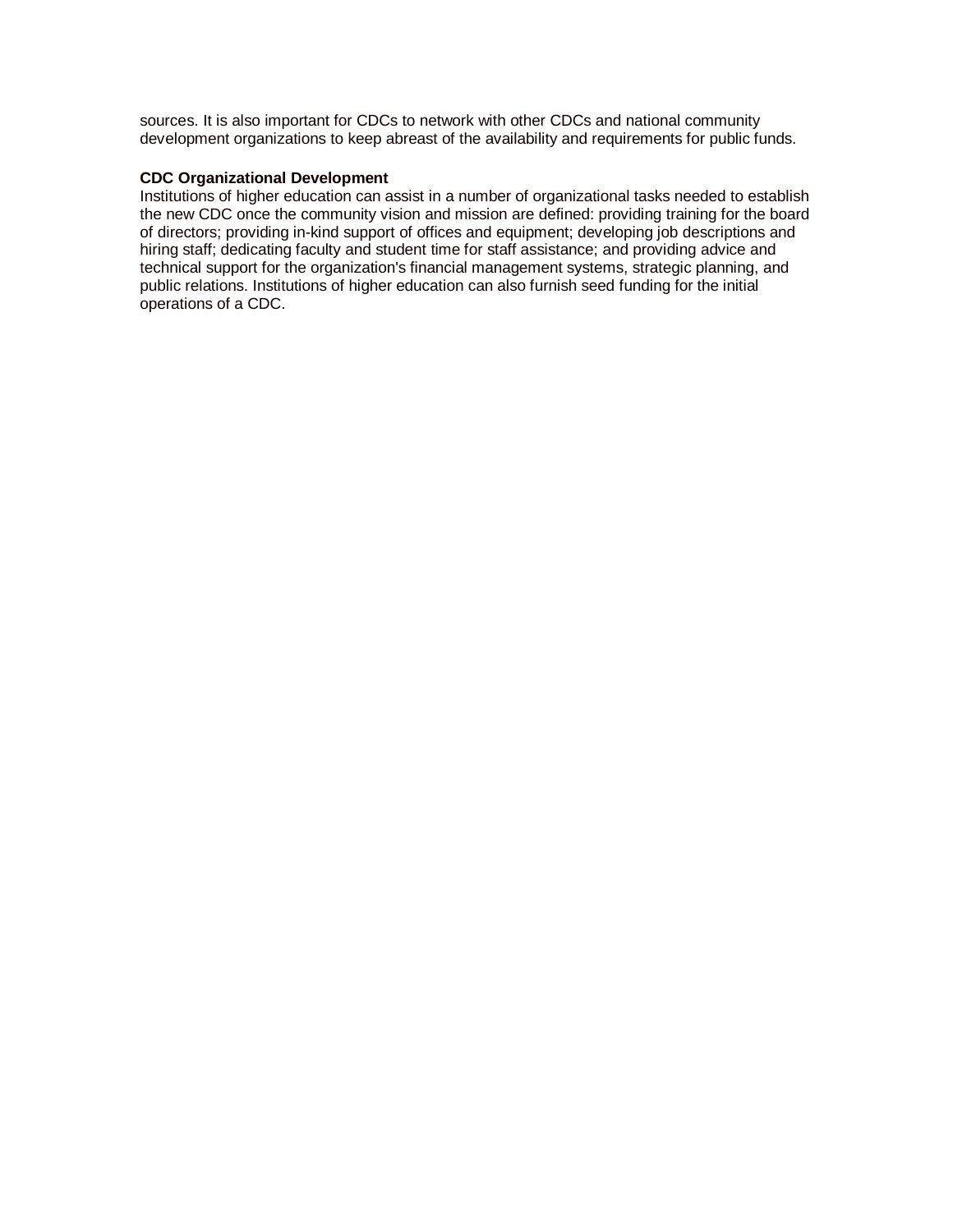# **Role of Colleges and Universities in Supporting and Strengthening Community Development Corporations**

An essential part of supporting higher education-CDC partnerships is the role of colleges and universities in providing resources to build the capacity and strengthen existing CDCs and in working with CDCs to develop community leadership and solidarity.

# **Building CDC Capacity**

Building the capacity of a nonprofit community-based CDC, whether it is newly formed or has operated for some time, is an ongoing process that entails develop- ing its leadership and networks, financial resources, human resources, technical resources, and political support for the organization. Institutions of higher education can assist in the organizational development of new and existing CDCs in several ways. Support for specific CDC physical development or economic development projects, which can take a variety of forms, will be discussed in later sections.

## **Leadership and Networking**

Providing leadership is one way a university can help strengthen its partnership with a CDC. By serving on the CDC board of directors, university officials can demonstrate the active participation of the institution in the CDC's purpose and activities. Involvement by the university president on the CDC board makes the strongest statement about the intention of the university to cooperate and support CDC purposes. Other key officials within the university, such as the financial officer, development officer, corporate counsel, faculty members, and other personnel, can be helpful to the CDC organization.

Institutions of higher education also make a valuable contribution to CDCs by making introductions to other important community leaders to broaden the network of CDC supporters. University presidents and officers often have established relationships with business leaders and local government officials who are important to the CDC. They may sit on local corporate boards or be members of local business associations. Their introduction and endorsement can help the CDC open doors.

## **Training and Information**

Educational programs are one of the most obvious and useful ways that institutions of higher education can assist in the organizational development of CDCs. Colleges and universities and their associated centers provide a variety of professional training programs-many of which focus on, or include, the development of leadership, planning, and management skills for CDCs and other nonprofit organizations [for example, Portland State University (PSU) in Oregon, Cleveland State University (CSU), the University of Delaware, New Hampshire College, and Howard University].

By formally incorporating community development into its curriculum, a college or university can help to expand the pool of people trained for CDC jobs, identify community development as a professional career option, and introduce younger people to the field. The community development industry is growing and offers varied career opportunities, but there is a shortage of young people, especially African-Americans, trained in the interdisciplinary technical skills utilized in community development-business, law, public policy and administration, finance, real estate development, social services, and community organizing. Universities and colleges can create innovative curricula to prepare students for the field.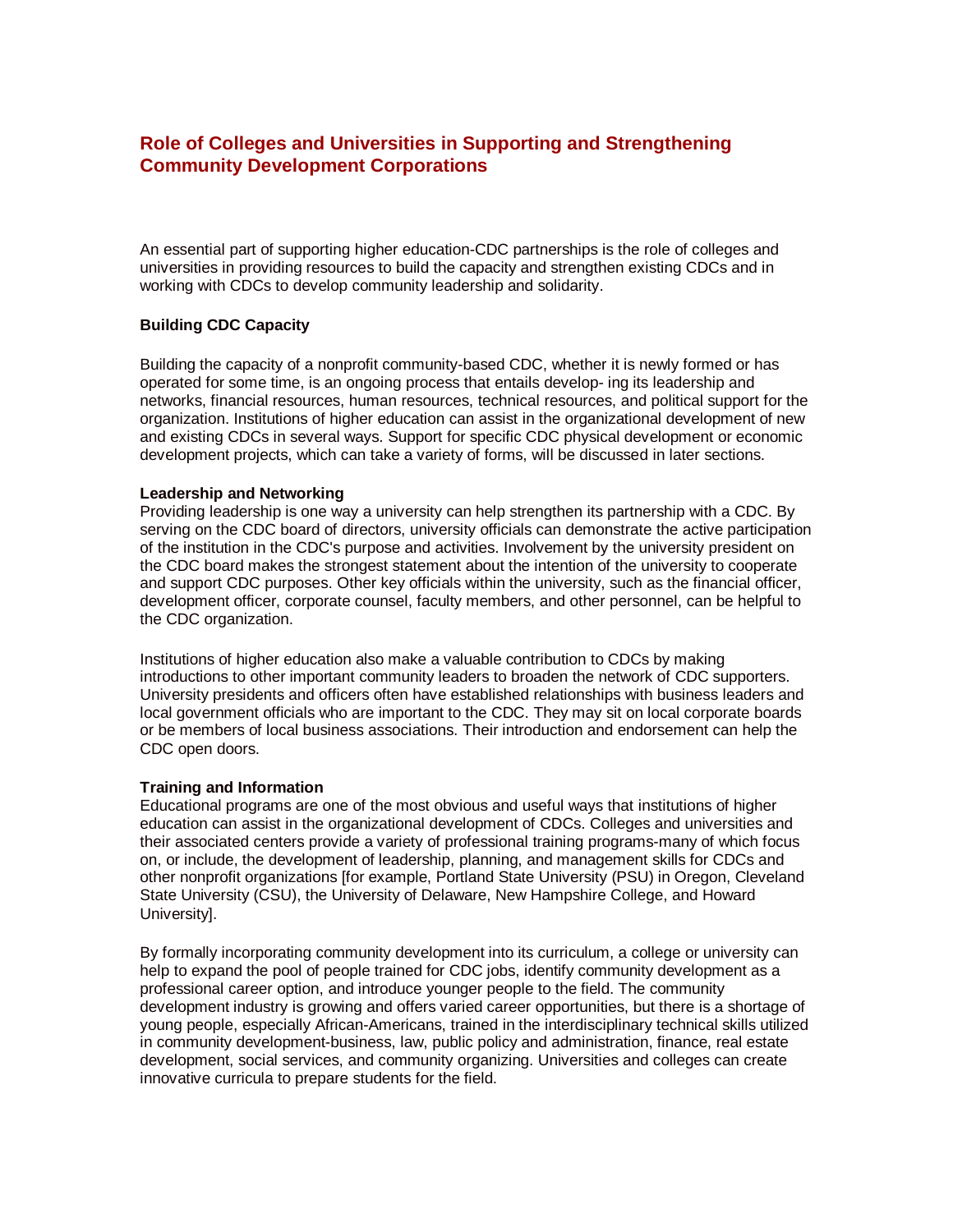PSU offers an excellent example of developing an integrated community development curriculum. PSU is one of only a few universities nationwide **that has established an undergraduate major in community development at its School of Urban and Public Affairs.** The first class was offered in the fall of 1996. The 2-year program involves a core colloquium sequence in the philosophy, theory, and methods of community development in the junior year and in field experience. Throughout the program, the students investigate local CDC and government efforts and strive to balance theoretical understanding with practical experience.

Other examples of university-based community development curriculum include Howard University and New Hampshire College. With a grant from Seedco, Howard has enlisted local CDC leaders to work with its faculty **to establish an undergraduate minor in community development.** Students selecting this course of study will be placed as interns in the collaborating CDCs. New Hampshire College offers one of the most established graduate programs in community development. Students earn **a master of science in community development** after study over a 17-month period. The program is convenient for students working in the community development field because classes are held on campus for one 3-day weekend each month.

Another educational model **is nondegree professional training for CDC staff and boards.** The Pratt Institute Center for Community and Environmental Development has offered a training program for CDC practitioners for several years. Participants receive a certificate for completing the program and can extend the program to attain a master's degree with additional courses at Pratt. As part of its COPC, Pratt will recruit two community development practitioners from each of the four communities it is working within New York City to attend the Pratt Community Economic Development Intern-ship. These individuals will be given scholarships to participate in the yearlong training program that is conducted in five 1- to 2-week residential sessions. The program is designed to strengthen the technical and management skills of senior staff of community-based organizations.

Since 1984, the Lincoln Filene Center at Tufts University has run the annual, weeklong Management and Community Development Institute (MCDI), which consistently attracts more than 500 staff and board members from CDCs and representatives from other public and nonprofit community development organizations, foundations, and banks that support community development efforts. Participants come from around the country as well as from several Boston area neighborhoods, providing opportunities for local CDCs to network with and learn from other CDCs. MCDI typically offers about forty 1-, 2- or 3-day classes on nonprofit management, leadership development, community organizing, and communication as well as affordable housing and community economic development. The faculty in this program include professionals from the community development field as well as faculty members at Tufts.

CSU's COPC has designed its educational programs to provide assistance and training to CDCs in organizational and board development. Denise Van Leer, community development coordinator for the Fairfax Renaissance Development Corporation in Cleveland, noted: "Board training is critical to the CDC. We really need that.... Board development is the most important part of our partnership with CSU."

Colleges and universities also serve as important information sources that can support CDCs and their projects. In addition to their libraries and computer networks, they may operate centers conducting and disseminating research on community development [for example, Pratt Institute Center for Community and Envi-ronmental Development (PICCED), and the Community Development Research Center at the New School for Social Research], house small business development centers (for example, Clark University), and work closely with separate community development nonprofit organizations (such as Georgia Tech and the Community Design Center of Atlanta). Universities often provide summaries of research findings, distribute newsletters on community development (such as COPC newsletters), and conduct conferences that bring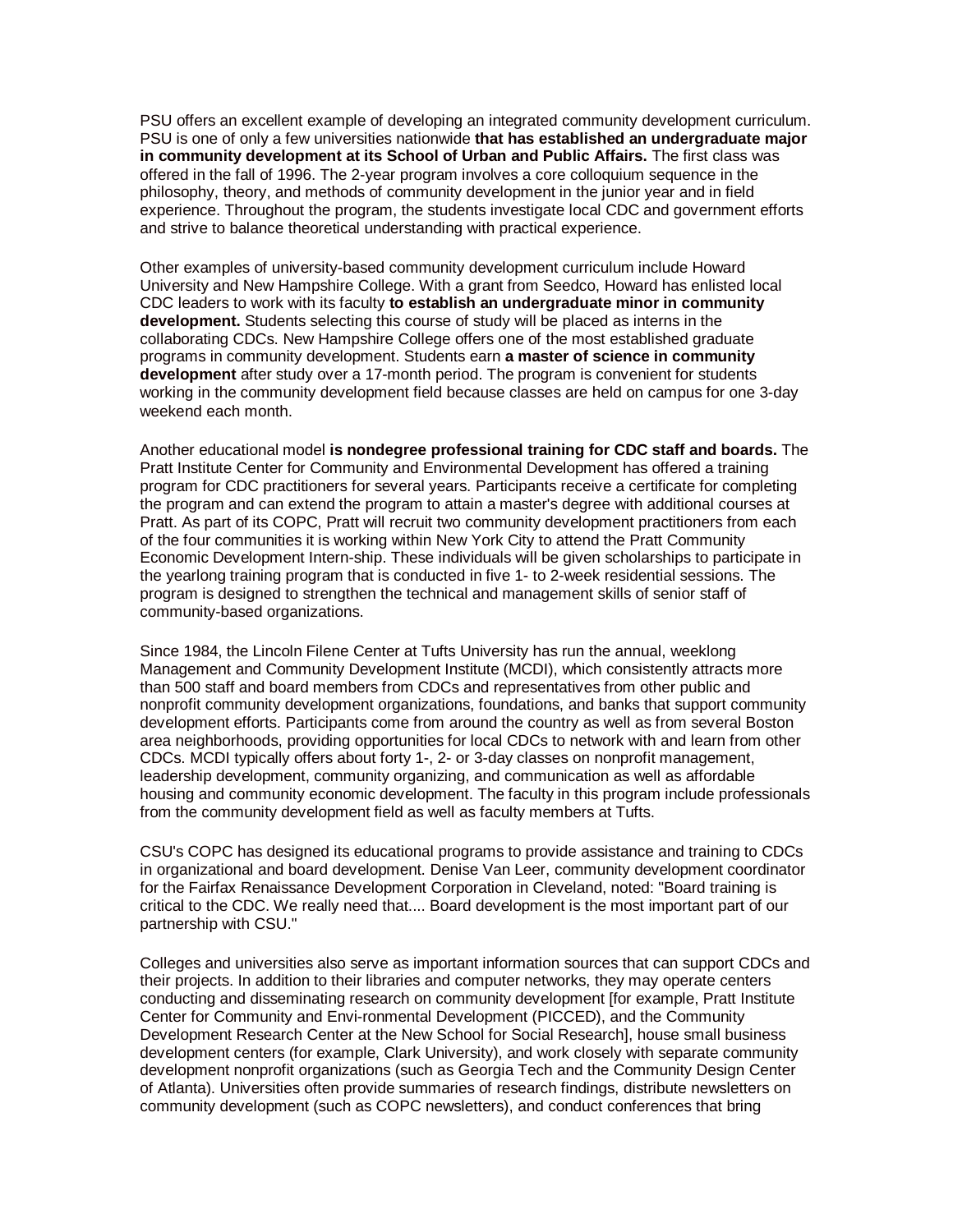neighborhood organizations and residents together with academic and professional people in community development and related fields.

## **Technical Assistance**

Universities also provide technical assistance to CDCs for organizational development, including help with incorporation, articulation of mission, creation of the organizational structure, board development, strategic planning, operating systems development, management training, financial management, personnel policies, grantwriting, GIS, access to the Internet, and public relations. Colleges and universities offer some of this technical assistance through faculty and student projects, student intern assignments, and administrative staff from a variety of university offices.

The Pratt Institute has one of the oldest and most extensive higher education institution programs of technical assistance for community-based development. PICCED has provided a full range of techni- cal assistance to CDCs and other community-based development organizations in the greater New York region for more than 25 years. PICCED offers **assistance with organizational development and leadership issues as well as technical support for project development.**

Another model is the University of California at Berkeley's Haas School of Business. Through its public and nonprofit management program, nonprofit organizations in Oakland are paired with Berkeley Master of Business Administration (MBA) **students who provide consultation services in accounting, management, computers, marketing, and planning.** In 1995-96 more than 30 MBAs participated in this form of organizational development assistance to nonprofits, some of which were CDCs.

Many colleges and universities provide **computer support to community development and other neighborhood organizations.** The University of Alabama at Birmingham provides computer use and service. The University of California at Berkeley is starting a program to provide telecommunications technology (such as computers, the Internet, and the World Wide Web), equipment, training, technical assistance, and customized computer applications. The Harlem Partnership Center (a partnership of the City College of New York, Barnard College, Columbia University, and several community organizations) is making electronic technology available and offering computer literacy training to grassroots groups. CSU is providing training for CDC staff on computers and accessing the Internet. The University of Delaware has played a pivotal role in setting up a local area network (Diamond.net), by providing funding for computer technology at CDCs, and enrolling many CDCs and community organizations throughout Delaware in actively sharing information and ideas through this medium.

Yet another model for providing development capacity for small community-based neighborhood organizations is to form an umbrella technical assistance organization. Marshall University's COPC and the city of Huntington, West Virginia, used this approach. The university conducted a series of neighborhood organizing workshops to help local residents form neighborhood associations. At least seven new organizations were formed as a result of these workshops. To facilitate the development and capacity building of these organizations, Marshall's COPC assisted with the formation of the Neighborhood Institute, Inc., a nonprofit umbrella technical assistance and development organization for the nine smaller neighborhood associations in Huntington. The umbrella organization eliminates the need for each neighborhood association to become a taxexempt corporation. It can provide assistance to the neighborhood groups with small grants, leadership training seminars, and neighborhood-organizing informational starter kits. The Neighbor-hood Institute board has a majority of representatives from the neighborhoods, with three representatives from the city council and city government and five from major institutions in the city.

Universities also help build CDC capacity by assisting with community planning activities. The University of Pennsylvania's program in community planning is the Center for Community Partnership's community planning arm.31 It provides technical and planning assistance to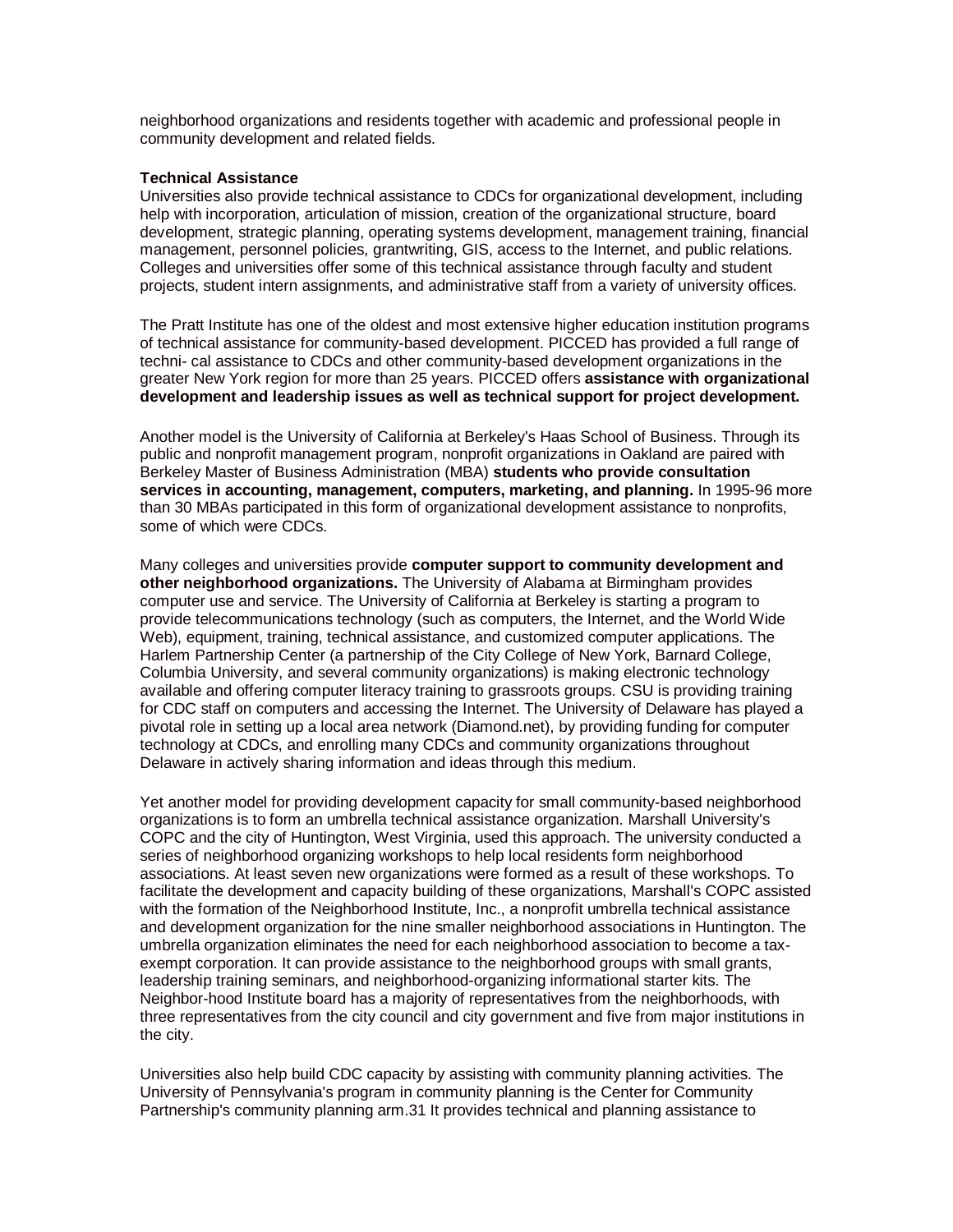organizations in West Philadelphia and to the university. The program specializes in neighborhood planning and has become a primary West Philadelphia planning resource. It has produced the Walnut Hill Strategic Neighborhood Plan (1994) and the Spruce Hill Community Renewal Plan (1995), and it manages a comprehensive, property-based GIS for West Philadelphia. Besides acting as the repository for a great deal of public information specific to West Philadelphia (such as census data and building codes), the program has generated a great deal of unique data (such as local building conditions and business inventories).

#### **Administrative and Personnel Assistance**

Universities and colleges can offer help with adminis-trative services to CDCs by managing grants and finances for CDCs. Other university offices, such as buildings and facilities, can offer services or advice in property management.

University faculty and staff can serve as CDC personnel, either actual or virtual, as a way of providing organizational support. In some cases, university financial officers may assist the CDC with its financial management systems and grants administration. The most common example of university support for CDC organizational staff is student work-study programs. CDCs provide opportunities for internships, exposing the students to community development activities and career opportunities. Colleges can compete for Federal funds to support work-study students and reduce the cost to the CDC of intern stipends.

Martin Adams at the University of Illinois at Chicago (UIC) JCD described an outstanding example of student support to CDC:

As a student in the UIC College of Urban Planning, Dave Walker participated in some of the initial research in gathering community perspectives and interests in forming a partnership with UIC. He also had training through the School of Architecture and participated in a studio class in which students looked at issues such as the need for housing throughout the community, commercial development along Madison Street and on Ashland Avenue at the Green Line elevated train station.... David's ideas were well accepted. He interned at Near West Side CDC after that and, as a result of staff turnover, was asked to assume the position of interim director. He was placed in the director's position permanently after he graduated.

Institutions of higher education also provide in-kind support to CDCs to strengthen their administrative capacity with donations of office space, equipment, furniture, and other valuable assistance. Many universities have provided office space and the use of office equipment. Colleges can provide computers and computer training, access to the Internet, use of the library, and other research facilities.

## **Financial Support**

Institutions of higher education control considerable financial resources and have access to funds usually not available to CDCs, while CDCs need to find diversified sources of operating support to develop their capacity. In a partnership, universities can help CDCs raise operating support by advising on fundraising, offering direct support, and giving in-kind donations.

Colleges and universities can help CDCs with fund raising in several ways. University faculty and development officers have valuable expertise in grant-writing and can advise CDC staff on effective ways to write grant proposals. The university development office can be helpful in alerting the CDC to funding opportunities and introducing it to potential funders. Faculty and administrators are often part of economic and political networks that they can enlist to support CDCs. They can provide letters of support for CDC funding requests. The university or college may act as the fiscal agent for outside grants to the CDC, especially in its initial formation, giving funders more confidence. Also, the educational institution may be eligible for Federal funding programs (such as COPC or the HBCU program) that can support CDC activities.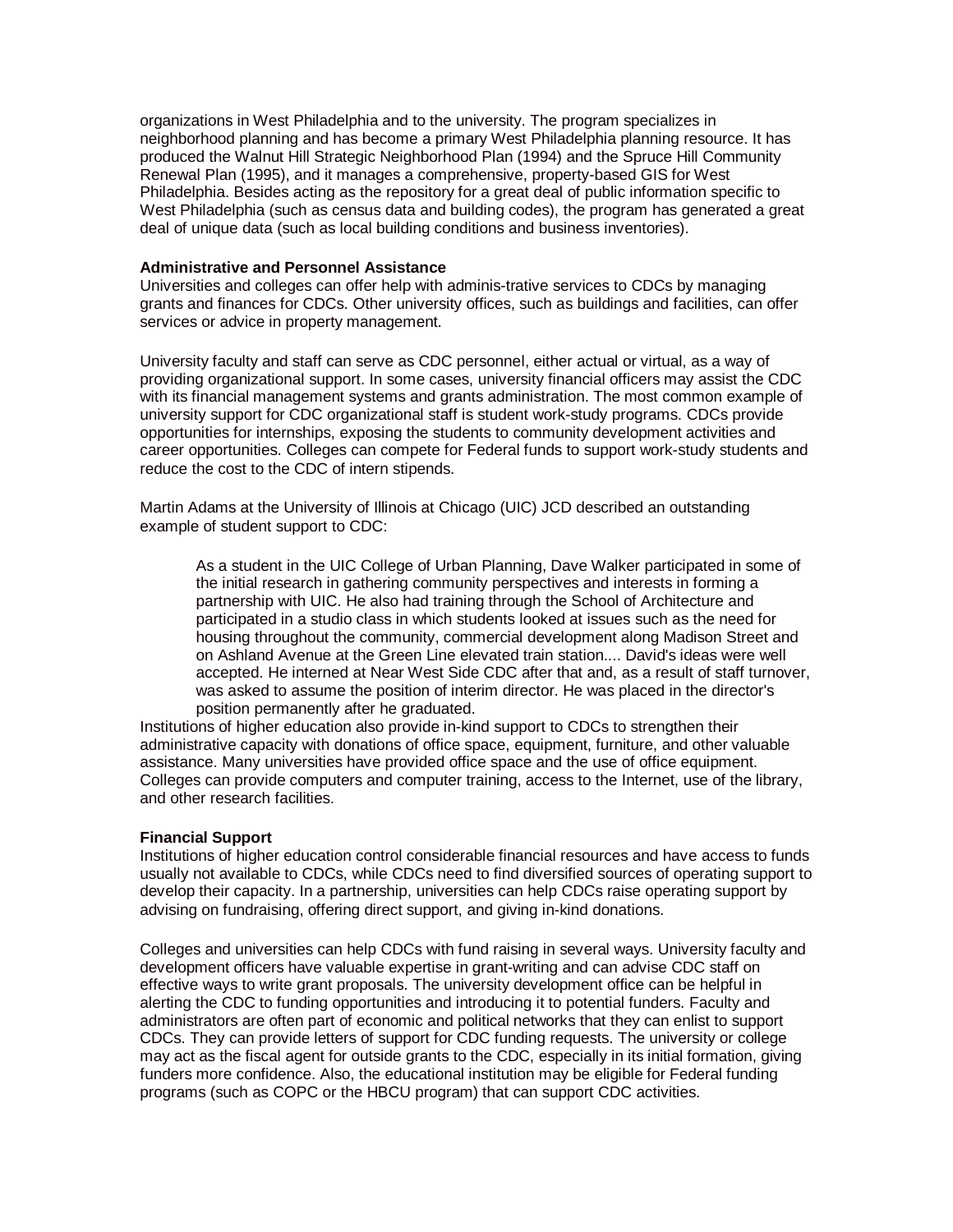Providing direct financial support from the university is another way to strengthen CDCs. Financial assistance for organizational support can take a variety of forms. A number of COPCs have been able to make direct grants to CDCs for staff or organizational expenses. Some universities and colleges have helped establish CDC loan funds, which can generate operating income to the CDC while providing investment capital for the community. Universities also have made indirect transfers to CDCs through third parties, such as nonprofit centers or city government agencies.

UIC developed a mechanism for channeling HUD funds through the city to CDCs. Although the HUD grant to the university required a partnership with the city, the city employed a subcontracting relationship to govern the flow of funds from the city to the neighborhood CDCs. This was worked out among city staff, community partners, and university staff.

CDCs can also benefit from in-kind donations from the university to provide basic needs for the organization. Contributing office space, business equipment, computers, office furniture, and other necessary items for CDC operations can be a painless way for institutions to support their community partners. For example, DePaul University in Chicago provided in-kind help to the West Humbolt Park Development Council when it was establishing a youth program in a new location. Perkins noted the value of this seemingly small contribution from the university:

They don't understand that it is the little things that count. For example, when [the youth program] moved to the building with the NHS Center, I was able to get donations of office furniture from the university facilities. This was so helpful and practical, we didn't have to spend money on furniture.... A university professor can't write a paper on furnishing an office, but it is tangible and useful support that shows the value and concern of the university for the community.

#### **Organizing and Advocacy**

College and university partners also strengthen the organizational capacity of CDCs by supplying public policy and advocacy support and information to help organize neighborhood residents around certain issues and to develop coalitions and collaboratives that bring together key stakeholders in support of community development.

The University of Delaware's Center for Com-munity Development has played an important role in starting and supporting the Delaware Association of Community-Based Development Organizations. The mission of this association is "to foster the growth and development of Community Economic Development [community economic development] industry throughout Delaware by encouraging and supporting its members' efforts through public policy advocacy, dissemination of information and strategies, the provision of technical assistance, fund development, training, research and publications." Since 1994, the Center for Community Development has provided clerical and professional staff support to this statewide voluntary organization, maintaining its database, helping with mailings and other communications, and providing space for committee meetings. It also engaged students in research on community economic development, posted information on the association's electronic bulletin board, and cosponsored and helped the association plan and host the 1997 National Congress for Community Economic Development's Northeast Regional Conference.

## **Leadership Development**

Besides providing direct and indirect support on organizational development issues, there are a variety of other ways in which colleges and universities have helped and might help build the capacity of community residents and organizations to participate more effectively in the revitalization of their neighborhood. These include providing neighborhood residents with adult education classes in leadership and technical skills development to better prepare them for taking an active role in community development; offering training in computers, neighborhood planning, GIS and other technical areas of use to the CDC; increasing citizen participation and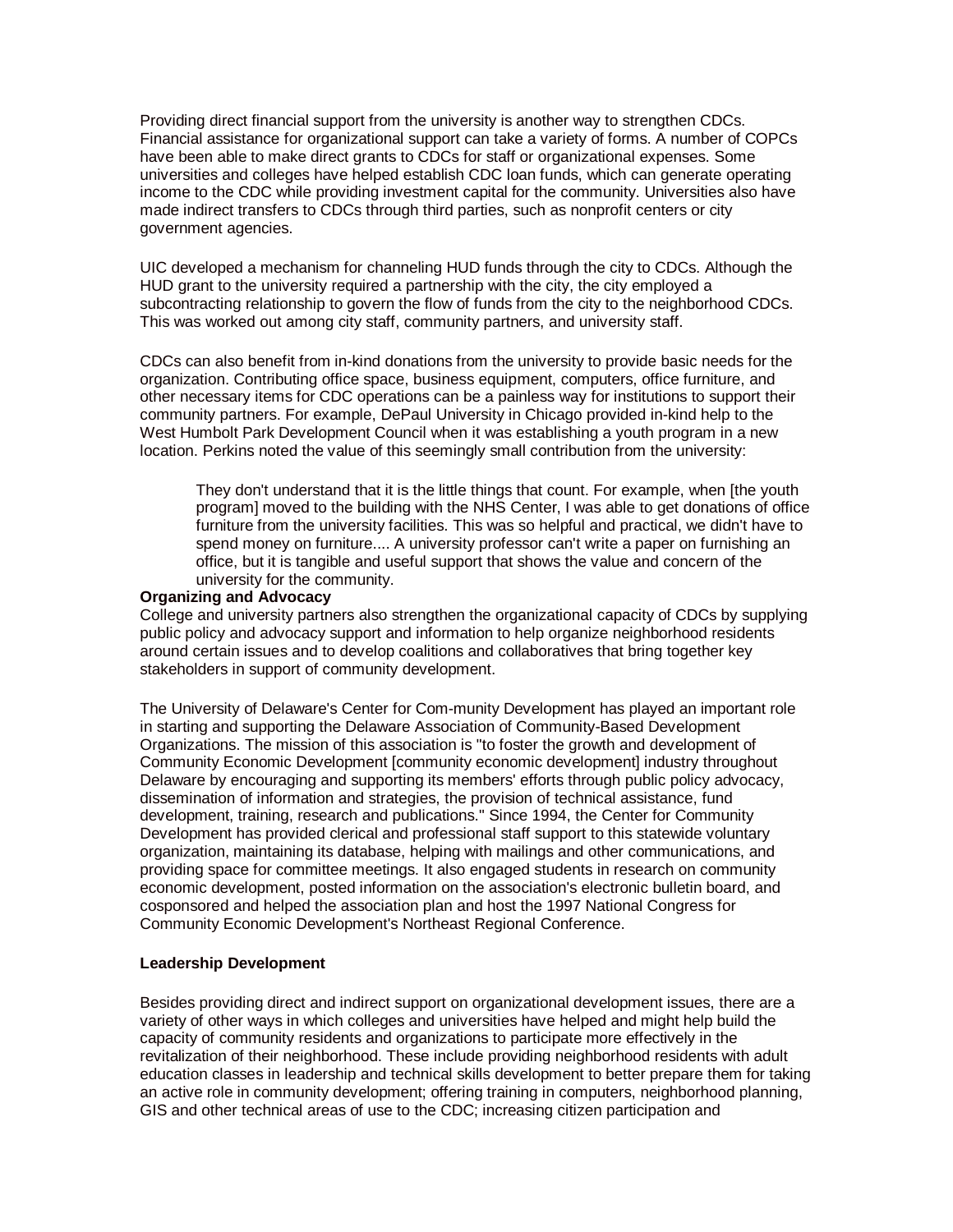empowerment; developing community cohesiveness; and strengthening the links among CDCs, social services, and other nonprofit organizations serving the neighborhood.

One example of a higher education institution working with CDCs on leadership development is CSU's "Neighborhood Leadership Cleveland." It is a 12-week training program for grassroots leaders in the city's empowerment zone. Residents who participate in the program are identified by the CDCs and other community organizations. The course is based on affirming the individual's role as a neighborhood leader, increasing facilitative skills, and building a community of leaders based on the asset model. The course includes both personal and neighborhood goal setting. Participants attend a 2-day retreat, plan a neighborhood tour, and make presentations on leadership. Graduates are invited to join prior graduates in monthly leadership forums. By April 1997, the program had 167 graduates.

There are several other models for university assistance in leadership development. Los Angeles Trade Technical College hosts a weeklong community-building training institute and a 2-week series of workshops for CDCs, grassroots leaders, and others on the nuts and bolts of community-based development, organizing, and related topics. Ohio State University has a series of community forums on community planning and goal setting that provides opportunity for community residents to take a more active role in planning for the future of their neighborhood. This process will include training of facilitators (residents) by university faculty so the residents can claim ownership of the process and continue it on their own. For its neighborhood organizing workshops, Marshall University developed a brochure for community residents on "How To Deal With City Hall" and a neighborhood organizing manual that is a how-to kit for residents wanting to establish a neighborhood association. It also helped to create a volunteer skills clearinghouse to support the development of neighborhood resources.

Clearly, institutions of higher education can facilitate the emergence and nurture the development of CDCs in their communities. Connecting neighborhood leaders with the university's expertise in organizational development and management, technical training, funding, and public policy can enhance the capacity of CDCs and increase their ability to pursue the neighborhood's vision for themselves in partnership with institutions of higher education.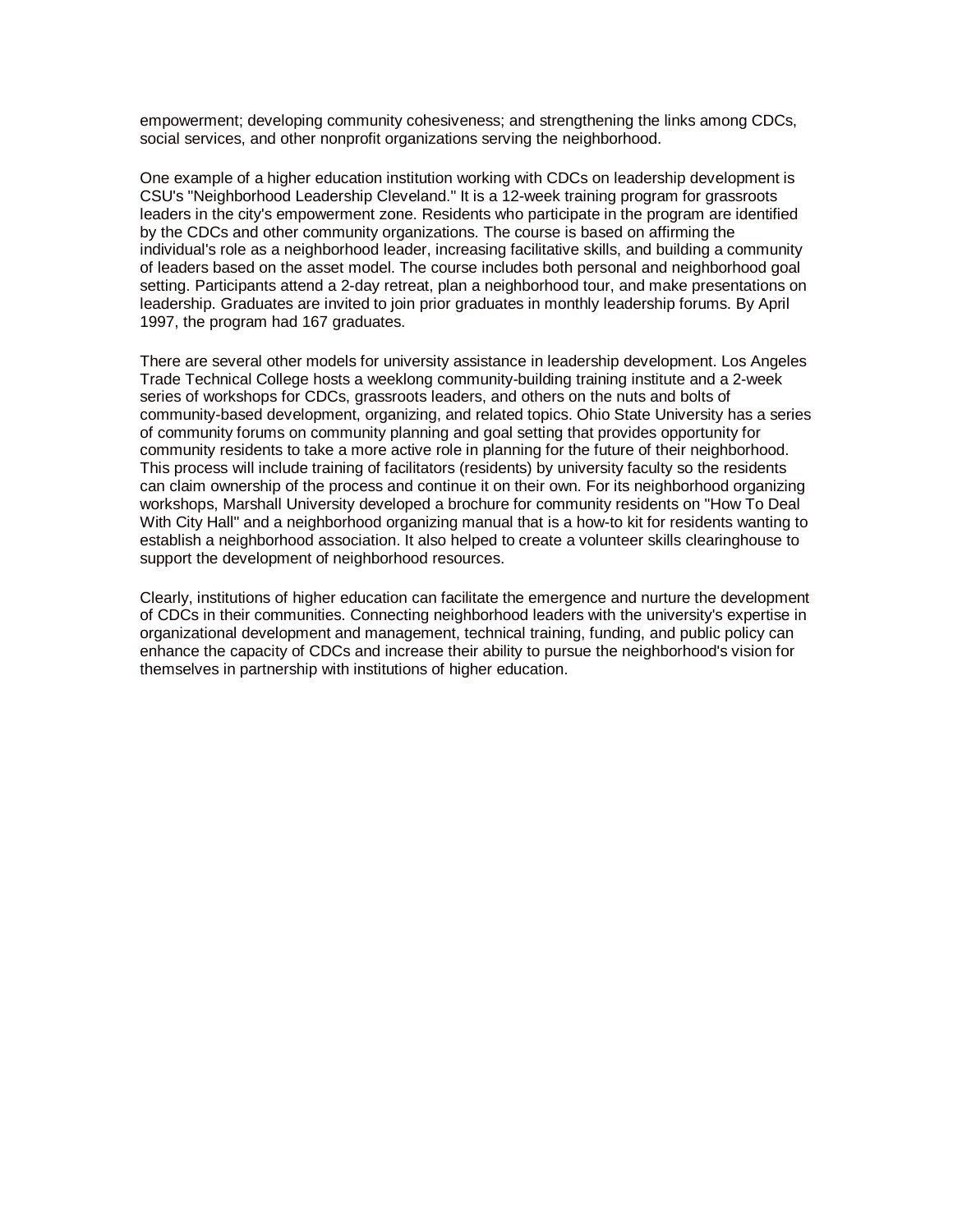## **Rebuilding Neighborhoods: Higher Education-CDC Partnerships for Affordable Housing and Commercial Real Estate Development**

Colleges and universities, historically significant property owners active in the development of their campus and immediate physical surroundings, are extending their reach and assistance to the larger urban areas where they are located. Their interest in the mission of physical revitalization stems from a growing recognition that the image and attraction of their institution is closely connected to the appearance, conditions, and safety of the larger community in which they are embedded. They also have an interest in restoring specific areas in which many of their students and some of their faculty and employees may live and in linking the process and proximity of housing, commercial, and infrastructure development to the educational and research interests of their faculty and students, especially those involved in areas like architecture, business, law, and planning.

In the financially poor neighborhoods surrounding some institutions of higher education, many of the physical structures are vacant, or in considerable disrepair, contributing to the decline of the neighborhoods. Thus, one of the most frequent strategies for the revitalization of urban neighborhoods is through physical redevelopment—rebuilding the residential, commercial, and community facilities and infrastructure. In these neighborhoods, CDCs have typically undertaken physical revitalization to arrest decline and provide more opportunities for community residents. For the past 20 to 30 years, CDCs have played an important role in the physical redevelopment of their neighborhoods, particularly with regard to the production and preservation of affordable housing and with the development and revitalization of commercial real estate and community facilities.

Increasingly, institutions of higher education have engaged with CDCs in a variety of ways to physically revitalize the neighborhoods they share. These projects include the development or rehabilitation of housing that is affordable to neighborhood residents, the construction or restoration of commercial areas that serve local residents and provide local employment, and the creation or repair of the parks, community centers, health clinics, social service facilities, and other physical structures that contribute to community life.

This section looks at ways in which colleges and universities and their COPC/JCD programs have worked and can work with CDCs in physically revitalized areas in which they have shared interests. As discussed in earlier sections that consider higher education-community development partnerships more generally, partnerships for real estate development projects will be more likely to last and succeed when they embrace a common view of community-based development that acknowledges that community residents, either directly or through the CDCs, need to have the principal say on the choice, design, and implementation of these projects. This principle is particularly important in partnerships that undertake physical development since a key conflict historically between universities and their surrounding communities has been whether the university's purchase and use of land has served local residents or displaced them through university expansion or a process of gentrification.

#### **Physical Development as Part of a Comprehensive Development Strategy**

There are a variety of ways that institutions of higher education and CDCs can collaborate on physical redevelopment of the community, and this section will identify some of the types of projects that may be pursued. As previously noted, the most effective university-CDC partnerships put individual projects in the context of a larger, comprehensive development strategy for the community in which real estate development is only one part. David Walker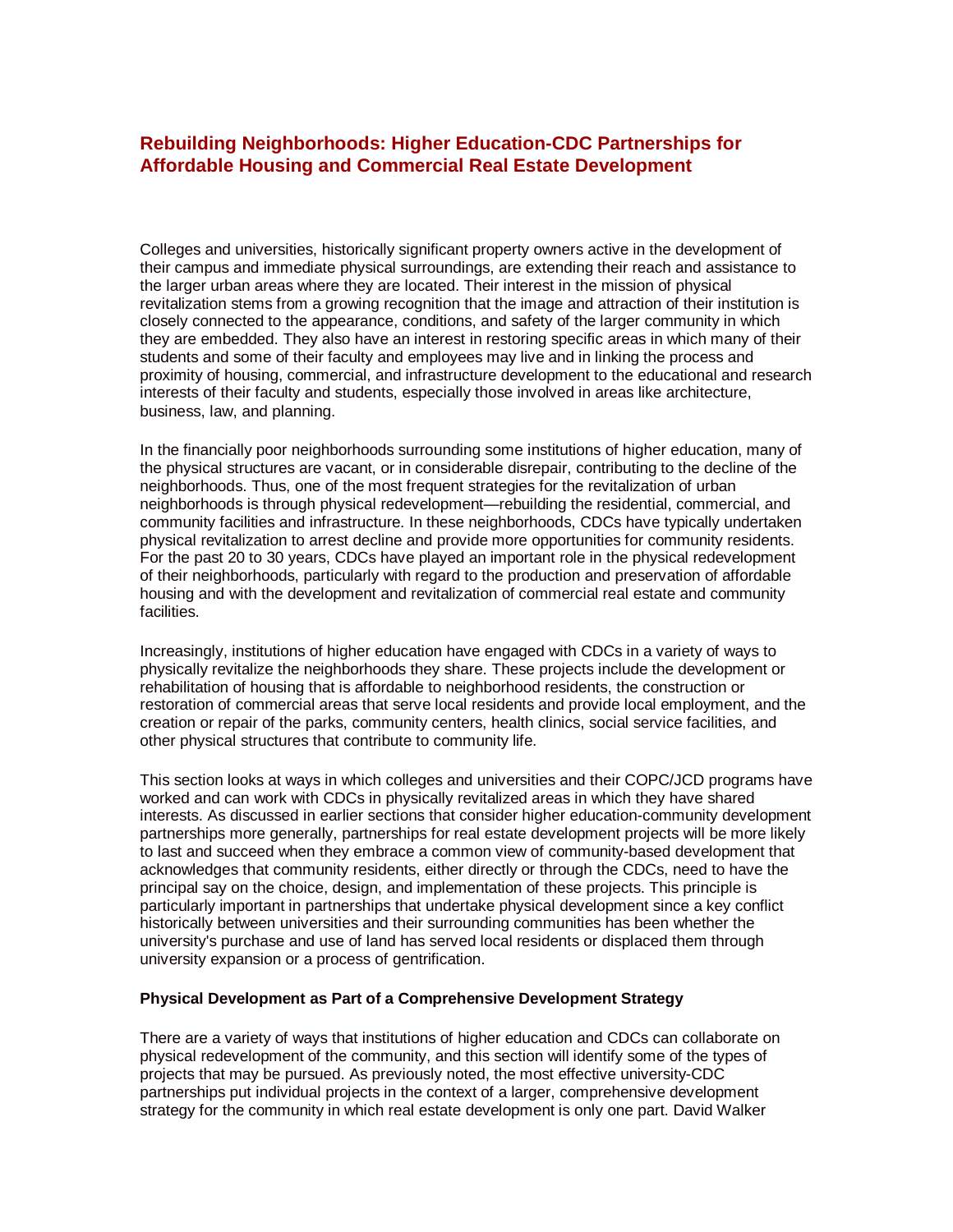speaks for many groups when he says, "The CDC's focus is comprehensive development of the neighborhood, including housing redevelopment and construction, economic development, as well as collaborative efforts at job training, neighborhood cleanup, and other community building activities." Jack Foley stresses that "housing alone does not revitalize the neighborhood; it takes safety, schools, jobs, everything," or, as Clark's president, Richard Traina, puts it: "There's no one silver bullet for community development. It has to be comprehensive."

The importance of seeing specific development projects as strategically related to a broader community vision is underscored by the success of several long-term partnerships, including those between Clark University and Main South CDC in Worcester, Massachusetts; Georgia Tech, the Community Design Center of Atlanta, and the Atlanta CDCs; the University of Pennsylvania and the West Philadelphia Partnership and area CDCs; and the East St. Louis Action Research Project by the University of Illinois at Urbana Champaign and WinStanley/ Industry Park Neighborhood Organization, among others.

## **Types of University Support for CDCs in Physical Development**

In Worcester, Massachusetts, Clark University has made a long-term commitment to the University Park Partnership (UPP). This initiative employs a targeted, comprehensive approach to urban revitalization working with Main South CDC. Clark cites several key elements of this partnership: 32

- A comprehensive strategy that deals with home- ownership, home improvements, urban redesign and landscaping improvements, public safety, education, economic development and job creation, and programs for families and young people
- Neighborhood-based decisionmaking in which the stakeholders determine their future and are responsible for the implementation and success of this strategy
- Leveraging resources with the expectation that all partners will be significant contributors to the effort

Clark University has played a major role in the creation of this partnership and has committed more than \$4 million of resources to date. Clark recognizes the self-interest that drives this effort for all of the stakeholders but also understands the philosophical and moral obligation that a university has to its community. Highlights of physical development activities in the first 2 years of UPP include:

- The acquisition, rehabilitation, and resale to first-time homebuyers of eight three-deckers in the target area by the Main South CDC, utilizing \$700,000 in grant funding to achieve a sale price of \$90,000 to \$95,000. Construction financing for these properties is guaranteed with a \$1 million "line of credit" to CDC by Clark University through Flagship Bank.
- The purchase of homes in the neighborhood by eight Clark faculty and staff with the assistance of an aggressive financial incentive offered by the university.
- More than \$300,000 in new money dedicated to urban design and physical landscape improvements, including the planting of more than 200 new trees in 1997.
- The purchase and expected rehabilitation of six troubled, multiunit buildings in the neighborhood by the Main South CDC, utilizing a \$225,000 loan pool from the \$2.4 million HUD grant.
- The creation of the city's first Neighborhood Alert Center, utilizing property free of rent from Clark University.

These are only a part of UPP's accomplishments, but they illustrate many of the ways that an institution of higher education can be involved in the physical renewal of its community.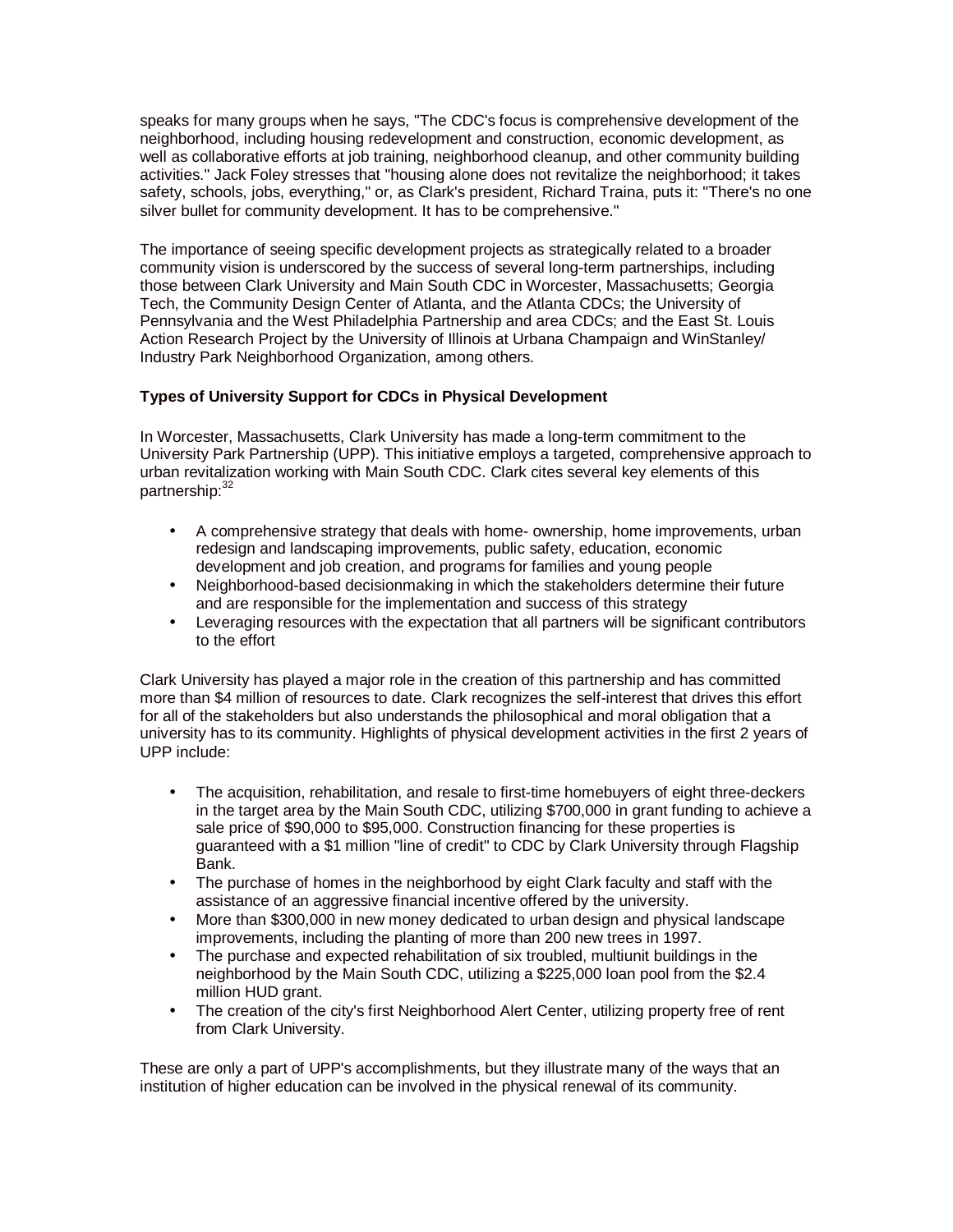As the Clark University example shows, institutions of higher education have many resources and capabilities that they can offer in partnership with CDCs that are working in the areas of affordable housing, commercial real estate development, neighborhood revitalization, or other physical development work.

## **Training**

Colleges and universities **may provide training programs on a wide range of physical development topics,** such as neighborhood planning, housing and real estate development, real estate finance, housing counseling, tenant management, and community participation in facility design. Training opportunities help CDCs and community residents learn new techniques and methods of development. In addition, Pat Rumer noted that community development training can provide a rare opportunity for community development workers to step back and reflect on their practice and learn from their experience. Several institutions of higher education offer training in real estate development for CDCs, including San Diego State, Tufts University, Pratt Institute, University of Delaware, and New Hampshire College.

One such program to build the technical capacity of CDC practitioners in real estate development is the Oregon Community Development Training Institute established in 1995 by Portland State University (PSU). The institute provides intensive midlevel training to people working in community-based development as staff or CDC board members with courses in business development and affordable housing development. This short-term training for people already working in CDCs is accessible to those who might not enroll in a degree program. "The impetus for the program came from community development leaders who expressed a need for a practical, instate training program of high quality for community development practitioners." The institute was launched after planning with a community advisory board, including representatives of CDCs, the State's housing and community services departments, Portland's Bureau of Housing and Community Development, and the Neighborhood Partnership Fund. Judith Ramaley noted, "The Oregon Community Development Training Institute reflects the mission of PSU: to provide educational opportunities essential to creating healthy communities." PSU used its evaluation of the training program's first 2 years to adapt the program to participants' suggestions. It offered the institute program in several sites around the State in 1997-98 to make it more accessible to CDCs and others in rural areas of Oregon.

In some cases, universities **have teamed with other professional community development training organizations to provide courses for CDCs.** For example, the University of South Florida COPC has cohosted workshops on affordable housing with the Development Training Institute (DTI) and followed up with a workshop for CDCs desiring to take advantage of DTI's technical assistance to increase community-based capacity to develop affordable housing.

## **Technical Assistance and Applied Research**

Institutions of higher education are excellent sources of technical assistance to CDCs for affordable housing and other physical development activities. **Faculty, staff, and students can provide direct assistance to CDCs** by conducting market studies, developing project designs, structuring financial projections and fund raising proposals, and providing other services related to the choice, design, implementation, and evaluation of specific physical development projects. COPC at the University of California at Los Angeles (UCLA) defines its role in applied research as follows: 33

At COPC, "applied research" means performing research through a partnership process. It is the marriage of at least two ideas. The first idea is that the university and community groups can work together on formulating and pursuing the research agenda(s). The second is that research produced by the university can have immediate and practical uses for community development, in addition to those uses usually attributed to academic research. The idea is that applied research can support multiple goals simultaneously.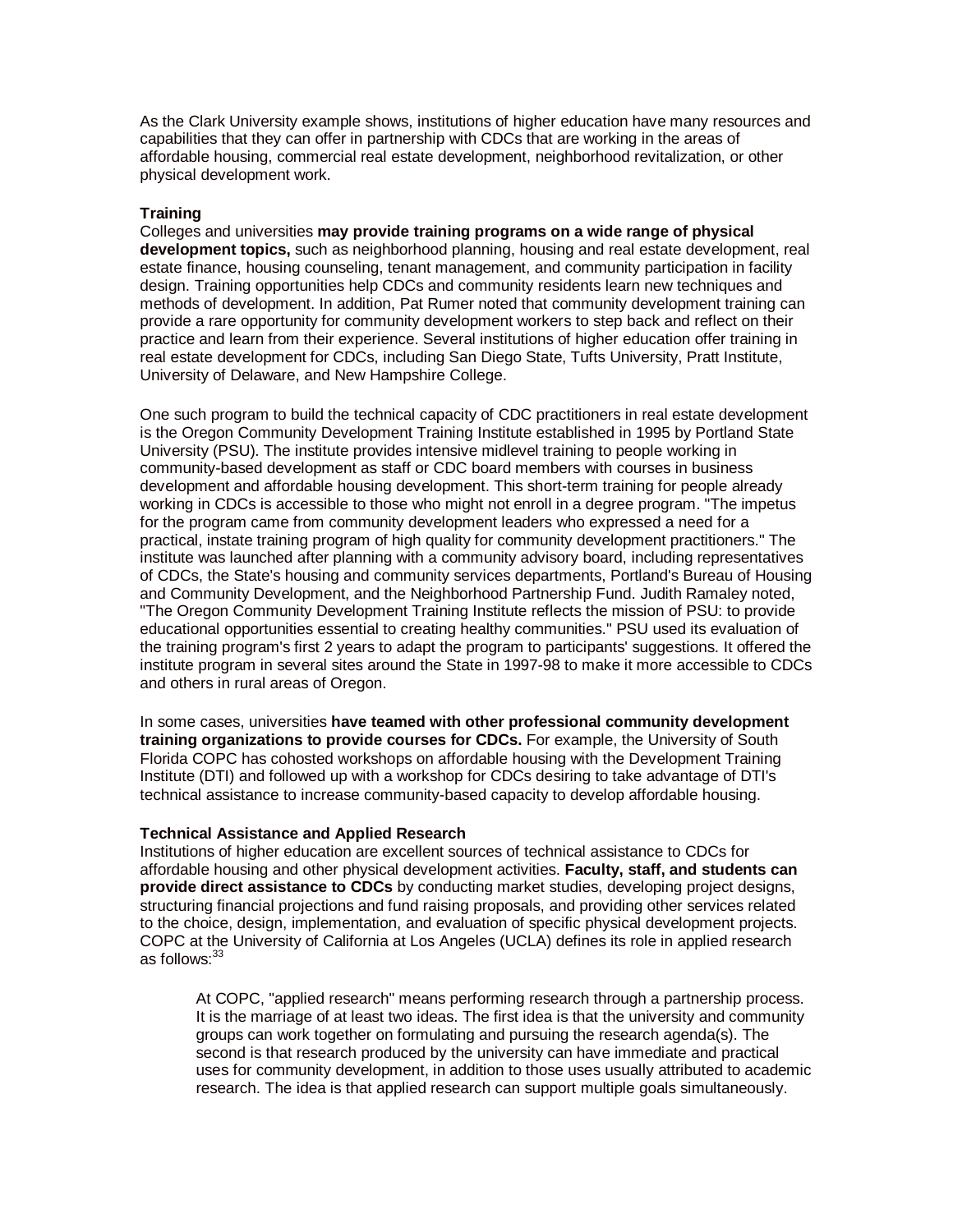- Research can be responsive to the research needs of communities.
- Research can be immediately useful to community development efforts.
- Research can continue to pursue the traditional goals of truth-seeking and academic excellence.
- Research can be an opportunity for professional programs (such as urban planning) to incorporate "field experience."

CDCs look to universities for this kind of applied research to inform their physical development plans.

The complexity of many CDC projects requires technical assistance from several disciplines, which often need to be coordinated from a number of university departments or schools. The Yale University JCD arranged for a variety of technical assistance to GDDC. The law school clinic provided considerable assistance to CDC on contract negotiations to locate a new supermarket in the neighborhood and on negotiations with Yale to make the Dwight Fund a subsidiary of CDC. It helped with ownership and contractual issues with the board of education to enable CDC to build on the site of the Dwight Elementary School. J. Pottenger, director of clinical studies at Yale, estimated that in the period from January to June 1997, their CDC client received 750 to 1,000 hours of assistance on the supermarket project from law, management, architecture, and other graduate students participating in the law school's Housing and Community Development Clinic. JCD also assisted CDC in development of a strategy for dealing with blight using a windshield survey and house-by-house inventory. It also organized street meetings, assembled needed information, and suggested alternative strategies. In addition, it helped CDC develop a homeowners' assistance program, structured a loan pool, and hired a project manager.

Along with academic departments, administrative offices of the university can also be helpful in providing technical assistance to CDC physical development projects. Roger White reported that the director of building operations at the University of Alabama at Birmingham gave valuable advice to CDC on the development of a neighborhood health clinic. His expertise was useful in assessing the proposed modular facility plans, specifications, and site plans.

The primary institutional contact in a university-CDC partnership can facilitate CDC's introduction to other parts of the university that may be able to assist in specific development projects. The Egan Urban Center at DePaul University has helped find technical assistance and project funding for the West Humboldt Park Development Council in Chicago. Executive Director Perkins reported, "The Egan Center led us to other parts of the University. The biology department had an EPA grant for sustainable economic development. We are doing a prefab commercial building on the site of a former gas station where there was some soil contamination, so [working with the University] we have the possibility of getting as much as \$50,000 from the EPA for that project."

Other examples of university technical assistance to CDCs for physical development from the COPC/JCD sites include:

- Georgia Tech's COPC developed a neighborhood land use and housing development plan that led to the creation of the English Avenue CDC and a neighborhood advisory association. Specific elements of the plan included an inventory of housing conditions, land use trends in the area, an analysis of tax delinquent property, homestead exemptions, and neighborhood transportation. COPC has provided continuing technical assistance to CDC for several housing development projects.
- Graduate students in City Planning and Business Administration at the University of California at Berkeley conducted early feasibility studies for the HismeHinU Housing and mixed-use project; for the Fruitvale Bay Area Rapid Transit Village; and for the San Antonio Neighborhood Plan by working with the East Bay Asian Development Corporation, and the Spanish Speaking Unity Council.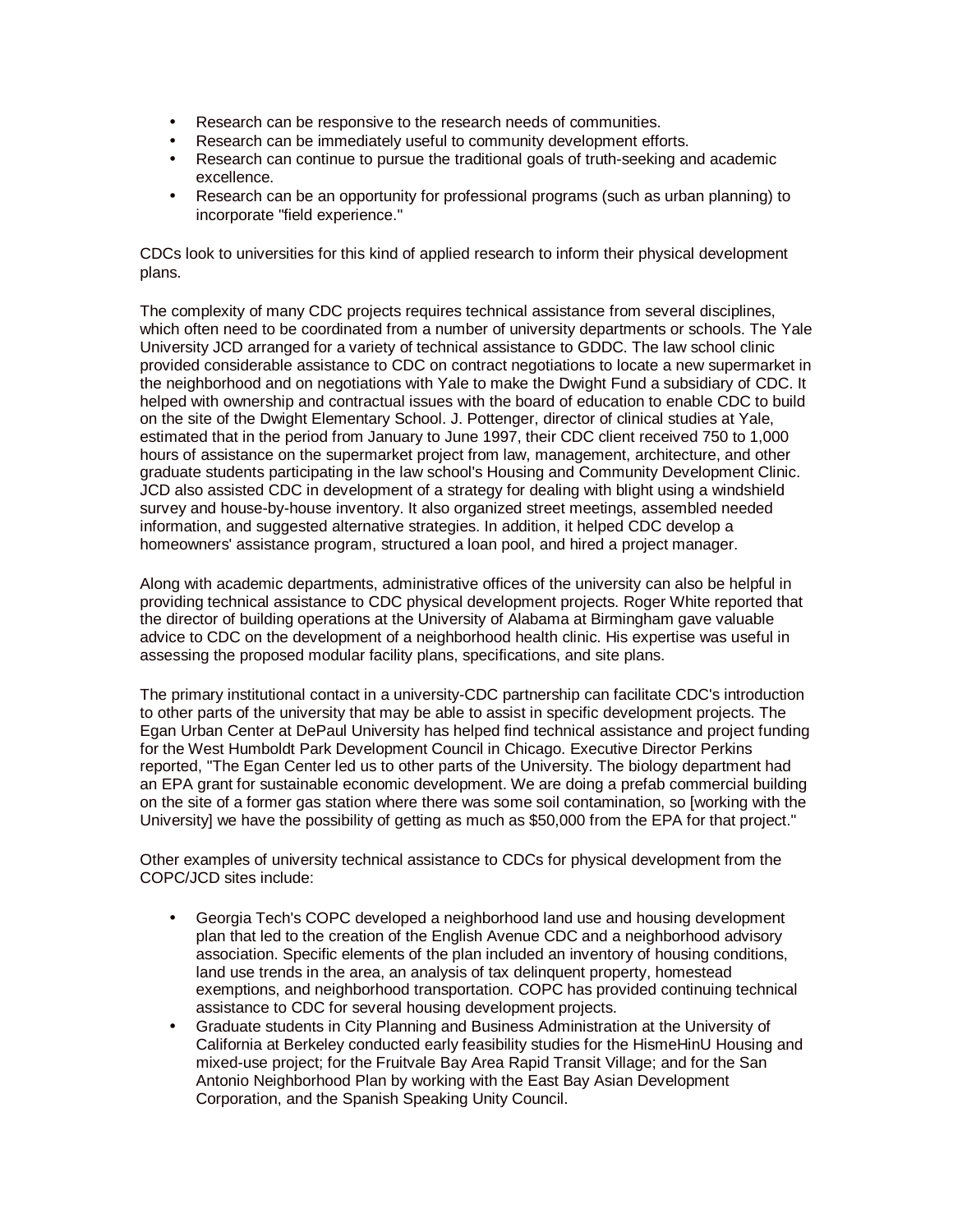Universities can also **use their research capacity to provide applied research, technical assistance, and information for CDC** development projects including specific research findings and access to technology. Several universities have developed Internet Web pages with information on real estate development and with links to other useful resources. Some have assisted community-based organizations with training and technical support to expand their access to this new computer information technology.

Other examples of universities developing technology to help CDCs with physical development projects include:

- The Pratt Institute Center for Community and Environmental Development's COPC has established a computerized community information system that neighborhood organizations can access as a source of information on the neighborhood's physical, social, and economic characteristics to assist in development. Data available from the census, city assessor's office, zoning and infrastructure maps, Home Mortgage Disclosure Act filings, crime reports, health and vital statistics, school and youth programs, welfare, and other sources will be mapped.
- The Community Development Research Center at the University of Delaware communicates information on specific research findings on community housing, income, population demographics, and affordable housing development models for CDCs. Its newsletter offers references on sources of funding, training, and networking events. It also facilitates information sharing and communication via Diamond.net, an Internet virtual community for nonprofit organizations, and community service and public agencies.
- The University of Memphis COPC has developed a GIS database for Memphis neighborhoods. It assisted the Orange Mound Development Corporation and other community organizations with an inventory and assessment of the commercial properties in the Memphis Enterprise Community area by doing a windshield survey of neighborhood assets, conditions, and commercial uses and by compiling them in a GIS databank for Orange Mound and North Memphis. COPC plans to do the same for South Memphis neighborhoods. With support from the Community Foundation of Greater Memphis, the Memphis COPC expanded the access to this information in its "Maps to Success Program." COPC used GIS technology to assist an Orange Mound high school teacher to teach students how to map their neighborhood assets.

## **Personnel Assistance**

A typical contribution of universities to CDC real estate efforts is the **placement of planning, design, or management students as interns or staff to CDCs on specific physical development projects.** In these positions, students can carry out a range of project design and management tasks, including surveys, data collection and analysis, housing inventories, mapping, urban design, and other functions.

Denise Van Leer noted that student interns from Cleveland State University and Case Western Reserve University have been valuable to her CDC for help with housing development projects. Reflecting on the benefits from its relationship with the University of Illinois at Chicago, David Walker said, "The biggest help is the money they have provided and the interns who have acted like staff people." He added that CDC could use more sustained assistance with student interns, "It comes down to money. If the university could supply us with interns and then follow up when they graduate with job placements and underwrite the salary of the graduate for 1 to 2 years that would be very helpful. It would help add new blood to the CDC and help us to grow. The interns we have had from the university have had skills that were very valuable to the CDC."

In addition to student internships, working with community-based partners on physical development projects also provides universities with service learning opportunities for their students and faculty. The University of Illinois at Urbana Champaign has made extensive use of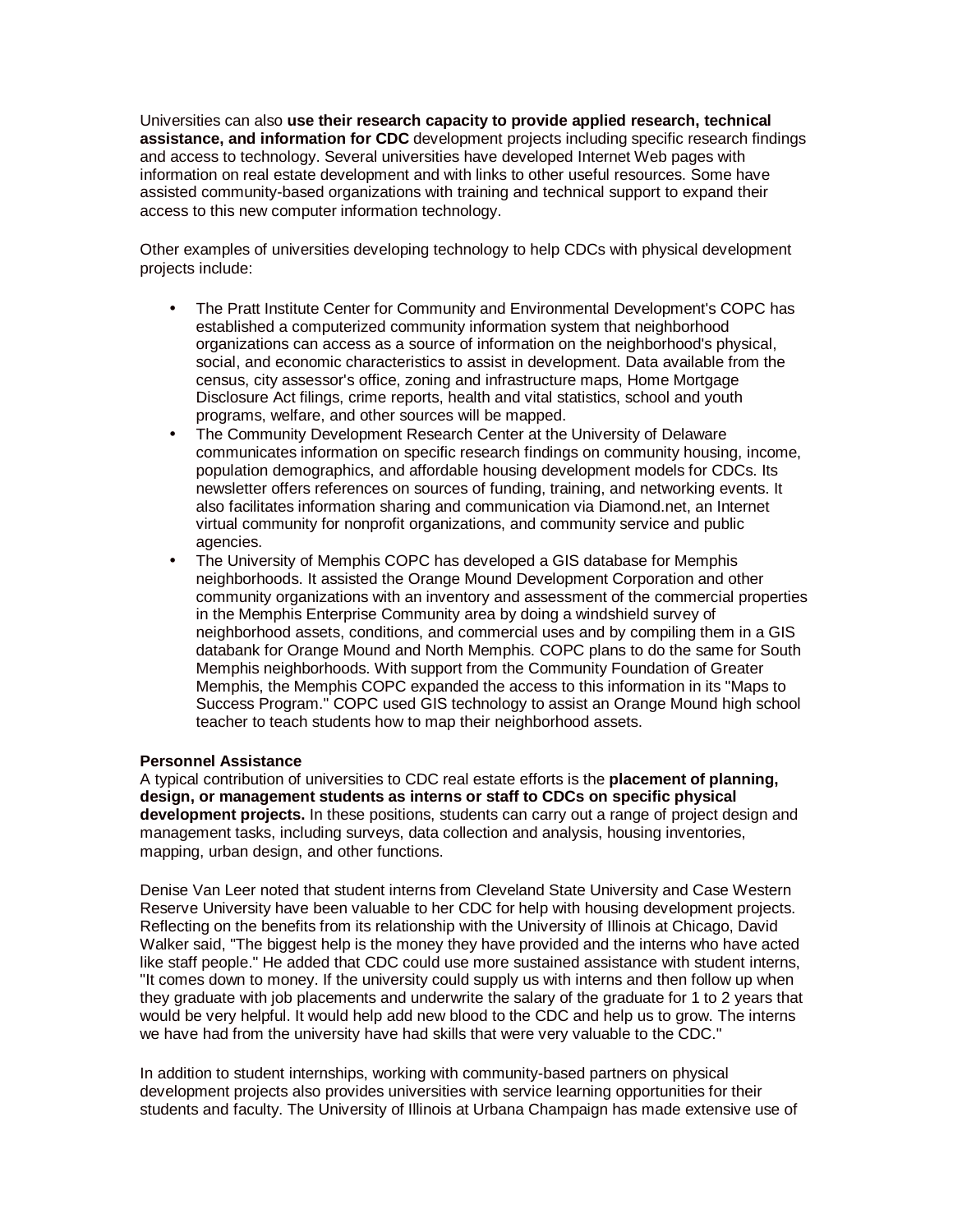volunteer opportunities at community organizations in East St. Louis. In 1996-97, the East St. Louis Action Research Project (ESLARP) sponsored seven work weekends to assist several community organizations in East St. Louis. More than 800 students and faculty volunteered and participated in projects that included setting up and taking down the Farmers' Market equipment, rehabilitating an abandoned church for a CDC's offices, cleaning up hazardous vacant lots, developing a neighborhood park, and installing playground equipment. Students also helped several neighborhood organizations with surveys for neighborhood planning. With ESLARP's established partnership with CDCs and other community-based organizations, it is able to identify volunteer experiences that provide real community benefits and expand its students' learning.

#### **Financial Support**

Finding funding for physical development projects is a critical challenge for CDCs. Financial support for real estate projects includes predevelopment funds and construction and permanent financing for development. CDCs often have to layer a number of financial sources to make a project work. Access to capital for CDCs, particularly for early-stage risk funds, is usually difficult.

The Housing Capacity-Building Program of the University of Delaware's Community Development Resource Center provides **predevelopment funding for CDC physical development efforts.** The program is intended to foster the development of a stronger housing delivery system in Delaware. In collaboration with the Center for Community Development and Family Policy, the Delaware State Housing Authority, the Delaware Community Foundation, and a consortium of banks, the program provides information, training, technical assistance, and funding for CDC core operating support. The program offers **small grants for a variety of housing development needs,** including the purchase of computer and office equipment, predevelopment funds, and architectural services. In its first 18 months it awarded \$156,000 in grants to 28 nonprofit housing organizations statewide.

Universities may also **contribute land or other real assets for CDC development projects or enter into joint ventures with CDCs** and others for real estate development projects.

Institutions of higher education can also help use their contacts and networks to seek out new sources of funding and assist in researching and arranging project financing. They can **facilitate the development and management of local loan funds that support housing development.** Many CDCs try to develop a pool of capital to finance physical and economic development projects in the neighborhood.

A good example of university assistance with a community development loan fund is the experience of Yale University, which helped create the Dwight Fund. The Dwight Fund is a \$1.225 million revolving loan fund with \$850,000 from HUD; \$225,000 from Yale; and \$150,000 from the Local Initiatives Support Corporation (LISC), for use by the GDDC. This fund provides CDC with discretionary money to finance priority real estate projects. The fund's steering committee includes representatives from Yale, the Hospital of St. Raphael, LISC, the city of New Haven, banks, and neighborhood residents.

In Chicago, the Affordable Housing Fund was developed by the University of Illinois at Chicago's (UIC's) Voorhees Neighborhood Center in partnership with two CDCs (the Near West Side CDC and the Resurrection Project), and Chicago's department of housing, participating banks, and LISC. UIC donated \$100,000 from its JCD grant to the fund, to match city dollars. Separate affordable housing fund loan committees were established in both CDC neighborhoods. The fund provides owner-occupants who have incomes less than 80 percent of the median with matching forgivable loans of up to \$10,000 for the rehabilitation of one- to four-family residences.

A university or college **can provide project financing by using its capital for direct investment in CDC housing or commercial real estate projects.** CDCs often must put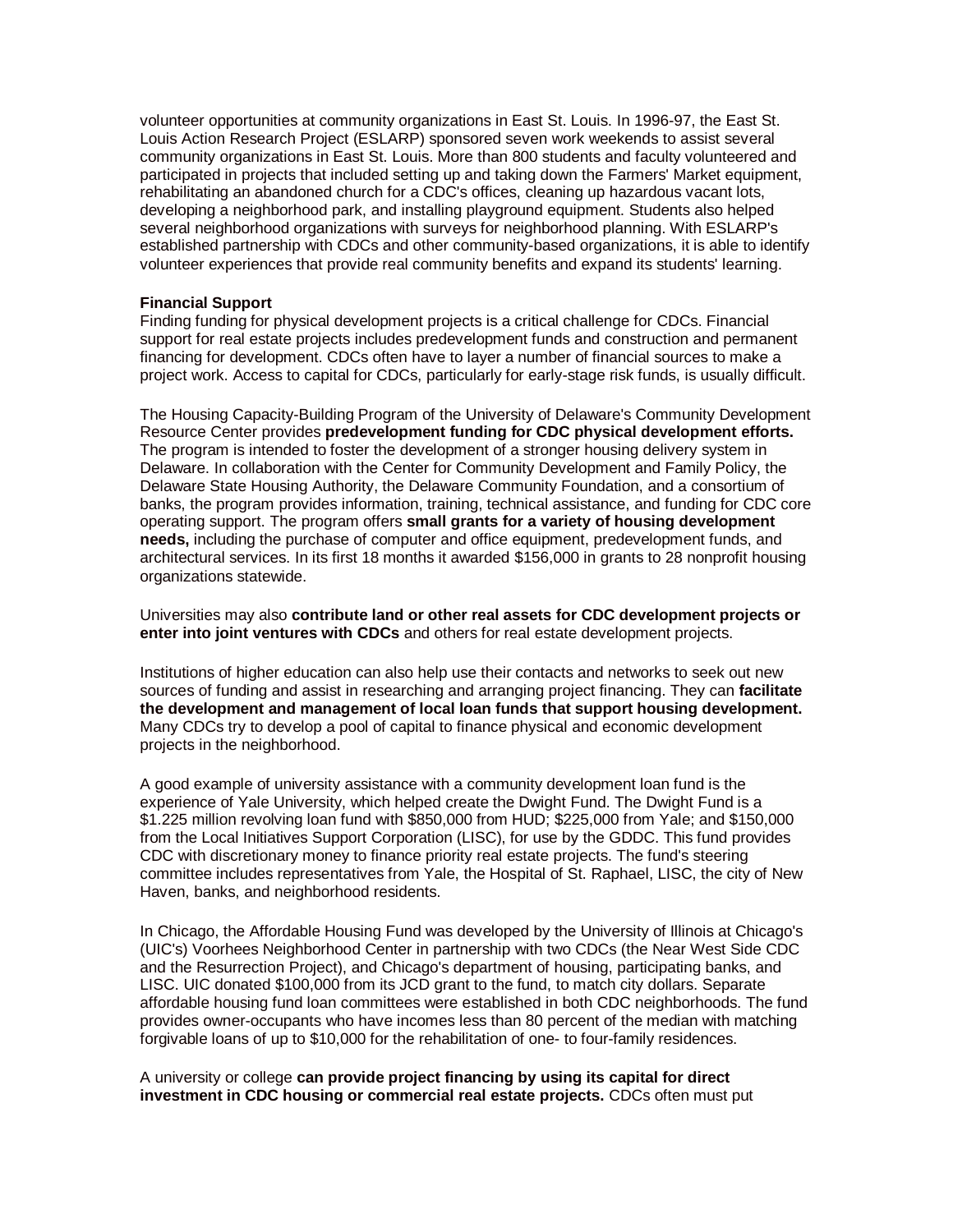together many sources of financing for their projects, and an investment by the institution may help to fill a gap or convince another lender to participate. It is possible, although rare, for a university to invest a fraction of its endowment in a secure CDC real estate project in the neighborhood that can offer a return on the investment.

The UIC JCD has supported the Near West Side CDC with a financial investment in its Commercial Development effort to attract businesses to Madison Street. Using data from the Madison Street Commercial Development study, Near West Development Corporation and Central West Community Organization were able to take the lead in bringing businesses to the Madison Street development area. UIC funding in the amount of \$307,000 (mainly derived from JCD and HUD grants) was committed over a 4-year period for the project.

Financial assistance for CDC housing projects can take creative forms. The West Philadelphia Partnership CDC was developer and general contractor for the rehabilitation of 13 homes for sale to low-income homebuyers in the Walnut Hill neighborhood. The CDC needed to post a construction bond for bank financing but did not have adequate collateral. The University of Pennsylvania and Seedco each provided matching **\$25,000 recoverable grants to the CDC** to stand as collateral for the bond, enabling the CDC to get the project underway.

#### **Organizing and Advocacy**

Universities can assist CDCs with physical development projects by helping with community organizing and advocacy. Institutions can support efforts to create renter, homeowner, or business associations to develop or improve affordable housing, commercial buildings and corridors, community facilities, or open space. For example, UCLA's COPC has been active in working with CDCs to organize low-income tenants in substandard rental housing for eventual cooperative ownership of renovated housing.

Universities can also help with the establishment of collaboratives of different types of nonprofit, for-profit, and governmental organizations to support physical revitalization efforts. And they can advocate on behalf of such efforts with the larger public, local and State government, foundations, banks, and other institutions.

The East St. Louis Community Action Network is a model of the university role in organizing a community for physical redevelopment. The network was created as a citywide coalition of neighborhood organizations in 1995 with the assistance of ESLARP at the University of Illinois at Urbana Champaign. It enables neighborhood leaders to join together in addressing common community issues through direct action. The network initially identified municipal sanitation code enforcement as the critical issue and, working with ESLARP, surveyed 10,000 building lots for compliance with the sanitation code. The network hired a full-time community development planner (with funding from the EPA) to reduce illegal dumping and the number of derelict structures in the city.

Universities also can **advocate for CDCs with public agencies** to help overcome obstacles to community revitalization. For example, the Trinity College COPC's Trinity Center for Neighborhoods (TCN) works with four CDCs in the Hartford area. It assisted Citizens for Action in New Britain (CANB) with the revitalization of the Arch Street neighborhood in that city. CANB met with political road blocks in the redevelopment of one key building on Arch Street when its application for CDBG funds was rejected by the city as too expensive. TCN became involved as a funder of CANB to help facilitate greater cooperation between the city and CANB.

#### **Physical Development Strategies**

With an understanding of the variety of forms of support that colleges and universities might provide to CDCs engaged in physical development, this section gives examples of specific types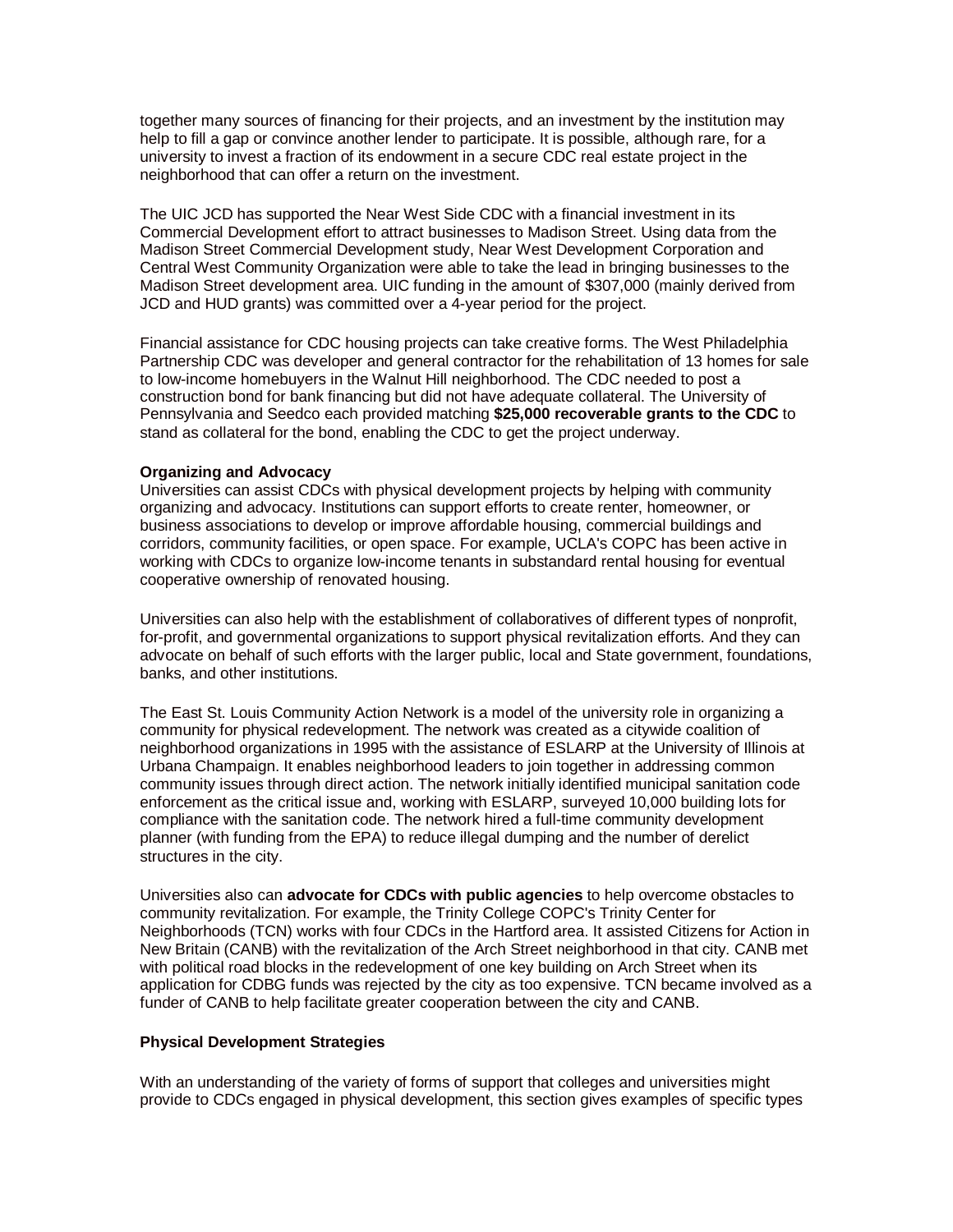of real estate-based projects that university and CDC partnerships have engaged in, including projects to rehabilitate existing or develop new affordable housing and commercial projects. There are many potential approaches to physical development that can be initiated. When deciding which strategy to pursue, partnerships need to consider the most pressing needs and opportunities in the community and devise their strategy to respond.

## **Affordable Housing**

Affordable housing partnerships between institutions of higher education and CDCs may pursue a number of strategies that contribute to improving the quality and availability of safe, decent homes to individuals and families of modest means in the community. Housing development creates visible improvements to the neighborhood that enhance the perceptions of the area and its safety.

*Access to Existing Housing.* First, affordable housing projects may help residents access and take advantage of existing housing. These types of projects can include programs to encourage the market for housing in the city with institutions offering incentives for local residency. Other efforts can include programs to establish and ensure that qualified individuals can secure loans and are not discriminated against in renting or buying homes by enforcing fair lending and fair housing practices; informing residents about their housing rights and responsibilities with housing counseling, organizing, and educating tenants to assert their rights; and helping residents manage their housing with property and asset management assistance.

Several universities have initiated programs to encourage faculty and other employees to purchase homes in the university neighborhood to help to stabilize the community. Clark University, Washington University in St. Louis, University of Pennsylvania, and Yale all have provided financial incentives to university staff acquiring homes in the neighborhood.

Another example is the University of Pennsylvania's mortgage program that enables its employees and students to purchase homes in West Philadelphia without a downpayment. Program directors are considering the idea of offering cash payments of \$2,000 as further incentive for purchasing a home and a mortgage program to encourage persons not affiliated with the university to buy homes in West Philadelphia.

*Housing Rehabilitation.* Housing rehabilitation is an important community revitalization strategy. Many CDCs renovate existing housing to improve the quality of the homes and make them affordable to low- and moderate-income residents. These projects include capital improvements to address blighted property, deferred maintenance, and other structural and aesthetic changes; environmental health efforts to remove lead paint or other health hazards; environmental protection and conservation projects to weatherize or change the heating, water, or sewer systems; and efforts to improve efficiency by modifying the units to reduce living costs. Some projects, of course, involve more than one effort. University partnerships can participate in CDCs' housing rehabilitation projects in several ways.

A citywide energy conservation effort, led by the Cleveland Community Energy Coalition, was staffed by Cleveland State University (CSU). It involved 22 neighborhood development organizations in a housing weatherization program. Phil Star noted that the university researched alternative weatherization methods to find ones that offered the greatest cost savings and provided the most comfort. The program assists both individual homeowners and CDC housing development projects. In addition to building research, CSU's role in the coalition was as the coalition's fiscal agent, disbursing grant funds, doing accounting, and reporting on use of the funds.

*Develop Homeownership Opportunities.* Colleges and universities may help CDCs in their efforts to increase owner-occupied affordable housing. These projects include increasing the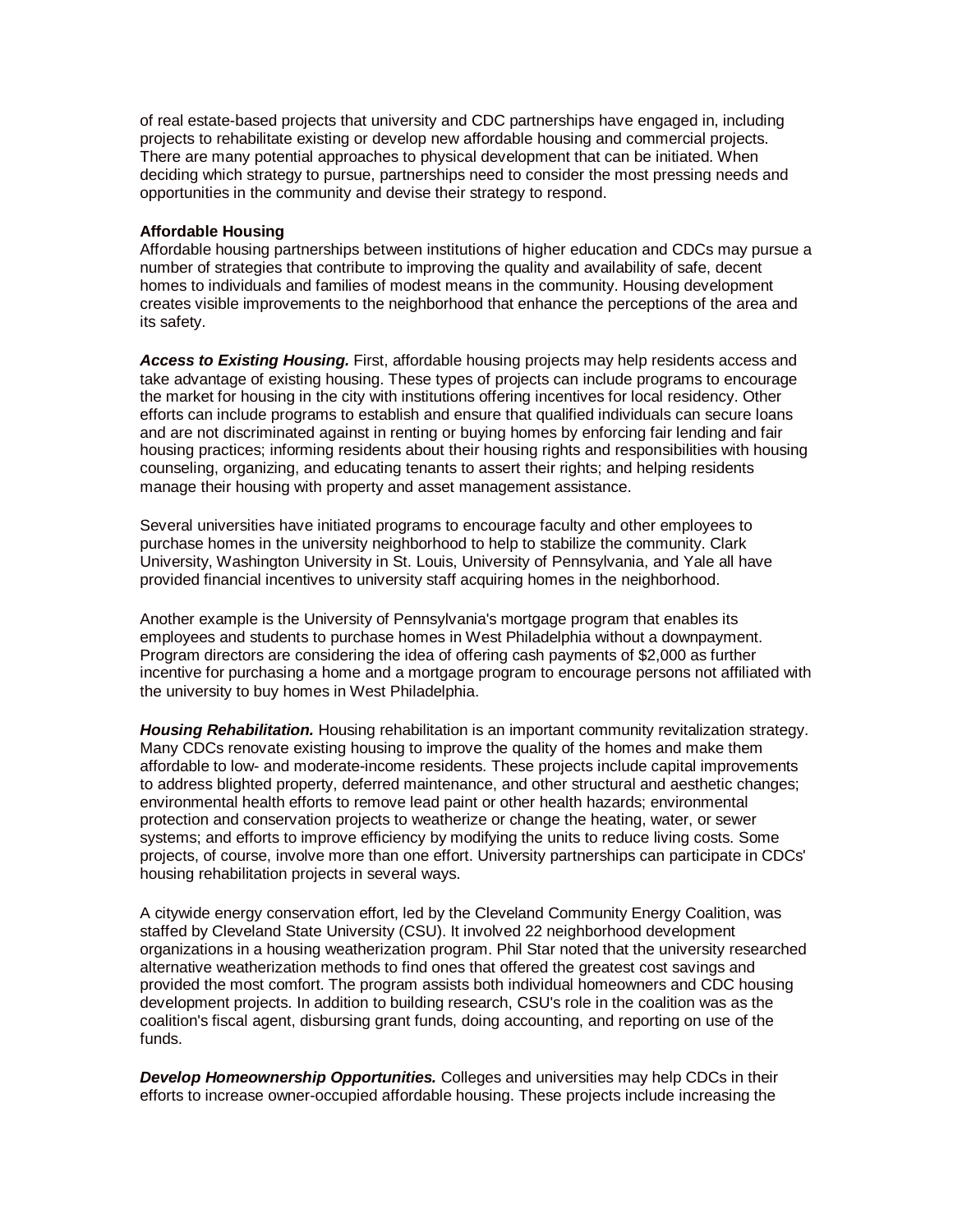supply of affordable ownership housing through help to nonprofit developers for securing properties and land, construction financing, reasonable labor contracts, affordable housing design, and construction methods. Projects can also help ensure that the demand exists for ownership housing among residents needing affordable housing by increasing access and fairness in securing housing, lowering the costs of acquisition and mortgage financing, developing special targeted mortgage funds and sweat equity programs, and creating multifamily housing cooperatives or condominiums to increase options for homeownership and/or lower costs for potential owners.

*Increase Affordable Rental Housing.* Strategies to increase affordable rental housing involve methods to increase the supply of and facilitate the demand for rehabilitated and new rental housing. Special financing programs such as the Federal low-income housing tax credit create incentives for the production of affordable rental housing. Efforts to support demand include projects designed to access, fairness, eligibility, tenant control, and availability of rental subsidies to low-income residents.

To increase access to existing rental housing in its Chicago neighborhood, the Egan Urban Center at DePaul University worked with the Chicago Neighborhood Housing Services in the West Humbolt Park neighborhood. COPC supported two student interns to develop a rental housing program that matches people looking for rentals with landlords who have available apartments. The students trained a person from the employment services office to staff the program. The interns set up the program, tested it, and trained the neighborhood workers to manage it.

Rental housing projects may also include efforts to provide housing for people with special needs, such as the frail elderly, people with AIDS or other special health problems, the mentally ill, developmentally disabled, homeless, abused individuals, or families seeking transitional housing. These populations often have special requirements for services in addition to the housing. Many of these projects involve single-room occupancies (SROs), forms of assisted living, and supportive housing that combine provision of services with residency. In addition, to help with the development of the property, these projects offer the opportunity for universities with social work or health departments to provide CDCs with assistance in developing and monitoring clinical and service programs for tenants. One example of a special needs rental project is the work of Georgia Tech to assist the English Avenue CDC to develop a 32-unit SRO as affordable permanent housing in Atlanta.

*Housing Advocacy and Coalition Building.* Finally, universities and CDCs may be involved in public policy, education, advocacy, and the development of housing coalitions to promote affordable housing development or support those engaged in this kind of work.

For many years, CSU has played an important role in advocacy and coalition building for affordable housing in the city. CSU staffs the Cleveland Housing Development Coalition that brings together all of the CDCs involved in housing development around policy and funding issues. Early in the history of the CSU Center for Neighborhood Development, it helped to develop the Cleveland Housing Network, which has become a successful technical assistance and development partner that assists CDCs to develop and rehabilitate more than 400 units a year of low-income housing using the low-income housing tax credit.

UCLA COPC supported the creation of a citywide organization, the Community Building Institute (CBI), to help tenants of rundown apartments improve their living conditions, building on the experience from the Cambria and other projects. UCLA COPC provided research, information, organizing, and outreach support.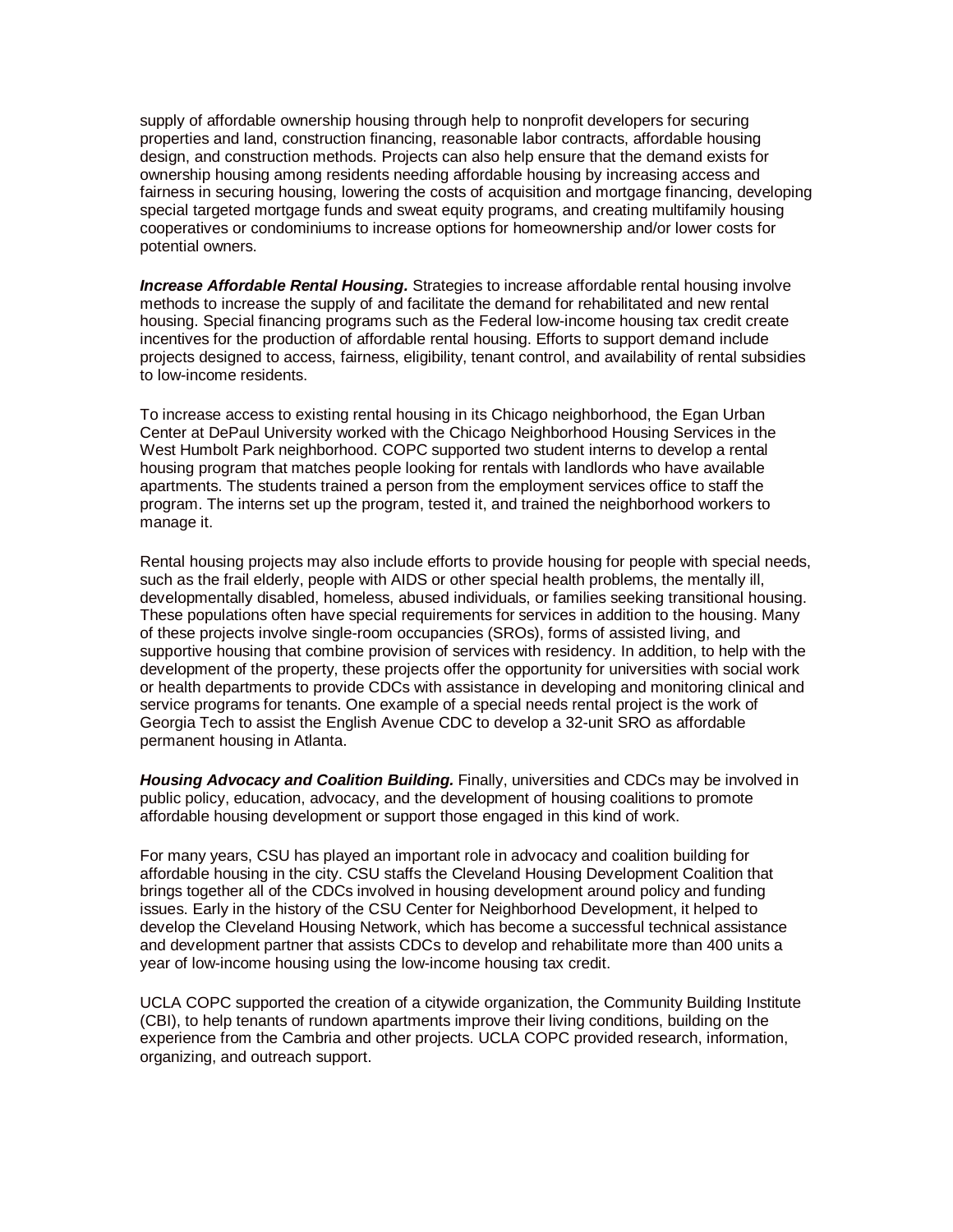#### **Commercial Development**

Community residents and the students and staff of institutions of higher education both need conveniently located services and businesses in the neighborhood. The lack of these services makes the neighborhood less attractive and more difficult to negotiate. Community revitalization entails the rebuilding of commercial corridors to provide space for needed goods and services as well as opportunities for employment and business ownership in the neighborhood. Many urban communities have seen the loss and deterioration of neighborhood commercial centers. Independently owned stores have faced mounting competitive pressure and retail businesses have become dominated by large national chains. Increasingly, big box retail stores have located in the suburbs and malls outside the city, draining sales from neighborhood businesses. Creating dynamic commercial and industrial development in or near the neighborhood is a challenge that many CDCs have tackled. In some cities, CDCs have teamed with institutions of higher education to revitalize neighborhood commercial centers.

Institutions of higher education and CDCs have collaborated in many ways to regenerate commercial activity by refurbishing and building retail space and offices, finding places for business to locate, and providing support to upgrade the physical infrastructure of the neighborhood. Commercial development projects include neighborhood retail, shopping centers, and improvements to commercial strips; office and mixed-use developments; business incubators that offer shared services for small enterprises; industrial space; community facilities providing space for childcare, healthcare, and other services; and open space and park reclamation.

DePaul University's Egan Urban Center and the West Humbolt Park Development Council formed the DePaul/West Humbolt Park Alliance in Chicago. The Alliance conducted a strategic planning process working with the Chicago police department to establish a Superblock on the 800 block of North Harding Avenue. The Superblock concentrated city services to create a positive physical impact in 1 year. Neighborhood residents joined in a neighborhood watch and increased police surveillance of the area. Two abandoned buildings were demolished by the city and the Chicago Neighborhood Housing Services purchased and rehabilitated two other abandoned buildings on the block for inclusion in its homeownership program. With the positive community policing experience on the Superblock, additional city services are promised, including new sidewalks, curbs, and street light repairs. Based on the results of the Superblock, the mayor plans to use this model in other areas across the city.

In Charlotte, North Carolina, the Northwest Corridor CDC and other community-based organizations have partnered with Johnson C. Smith University on several commercial developments. The university developed a small business incubator in a university-owned property to foster entrepreneurship and small business growth in the neighborhood. CDC, with support from the university, Seedco, and other partners, developed a 55,000-square-foot neighborhood shopping center anchored by a major supermarket.

In the University Park Neighborhood Restoration Partnership between Clark University and Main South CDC in Worcester, Massachusetts, Clark has encouraged the expansion of banking services in the community. The university will provide the real estate for the location of a new branch bank in the neighborhood and, as an incentive to the bank, promises to use the branch as the major depository for university accounts. Clark may also relocate its Small Business Development Center next to the bank.

To encourage commercial activity in downtown Huntington, West Virginia, Marshall University's COPC formed the Upper Story Development Task Force. The task force developed a comprehensive plan for the renovation and utilization of vacant upper stories of buildings in Huntington's central business district as part of the federally designated Enterprise Community. Faculty consultants from the Institute of Business Development assisted the city with the planning and feasibility studies for the commercial revival.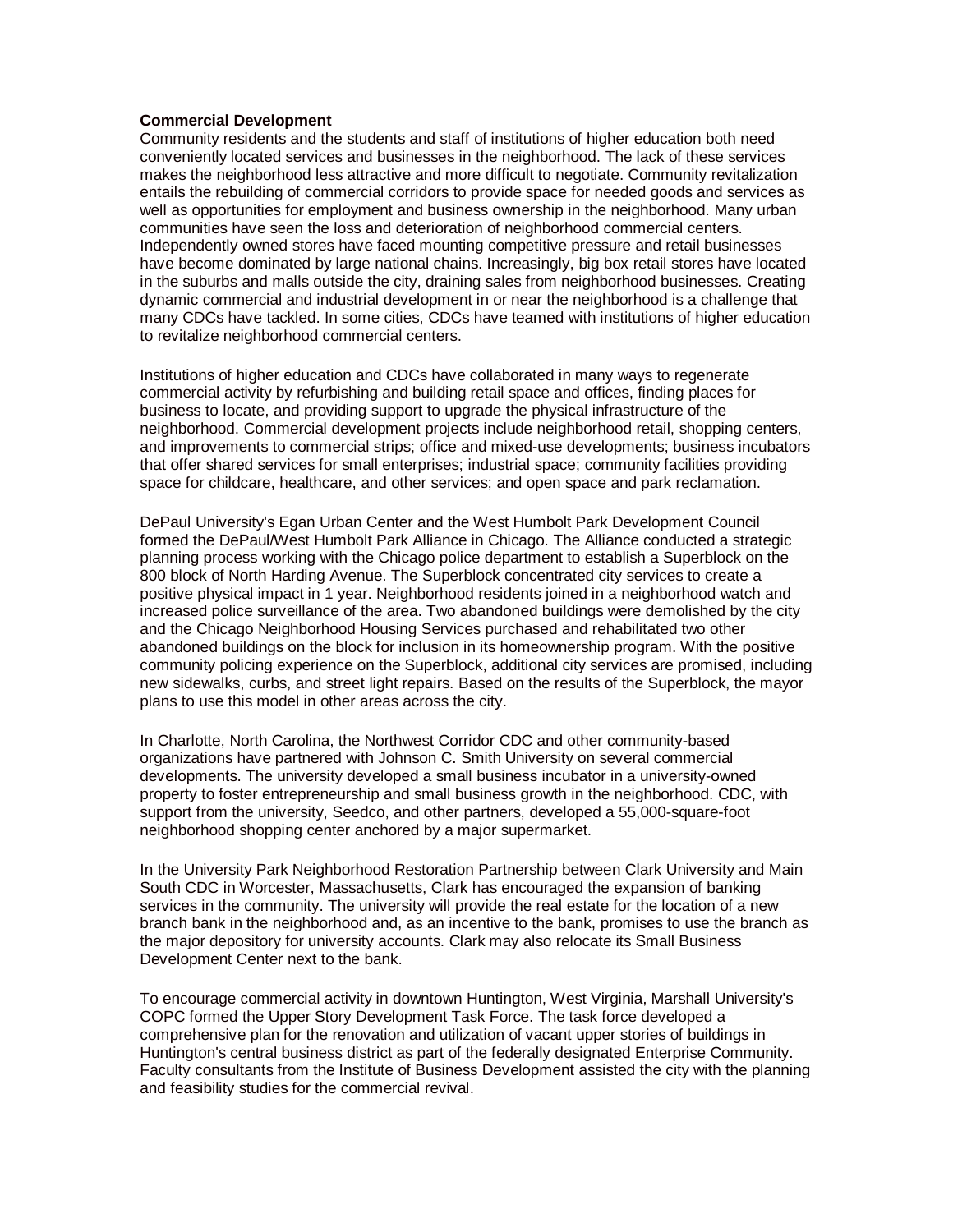Commercial development is more risky than housing development and requires close attention to the market and frequent contact and communication with the business community. In recent years, some retailers have begun to look again at the market opportunities present in inner cities and have found benefits to these locations under the right conditions. Universities have assisted community-based developers with technical assistance for market studies and market feasibility, strategic planning, streetscape and building design, consumer surveys, marketing plans, contract negotiations, and organizing merchant associations.

Commercial opportunities were the focus of the Pratt Institute COPC's Graduate Neighborhood Planning Studio on Commercial Revitalization in East New York, one of four neighborhoods in New York City where it is working. Based on the priorities of the East New York Community Advisory Committee, the studio focused on revitalization of existing commercially zoned areas such as the Pitkin Avenue corridor. Students analyzed existing retail and physical development patterns, property ownership information, and zoning; documented existing businesses throughout East New York; and prepared a market study. The commercial revitalization plan for the corridor offers viable economic development strategies and urban design improvement recommendations for Pitkin Avenue.

Several COPC programs have enlisted faculty and students to produce surveys of neighborhood retail and commercial trade areas for CDCs. In Tampa, the University of South Florida COPC assisted Tampa's CDC with technical assistance for its commercial revitalization efforts. The South Florida COPC provided planning and feasibility studies for the CDC's Nehemiah Project, an effort to create jobs, provide job training, and promote entrepreneurship to revitalize the lowincome neighborhood of East Tampa. As part of a federally designated Enterprise Community, the Nehemiah Project includes development of a laundromat, an office building, an indoor/outdoor market, and an entrepreneurial center. The university introduced CDC to a potential development partner and a supermarket operator who might be interested in locating in the neighborhood. The COPC helped the CDC with market studies for its new coin-operated laundromat. The laundromat is expected to open in 1998, as the CDC of Tampa has arranged financing for the project, including equity funding from the city CDBG program and the local United Way and loans from Seedco and a local bank. COPC will continue to help the CDC with a management plan for the business.

Reclaiming the urban environment is another aspect of commercial development efforts. A frequent obstacle to urban commercial development has been the environmental pollution left behind from past land uses-the so-called brownfields, whose contamination liability and cost of remediation have prevented redevelopment. The preference for greenfields for manufacturing and commercial development has increased the loss of business in cities and added to sprawl outside urban centers. Community-based organizations have paid increasing attention to brownfields problems, which are often exacerbated by ongoing illegal dumping. They have identified and catalogued the sites and sought public and private assistance to reclaim this neighborhood land for productive use. Institutions of higher education have helped with research and financial assistance to salvage brownfields sites for neighborhood development projects.

Other examples of efforts to salvage brownfields include a team at the University of Pennsylvania that prepared environmental site analyses for the community. The West Philadelphia Partnership is working with the university to develop a supermarket in an area with brownfields problems. The university paid for the CDC's Phase I environmental review. The CDC obtained funds for the Phase II review, and the university is helping by doing research on the environmental regulations. At Clark University, a strategic planning study for the reclamation of an abandoned industrial property in South Worcester helped secure \$1 million from the Commonwealth of Massachusetts for infrastructure improvements, traffic design, and other needed studies. The university, neighborhood residents, the city, and others are developing the plan to attract light industry on a cleaned-up site.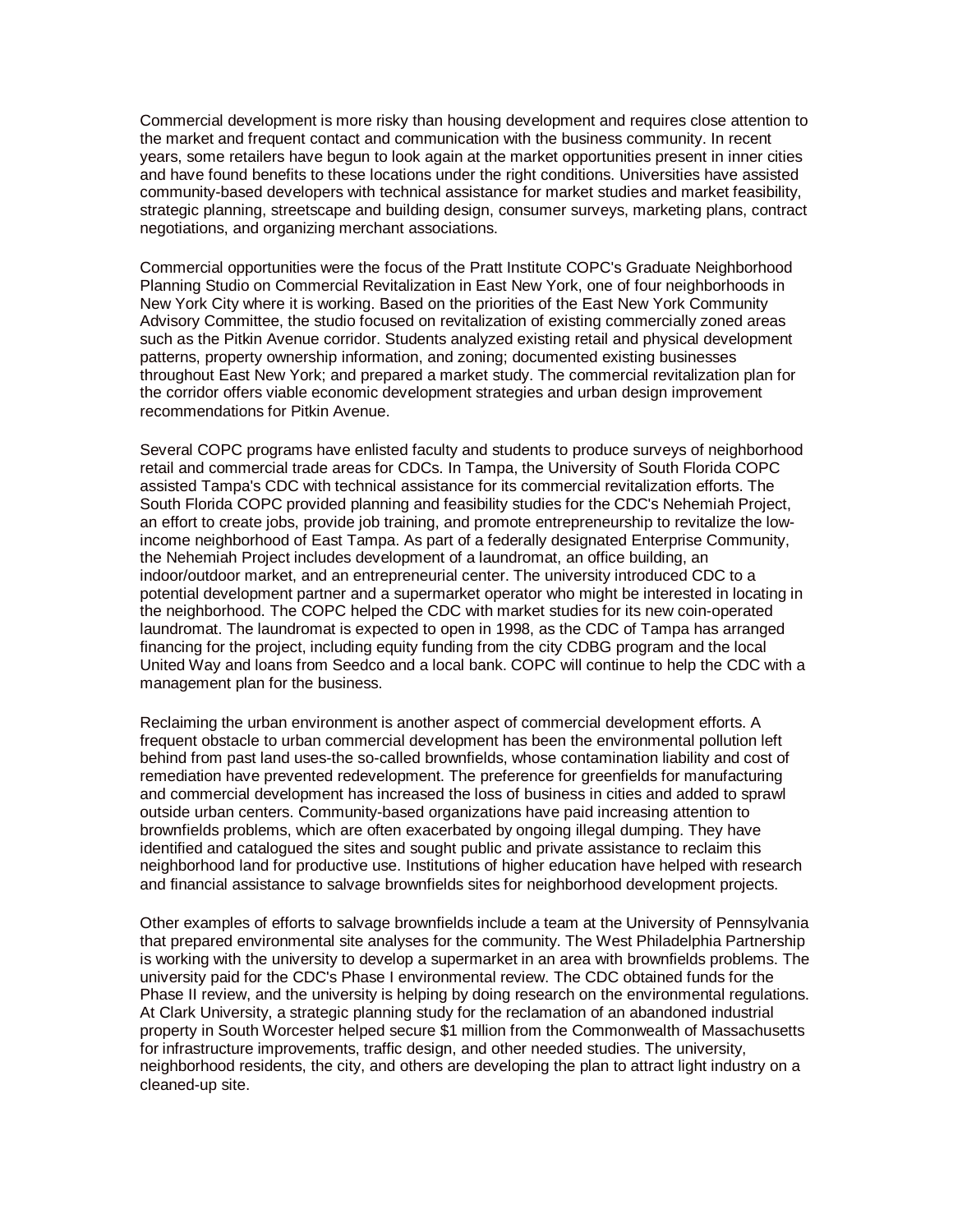Neighborhood revitalization efforts also include cleanup and fixup of the streetscape and commercial facades and increasing public investment in infrastructure (streets, sidewalks, lighting, utilities, and parking) that enhance commercial and residential uses. In the Albina neighborhood of northeast Portland, the Portland State University COPC is helping realize the community's plan for affordable housing, economic development, and integrated social services. Staff from five area CDCs are participating in the Oregon Community Development Training Institute, and are using the training program to help them develop commercial corridor revitalization plans. Sabin CDC is redeveloping the Alberta Street corridor, Housing Our Families is working on the Mississippi Street corridor, and Northeast CDC is focusing on the commercial redevelopment of the Martin Luther King, Jr., Boulevard area.

Another university/community project that includes streetscape and facade improvements is Howard University's Center for Urban Progress. The center has worked with Peoples Involvement Corporation and other CDCs in its Georgia Avenue Community Renaissance Initiative to revitalize the Georgia Avenue corridor in Northwest Washington, DC. Howard has also developed a community business center as an employment training and incubator facility in the area.

Physical development also involves attention to the refurbishing and creation of public parks and open spaces that often complement the commercial and residential development of the neighborhood. Park reconstruction was seen as a critical link to commercial revitalization and cleanup of the Fruitvale neighborhood in Oakland, California. The Fruitvale Open Space Initiative engaged faculty and students from the department of landscape architecture at the University of California at Berkeley to help with redesign of neighborhood parks. In collaboration with the Oakland city parks department, the Trust for Public Land, and the Fruitvale Community Collaborative, the initiative works to increase the number and quality of parks and recreation in the densely populated Fruitvale neighborhood. With substantial community involvement, the initiative is planning the redesign and reconstruction of Sanborn Park, the primary available open space in the neighborhood. Related to this effort, the university provided assistance to the Spanish-Speaking Unity Council for feasibility studies for the development of the Fruitvale BART Transit Village project.

ESLARP of the University of Illinois at Urbana Champaign has undertaken a number of environmental improvement projects—vacant lot and park cleanups, landscaping, and planting trees in city parks—in its partnership with East St. Louis community organizations. One major project was the construction of the Illinois Avenue Playground, designed by children and planned by area residents of the WinStanley/Industry Park Neighborhood. The playground was constructed on a tax-delinquent vacant lot with the help of students from the university's architecture, landscape architecture, and urban planning programs. A detailed case study of this project by Ken Reardon identifies the complexity of working through many bureaucratic obstacles to implement a community-initiated project and the need for neighborhood determination to realize such a goal.<sup>39</sup> Reardon credits the university/community partnership in this project with developing a reciprocal learning process whereby community residents and university students forged strong ties and enhanced their own learning.

## **Lessons From University-CDC Partnerships in Physical Development**

University and college campuses represent a substantial physical presence in their neighborhoods. Sometimes these campuses are seen as "islands of affluence, self-importance, and horticultural beauty in seas of squalor, violence, and despair."<sup>40</sup> However, increasingly through partnerships between institutions of higher education and community-based developers, campuses are extending their concern for the communities of which they are a part and helping with their physical uplift. The impetus for this concern comes from several directions: enlightened self-interest, recognition that universities do not pay taxes to the city, civic engagement, opportunities for service learning, and moral reasons. Richard P. Traina noted, "From the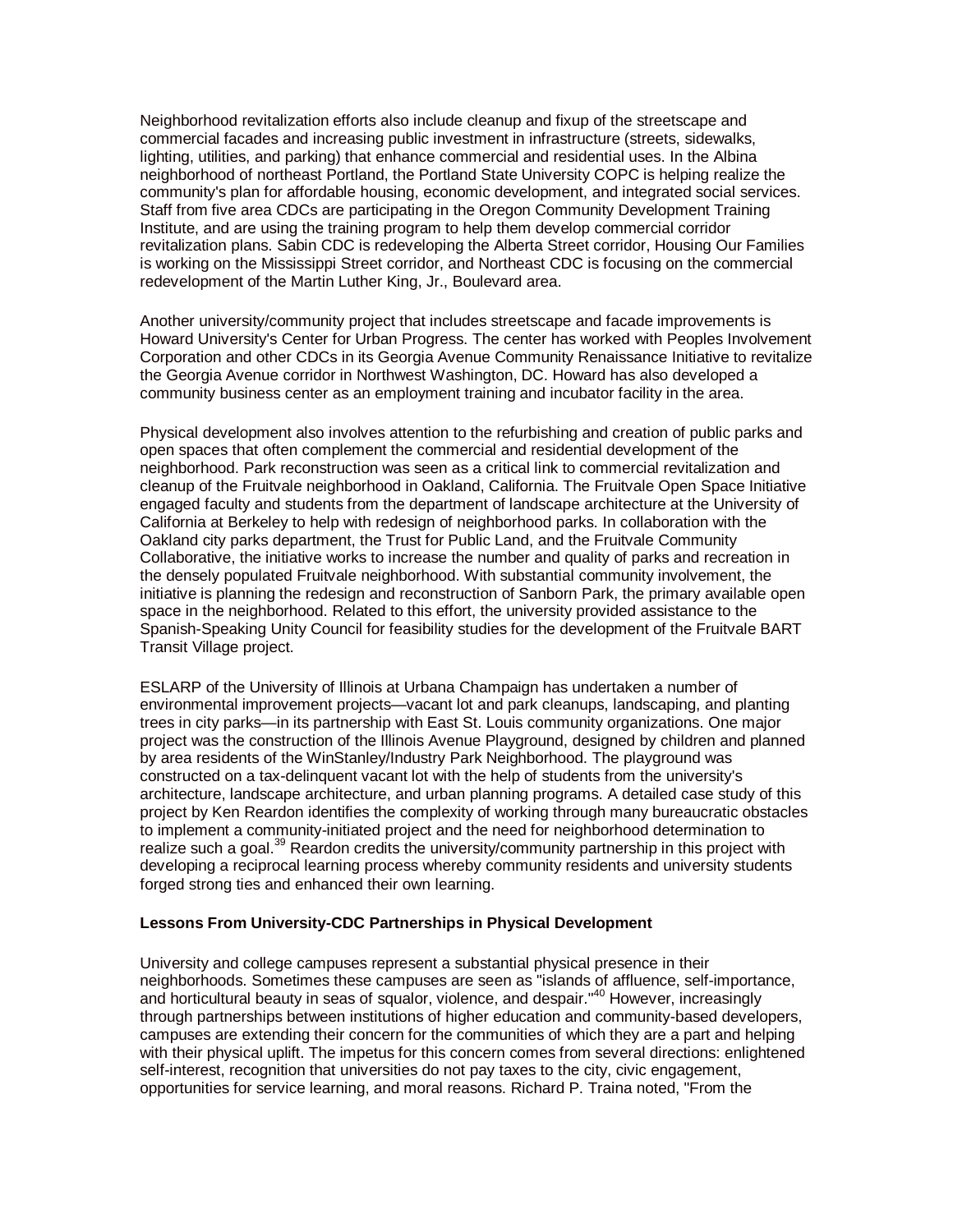institutional point of view, there's a growing agreement that if you turn your back on your neighborhood, you're teaching a terrible moral lesson."

When universities find themselves surrounded by declining neighborhoods, they have the choice to build a higher wall or to reach out to reverse the trend. Many have chosen to be proactive and engage with community leaders to end the decline and abandonment of the cities. Harmon Zuckerman at the Center for Community Partnerships at the University of Pennsylvania has analyzed the role of institutions of higher education and medicine in their local economy.<sup>41</sup> He writes about their investment in their communities, "Any benefits gained by the cities will be compounded by the complementary benefits gained by the institutions. Eds & meds-led urban revitalization is a win-win situation-a positive feedback loop of betterment... Eds & meds need to be proactive and become catalysts for the growth of their cities."

**When the top university leadership actively supports this vision for community revitalization, funding to support it can usually be found.** Whether by university investment in employee housing, direct investment of university funds in CDC projects, leveraging of public grants, or pooling funds from corporate and other supporters, university resources have been an important investment in community physical development efforts. The examples at Yale, Clark, University of Illinois at Chicago, and many other universities show that schools, regardless of their size or structure, can share resources to rebuild a neighborhood.

The experience of many university/community partnerships demonstrates that **physical development projects make a difference for both the community and for the institution.** Pete Saunders reflected on the experience in Chicago: "A small investment in physical development can yield big results. Both the Superblock and the rental access projects are small pieces of DePaul's COPC budget but their impact on the community is significant." Physical development projects give a visible demonstration that change is possible and inspire people to believe in community renewal.

Nonetheless, higher education-community partnerships are difficult to develop and sustain. They challenge the usual ways of doing business in the academy and require focused attention and commitment. The lessons from these partnerships, although still in the early stages, show that the ultimate benefits are stronger communities for both the institutions and the residents.

In many places, land-use issues between institutions of higher education and their community are contentious and give rise to suspicions about a university's commitment to community revitalization. **For a partnership between an institution and its surrounding community to be credible, the motives for the relationship have to be clear and the actions must support the mutual goals for community renewal.**

**University-CDC partnerships involved in neighborhood housing development projects must ensure that, while upgrading the housing stock, the projects are affordable to neighborhood residents.** In one example, Clark University's role in the University Park Partnership was challenged at first as gentrifying the neighborhood and potentially displacing poor families. Clark was able to overcome this perception because it supported the community's goals for the neighborhood. The university-backed housing development projects serve a mix of low- and moderate-income families, and Clark is committed to expanding opportunities for homeownership to residents. Housing rehabilitation by the partnership is developed by the Main South CDC, which is controlled by community residents. The University has only one seat on the CDC board.

**The balance of power in relationships between neighborhood-based organizations and the other interests that pressure communities are usually uneven. Larry Keating stressed the**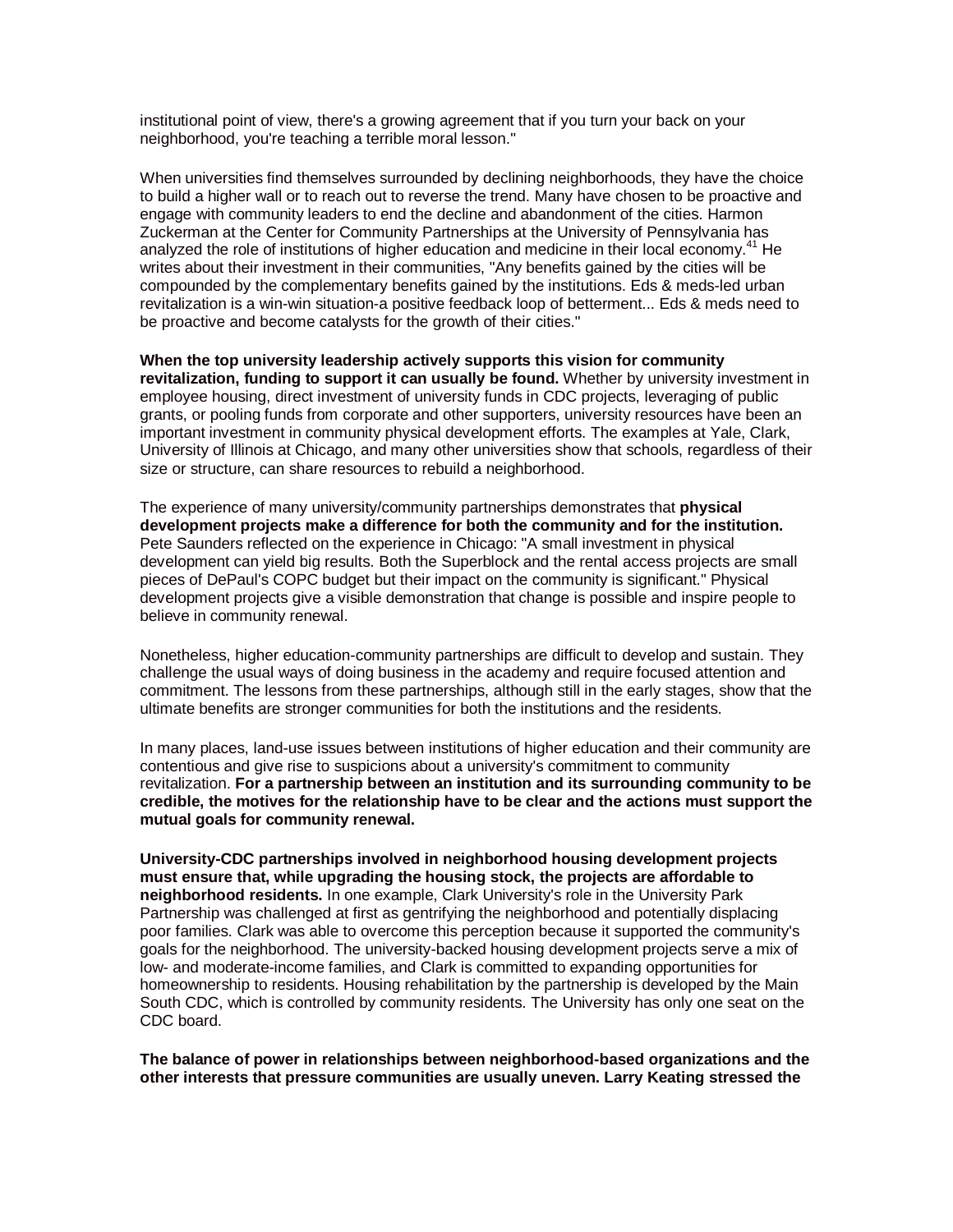## **value of university partnerships to help CDCs and other neighborhood groups increase their power over community decisions.** He noted:

Our clearest successes have come in the area of arming neighborhood groups and CDCs with plans [for land use, housing, and neighborhood development] that place them on a more equal footing with institutions that would damage their interests more severely in the absence of those plans. From the Peoplestown neighborhood pushing the Olympic stadium a quarter of a mile north away from the neighborhood and the neighborhood's strategic acquisition of several parcels on its northern border to thwart plans for expanded event parking in the neighborhood, to updating zoning maps that were 20 years out of date in English Avenue, the plans and planning assistance we have provided have strengthened neighborhoods' positions in the land use conflicts that impinge on their communities. We believe the strengthening of neighborhoods' positions contributes to community human resource development.

**Participating in a partnership that involves the physical redevelopment of the neighborhood, universities also need to recognize how their role as a landowner affects the community and how they can use their land holdings to enhance community development.** In Philadelphia, a significant concern of the Spruce Hill Community Association was that land use decisions by the University of Pennsylvania have a major impact on the neighborhood. It advocated that Penn seek mechanisms for communicating with its neighbors and soliciting community input on development decisions.

There is evidence that university-CDC partnerships offer such a mechanism and can influence the process of institutional growth. UIC's South Campus Expansion Project generated substantial concern from adjacent neighborhoods. Two CDC partners of the UIC Neighborhood Initiative were key leaders in the effort to negotiate with the chancellor on the community's problems with the university's proposed land use plans. The evaluators of the UIC Neighborhood Initiative noted that the university-CDC partnership changed how the institution plans for expansion and development. The UIC Neighborhood Initiative helped to facilitate negotiations between the community and the university planning office by convening a meeting.

The short-term outcome of this meeting was new information for both sides—Pilsen partners had no idea how many different (and sometimes competing) internal constituencies the planning office had to respond to, and the planning office had no idea of the problem that gentrification poses for development planning in Pilsen. The long-term outcome of this interaction is a new and different constituency with which the planning office must deal. In the Great Cities Project and its Neighborhoods Initiative component, the UIC planning office must contend with a constituency at its own level of hierarchy within the UIC administration. This represents not only a structural change within the UIC administrative hierarchy, but also a qualitative change in that hierarchy. Community and university partners now have a voice at the highest levels of university administration. In this connection it is also noted that it is apparent in the planning committee meetings that community partners are well aware that James Stukel, who initiated the Great Cities concept as UIC chancellor, remains a very important ally at a yet higher administrative level (as president of the University of Illinois system). $42$ 

Partnerships between institutions of higher education and CDCs that focus on the physical development are one way to make important contributions to the regeneration of the neighborhood, adding affordable housing, renewing commercial centers, and upgrading the public spaces and infrastructure of the community. Bricks and mortar provide tangible benefits to residents and are visible symbols of the community's renewal. When they join forces in a shared vision, higher education-CDC partnerships can be a catalyst for renewed investment and a new spirit in distressed neighborhoods.

## **Examples**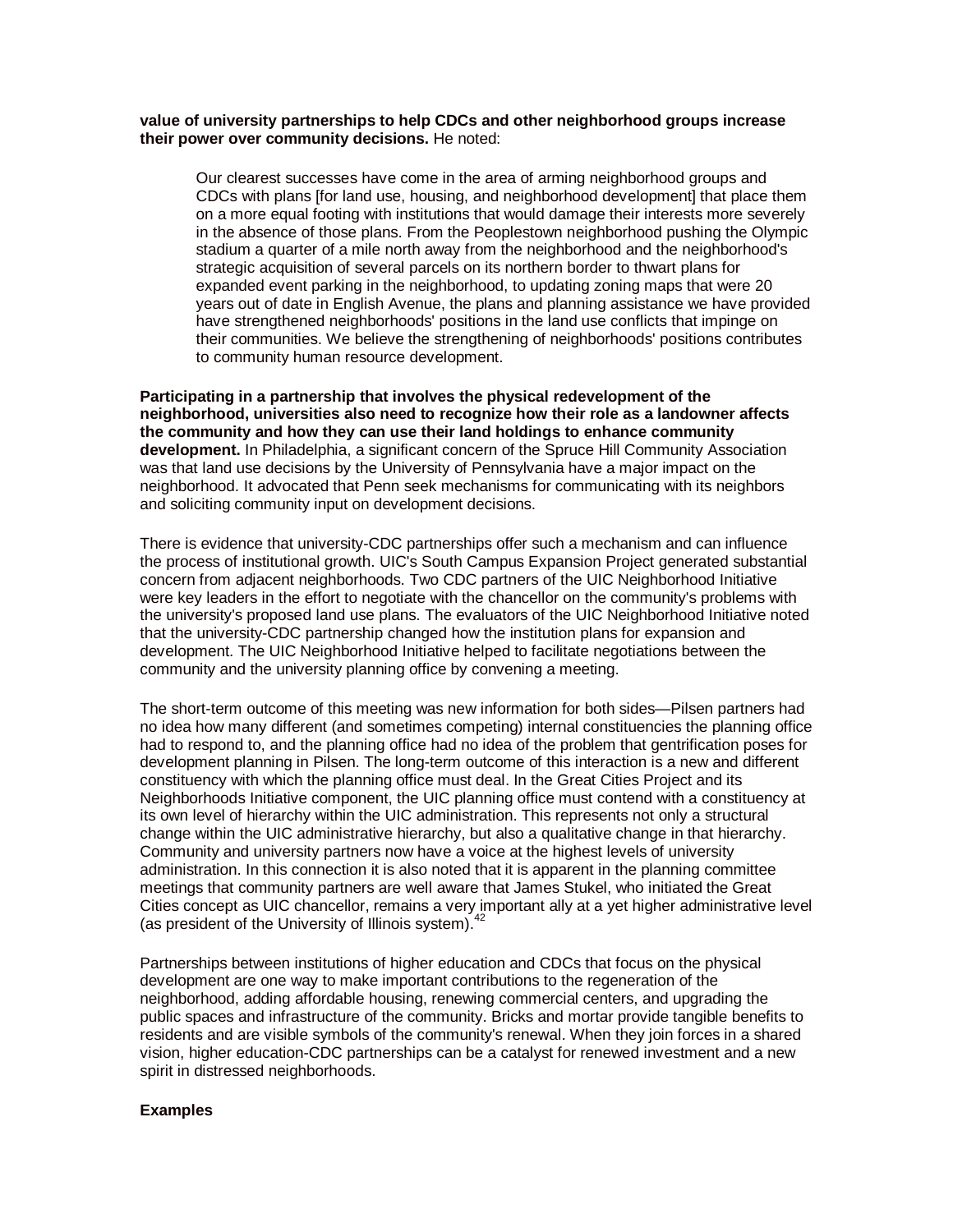## **Neighborhood Technical Assistance Center**

A recent example of a comprehensive university-supported community development technical assistance effort was created by the University of Illinois at Urbana Champaign in its East St. Louis Action Research Project (ESLARP). It established a physical presence in the East St. Louis neighborhoods in 1996 with the Neighborhood Technical Assistance Center (NTAC) cosponsored by HUD and the City of East St. Louis Community Development Block Grant program. NTAC is a one-stop technical training, and volunteer assistance center with full-time planning and design professionals available to help community organizations. In its first year of operation, NTAC worked with more than 40 community-based organizations on 100 technical assistance requests. NTAC is the first point of contact for all requests for technical assistance from the community that are handled by the center staff or are referred to the local Community Action Network or to ESLARP. ESLARP also has designed computer technology as a communications and research tool for the community. It has developed a detailed GIS database for the city and has ensured resident access by upgrading the computer capabilities of two community organizations and establishing a college policy to donate computer equipment and technical assistance to East St. Louis organizations.

## **Neighborhood Knowledge LA**

The UCLA COPC developed and maintains a computer information system, Neighborhood Knowledge LA (NKLA), as a source of data on substandard rental housing in Los Angeles. Its Web site states, "Neighborhood Knowledge Los Angeles (NKLA) exists to help neighborhoods access information, work together, learn with and from one another... NKLA is dedicated to providing the means to identify neighborhood problems before they become 'full-blown."<sup>34</sup>

NKLA offers an interactive Web site [www.NKLA.sppsr.UCLA.edu](http://www.NKLA.sppsr.UCLA.edu) (which was developed with a U.S. Department of Commerce technology grant in 1996) with a database called LANews, which provides access to data and statistics on the local economy that influence the quality of life in the neighborhoods. The Web site has pages that suggest how to use NKLA as a planning tool to identify and improve rental housing conditions. COPC identified many ways that CDCs and others can use LANews, including:

- Identify Neighborhood Problems: LANews can be used to identify neighborhood problems such as property tax delinquency, code violations, and utility nonpayment.
- Identify Development Opportunities: Financial distress (measured by nonpayment) can present opportunities for neighborhood improvement. LANews can be used to find properties that are in financial distress.
- Target Assistance Efforts: Sometimes, financial distress indicates a need for assistance. LANews can be used to identify potential beneficiaries for homeownership retention programs, rehab loan programs, and neighborhood organizing.
- Analyze the Effects of Policies: LANews can provide data to analyze the effects of public policy. Or, it can be used to analyze the extent of various problems.

NKLA represents a way that universities can organize and disseminate research and data by making it more accessible and user-friendly for community partners.

## **Lessons From Student Internships With CDCS**

One of the lessons from the University of Illinois at Chicago community partnership's experience with Near West Side CDC and others is that to be productive, student internships on community projects need to be carefully defined and managed. The partnership evaluators found that "the roles and relationships between interns and their CDC and UIC supervisors, when clear, ensure valuable work experience for UIC students and valuable assistance for CDC. When the relationships are ambiguous, the student's experience is one of frustration." <sup>35</sup> The UIC student architectural designs for real estate projects were not well accepted by the community, but analysis of two student research projects, the Pilsen rent study and the Madison Street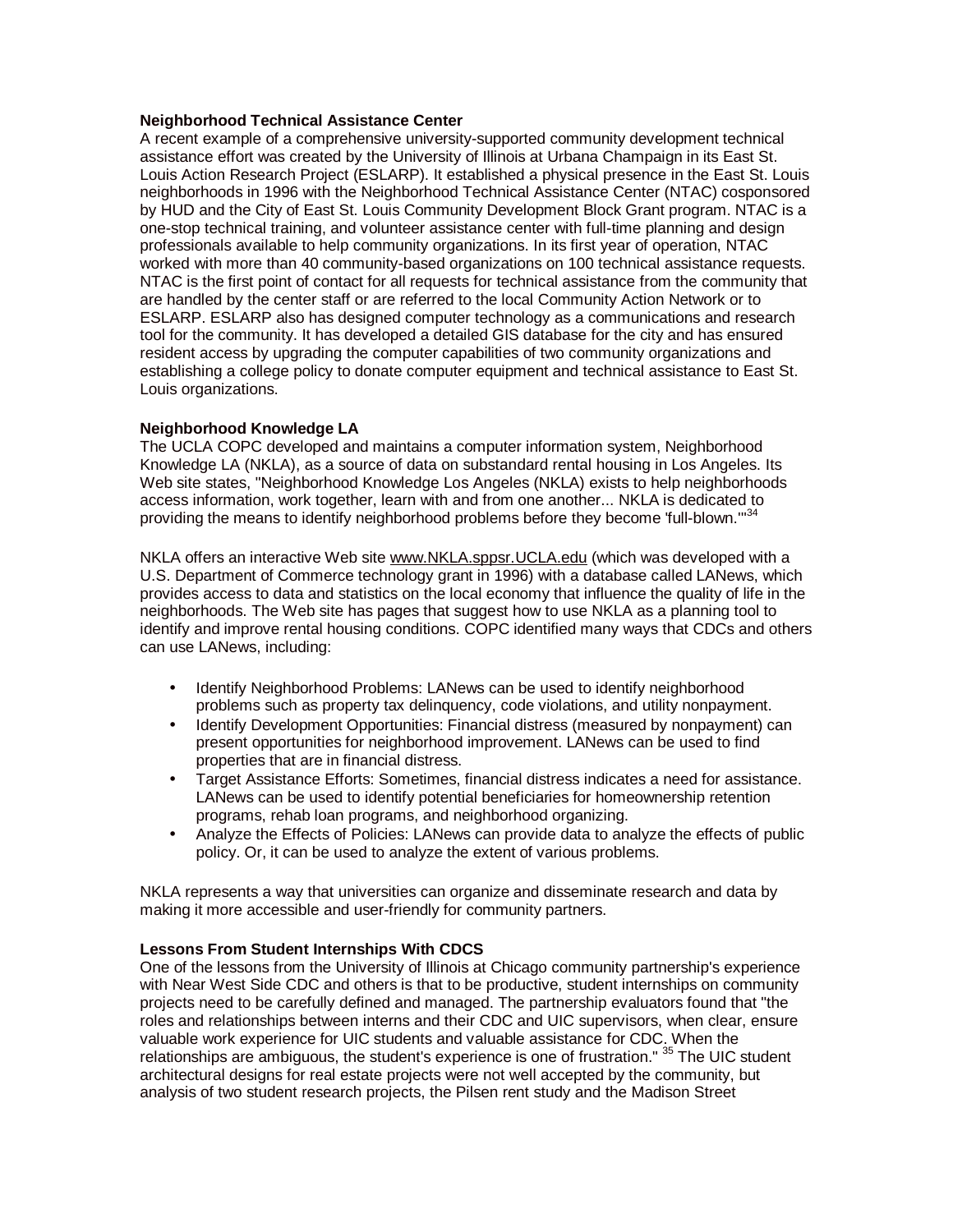commercial development study, uncovered the following elements of successful student internships:

- Selection of a project that benefited the client organization and relied on the strengths of the university—in this case, in documented research, also contributing to the university's goal to increase the public stock of knowledge.
- Building on long-standing relationships between a community organization and university personnel (need long relationship-building phase if that does not exist);
- Community resident input in choosing the project and implementing it.
- Earning opportunities for students and/or community residents.
- Both parties working to disseminate the results to multiple audiences.

These internships were greatly facilitated by the fact that CDC directors knew how to mentor students and took the time to work with interns so that they understood the social, economic, and political contexts of their work.<sup>36</sup>

## **Yale Employee Homebuyer Program**

Since 1994, Yale University has offered a cash benefit to Yale employees who buy homes in New Haven.<sup>37</sup> In the program's first 4 years, 280 employees bought homes in the city; and the overwhelming majority were first-time homebuyers. The \$7 million university commitment thus far has yielded more than \$28 million in home sales. Now on the third phase of the program, Yale provides a cash incentive (\$2,000/year for 10 years, plus a closing bonus up to \$5,000 to pay for renovations and closing costs) to employees who buy homes in specific New Haven neighborhoods, including Greater Dwight and the Hill where Yale is working with two CDCs. All Yale employees who qualify for benefits are eligible. Participating homebuyers have included 41 percent from the clerical and technical staff, 26 percent from the faculty, 19 percent from management and professional staff, and 14 percent from the service and maintenance employees.

## **Atlanta Land Bank Authority**

In Atlanta, a major focus of the affordable housing work of the Georgia Institute of Technology is advocacy for changes in public disposition of tax delinquent property. Faculty developed the model for a Land Bank Authority (LBA) and advocated for its establishment. The concept of LBA evolved in the early 1990s when there was a high incidence of tax delinquent residential property in the neighborhoods. The city's extremely long acquisition process of these properties (7 years), coupled with diminishing Federal subsidies for affordable housing, led to the idea of developing an expedited way to transfer these properties into the hands of nonprofit developers to create affordable housing and eliminate blight. LBA is a way to fast-track property acquisition and the subsequent disposition to nonprofit developers. It required changes in legislation to amend the city's processes. The university faculty drafted State enabling legislation in 1991 and also worked on subsequent amendments to improve the land bank authority implementation.

The Atlanta COPC, made up of Georgia Tech, Georgia State University, and the Community Design Center of Atlanta, has helped several CDCs use LBA to develop housing. Between 1992 and 1996, nonprofits developed 350 units of affordable housing using LBA. COPC provided technical assistance to the Peoples-town Revitalization Corporation and other CDCs on the development and financing of many projects, including an 18-unit single-family housing project developed for the Atlanta Olympics, which was sold as affordable housing post-Olympics; a housing rehabilitation project that assembled 23 parcels and employed YouthBuild in the construction; properties purchased from the Resolution Trust Corporation and rehabilitated; a large, derelict, and vacant apartment complex that was demolished to allow construction of 74 townhouses with financing from the Enterprise Foundation, the Olympics, the Atlanta Braves, and tax credit/syndication assistance.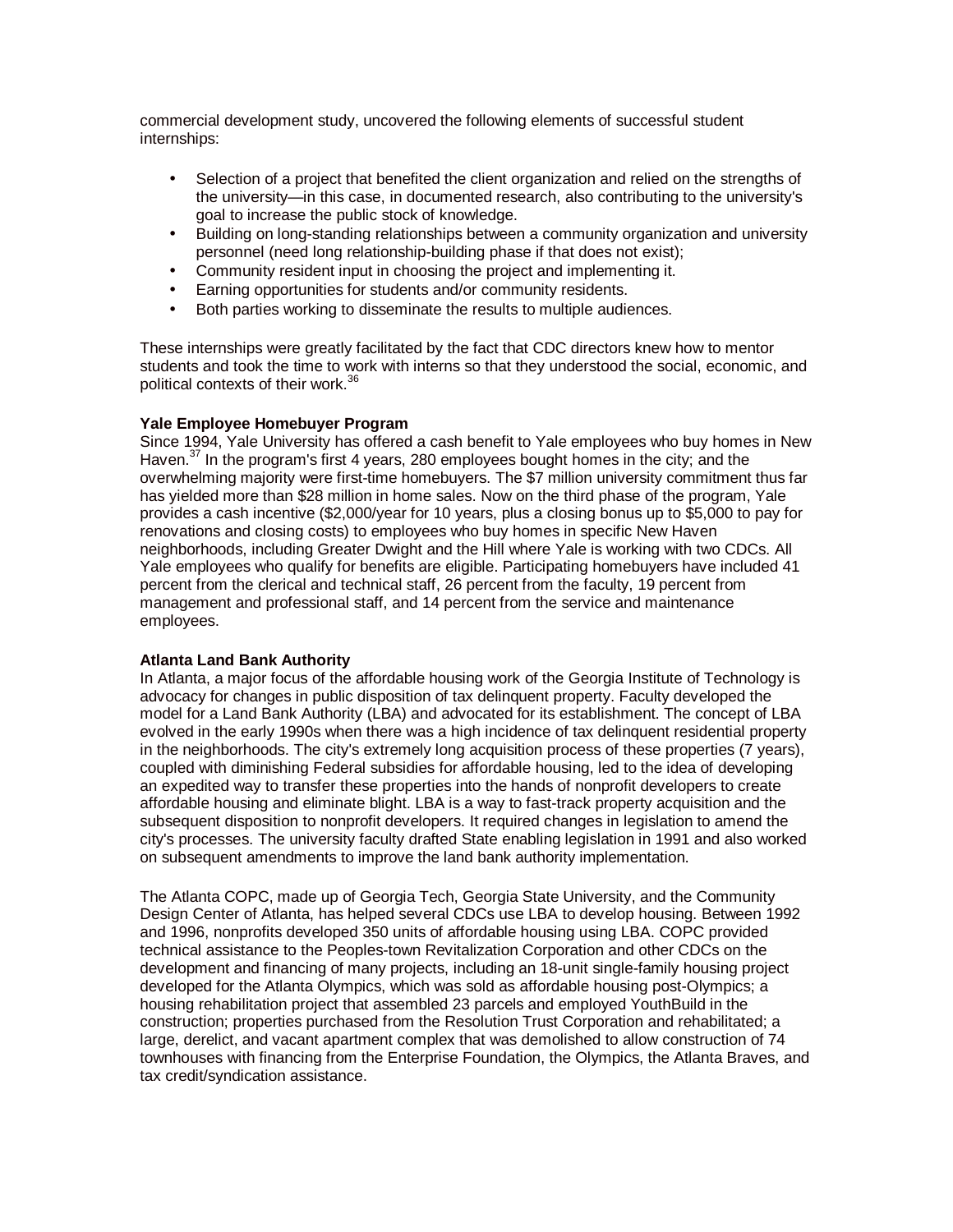The Atlanta COPC has been able to export LBA techniques and is working with approximately 15 CDCs in Atlanta and neighboring communities on acquisition and rehabilitation of distressed properties. COPC students and staff help identify potential properties and use GIS technology to map neighborhoods. One lesson Larry Keating learned from this experience is that when dealing with such complex land use, tax, and other legal issues, it is important to involve lawyers at the earliest stages.

## **Homes of Our Own**

The Vernon Central neighborhood of Los Angeles is an example of university support for increasing affordable ownership housing. UCLA COPC's "Homes of Our Own" program worked with the Concerned Citizens of South Central LA to make single-family homeownership affordable to people who could otherwise only afford to rent. COPC developed an approach called "Master Lease To Own" to combine the benefits of ownership with the financing for low-income rental housing. In this program, resident-controlled housing cooperatives enter into a master lease with a tax syndicated limited partnership that uses the low-income housing tax credit to develop the property. At the end of the tax syndication in 15 years, coop residents may buy out the limited partners and get title to their homes. To keep costs down while maintaining the residential character of the neighborhood, UCLA staff developed architectural designs for several small individual homes on a single lot. UCLA Urban Planning and Architecture students helped to get information on ownership options to tenants. A studio architecture course helped to develop a list of tax-foreclosed properties in the area that could be available for rehab and resale. The UCLA team was challenged to "turn an intensive and short-term planning process into sustained local action." The university attributes the success of the Homes of Our Own project to the participatory research process that involved CDC in the plan and got its commitment to its achievement, and to the technical support available from the California Mutual Housing Association and UCLA COPC. UCLA COPC used the lessons learned in this neighborhood project and applied them to a citywide affordable housing effort.<sup>38</sup>

## **UCLA COPC Assists Tenants Rehab Deteriorated Housing**

With a group of Pico Union neighborhood tenants, UCLA COPC assisted in the creation of a new organization, Comunidad Cambria, to transform abandoned real estate into resident-controlled housing. The Cambria, a 69-unit apartment building, was one of the most notoriously neglected in the city. Three women tenants began organizing and with other tenants, assumed the payment of utilities, cleanup, and self-management of the building. Over 4 years, the residents struggled to reclaim their building from neglect, crime, and violence. UCLA COPC found funding for resident acquisition, interim management, redesign, relocation, and rehab from a local foundation. COPC helped draw up the sales escrow agreement and identified the California Mutual Housing Association to acquire the property, and UCLA architects redesigned the building.

According to UCLA COPC Director Alan Heskin, the Los Angeles Housing Department (LAHD) was resistant to rental rehab efforts and to working with tenants. LAHD staff preferred new construction, which Heskin likened to "palaces in the desert." LAHD staff opposition to the project added a 1-year delay. Nonetheless, 21 of the original 30 Cambria residents persevered throughout the process and returned to the property after rehab. As part of the project, Heskin took tenant leaders to a Brazilian housing conference, where they consulted on housing organizing and development with peers in South America.

Lessons learned were many. This type of rehab had never been done before in Los Angeles, according to Heskin. The successful effort established a precedent that has led to greater interest in recapturing and restoring substandard and deteriorated properties. Los Angeles now commits city monies to fund tenant organizing efforts in rundown properties. Heskin noted one concern is that the official "slum" eradication efforts are the product of purely top-down planning and analysis. There is little-to-no broad scale community involvement, although the Cambria tenants remain active.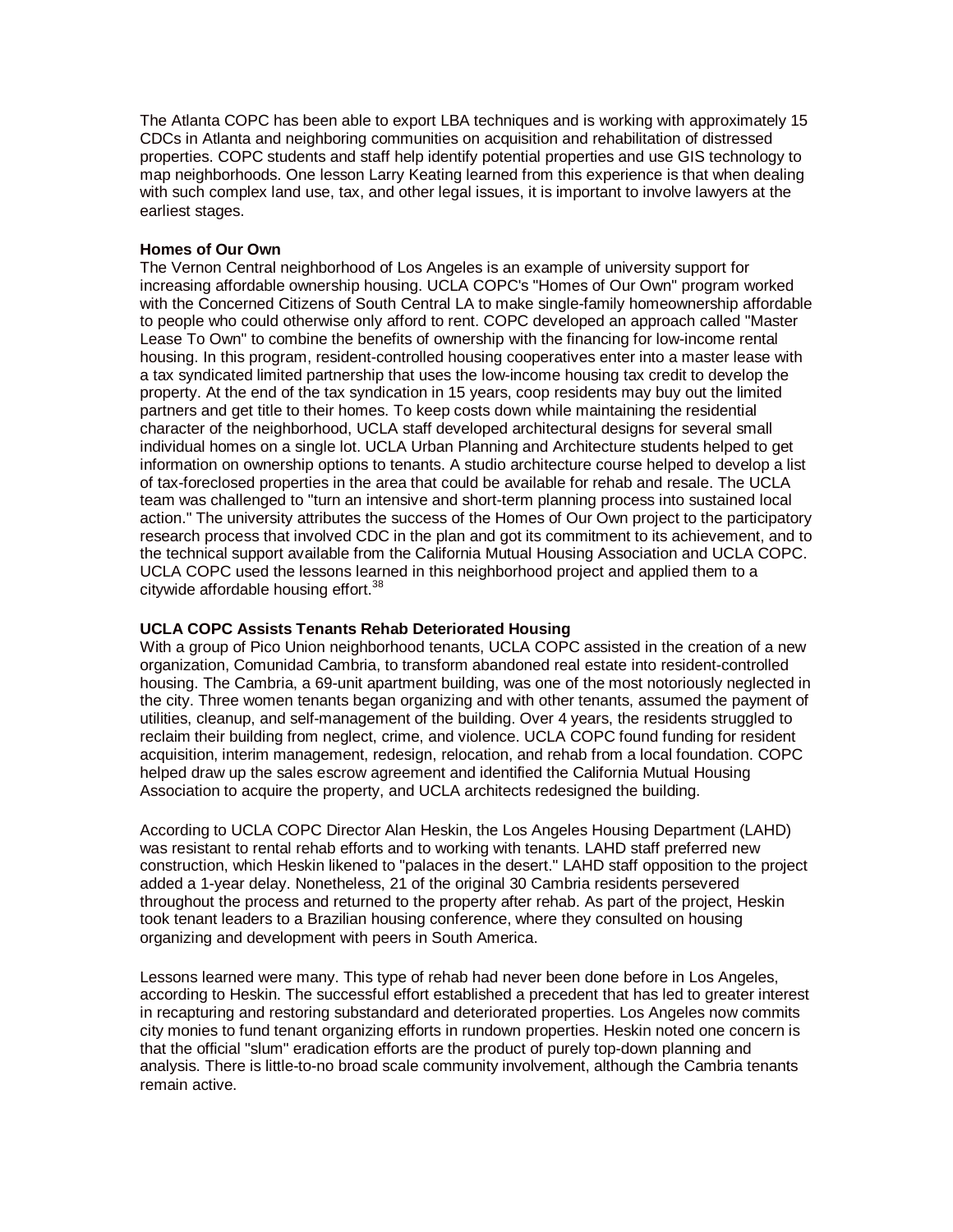## **Detroit Brownfields Research at MSU**

Research on brownfields in Detroit was a major activity of Michigan State University's (MSU) Detroit COPC. MSU developed a comprehensive resource manual on brownfields reclamation for the Southwest Detroit Contaminated Site Redevelopment Demonstration Project. This demonstration project, a component of the Detroit Empowerment Zone, brings together city, State, and Federal agencies with the Mexican Town CDC, The Hubbard Richard CDC, the Southwest Detroit Environmental Vision Project, and the Southeast Michigan Council of Governments, to identify and clean up six polluted sites and market them for new industrial and retail uses. According to the Project Director Jason Stringer, the resource manual is "a comprehensive reference point for decisions regarding the remediation of contaminated sites in Southwest Detroit."

An interdisciplinary effort, it pulls together extensive information on the legal, demographic, environmental, economic, and physical aspects of Southwest Detroit's industrial areas. The material was compiled by COPC staff and by student practicums held at MSU's Urban and Regional Planning Department and the University of Michigan's School of Natural Resources. The project also involved Michigan's law school in the analysis of the application of State and Federal environmental laws. The Detroit COPC coordinated the brownfields research and planned a video to accompany the resource manual. MSU also fielded a team of economic development analysts to conduct a community audit of the potential reuse of these industrial sites and recommended five target industries that were good matches for the area's redevelopment. Based on research and examples from other States, the demonstration project is considering the opportunity to attract eco-industries or enterprises that focus on the cleanup and prevention of pollution-causing emissions to an eco-industrial park in the area.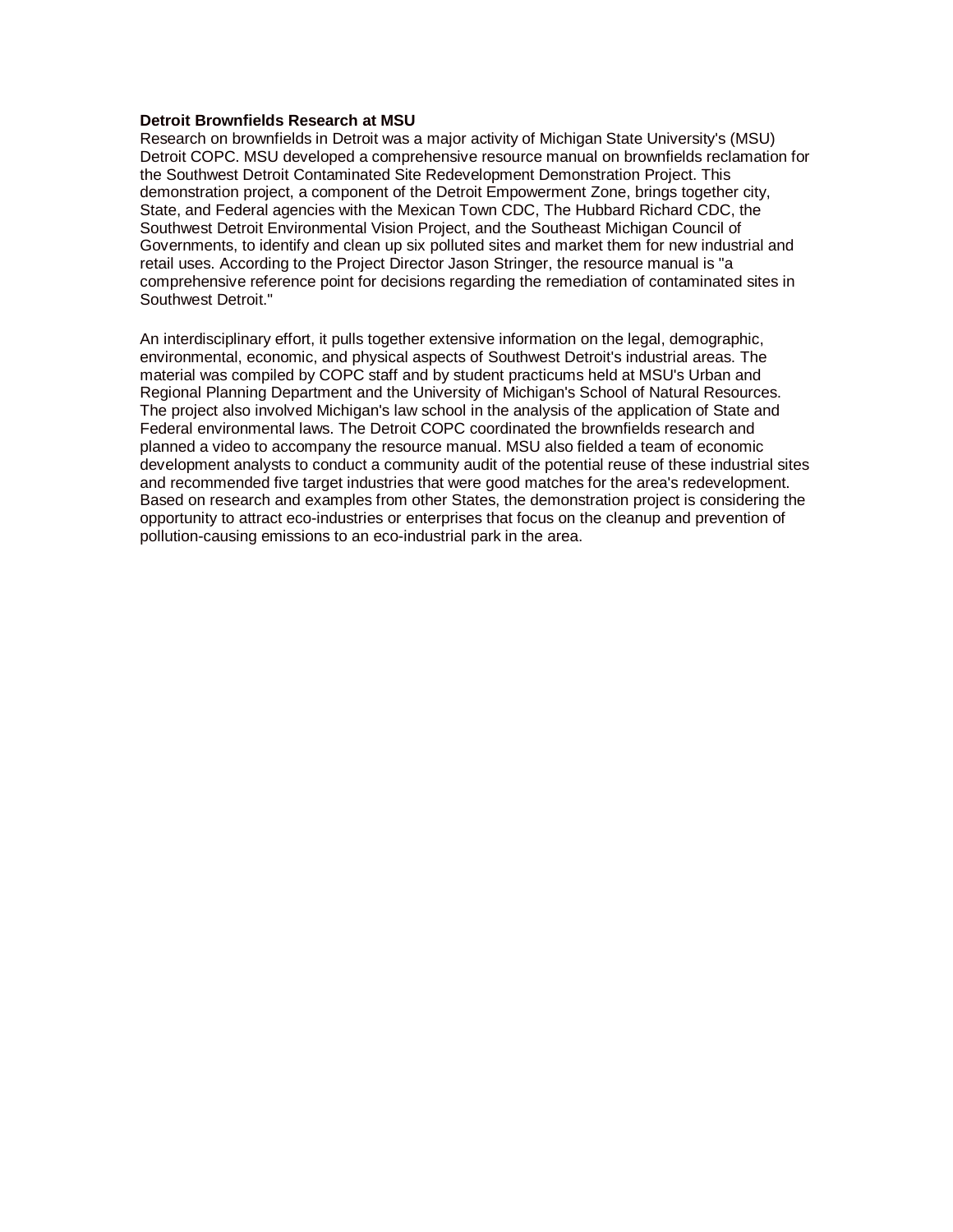## **Rebuilding Economies:Higher Education-CDC Partnerships for Community Economic Development**

More and more, partnerships between institutions of higher education and community development corporations are recognizing that community revitalization must include greater opportunities for increasing the employment, incomes, and wealth of neighborhood residents. Together and separately they are confronting issues of employment, income, and poverty in their shared communities. Partnership successes in creating affordable housing, developing commercial areas, improving infrastructure, and providing more education and social services for community residents cannot be sustained if residents do not have stable, sustainable employment in jobs that pay living wages.

The challenge of helping inner-city residents secure good jobs is formidable, even in times of declining unemployment. Many residents may have little formal education, few specific job skills, and limited work experience. They may face difficulties with English as their second language, inadequate childcare or transportation, and discrimination in securing work—and many may find few jobs available to them that provide the wages, work environment, and opportunities for development and advancement that they need to secure the income for an improved quality of life.

Thus, community economic development is very challenging. Community economic development involves a variety of skills and resources that are different from those in other aspects of CDC work. To be involved in economic development, CDCs need, for example, skills in business planning, market analysis, business finance, and commercial borrowing techniques.

The geographic scope for community economic development is also very different from other types of CDC activities. Most CDC organizing, social service, housing, and other physical development work takes place within the neighborhood. It is truly place-based with the place being the geographic area in which members of the CDC community reside. True, some organizing goes on downtown, some services may be provided to those outside the neighborhood, and some physical development may overlap other neighborhood boundaries, but in most cases these activities occur at or near the doorstep of CDC.

Community economic development, however, goes beyond the neighborhood. Many, if not most, neighborhood residents who are employed will work outside the neighborhood—downtown, in the suburbs, or in another town. Workers operate in a regional labor market, not a neighborhoodbased market. This is true as well for product markets, with residents often doing substantial amounts of their shopping outside the neighborhood. Consequently, CDC activities to help residents find employment, get better jobs, increase their income, lower the costs of purchases, and in other ways improve their economic lives, need to go outside the neighborhood as well. For this kind of work, CDCs need a wider vision and approach, and they need to work with a different set of players.

Colleges and universities are ideally suited to assist CDCs in the community economic development arena. Institutions of higher education:

- Have the information, resources, and political standing to help CDCs secure the skills, knowledge, scope, and contacts needed to do community economic development work effectively.
- Can help CDCs with feasibility studies, business planning, market analyses, and financial arrangements, or facilitate CDCs getting this information from others.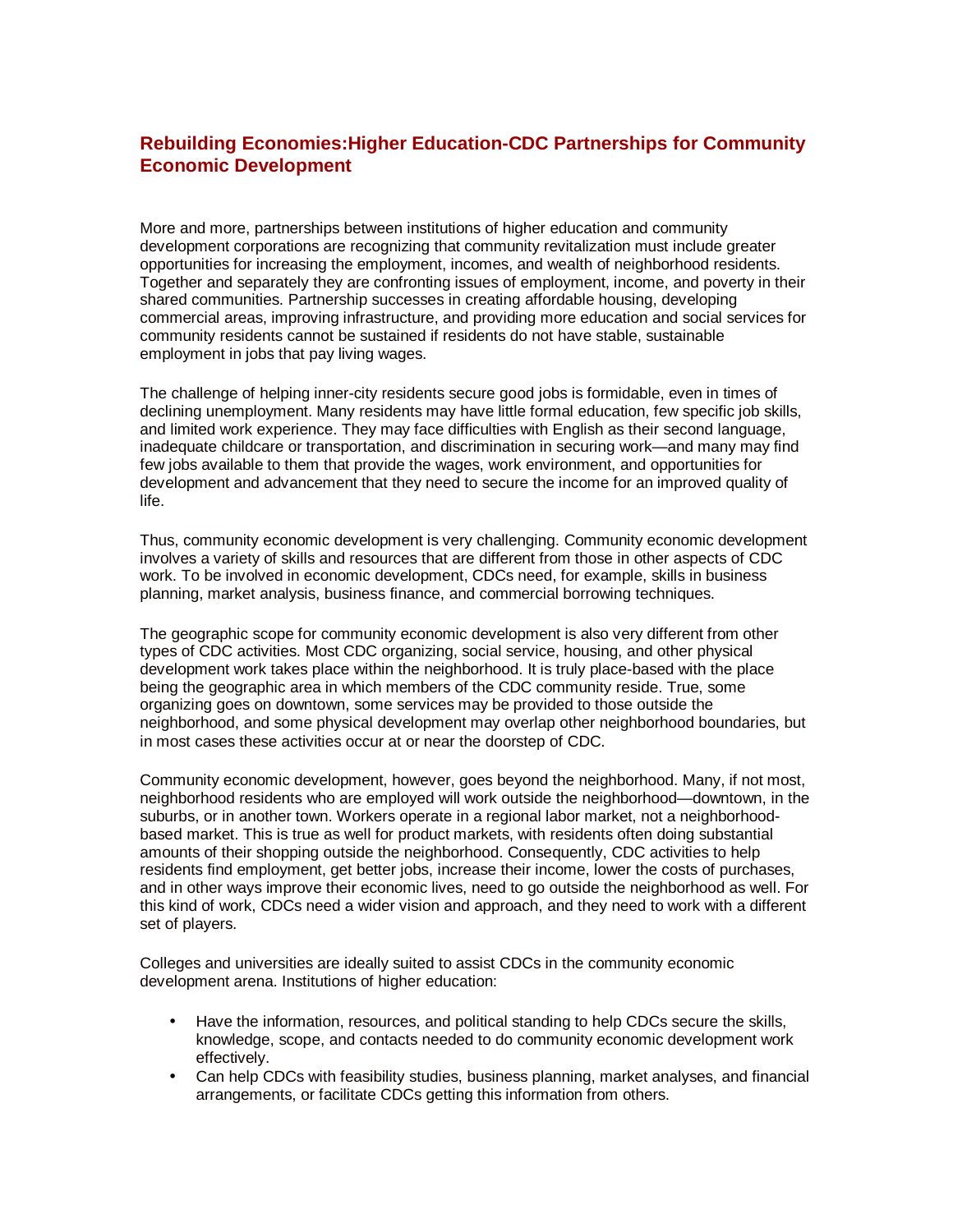- Can help bring CDCs together with businesses and business associations, labor unions, city redevelopment authorities, and other players in the regional economy to form the coalitions or collaborations needed to link employment training of neighborhood residents with the securing of jobs in a regional labor market.
- Can help by targeting their own substantial investment, purchasing, and employment directly to improve economic conditions in neighborhoods.

This section examines the strategies that community development organizations are using in the arena of community economic development to help residents gain stable, livable wages;43 the variety of ways that colleges and universities can support community groups in these efforts; and lessons that have been learned in the process.

## **Community Economic Development**

Community economic development is concerned, like community development in general, with issues of capacity, community, and control. Community economic development is a process in which residents of low- or moderate-income neighborhoods, working with one another through locally based organizations (CDCs) and with private, public, and nonprofit supporters, improve their economic capacity and well-being, increase their control over their economic lives, and build community power and decisionmaking.

Although traditional local economic development has focused principally on attracting business and increasing the local tax base, community economic development, as carried out by CDCs, views the economic well-being of a community of low- and moderate-income people from a broader perspective. Community economic development attempts to understand the entire economic reality faced by community residents (see figure 1) and to create the capacity of residents to build and sustain their economic well-being successfully, where economic well-being improves as people:

- Secure employment and increase their incomes.
- Gain better access to public services such as transportation, and to needed public assistance.
- Increase their ability to secure capital for personal or business use.
- Form supportive relationships with others, such as for childcare services.
- Find avenues for reducing the cost of living through effective bartering and other ways to operate in the informal economy.
- Find ways to lower the costs of housing, healthcare, food, energy, and other essentials.
- Hold taxes they pay to a minimum.
- Invest any savings productively.
- Secure and use resources more effectively in other areas.

Community economic development attempts to achieve these outcomes for residents by employing strategies to increase employment and income (for example, childcare, transportation, employment training, self-employment, and business development), provide greater access to capital (for example, community credit unions, loan funds, and use of the Community Reinvestment Act), lower costs of living (for example, food, energy, housing, and health cooperatives), and lower taxes and/or increase public services for local residents.

Again, like community development in general, the community economic development process of improving the economic lives of individuals and households also seeks to create increased community control over economic factors and a heightened sense of community in the process.

## **Partnerships to Secure Quality, Sustainable Employment for Residents**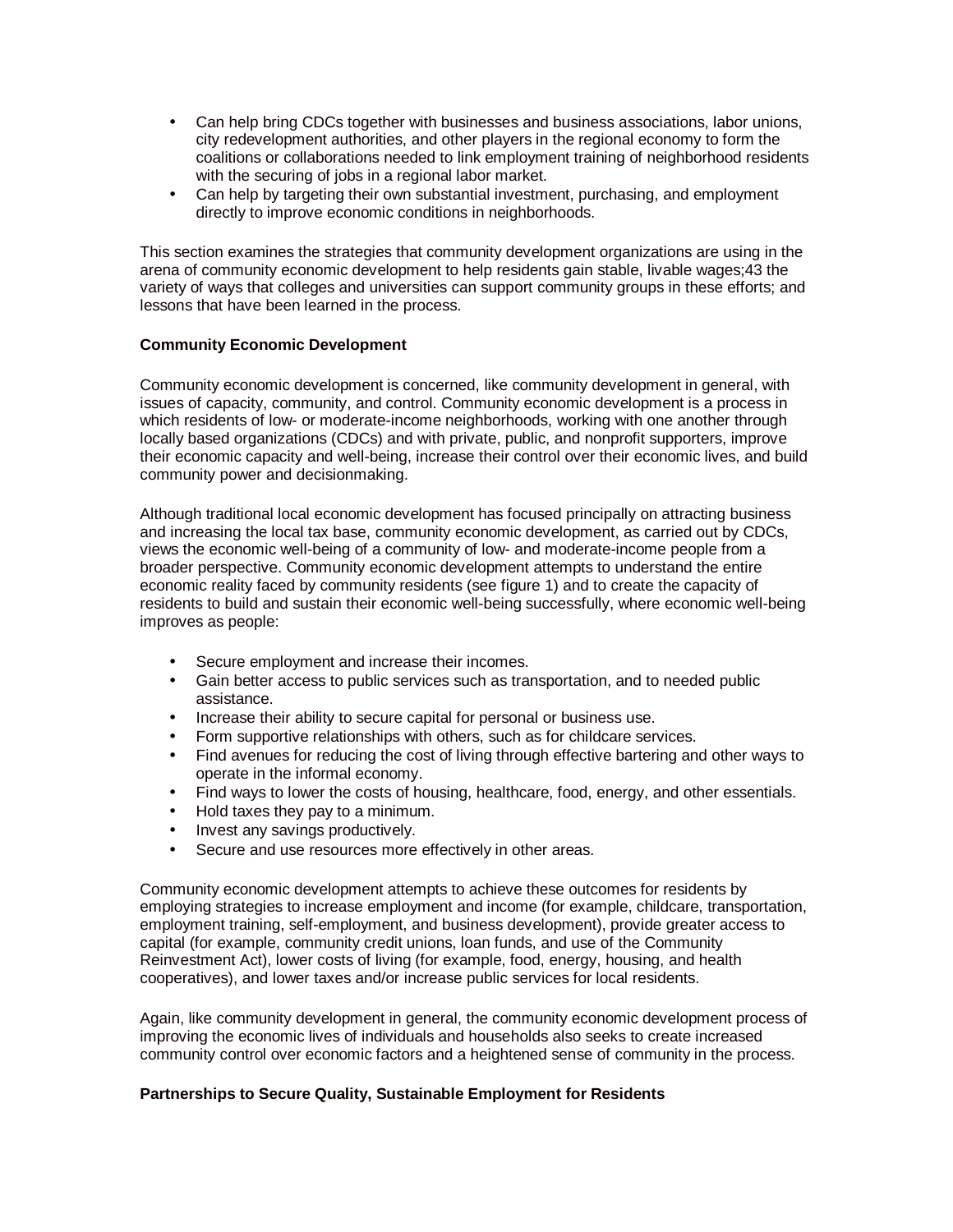While colleges and universities can partner with CDCs in a variety of ways to improve the economic lives of residents, this handbook focuses on a central concern of community economic development: securing quality, sustainable employment for neighborhood residents—employment that provides stable income, more than a living wage, needed benefits, safe and healthy working conditions, and opportunities for personal development and advancement.

As a strategic framework for the activities of these partnerships, there are a series of connections that need to be made or developed, or conditions that have to be satisfied to help move an individual resident into quality sustainable employment. The primary strategy of linking lowincome individuals with "good jobs" involves developing workers (supply of labor), developing work (demand for labor), and bringing the two together (see figure 2).

Developing workers means ensuring that individuals are able to work (housed, healthy, and with access to childcare and transportation), ready to work (have basic literacy skills, with a high school diploma or GED, speak English or have training in English as a second language, and have job-securing and job-holding skills), qualified to work (have needed job skills), and can secure work if it is available (find jobs, arrange placement, and overcome discrimination).

Developing work involves taking steps to expand or retain work (economic growth policies, support for business startups, and expansion and retention), redistributing existing work (shorter work week, job sharing, and business relocation), targeting employment to local residents (linking business assistance to local hiring policies), and sustaining work (local, cooperative, and community ownership, and other ways to increase local control over work and business decisions).

There are many different approaches to developing workers, creating jobs, and bringing workers and jobs together. Most of these require community-based organizations to form networks, partnerships, and coalitions with other groups (businesses, industry associations, labor unions, government agencies, and, of course, institutions of higher education) to achieve the desired outcomes of more and better jobs and higher incomes for neighborhood residents.

Finally, there is also a need for broad community development and organizing activities (building physical and social infrastructure, physical revitalization, improved public services, and organizing efforts) to support employment and training and business/job development.

All of the elements in figure 2 need to be addressed in forming effective higher educationcommunity economic development partnerships.

## **Support for Building CDC Capacity to Plan and Carry Out Community Economic Development**

Helping CDCs that have specialized in organizing services and/or housing and physical development activities move into the realm of economic development can be a critically important role for universities to play.<sup>44</sup> Colleges and universities can help build the capacity of CDCs to plan and carry out community economic development activities through, for example, research programs, centers, talent banks, educational programs, and collaboratives that have this specific purpose. Below are some examples of higher education's direct involvement through COPCs in these forms of capacity building.

## **Strengthening CDC Staff and Board Skills for Community Economic Development**

The University of Delaware's Center for Community Development (in its college of urban affairs and public policy) runs **an annual training program in community economic development for directors**, officers, and board members of CDCs and other organizations planning, implementing, and/or supporting community economic development. The purpose of this community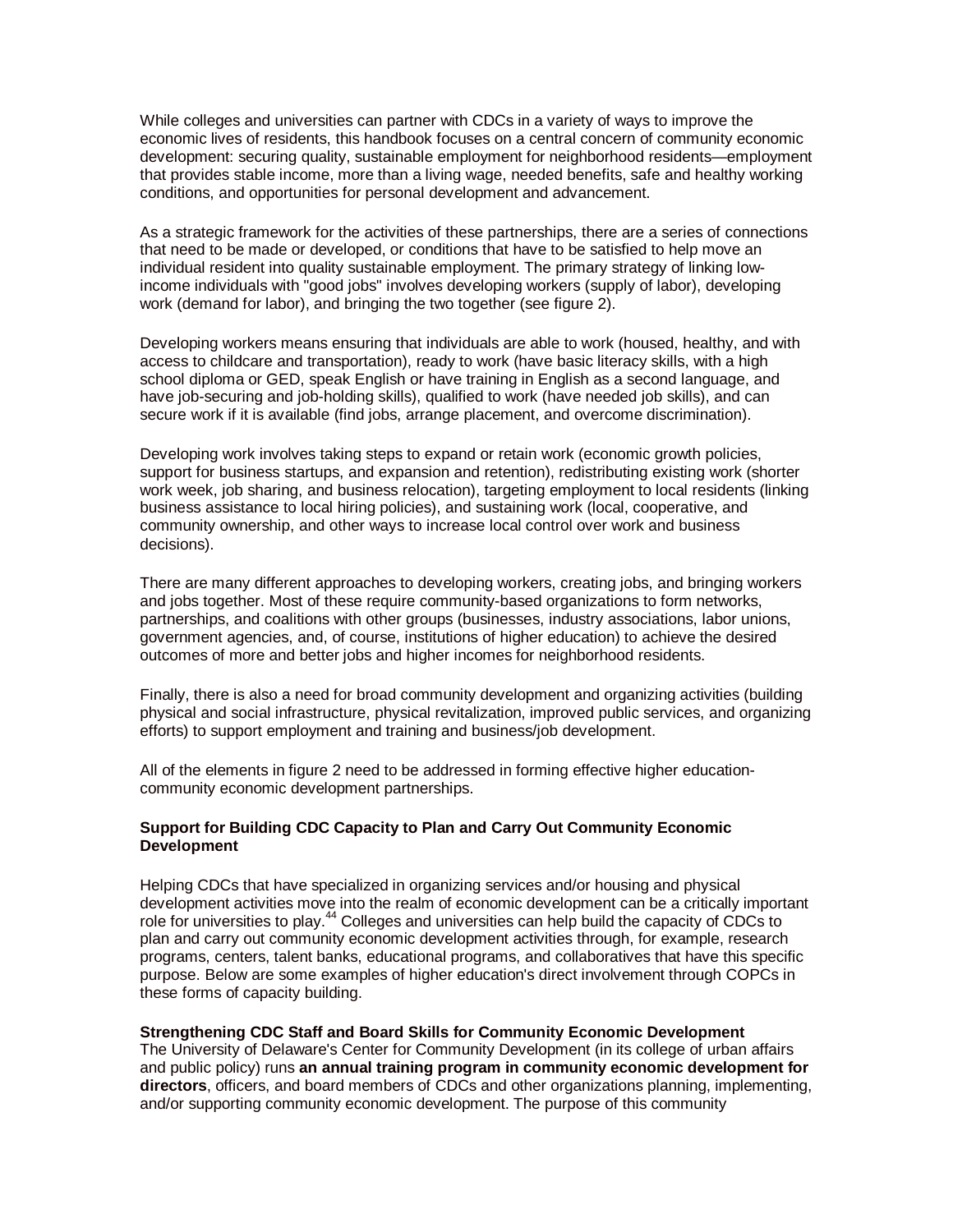development certificate course is to build the capacity of community-based development organizations and their partners in the public and private sectors to revitalize economically distressed communities. The course, which meets for a total of 12 class days during the September- December term, trains 25 participants in strategic planning for economic development, conducting community needs assessments, evaluating community development enterprises, and developing and financing community-based businesses. The course also provides training in the important skills of organizing, negotiating, and nonprofit management. In parallel with the certificate course, the center offers a series of related capacity-building and management institutes on specific topics of importance to CDCs and others working on community economic development.

## **Augmenting CDC Staff and Research Community Economic Development Capacity** University of California at Berkeley graduate students in city planning and business administration help build CDC capacity by **conducting a wide range of feasibility studies on economic and management issues for community organizations.** Yale University's Professional Schools Neighborhood Clinic and Law School Clinic augment CDC's capacity by providing staff to some of its projects.

As part of the Cleveland COPC, Case Western Reserve University faculty undertook a research project, "Linking Neighborhoods to the Regional Marketplace." Case Western convened the Cleveland CDCs and other organizations to discuss labor market and regional employment issues. The study focused on local labor force issues, researched the labor markets, and compiled a detailed inventory of the geographic location and skill content of employment opportunities. In the future, Case Western plans to provide technical assistance to CDCs and others on how to use labor market research to improve job training programs.

#### **Linking CDCs to Other Organizations for Community Economic Development Projects** The Los Angeles Trade Technical College organized **a job collaborative to help CDCs get into**

**the job development arena.** The collaborative includes several CDCs, other community-based organizations, the Community Development Technical Center, and the Los Angeles Trade Technical College's Career Equity Center. It provides marketing, organizing, outreach, screening, and referral support service for a one-stop workforce development center.

## **Providing Coordination and Organizational Development for Community Economic Development**

Pratt Institute Center for Community and Environmental Development (PICCED), working with the mayor's office and the New York City Housing Partnership, coordinated the activities of a halfdozen CDCs participating in the Alliance for Neighborhood Commerce, Home Ownership, and Revitalization (ANCHOR) initiative, a city program for designing and testing a new model for neighborhood revitalization that builds on homeownership and commercial activity.

Pratt took a leading role in **coordinating the planning tasks to be carried out by each of the participating community organizations.** In addition, Pratt assisted in the **development of a business outreach center** that will link entrepreneurs seeking to establish, strengthen, or expand businesses located in the ANCHOR area; a jobs brokerage network, which will be established by local nonprofit organizations to train and place neighborhood residents in jobs, skills development, and entrepreneurial opportunities (both within and outside the ANCHOR target area); and a community asset development collaborative, which will design a neighborhoodwide business plan.

## **Support for the Development of Workers**

Besides building CDC capacity, colleges and universities may also provide support for specific CDC economic development projects related to the development of labor-force skills and the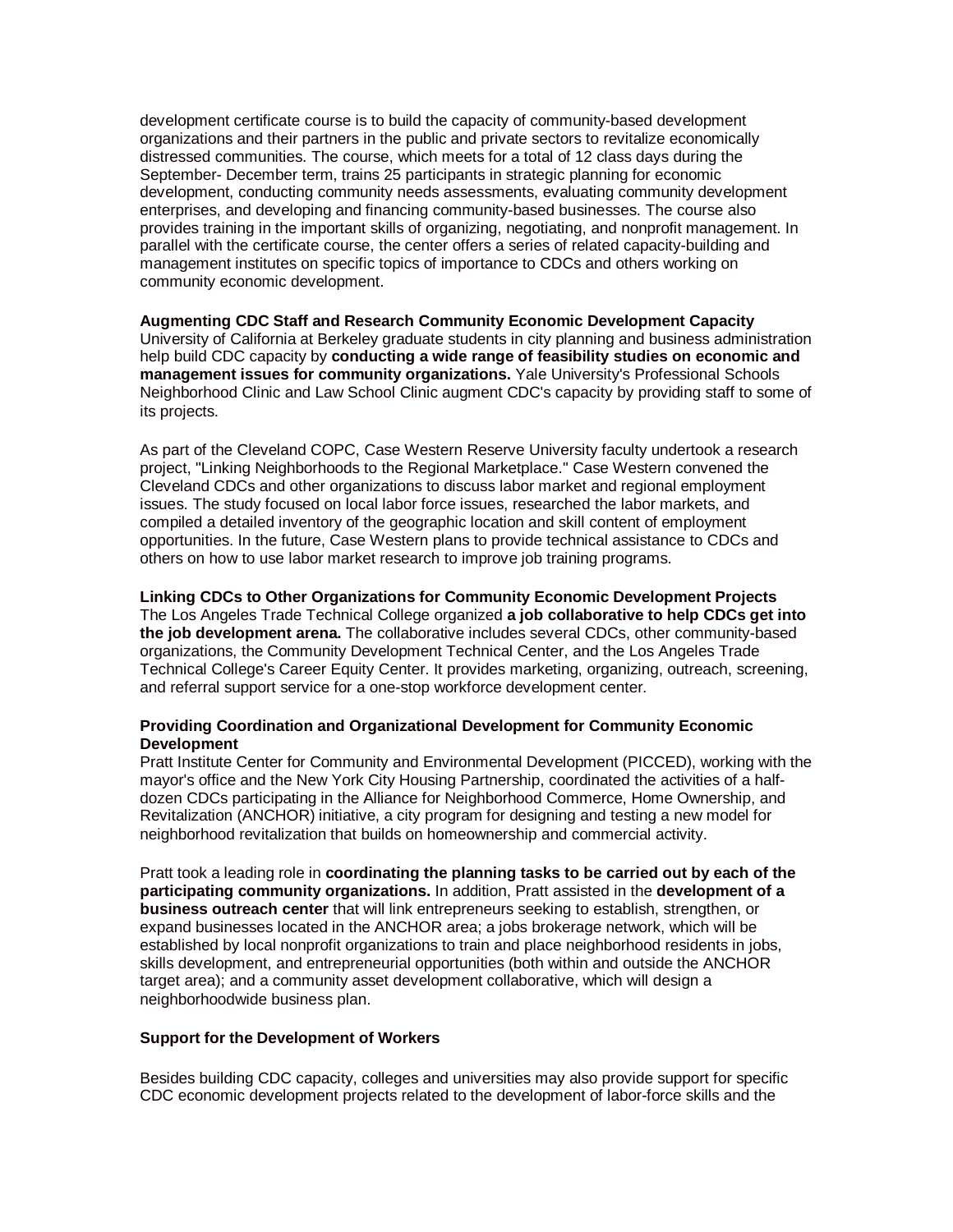creation of family-supporting jobs for residents. Those projects attempt to enhance residents' readiness to work, ability to work, qualifications to work, and securing of work. Below are some examples in each of these areas of higher education- CDC partnership efforts:

*Ability to work.* Helping residents secure the housing, social services, health insurance, childcare, and transportation they need to be able to take a job.

Yale University students researched **a reverse commuting information system to publicize commuting options** that help New Haven residents access jobs located in the suburbs. The system is being developed in conjunction with the New Haven Office of Business Development and the Enterprise Community Council and Connecticut Transit with help from the department of labor and New Haven Jobs Center. Students prepared a list of regional employers served by Connecticut Transit and had these employers added to the transit maps.

*Readiness for work.* Helping residents gain job readiness skills; meet basic literacy, English language skills, and GED requirements; receive needed job and career counseling; secure work study; get support to prevent dropping out of school; and obtain other support needed to prepare them for employment.

The University of Pennsylvania's human resource department is **helping high school students develop resume writing and interviewing skills** as part of the West Philadelphia Partnership School-to-Work Initiative.

*Qualifications for work.* Helping residents acquire job training targeted to their needs, counseling on available or emerging good jobs, access to effective school-to-work programs, and to other assistance they need to take on specific employment.

In a promising demonstration, the City College of San Francisco and San Francisco State University developed **a professional certification program for community health workers (CHWs)**. CHWs, who are typically community residents trained in preventive medicine and basic healthcare skills, are hired by community-based clinics and public health centers to bridge the cultural and linguistic gaps between healthcare providers and medically underserved and increasingly diverse low-income communities. Expansion of CHW employment is attractive because of its relatively good wages, career opportunities in a growing industry, and its accessibility to low-skilled, harder to employ individuals, since the most important job qualification is membership in a disenfranchised community.<sup>45</sup>

Trinity College provided assistance to HART, a community organizing group with a subsidiary CDC in the Frog Hollow neighborhood, **to develop a job training center** that opened in May 1997. In its first month, the center was inundated with 2,000 people seeking assistance.

**Securing work.** Helping residents find and secure good jobs by serving as a broker to link residents with work; establishing job banks and placement services to identify jobs and help individuals secure them; eliminating unnecessary eligibility requirements and discrimination barriers to employment; establishing employment agreements where public, private, and nonprofit organizations (including colleges and universities) agree to give local residents preference in hiring and/or establish local hiring goals; and creating employment linkages with businesses located outside the community.

Ohio State University helps the Godman Guild Association in Columbus with **job fairs**; a monthly Jobs4u newsletter circulated to all residents about job and training opportunities; a half-time extension agent to help with job readiness, employment training, literacy education, and substance abuse; and coordination with city employment programs.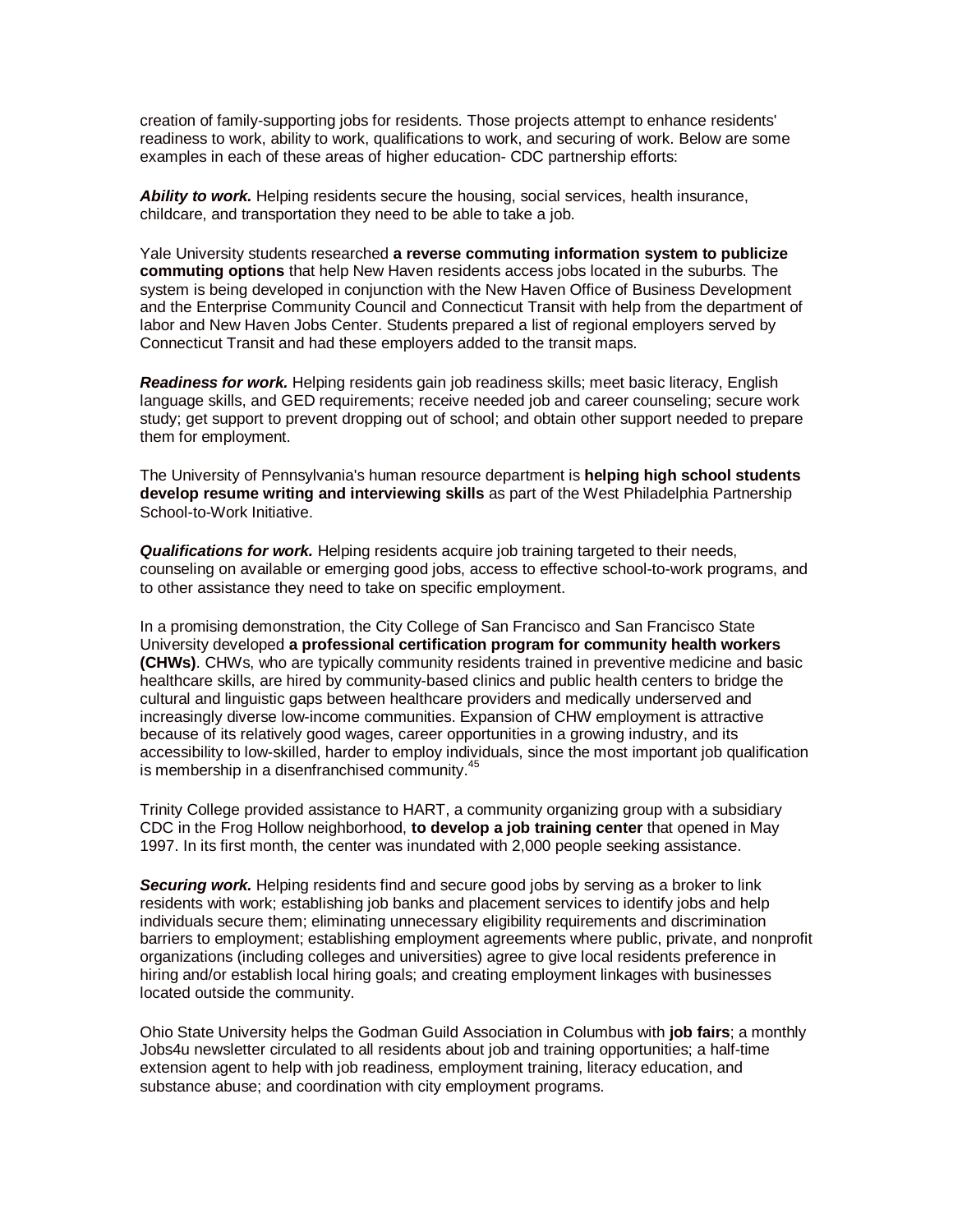The University of South Florida organized One-Stop Job Development Centers in three neighborhoods with its Florida COPC's community-based partners. These job development centers involve CDCs with the Florida department of labor, private industry councils, and local school systems, and provide improved access to job information, counseling, and placement for neighborhood residents.

## **An Integrated Approach to Developing Workers**

Some projects combine all of the above elements. For example, the Hunter College Center on AIDS, Drugs, and Community Health is working with the Women's Housing and Economic Development Corporation (WHEDCO) in the Bronx, New York, on the job training elements of the Urban Horizons Project. This project combines a 132-unit subsidized housing complex with a primary healthcare facility, an early childhood center, a public school, and social services, and facilities for job training, placement, and followup for residents and other community members.<sup>46</sup>

## **Support for the Development of Work**

In addition to efforts to develop workers, CDCs carry out projects to develop jobs for local residents—to import, create, retain, or redistribute jobs in ways that meet the employment and income needs of neighborhood residents. Most of these efforts involve providing some form of support to businesses in return for targeting some or all of their jobs to local residents. These businesses may be outside the region (business attraction and relocation), local (business expansion or retention), or yet-to-be (business creation).

Colleges and universities can provide many types of support to CDCs for work development and job creation projects, including:

- Identifying barriers to business viability, expansion, and creation, and developing strategies to overcome these barriers.
- Conducting industry, product, and service market studies; regional labor market analyses; and other studies to support employment linkages beyond the neighborhood and local business planning and operations.
- Training in business planning, finance, marketing, operations, technology, and other business skills.
- Technical assistance for small businesses through Small Business Development Centers, neighborhood technical assistance centers, and other means.
- Developing credit for businesses through redirection of local bank lending policies, creation of small business and microenterprise lending programs, and community credit unions.
- Provision of land, facilities, and related support through small business incubators, industrial parks, and other commercial real estate projects.
- Bolstering local control and local retention of profits through assistance in developing or changing business ownership to local, cooperative, or community ownership forms.
- Developing business associations, networks, and other collaboratives that provide linkages to the regional labor market and make it easier for businesses to help one another and to solve larger problems in a collective fashion.
- Creating demand for local business products, including directly through university procurement from local businesses.

## **Examples of University Support for Developing Work**

There are fewer examples of COPC/JCD partnerships for job creation compared with other types of partnership activities discussed in this handbook. Below are some, however, that reveal the range of activities that universities might become involved in: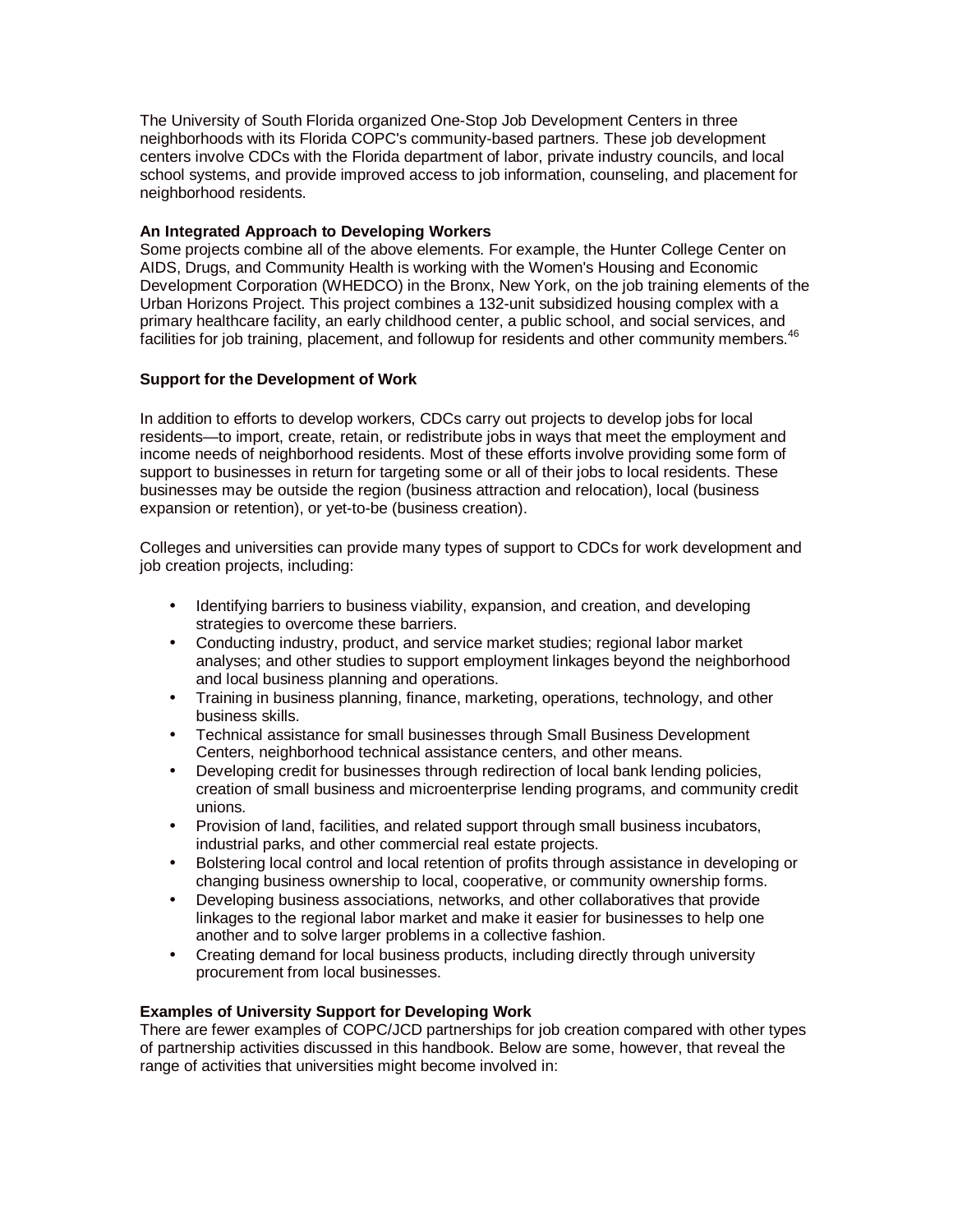- The University of South Florida cohosted a small **business conference to assist African American entrepreneurs to start small businesses** (more than 200 people attended) and a "Creating Wealth and Business Ownership" workshop for local residents on how to purchase or start a business, how to organize investment clubs, how to become a business consultant, and creative and alternative ways to finance a business for local residents.
- Clark University, together with Seedco and the Worcester Community Foundation, assisted Main South CDC to establish a \$300,000 **small business loan fund that offers financing for local businesses.** Clark invested \$90,000 in equity in the fund, which was added to \$150,000 from the foundation and \$60,000 from Seedco.
- University of California at Berkeley **MBA students are providing short-term consultation for CDCs on various economic development projects,** including the creation of credit unions and microloan funds.
- Ohio State University is **helping plan a business greenhouse or incubator,** providing technical assistance to Weinland Park Community Collaborative, a local CDC, along with office space, phone, and Internet access.

## **Use of University Investment, Employment, and Purchasing**

Although all of these ways of supporting local community economic development efforts are important, the use of higher education's direct economic clout deserves to be highlighted when discussing higher education-CDC partnerships to support local business and create targeted employment. As COPC/JCD staff at Yale University prescribe: "Think about the impact of the university as an institution on economic development, and try to focus this influence—as an employer, landlord, and a purchaser as well as an investor."

Institutions of higher education are often large economic entities with multimillion dollar budgets, providing hundreds or thousands of jobs of varying skill requirements, managing substantial land and real estate holdings and other investments, purchasing goods and services from hundreds of suppliers, and serving hundreds or thousands of students who, with their families, provide millions of dollars of revenues to the college or university and to the businesses in the surrounding community. Harmon Zuckerman found that institutions of higher education and medicine now represent the major employers and leading economic engines in many U.S. cities and rural areas.<sup>47</sup> Focusing the economic power of these activities and resources on the local neighborhood and working with CDCs may be the most important role a college or university can play in community economic development.

An example of this use of the direct economic power of higher education institutions is Yale University's expansion of purchasing from local vendors and deploying future purchasing power to encourage local entrepreneurship. From 1993 to 1996, university purchasing from suppliers located in New Haven of routinely purchased items rose from \$7.8 million to \$10.6 million in actual dollars per year, a 34-percent increase. This effort has not yet been targeted to specific neighborhoods in New Haven.

Other examples include:

- The University of Maryland medical system, adjacent to a predominantly low-income African American community in Baltimore, has created a targeted purchasing program, which in the past 7 years has increased its construction dollars spent with minority-owned firms from \$2 million to \$18 million and in the past 4 years increased its other purchasing from such firms from \$1.5 million to \$3.2 million.
- The University of Pennsylvania, working with the West Philadelphia Partnership and the partnership CDC, has a Buy West Philadelphia program that requires some of its whiteowned contractors to form partnerships with small minority-owned firms, preferably located in or willing to move to West Philadelphia. The university helps vendors create a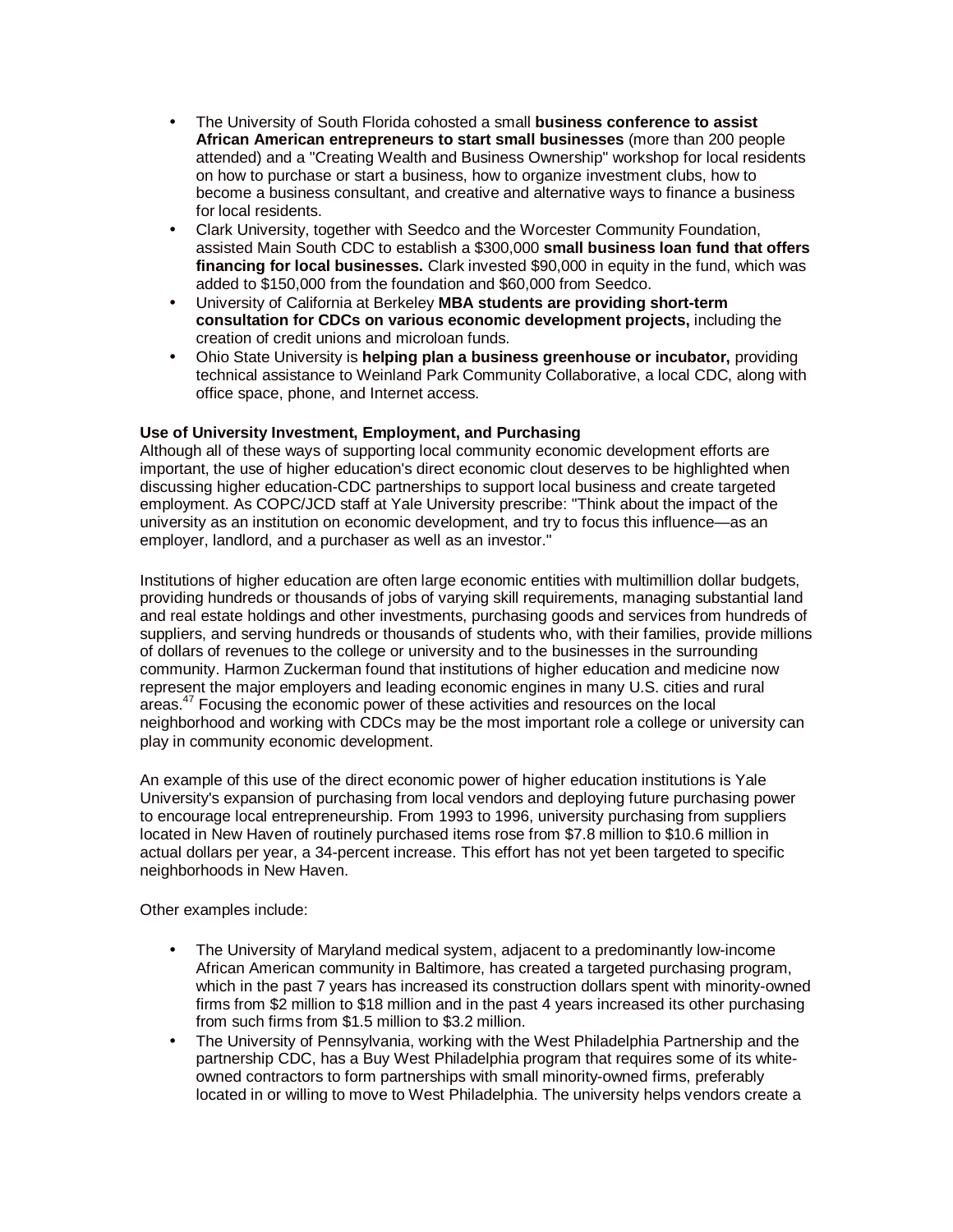viable business plan, guides minority entrepreneurs in establishing credit and securing workable payment plans, and provides other technical assistance to help work out the details of these partnerships.<sup>48</sup> Acquisition Services has been designated as the organization that will attempt to identify viable minority, women-owned businesses and businesses located in West Philadelphia to meet university procurement needs. Acquisition Services is also responsible for establishing annual dollar goals and coordinating community business development activity between the various university procurement organizations.

The Partnership CDC has created a for-profit business that provides cleaning, graffiti-removal, and related services. Its main business customers are the university and several of its affiliated entities.

Focusing university economic impacts to build local economies is not always easy. Larry Bell raises a common concern about his partnership with the university: "The university is so large, we would like to see more of a focus on economic development by them, getting them to help attract business to the area and use their clout. But they are so large and decentralized, it is hard to mobilize them to use their purchasing power to help attract business" or to take the many other steps needed to turn a local economy around.

Although achieving significant results from university hiring and purchasing programs is challenging, Trinity College, operating through a collaborative with healthcare and other institutions, has had some success in hiring neighborhood residents, and Yale University's positive record in redirecting its purchasing to local suppliers provides evidence of the ultimate promise of this strategy.

## **Integrating Work and Worker Development**

Of particular importance in higher education-community economic development partnerships are those joint activities that serve to integrate worker development and job creation efforts. These activities can take a variety of forms, including:

- As one example, Stark Technical College and Kent State University helped the Association for Better Community Development, Inc., a CDC in Canton, Ohio, identify business opportunities and set up an automotive mechanics' business and training program for low-income individuals.<sup>50</sup>
- Michigan State University and Lansing Community College provided important assistance with proposal writing, market analysis, and writing of business plans for Advent House Ministries in its development and expansion of its bakery and appliance repair training businesses for unemployed homeless individuals in Lansing (see profile on this page).
- The University of Wisconsin at Milwaukee, through its Center for Economic Development, developed, supervised, and provided in-kind support to conduct a skills survey of neighborhood women. It then identified business opportunities using these skills in support of the Lisbon Avenue Neighborhood Development organization's housing construction and lead abatement contractor training businesses.
- Milwaukee Area Technical College assisted Esperanza Unida in developing its childcare training program. Esperanza Unida operates a childcare center as one of several training businesses it has developed on the south side of Milwaukee. Esperanza Unida translated childcare training materials and licensing requirements into Spanish to assist neighborhood residents to participate. Several women have completed the childcare training and have established home-based childcare businesses in the neighborhood.

*Projects That Link Training Programs With Jobs.* These are examples of projects that contain both training and employment elements although not necessarily in the same business: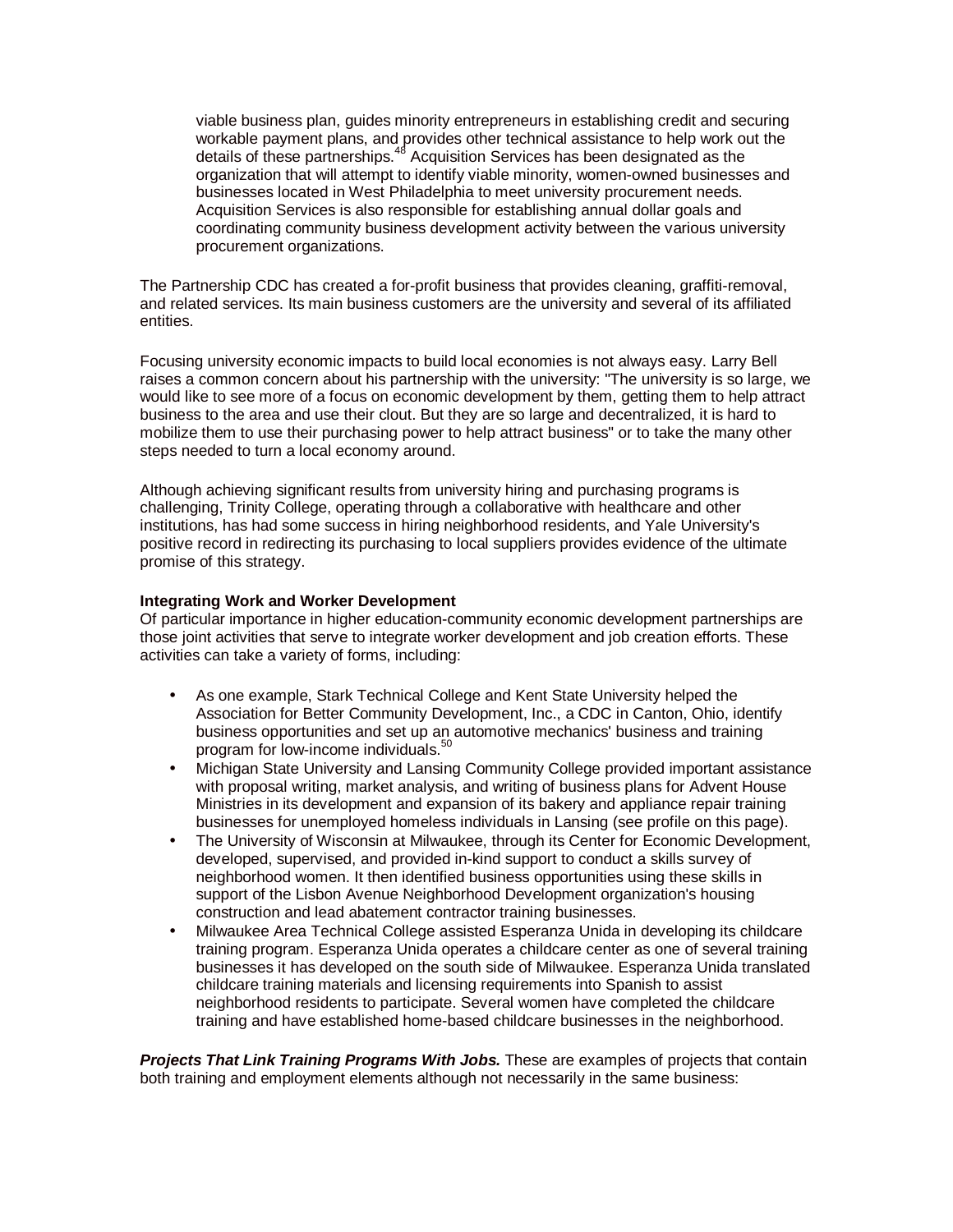- The University of Wisconsin at Milwaukee's Center for Economic Development is working with several CDCs in the Northeast Milwaukee Industrial Corridor Project to devise and launch a reindustrialization strategy for several low-income, predominantly minority neighborhoods. The project offers training programs for local residents and a "teaching factory" to provide corridor firms with state-of-the-art information on production, marketing, and employee development. The center provides research, strategic planning, coalition building, fund raising, and grant preparation assistance to the project to help its partners conceive and implement strategies to improve economic conditions in their neighborhoods.<sup>52</sup>
- DePaul University provides support to STRIVE, a community-based employment training agency, and has agreed to hire graduates of the STRIVE program where there is an appropriate fit with the university's needs.

Self-Employment and Entrepreneurial Training Programs help individuals gain the skills needed to plan and operate a small business and then provide the credit and continuing support needed for them to successfully start and run their own self-employment or microenterprise business:

- DePaul University's college of commerce provides an entrepreneurship training course and individual assistance for potential entrepreneurs in the West Humbolt Park neighborhood of Chicago. Sheila Perkins reported that "this has been a wonderful entrepreneurial program [that] trained 10 residents and helped them with their business ideas, making it clear how they needed to respond to the needs of the community."
- Clark University is creating an entrepreneurial development center, which will include programs for education and training, counseling, referral services and mentorship for local residents and businesses, and incubator space for one to three businesses.

Employment collaboratives bring together CDCs, employment training organizations, for-profit businesses, and other groups to identify, train, and place local residents in good jobs: $53$ 

• The University of Texas at Austin and Texas A&M are working in partnership with community organizations to replicate Project QUEST (Quality Employment Through Skills Training), a nationally recognized employment collaborative begun in San Antonio by the community organization, COPS (Communities Organized for Public Service)/ METRO. QUEST brings together a coalition of local neighborhood groups with city agencies, training organizations, and major local employers to prepare residents for longer term employment opportunities in conjunction with employers seeking individuals with that training.

Empowerment Zones/Enterprise Communities Program Initiatives strive to integrate physical, social, and economic development in designated low-income areas, providing both job creation and the development of worker skills and knowledge as part of a comprehensive approach to development:

• The University of Delaware's Center for Community Development has provided a variety of educational programs and research services to organizations in the Wilmington Enterprise Community. This help included strategic planning, a feasibility study for a small business incubator, and the upgrade and development of management and financial management systems, program development—ranging from vendor recruitment and training to the development of a Spanish language computer training program—and community-based savings groups.

Clearly, there is a variety of ways that CDCs and higher education institutions can integrate community residents' employment training with newly created or existing job opportunities to improve their potential for employment and increased income.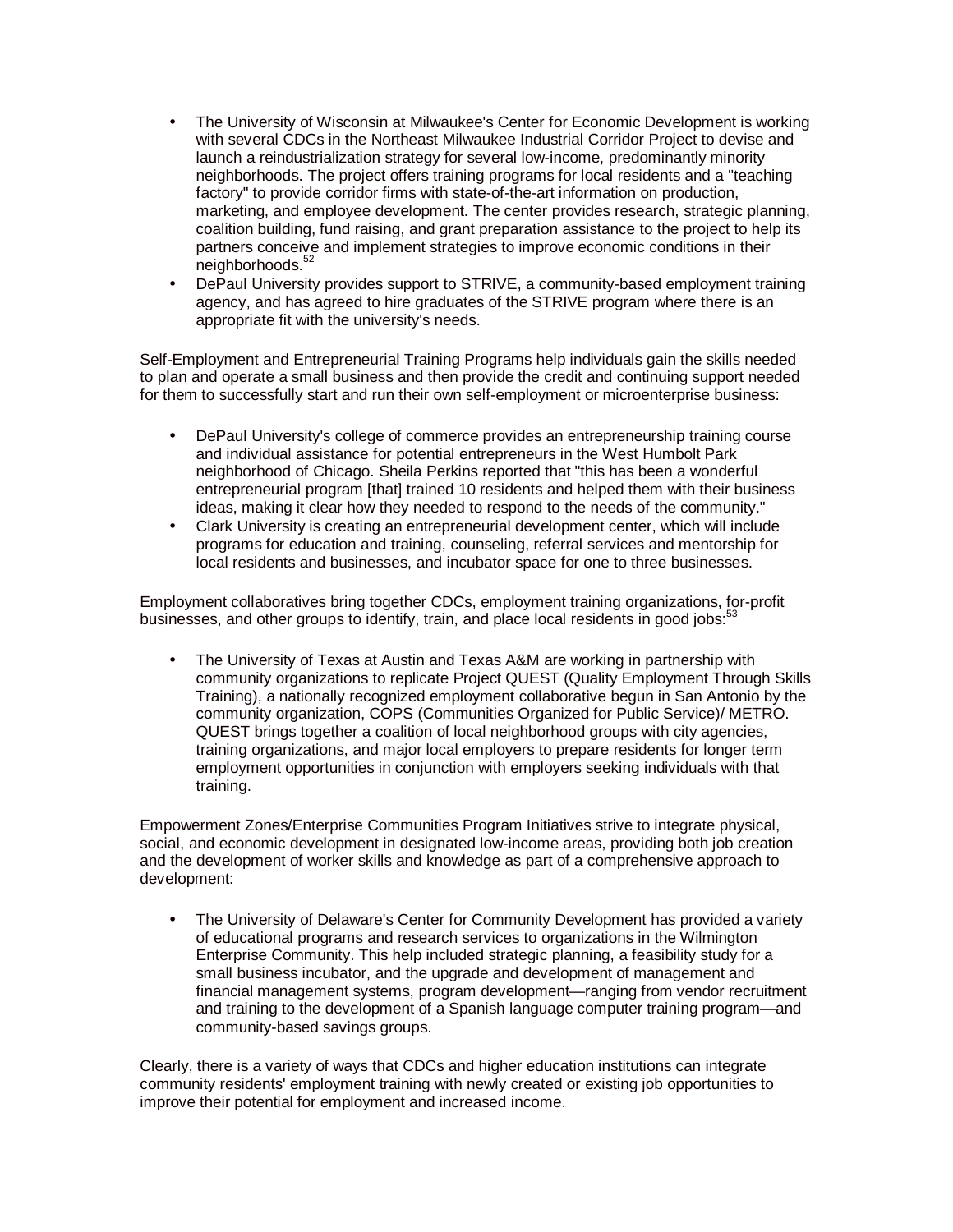## **Lessons From University-CDC Partnerships for Community Economic Development**

## **Mutual Capacity Building**

Higher education partnerships with CDCs in the economic development arena offer some challenges that differ from those found in human and social services, education, and even in housing and commercial development. Community economic development is a relatively new area of work for many CDCs, bringing to them the need for a regional labor market perspective, different tools of analysis and planning, and, in many cases, even entirely different ways of thinking. Many parts of universities, too, may not have much experience in areas such as employment training or business development that are important elements in community economic development.

**Universities and colleges with professional programs in business, law, engineering, and related areas can play a particularly important role in helping CDCs and other communitybased organizations move into or become better at community economic development. They can provide specific forms of assistance, such as business planning or marketing analysis, and they can link CDCs to private-sector employers and regional organizations that can offer access to regional labor markets.** In return, CDCs can help university faculty, students, and staff understand the political, social, and practical realities surrounding projects to develop workers, create jobs, and help those with technical skills put a human and community face on the kind of work that they do or plan to do.

Community economic development partnerships provide an especially powerful learning opportunity as both universities and CDCs try to build their capacity to operate effectively in both the business-economics and the social-political arenas, and in the global and local realms, along with the usual struggle to move between the gown and town environments.

#### **Strategic Focusing of Higher Education's Economic Impacts**

Most colleges and universities are aware of the ways they impact their local communities—from the jobs they provide to residents, the supplies they buy locally, the construction they carry out with nearby firms, the students and families they attract to the area, the public services they use, and the local taxes they do not pay. What is new for some of them, however, is trying to use this economic power strategically and effectively to contribute to the development of their local neighborhoods.

**Commitment and organization, however, need to be combined with CDC partnerships to guide university investment, purchasing, and hiring activities to their best use.** Purchasing, for example, needs to be targeted not only to the region or city, but also to those suppliers that hire individuals from specific neighborhoods or who agree to join the university in its commitment to local neighborhood development. These are hiring decisions and agreements that CDCs can help develop and implement. Similarly, the **commitment to add field studies to the curriculum needs to include incentives to focus those studies in areas and on topics agreed to by university-CDC partnerships.**

More and more, colleges and universities need to focus their attention on how their actions and decisions can better the local economy. At the same time, they must recognize that long-term, sustainable community economic development can only occur in the broader context of the regional, national, and global economy to which appropriate connections need to be made. Institutions of higher education have the people, information, access, and influence to play a key role in developing the local economy. By joining forces with CDCs that have knowledge of and legitimacy in the community, both partners are better able to realize this goal. The experiences and examples cited above provide evidence that this process is now underway.

## **Examples**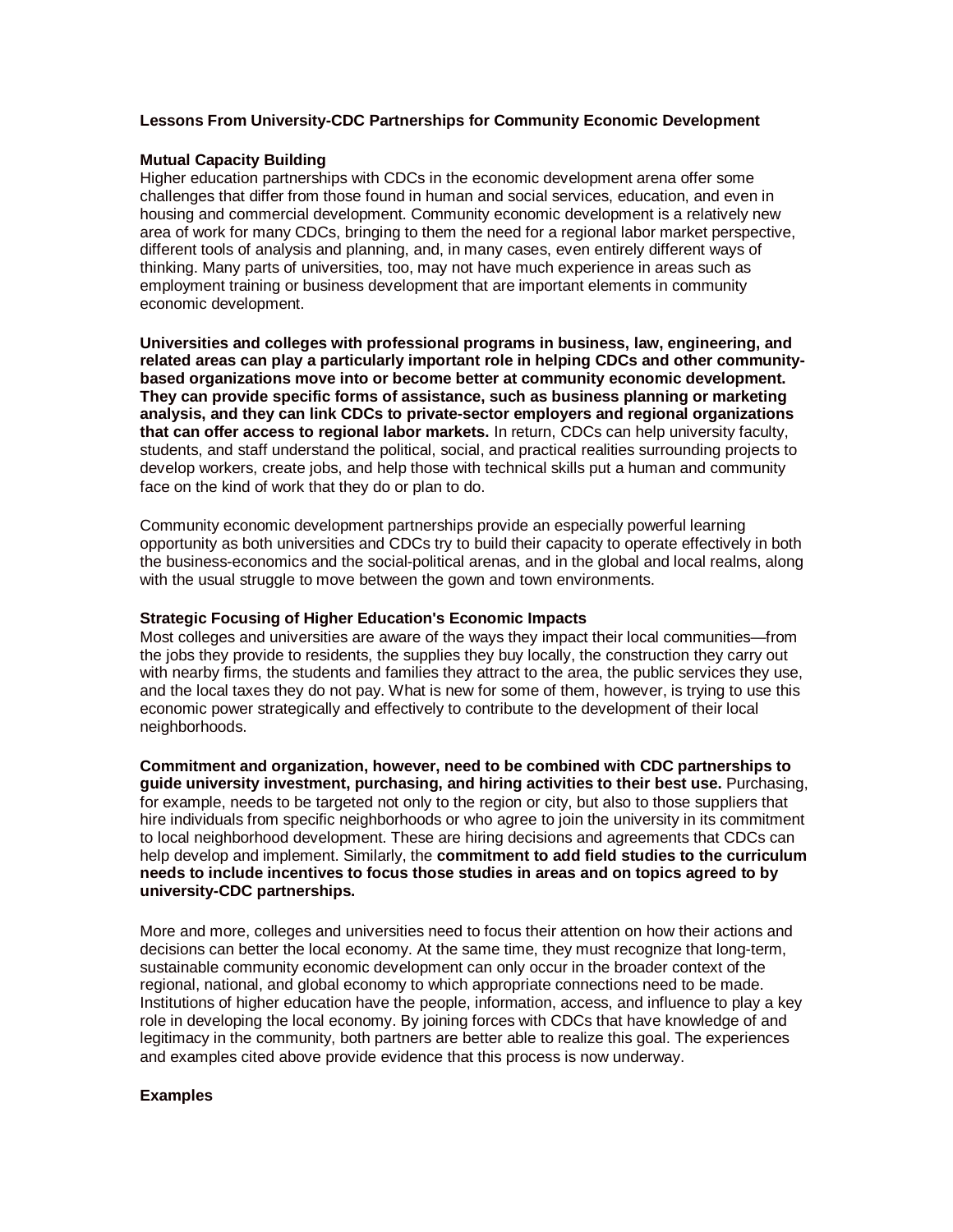## **UIC Community Hiring and Procurment Challenges**

Although using the university's own economic power as a force for community economic development is promising, in some circumstances implementing this strategy can prove challenging. The experience of the Neighborhood Initiative at UIC is one example. UIC is working with Eighteenth Street Development Corporation (ESDC) and Renacer Westside Community Network to promote hiring of community residents by the university. Both community organizations are conducting employee prescreening, assessment, and job readiness and referral of candidates to apply for specific listed jobs available within the university and to take the civil service test for these positions. The university is also working with ESDC to use the university's procurement process to enable local businesses the opportunity to sell products and services to the university.

UIC found, however, that its plans to increase university hiring from the community met with delays and less than expected results. When the Renacer Westside Community Network referred 20 people to the university for jobs, only 2 were hired. As a State university, the civil service exam has been a major barrier to recruiting neighborhood applicants. Renacer has proposed to offer training to residents to help them improve test-taking skills to prepare for the exam. Also, a university hiring freeze, instituted until workers affected by layoffs from the UIC-affiliated hospital were placed in other university jobs, prevented the UIC human resources department from actively pursuing additional neighborhood referrals.

UIC's experience using its purchasing power in the Pilsen neighborhood was that a major barrier to recruiting local business was that very few of the neighborhood businesses offer services that the university buys. Another barrier is the huge amount of paperwork that has to be done to get vendors State of Illinois certification.<sup>49</sup>

## **Advent House Ministries Training Businesses: A Collaboration to Train and Find Employment for the Homeless and Other Hard-to-Employ Individuals**

Advent House Ministries (AHM) is a charitable nonprofit organization begun in the early 1980s that is affiliated with the Westminister Presbyterian Church in Lansing, Michigan. AHM provides support services for the homeless and other low-income families in a very poor neighborhood in Lansing, including a weekend day shelter; transitional housing for homeless families; summer recreation, camp, and sports teams for young people; a Golden Group for seniors; and a mothers' support group.<sup>57</sup>

Since the late 1980s, AHM has moved into a more direct training and economic development role in its neighborhood, creating two businesses to train neighborhood people and place them in good jobs. Its first training business is a bakery that hires unemployed women who are homeless, displaced homemakers, or other hard-to-employ people, and prepares baked goods for retail and institutional buyers. Its second training business is an appliance repair company that is aimed at hard-to-employ men, such as individuals in recovery from drug or alcohol addictions. This business receives hundreds of contributed stoves, washing machines, dryers, and refrigerators to repair and sell at retail and to churches and other groups buying appliances for low-income families.

Intensive and comprehensive training and support for its employees is a major part of the operation of training businesses. The bakery and appliance repair companies provide authentic business settings and operations and on-the-job training, so workers learn job-readiness skills, work discipline, problem solving, and the tools and knowledge needed for a specific line of work. AHM works with appropriate social service agencies to ensure that its workers receive the support they need,(continued next page) with colleges and university faculty, students, and staff to get assistance with both the business and educational aspects of their companies, and with other organizations to develop markets, raise funds, and find placements for their trainees.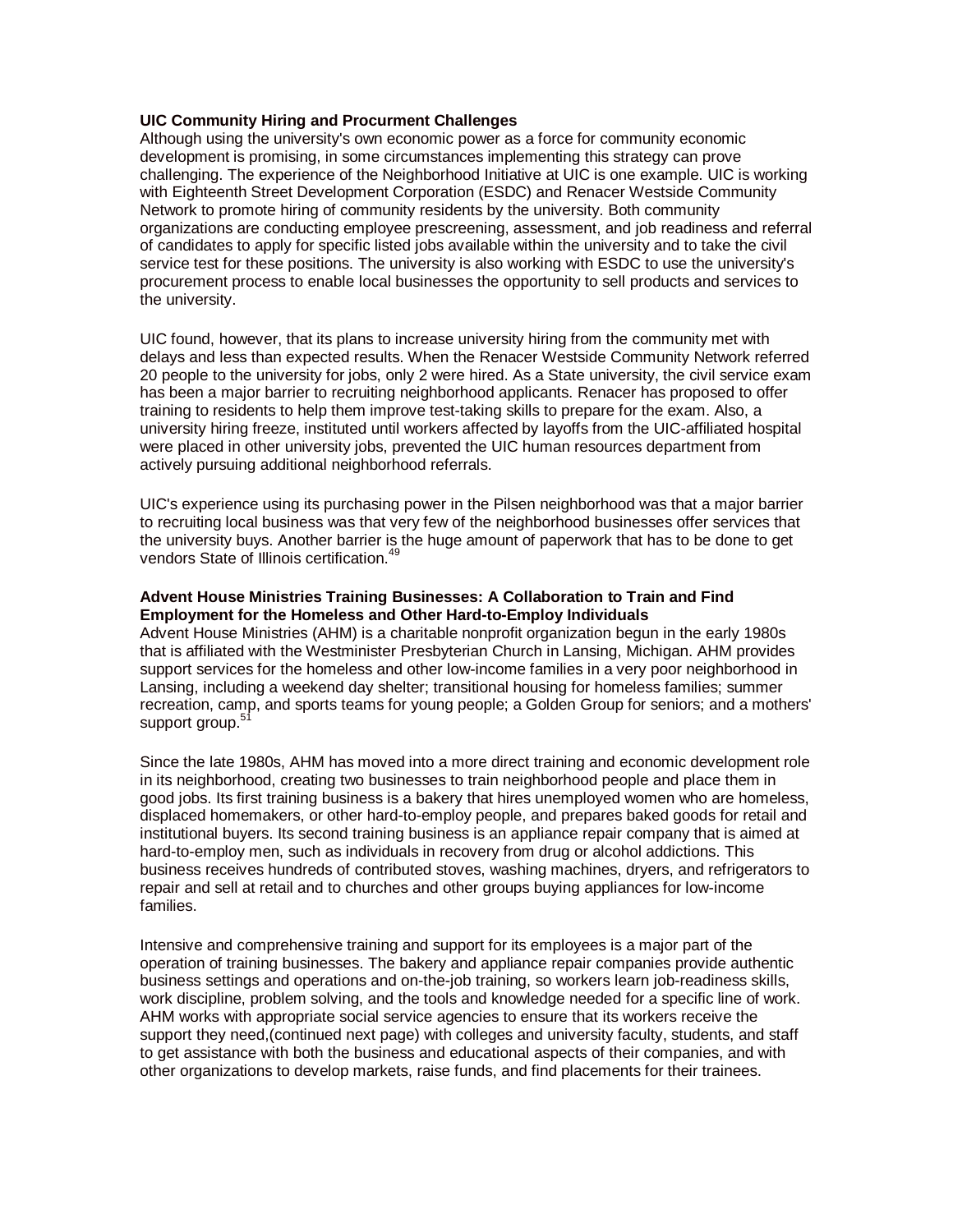Individuals from Michigan State University (MSU) and Lansing Community College (LCC) played an important role in the movement of AHM into the economic development field. First, they provided specific assistance with fund raising proposals, business plans, market analyses, and training methods needed for the development of these training businesses. Second, they provided AHM with new and useful contacts in government and the private sector. And finally, through their active participation on AHM advisory committees and other contacts with AHM staff and board, they helped AHM develop a more strategic planning approach to its work and more comfort in how it addressed the business aspects of its organization and its programs. Along with Seedco and AHM's other partners, MSU and LCC helped AHM transform itself from a largely social service agency into a more diversified service and community development organization.

## **Project QUEST**

In 1992, in response to growing job loss and unemployment among low-income residents of San Antonio—highlighted by a 1990 Levi-Strauss factory closing where thousands of jobs were lost two community-based organizations, Communities Organized for Public Service (COPS) and Metro Alliance and the Industrial Areas Foundation, developed a new labor-market broker, Project QUEST (Quality Employment through Skills Training). QUEST's mission was to prepare low-income San Antonians for good jobs in selected industries in the city's rapidly changing economy.

COPS and Metro successfully brought together business and community leaders—employers of high-skill workers, representatives from city government, the region's private industry council, education and training institutions, State and local social service agencies, the Texas Employment Commission, and then-Governor Ann Richards—to secure political and financial support for QUEST and a broad commitment to its goals. They ultimately received funding from sources such as the Job Training Partnership Act, the CDBG program, the Texas Employment Commission, and the city.

QUEST's training program is long-term and comprehensive (2 years with full stipends and supportive services like childcare, transportation, medical care, and tutoring) and is intended to address continually and aggressively the specific labor needs of industry. As of late 1994, QUEST was active in 3 sectors, targeting 26 occupations in the areas of healthcare, financial services, and environmental technologies; 500 people had attended or were then attending the 2 year program; and 110 graduates had been placed in full-time jobs with an average wage of \$7.30 an hour.

QUEST closely collaborates with large numbers of employers, community colleges, and community organizations. It convenes committees of employers and educators to identify shortages in jobs paying more than \$7 per hour, determine the likelihood of such jobs being available within 2 years' time, and develop appropriate training. Community groups recruit and screen for motivation and desire to succeed and ability to persevere through what can be a 2 year program.

QUEST is an effective community development model linking educators, employers, and community groups in the preparation of low-income workers for jobs that pay a livable wage or more. Its replication in other areas by similar collaboratives provides an important area for new and productive higher education-CDC partnerships.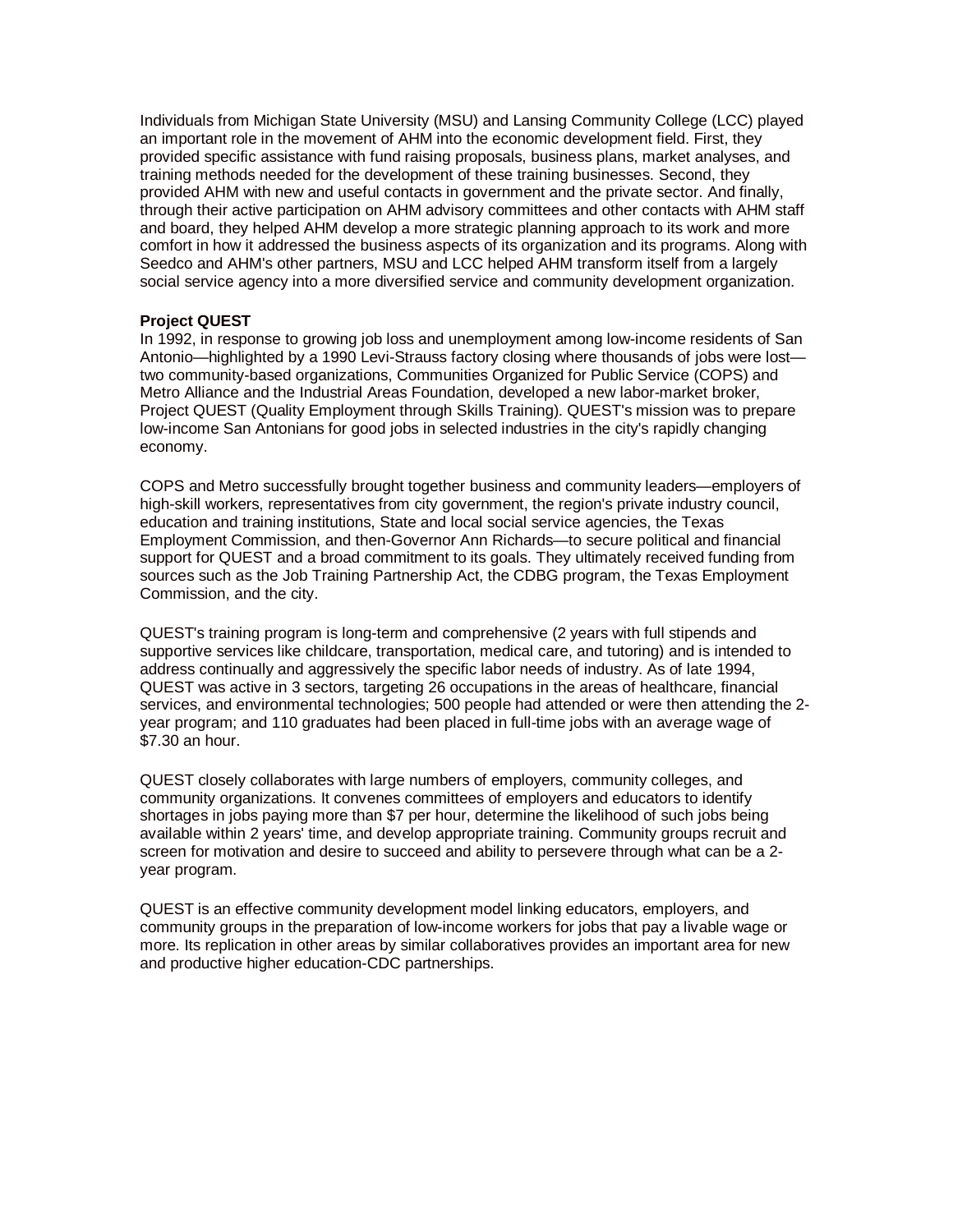## **Conclusion**

This review of partnerships between higher education institutions and CDCs demonstrates that there are strong mutual interests and potential for collaboration between these two kinds of organizations. The examples from these alliances give ample evidence of how these partnerships have contributed to the revitalization of their communities by working together and sharing their resources to build the capacity of neighborhood leaders, to provide affordable housing and commercial facilities, and to improve the employment opportunities for community residents. They have also shown how these partnerships have enabled higher education institutions to enrich their students' and faculty's academic experience.

Blending the informational, political, and economic assets and connections of higher education institutions with the local knowledge, support, organizing, and development skills of CDCs can be, and has been, a catalyst for improving the quality of life in neighborhoods throughout the country for the residents and the institutions.

Each of these partnerships is unique, forged by a special combination of vision, leadership, and commitment from the community and from the university. Although the number of COPC and JCD programs in institutions of higher education actively engaged in partnerships with CDCs is limited, their experiences illustrate wide variety in the forms and philosophy of partnerships, areas of collaboration, methods of support, and specific projects undertaken. The impact of these relationships is not uniform, either. The evolving experience of these partnerships demonstrates how difficult this work is and how elusive success sometimes can be.

Many more connections between institutions of higher education and CDCs are needed. The lessons from these recent experiments provide useful guides for others developing new or expanded ventures between colleges and universities and CDCs. Many other CDCs and institutions of higher education can be encouraged by these examples to reach out to each other and establish new relationships to restore their neighborhoods.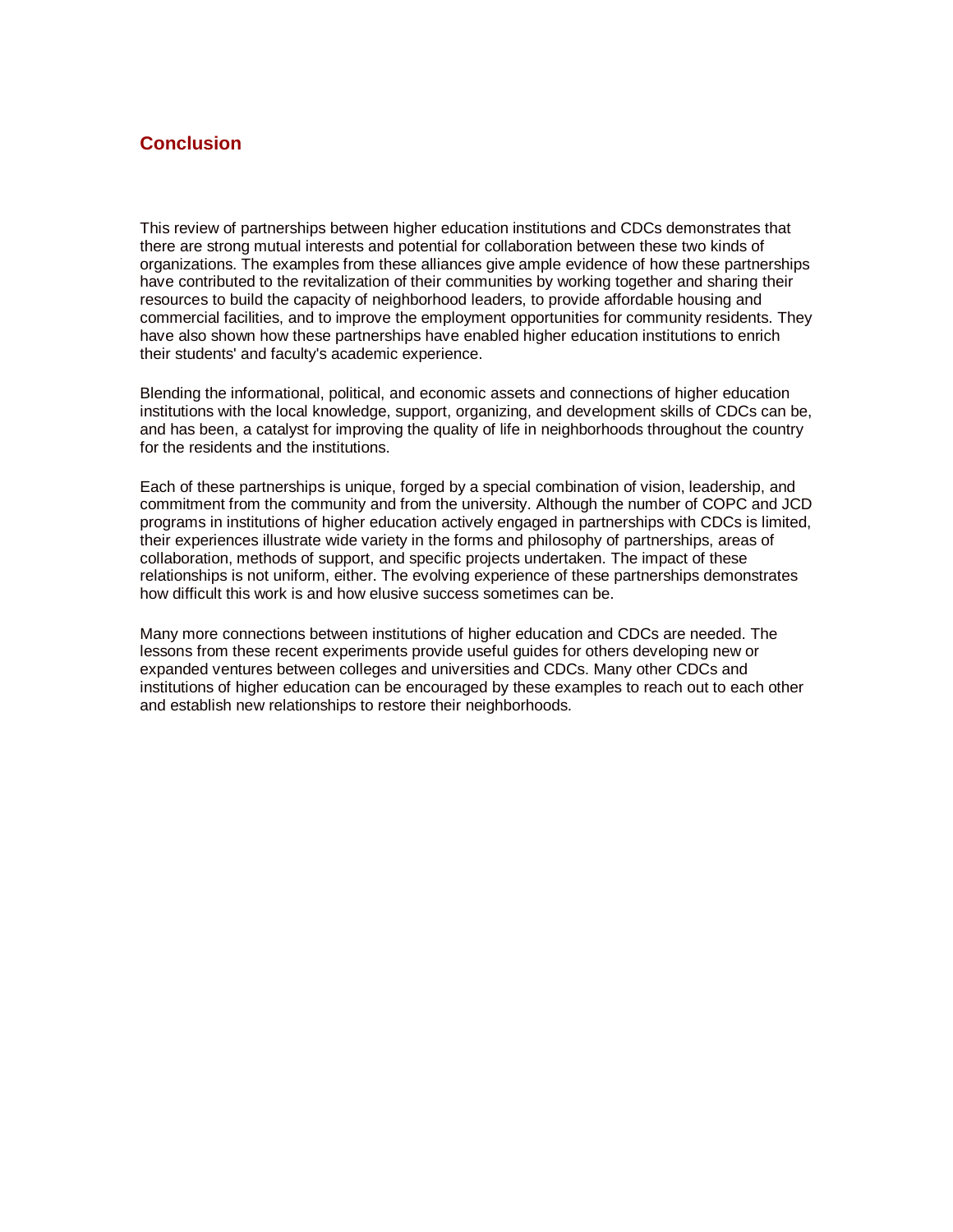# **Appendix**

#### **Definitions and Procedures for CDC Incorporation**

*Why incorporate?* A corporation is a separate entity distinct from its members and thus offers limited liability to its officers and members. Members of a nonprofit corporation generally are not personally liable for any obligation of the corporation. Members of unincorporated associations may find themselves with greater liability because there is no corporation to protect them.

*What is a nonprofit?* CDCs are nonprofit corporations because they do not attempt to create financial returns for the benefit of stockholders or owners. According to the Internal Revenue Service (IRS), a nonprofit corporation is one engaged in charitable, religious, educational, or scientific work where "no part of the net earnings of the corporation shall inure to the benefit of, or be distributable to its members, trustees, officers, or other private persons, except that the corporation shall be authorized and empowered to pay reasonable compensation for services rendered."

*What is a tax exemption?* A nonprofit corporation is not automatically exempt from paying Federal and State taxes. Tax exemption or recognition that the organization is not required to pay Federal or State income taxes requires a separate application to the IRS and its approval. Tax exemption is an important part of CDC startup because it is needed for the CDC to raise funds. Many foundations will only contribute to groups that are tax-exempt. To raise money from such foundations, or from businesses and individuals who want to claim a tax deduction for their contribution, the CDC must apply to the IRS for tax exemption under Section 501(c)(3) of the Internal Revenue Code of 1954.

*What is a CHDO?* Many CDCs are organized to qualify as Community Housing Development Organizations (CHDOs), as defined in the Federal National Affordable Housing Act of 1990. CHDOs are CDCs also eligible for Federal funding under the HOME program, a major Federal grant program designed to increase the production of affordable rental and ownership housing in low-income communities. The Act earmarks 15 percent of HOME funds granted to each State and locality for use by eligible private, nonprofit CHDOs to develop, sponsor, or own qualifying affordable housing projects. HOME funds may also be used for administrative support or capacity building of CHDOs. The U.S. Department of Housing and Urban Development also contracts with nonprofit intermediary organizations to provide training and technical assistance to CHDOs. For example, Seedco is a technical assistance provider to CDCs that have obtained CHDO status.

Many CDCs are careful to ensure that their organizational structure conforms with CHDO requirements so that they may qualify for the Federal housing funds. In designing a CDC's structure and bylaws, it is advantageous to ensure that the organization meets the CHDO requirements. Briefly, a CHDO must include the following:

- A CHDO must serve a defined geographic area of one or more neighborhoods, or perhaps a whole city. In a rural region, the area can include one or more counties.
- A CHDO is a nonprofit, tax-exempt organization whose charter or articles stipulate that no part of its net earnings may inure to the benefit of a member, founder, contributor or individual, and whose purposes include the provision of decent, affordable housing for low- and moderate-income people.
- CHDOs must demonstrate the capacity to carry out activities with HOME funds, including conformity with government financial accountability standards, qualified staff and/or consultants, and a history of serving the community where HOME funds would be used—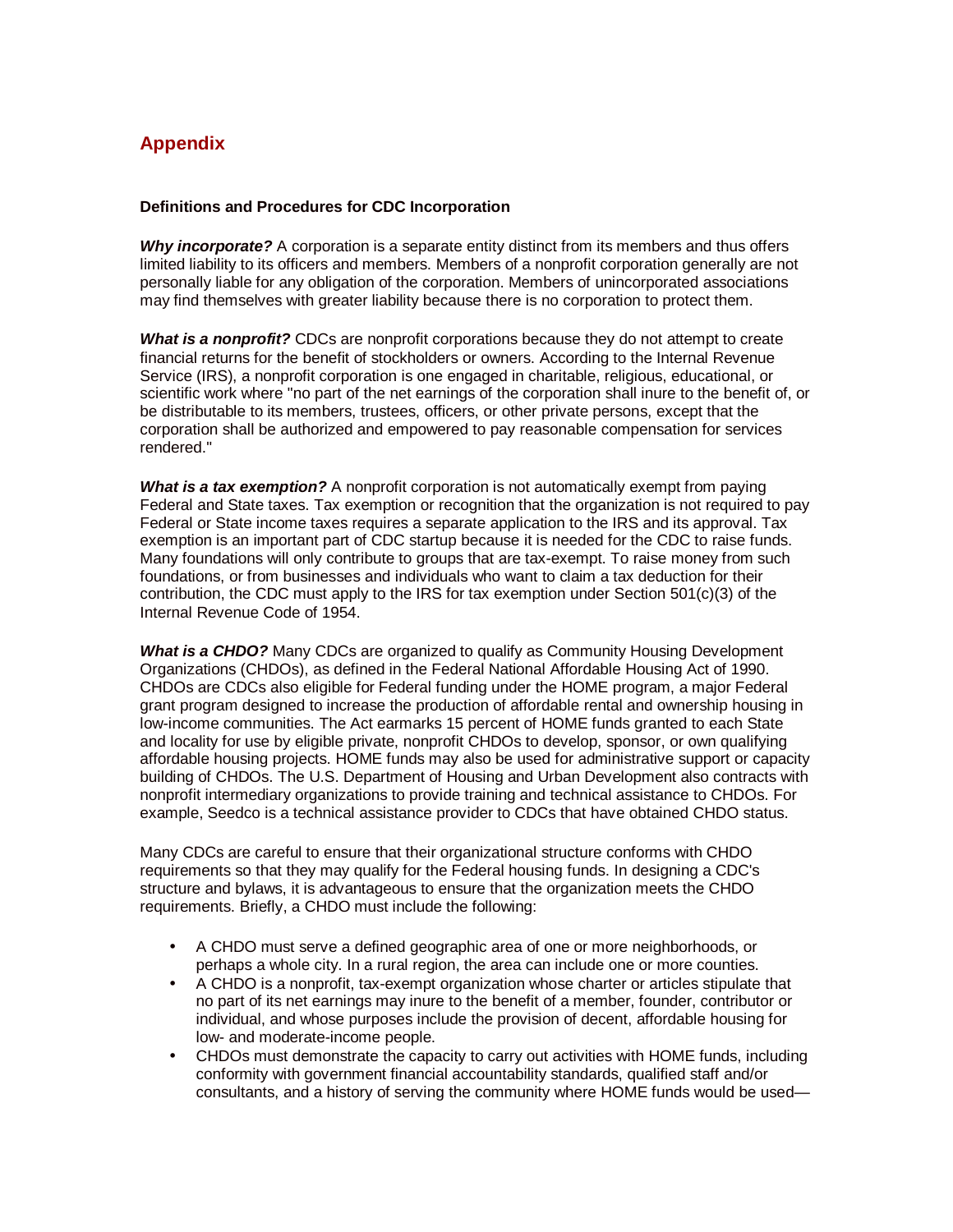or for new organizations, the sponsoring organization has a history of serving the community.

- A CHDO's organizational documents must state that one-third of the board of directors consists of low-income residents, persons who live in low-income communities or elected representatives of low-income neighborhood organizations. The CHDO must also include in its bylaws a formal process for low-income beneficiaries to advise the organization on the design, site, development, and management of HOME-assisted affordable housing projects.
- A CHDO sponsored by a State or local government or by a for-profit entity cannot have more than one-third of its board appointed by the sponsor.
- Finally, a CHDO cannot be controlled or directed by individuals or entities seeking profit from the organization.

#### **Incorporation Documents**

*Bylaws.* The bylaws are the rules by which the organization will operate, and they define how the organization will be governed. Bylaws define membership eligibility, functions, and frequency of meetings; the composition of the board of directors, number and duties of officers, and the method of electing the board and officers; handling of the organization's funds; how to deal with the resignation of an officer or the need to call a meeting quickly; and how the bylaws can be changed.

*Writing the Bylaws.* Drafting the bylaws requires thinking about how the organization will be run. It is a good idea to involve the whole CDC committee in formulating the bylaws. An attorney can help provide an initial draft and should review the bylaws. The bylaws should anticipate future needs of the organization and the requirements of potential funding sources. Although bylaws can be changed, it is easier to have them comply with future requirements from the start. This is especially true if the CDC wants to qualify for funding from State and Federal government agencies. Hence, including the key provisions of a CHDO will be beneficial to the CDC. The bylaws should also comply with requirements to obtain Federal nonprofit Section 501(c)(3) status for the organization. To qualify as a nonprofit organization, the bylaws must state that the corporation is organized exclusively for educational and charitable purposes. When they are finalized, the bylaws must be voted on by the incorporators.

*Articles of Incorporation.* These define the broad purposes of the organization and what activities it may engage in. It is essential that the CDC define in the articles that it is "organized exclusively for charitable, religious, educational, and scientific purposes, including, for such purposes, the making of distributions to organizations that qualify as exempt organizations under Section 501(c)(3) of the Internal Revenue Code or the correspon-ding section of any future Federal tax code."<sup>1</sup> The articles also must state that none of the organization's earnings or assets can be distributed to officers, directors, or other individuals and that if it dissolves, the organization's assets will be transferred to another charitable organization.

*Filing the Articles of Incorporation.* A form for the articles of incorporation is available from the Secretary of State's office. The articles state the purposes of the CDC and should be broad enough to include any anticipated activities, even if the CDC does not have immediate plans to engage in those activities. One or more persons wishing to incorporate the CDC must complete the form. Again, it is helpful to consult an attorney to assist in the preparation of the legal documents.

Before filing the form, the incorporators must hold a meeting. At the meeting certain votes must be taken to adopt the bylaws, elect or appoint the board of directors, elect officers of the board, and approve the submission of the articles of incorporation to the Secretary of State with the filing fee. Officers usually include at least a president, treasurer, and secretary. The board and officers elected at this incorporation meeting will serve as interim board and officers until the first annual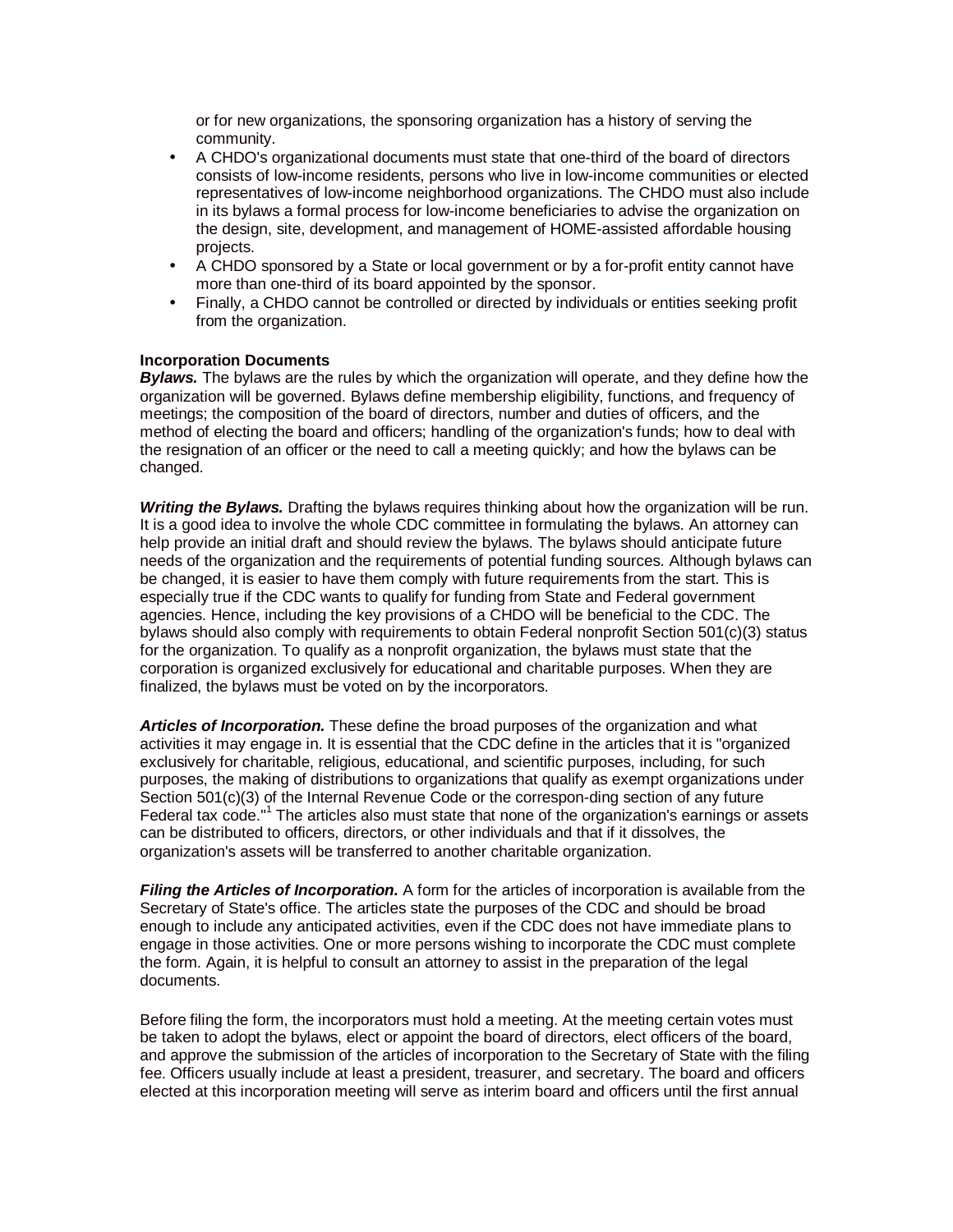meeting of the corporation. The articles also require the inclusion of a business address for the corporation.

## **Other Start-up Duties**

After filing the incorporation papers and receiving the endorsed copy of the articles from the Secretary of State, the CDC should request an employer identification number from the IRS. Whether or not the CDC has employees immediately, it will need to have a Federal identification number to file for tax exemption.

Careful minutes should be taken at the incorporation meeting and at future meetings of the directors and members. Copies of the minutes, along with copies of the articles of incorporation, the bylaws, and other important documents, should be kept in a corporate minute book on the premises of the CDC. Other documents in the minute book should include a list of directors, banking resolutions (authorizing officers to deposit and withdraw funds, sign checks, etc.), the employer identification number, and the IRS ruling on the corporation's request for tax exemption. After receiving the approved copy of the articles of incorporation from the Secretary of State, the corporation will need to file annual reports with the Secretary of State and the State Attorney General.

## **Filing for Tax Exemption**

The procedure and requirements for filing an application for tax exemption are detailed in IRS Publication 557. Again, legal counsel familiar with nonprofit, tax-exempt organizations can assist in the proper drafting and filing of the application, using Form 1023. IRS asks for detailed information from the CDC including the articles; bylaws; description of activities; financial data, including the sources of receipts and nature of expenditures; and a description of fund raising activities. It wants to ensure that the CDC will serve valuable public purposes and that it is organized and operated as an eligible charitable organization.

After reviewing the CDC's application, if the application and supporting documents establish that the CDC meets the requirements for exemption, the IRS will issue a ruling and determination letter to the CDC. This letter should be kept in the corporate minute book. Copies of it may be requested by funders to be attached to CDC fund raising proposals. The IRS notes "a ruling or determination letter recognizing exemption is effective as of the date of formation of an organization if, during the period before the date of the ruling or determination letter, its purposes and activities were those required by law."<sup>2</sup>

The IRS will notify the State if it grants tax-exempt status to the CDC, and usually the CDC does not have to file a separate application to the State. Once exempt, the CDC should get a sales taxexemption number in those States that have sales taxes to avoid paying sales taxes for CDC purchases. Tax-exempt CDCs are also eligible for nonprofit bulk rate mailing permits from the U.S. Postal Service. Once approved for tax exemption, the CDC will need to file IRS Form 990 annually instead of a tax return.

## **Getting Help From Professionals**

As must be clear from the steps outlined above, it will be helpful to have professional assistance in finalizing the CDC's legal documents and making proper applications and filings for the new organization. This is another area in which the institution of higher education may be able to offer assistance to the CDC. Corporate counsel to the college or university may be able to assist with legal advice, and the financial officer or treasurer may be helpful in setting up accounts and the financial management systems.

Many CDCs look for a local attorney to advise in the formation and include as a member of their board of directors. Some seek out pro bono (or reduced fee) services from local legal counsel. In any event, it is most useful to find a lawyer who has experience working with nonprofit